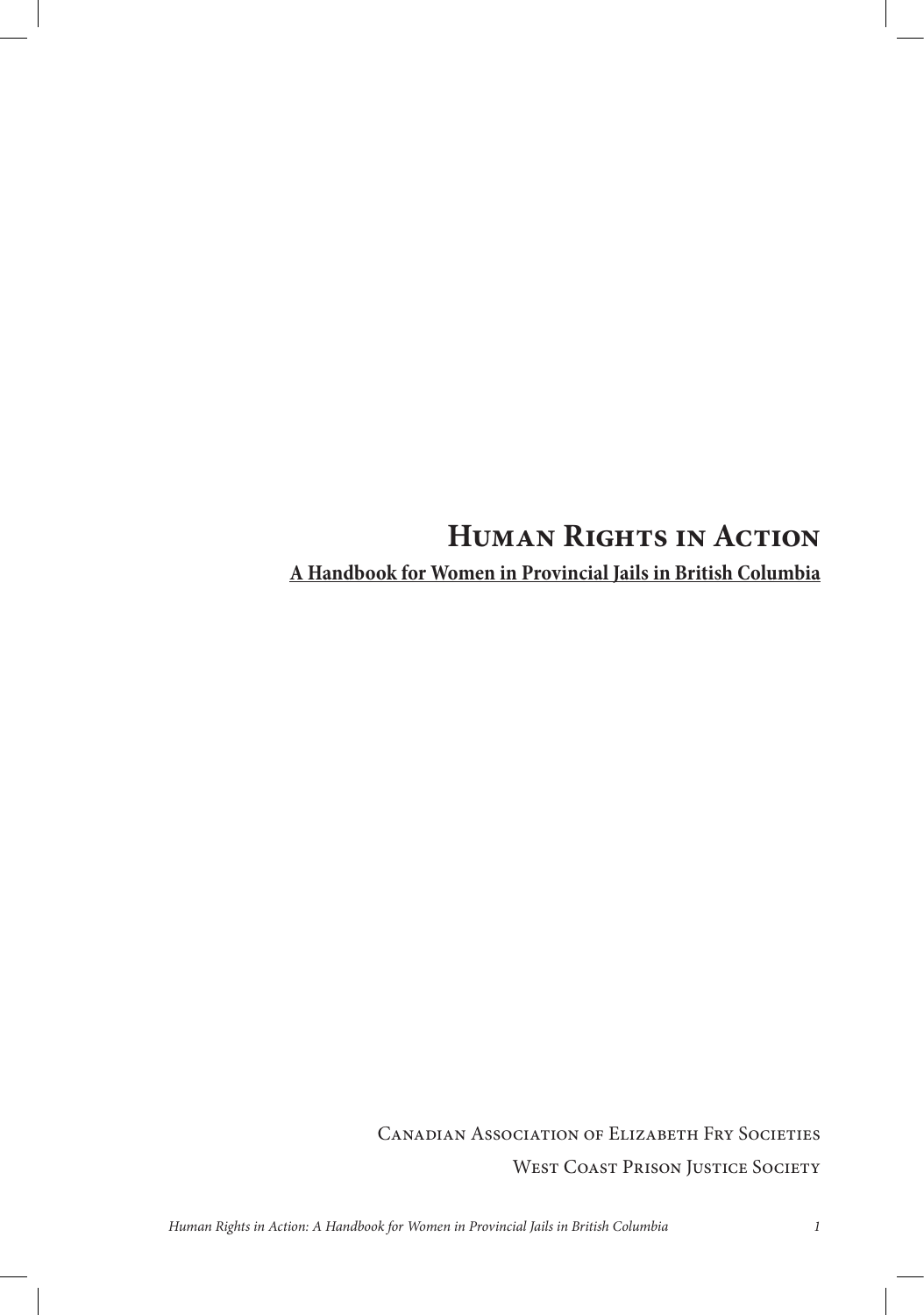Copyright © 2010 Canadian Association of Elizabeth Fry Societies (CAEFS) Human Rights in Action: Handbook for Women in Provincial Jails in British Columbia ISBN: 978-0-9691975-3-9

Authors: Canadian Association of Elizabeth Fry Societies (CAEFS), West Coast Prison Justice Society

Publisher Information: Canadian Association of Elizabeth Fry Societies (CAEFS) 701 - 151 Slater Street Ottawa, ON K1P 5H3 CANADA

Email: caefs@web.ca Website: www.elizabethfry.ca

Editing and Proofing: Kim Pate Cover Design: Naira Santana Layout Design: Naira Santana Illustrations: Jorge Vargas

Typeset in Minion Pro Printed in Canada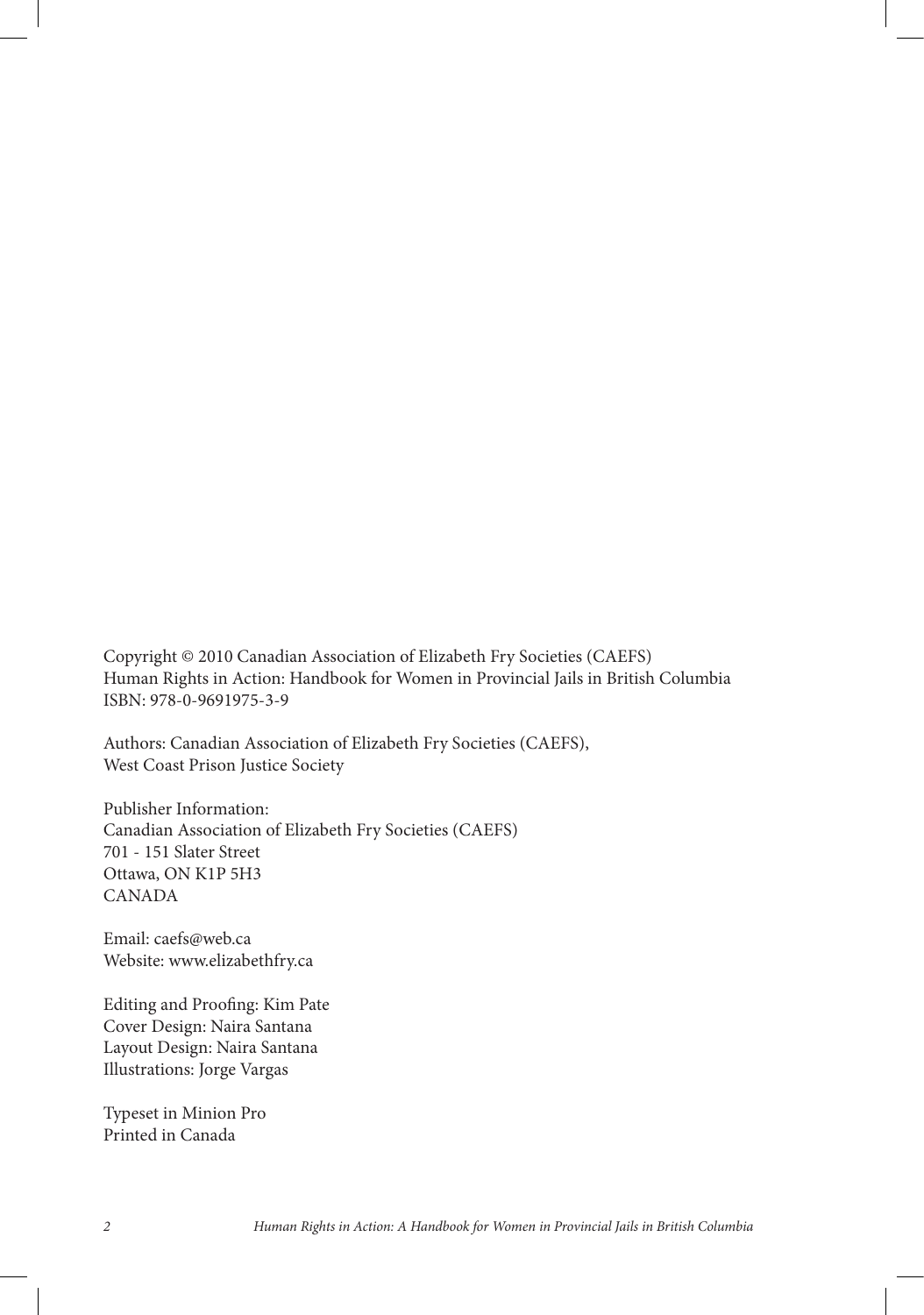# Contents

# **5 PREFACE**<br>6 **A Brief Hist**

- 6 A Brief History
- 6 of the Human Rights in Action Project
- 7 The Authors

# **9** PART I: INTRODUCTION

- The Law in British Columbia
- 11 Sources of laws that affect women in prison: Laws from government
- 13 Sources of Laws that Affect Women in Prison: Laws from courts

#### **15 Part II: Arriving in Prison**

- 15 The Intake Assessment Process
- 17 Case Management Plan
- 21 Security Classification
- 24 Mothers in Prison
- 36 Immigration
- 44 Confidentiality and Access to
- 44 Information
- 49 The Right to Counsel (Legal Assistance)
- 54 Health Care
- 57 Complaints about doctors
- 59 Complaints about Psychologists
- 60 Complaints about Nurses
- 62 Human Rights

#### **67 Part IV: Restrictive Measures**

- 67 Segregation
- 71 Transfers
- 73 Disciplinary Charges
- 76 Searches
- 80 Use of Force

#### **83 Part V: Early Release**

- 84 Earned Remission
- 85 Conditional Release
- 86 Types of Conditional Release

# 95 PART VI: REMEDIES

- **Introduction**
- 97 Requests
- 98 Complaint Process
- 100 Other Options
- 101 Getting legal help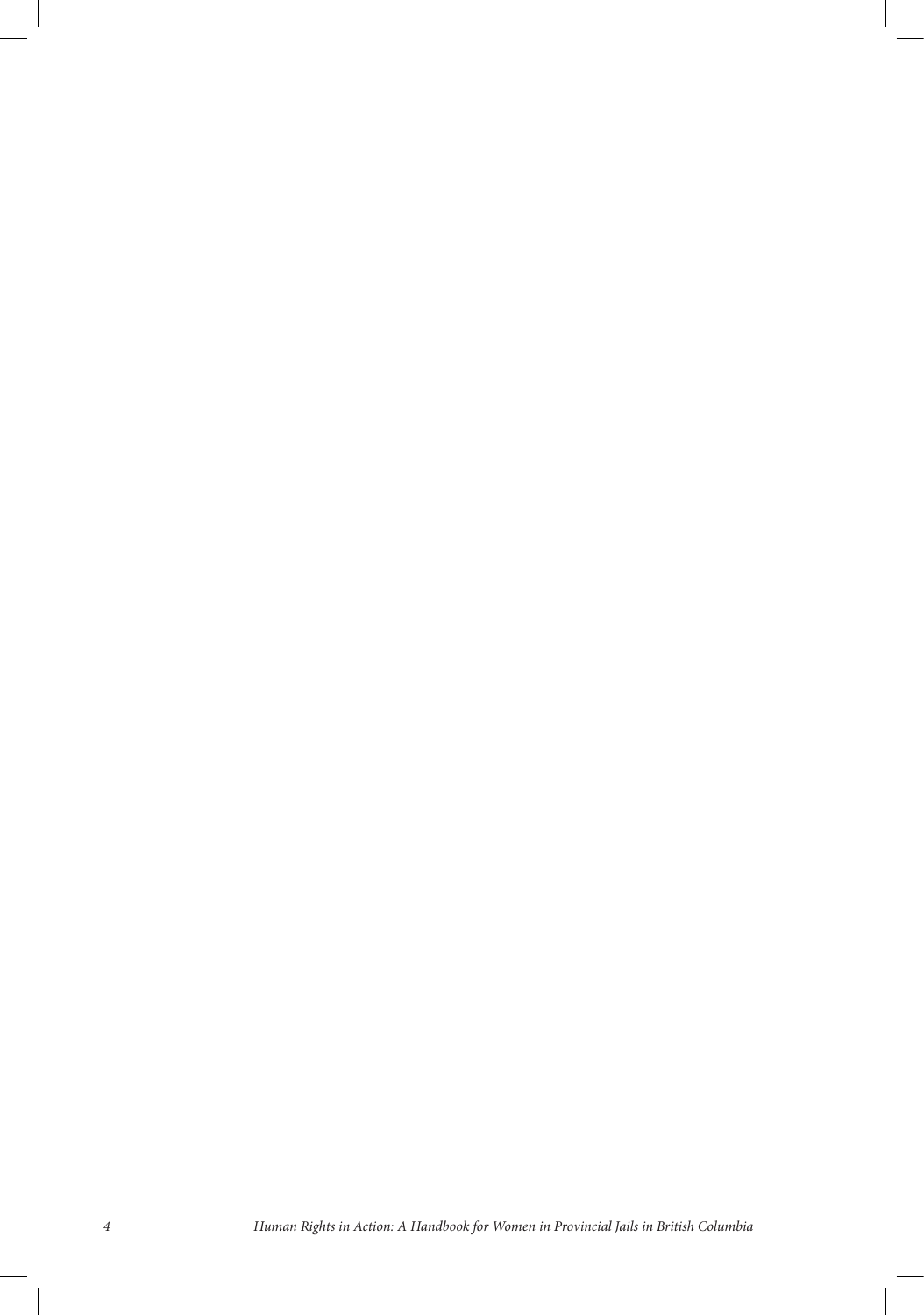# Preface

This manual was produced for use in the prison advocacy training part of the Human Rights in Action (HRIA) project.

The HRIA project is dedicated to ensuring that the human rights of all prisoners are protected, especially those of women prisoners who are racialized and those with disabling mental health issues. The HRIA project vision is to increase our success in keeping and returning women to the community. The three groups involved in developing the project are also committed to working to decrease the use of prison and to developing release strategies for those who are currently incarcerated.

All of the project's work is aimed at achieving substantive equality of women in and from prison. We work to address the inter-sectional, multi-dimensional oppression of women, and specific issues relevant to Aboriginal women.

The project is also about enabling women to survive criminalization and prison by reinforcing their own, pre-existing capacities and strengths. Our aim is to support individual women in and from jail to:

• create advocacy teams made up of current prisoners, ex-prisoners, and community people;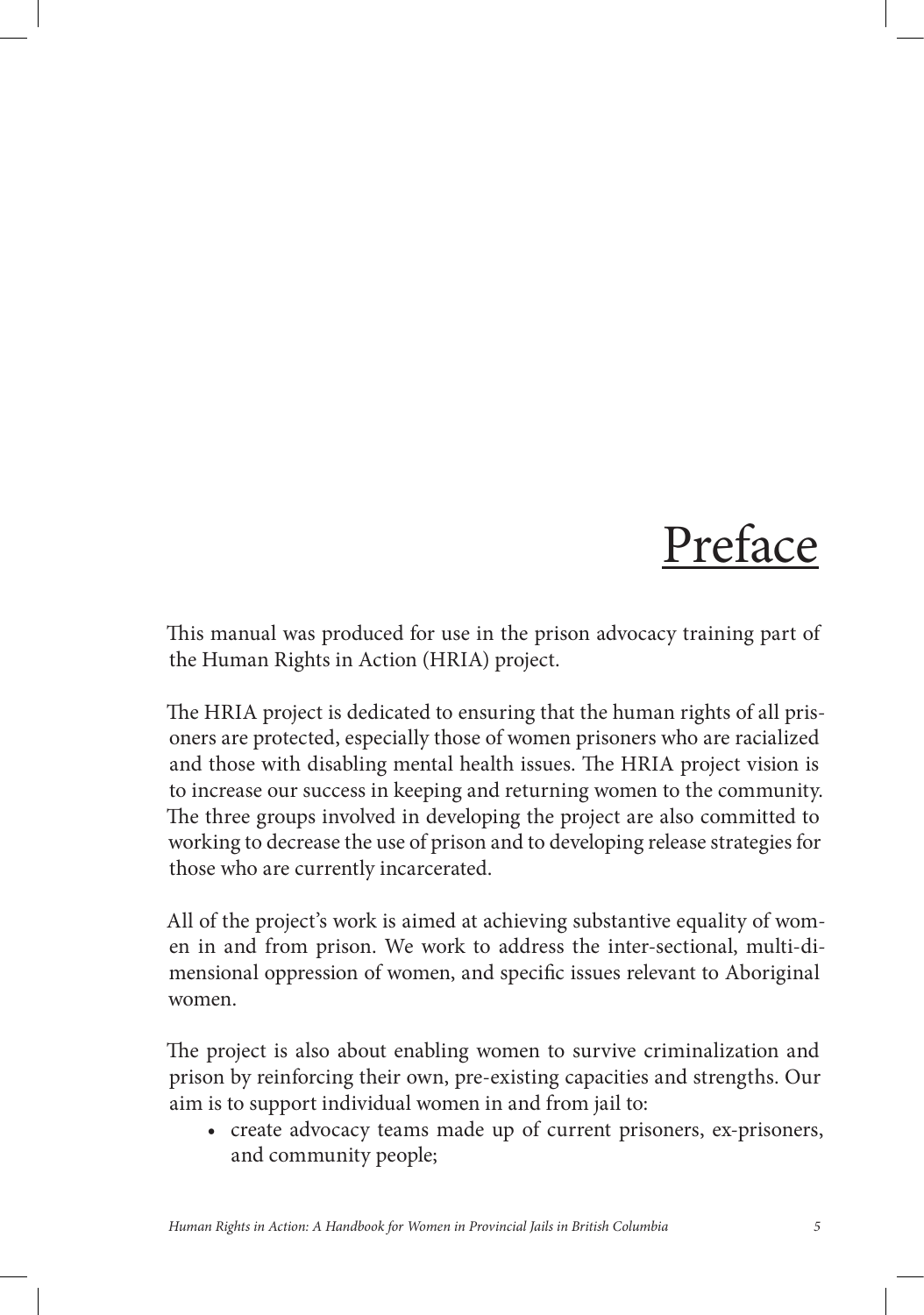- have women out of jail as quickly as possible;
- enable all women to stay out of prison once they are released;
- participate in coalitions that support human rights principles and goals at the local, regional, and national levels.

The Human Rights Training Manual is meant to assist you to become a self and peer advocate. The idea is to ensure that those whose rights are interfered with have support to address discriminatory treatment, in addition to identifying and addressing areas that require systemic advocacy.

# **A Brief History of the Human Rights in Action Project**

On March 8, 2001, the Canadian Association of Elizabeth Fry Societies (CAEFS), the Native Women's Association of Canada (NWAC), Strength in Sisterhood (SIS) and 24 other national and international women's, Aboriginal and justice groups, urged the Canadian Human Rights Commission (CHRC) to conduct a broad-based systemic review of the federal government's discriminatory treatment of women prisoners.

Nearly three years later, the Commission issued a special report entitled, Protecting Their Rights: A Systemic Review of Human Rights in Correctional Services for Federally Sentenced Women. The CHRC Report made nineteen recommendations calling for far-reaching changes with respect to the manner in which the Correctional Service of Canada (CSC) might work to alleviate the systemic discrimination experienced by women serving sentences of two years or more.

CAEFS and other coalition partners continued to collaborate on efforts to ensure the implementation of the CHRC recommendations and on longer term commitments to social justice, decarceration and de-institutionalization. CAEFS also sought and obtained resources that enabled it to work collaboratively with the Native Women's Association of Canada (NWAC) and Strength in Sisterhood (SIS) to further the human rights of women prisoners. The Human Rights in Action Project was developed to provide practical tools and training for women inside to work with the support of allies on the outside to address advocacy issues in the prisons for women, as well as the urgent need to develop community release options for all women, especially Aboriginal women exiting federal prisons.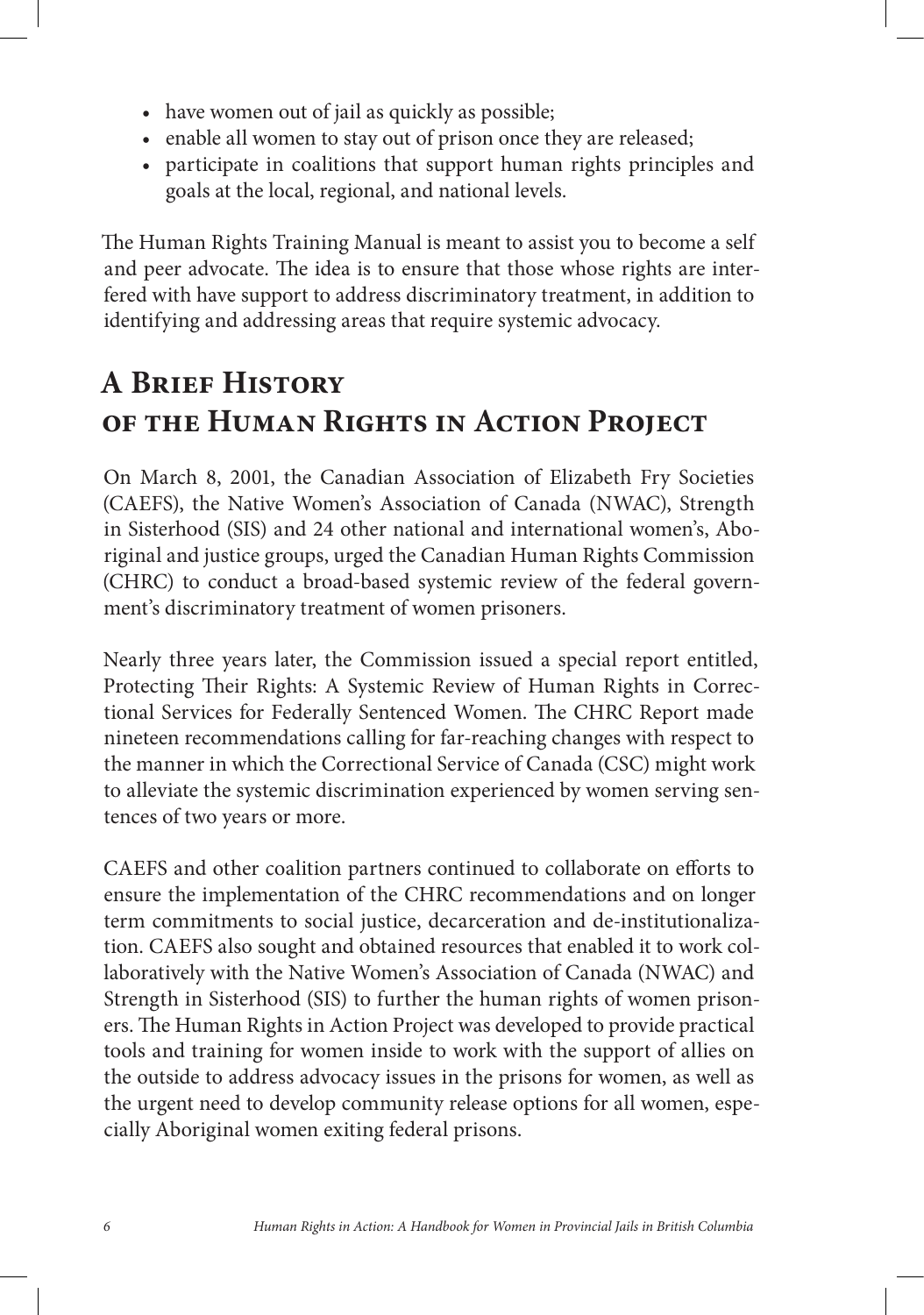Throughout 2007 and 2008, the HRIA program was presented at eight federal prisons throughout Canada where women are serving federal prison sentences. While the prison officials only expected a handful of women to participate in each session, we were overwhelmed by the positive response. Over half of the population of each of the prisons came out to learn about their rights and how to better advocate for themselves and their peers. Many women suggested that the program be offered to women in and from provincial prisons as well. So, the project has been developed to be piloted in six different provinces and territories, in the hopes that women who are provincially sentenced can benefit from the training to better advocate for their own rights. Supporters and advocates will also receive training at each of the pilot sites.

# **The Authors**

This manual is a "work in progress." The first draft of the provincial manuals was prepared by a law student at the University of Ottawa under the supervision and guidance of the Canadian Association of Elizabeth Fry Societies (CAEFS). It is largely based on the federal manual which was created by a group of law students at the University of Ottawa and women who are or were federally sentenced prisoners.

If you have any suggestions, comments or questions, please contact Kim at CAEFS. Call 1-800-637-4606 (toll free) or 613-238-2422 (collect). You can also write to us at:

**Canadian Association of Elizabeth Fry Societies** 701-151 Slater St. Ottawa, ON K1P 5H3

**Tel:** 613-238-2422 (collect) **Toll free:** 1-800-637-4606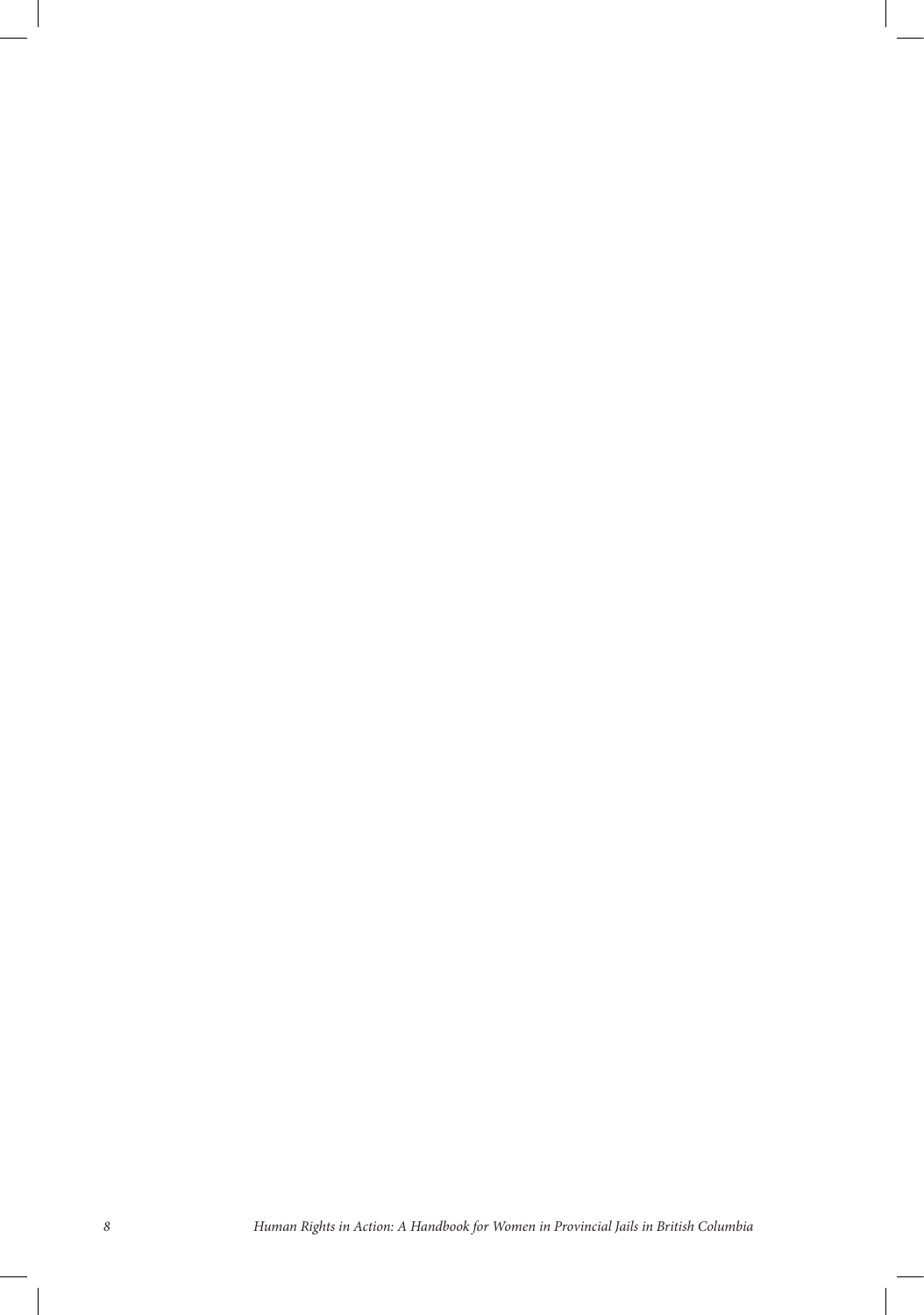# Part I: Introduction

# **The Law in British Columbia**

*The Rule of Law and the Constitution of Canada* 

The rule of law is an underlying principle in our society. It means that no one is above the law and the law applies to everyone. 
is idea is guaranteed in our Constitution.

The Constitution is the supreme law in Canada. All laws in Canada must comply with the Constitution. The *Charter of Rights and Freedoms* is part of the Constitution, and is intended to guarantee that our laws protect the values and freedoms of our society. Section 15 of the *Charter* is meant to protect our right to be treated equally before and under the law regardless of our race, national or ethnic origin, colour, religion, sex, age, or mental or physical disability.

*Who makes the laws?*

There are two sources of law in Canada. Laws are made by governments (federal, provincial, and municipal) and, in a different way, by the courts. (For more on the kind of law the courts make, see the section on "case law" later in this chapter). Federal laws apply to all of Canada. Provincial laws apply only within the province that enacts them.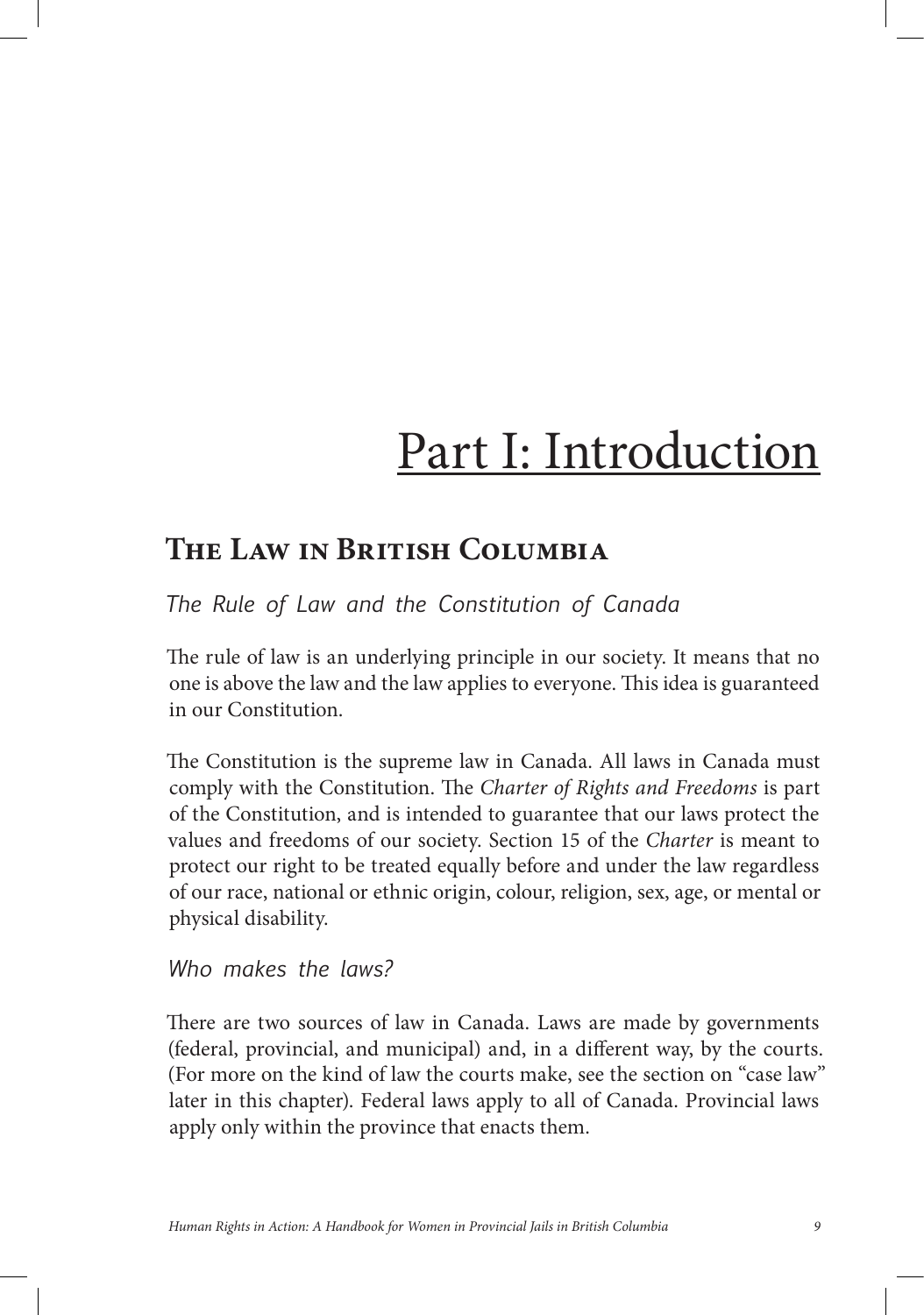For example, the *Criminal Code of Canada* is a federal law. The *Correction Act* and the British Columbia *Human Rights Code* are provincial laws that apply only in British Columbia. Many of the laws that will affect you are provincial laws of British Columbia.

In both federal and provincial governments, representatives elected by citizens make the law. In the courts, judges make the law. Judges are appointed by government. This is why it is important that all citizens - including prisoners - exercise their right to vote. Everyone should have her or his say in shaping the law in British Columbia and in Canada.

Provincial governments run provincial jails and the federal government runs the federal penitentiaries. If your sentence is over two years, you will most likely be incarcerated in a federal institution which follows federal laws, but if your sentence is under two years, you will be in a provincial jail. Since this manual relates to a provincial institution, a lot of the laws discussed will be the law of British Columbia. Still, there are some federal laws, such as the *Charter*, that apply to everyone, regardless of whether they are in a provincial or federal institution.

#### *How does the law work?*

Laws are meant to be consistent with each other. For example, all laws in Canada must comply with the *Charter*; regulations must be consistent with the statutes they are made under; and lower court judges must make decisions that are consistent with the decisions of higher courts. The following chart illustrates the order in the rule of law hierarchy:



CHARTER OF RIGHTS AND FREEDOMS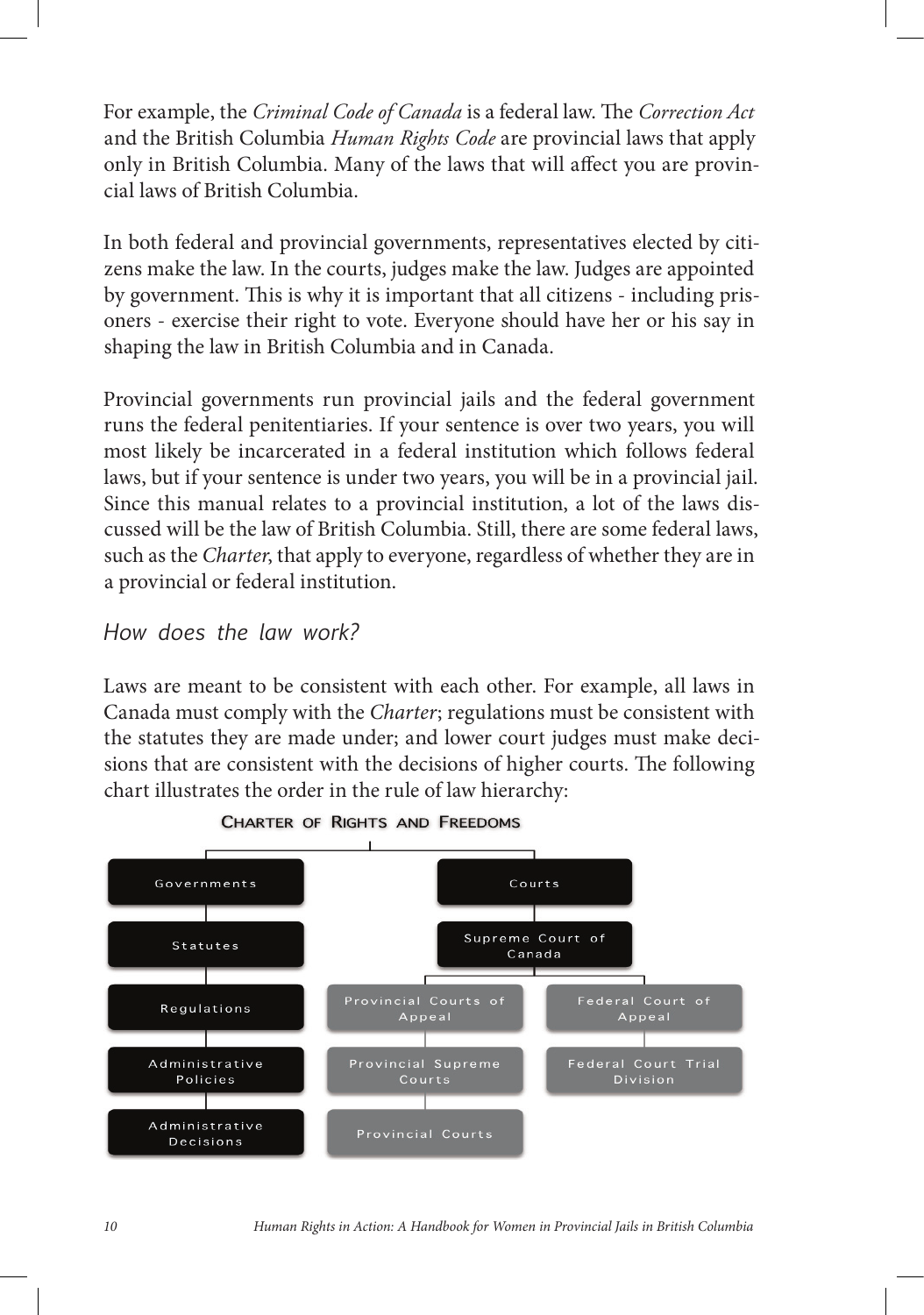# **SOURCES OF LAWS THAT AFFECT WOMEN IN PRISON: LAWS FROM GOVERNMENT**

*Charter of Rights and Freedoms*

e *Charter of Rights and Freedoms* is the part of the Canadian Constitution that protects the rights of Canadians from government action and policies. Every law and government action or policy in Canada must comply with the *Charter.*

Some sections of the *Charter* that are particularly relevant to you as a prisoner are:

**Section 2:** Everyone has the following fundamental freedoms:

- (a) freedom of conscience and religion;
- (b) freedom of thought, belief, opinion and expression, includ ing freedom of the press and other media of communication;
- (c) freedom of peaceful assembly; and
- (d) freedom of association.

**Section 7:** Everyone has the right to life, liberty and security of the person and the right not to be deprived thereof except in accordance with the principles of fundamental justice.

Section 8: Everyone has the right to be secure against unreasonable search or seizure.

**Section 9:** Everyone has the right not to be arbitrarily detained or imprisoned.

**Section 10:** Everyone has the right on arrest or detention

- (a) to be informed promptly of the reasons therefor;
- (b) to retain and instruct counsel without delay and to be in formed of that right; and
- (c) to have the validity of the detention determined by way of *habeas corpus* and to be released if the detention is not lawful.

**Section 12:** Everyone has the right not to be subjected to any cruel and unusual treatment or punishment.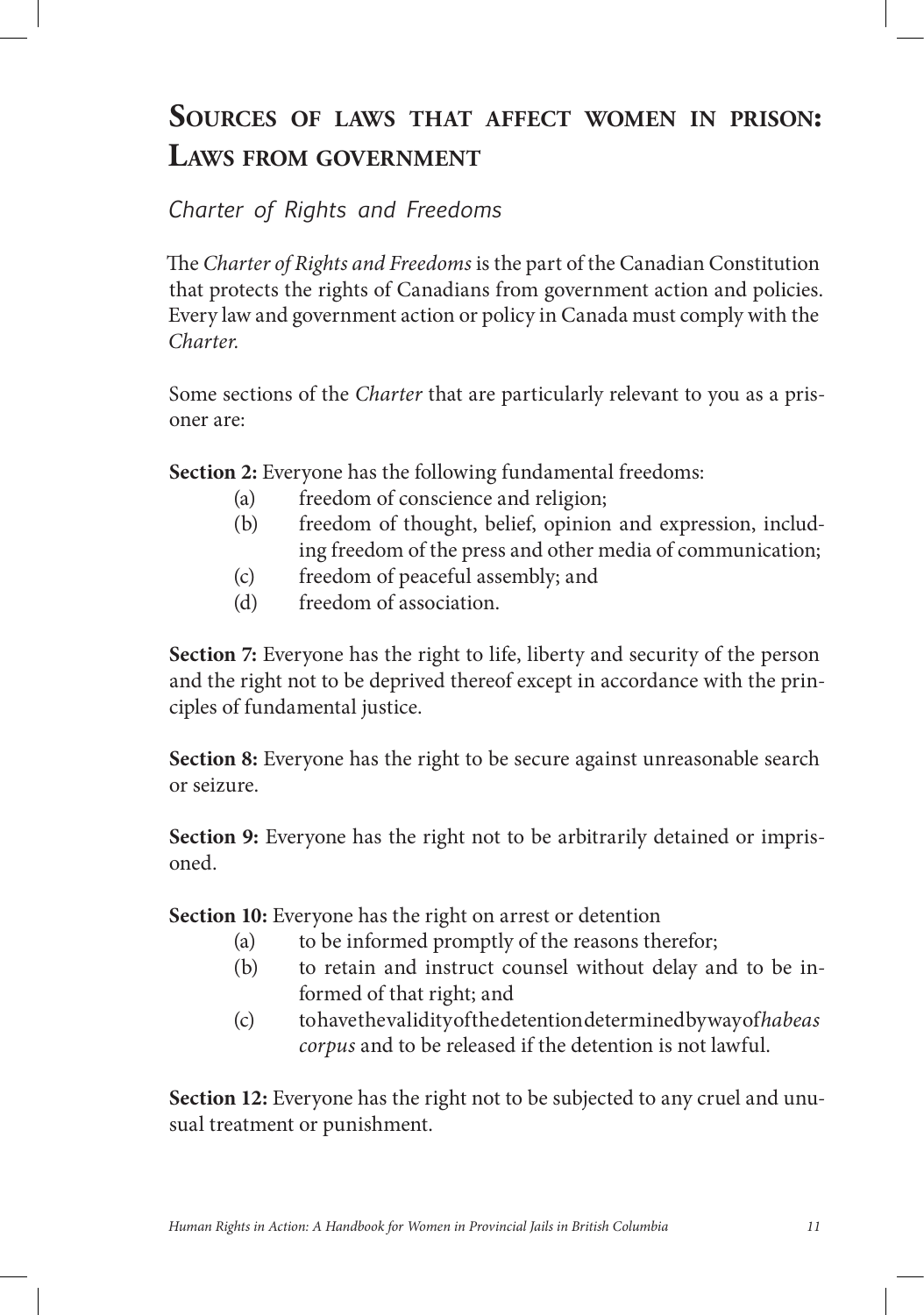**Section 15(1):** Every individual is equal before and under the law and has the right to the equal protection and equal benefit of the law without discrimination and, in particular, without discrimination based on race, national or ethnic origin, colour, religion, sex, age or mental or physical disability.

When a policy or law is challenged using the *Charter* it is called a "*Charter c*hallenge." While *Charter c*hallenges have most often been undertaken by prisoners using section 7, prisoners may also challenge government law, policy or action under sections 12 and 15 of the *Charter*.

#### *Statutes*

A statute is a provincial or federal formal written law that is voted on and passed by the legislature. Statutes are also called *Acts* or legislation.

The British Columbia Correction Act<sup>1</sup> is the statute that governs provincial prisoners in British Columbia. It sets out how prisons in British Columbia are to administered, and provides the authority for the government to establish regulations under the *Correction Act*.

Another British Columbia statute that applies to provincial prisoners is the *Human Rights Code.<sup>2</sup>* The *Human Rights Code* guarantees that no one in British Columbia shall be discriminated against based on her race, colour, ancestry, place of origin, religion, marital status, family status, physical or mental disability, sex, sexual orientation or in some circumstances, age. If you feel that any of these rights are being infringed, you can file a complaint with the British Columbia Human Rights Tribunal, a body set up to investigate complaints and promote equality. Information on how to file a complaint can be found in the remedies section.

# *Regulations*

Regulations are laws made by government as authorized under statute. Regulations set out the concrete rules of how the statutes apply in reality.

e most important regulations for you are the *Correction Act Regulation*  $(CAR)$ .<sup>3</sup> The regulations set out important guidelines on things like discipline, searches and segregation. These regulations contain both provisions which protect your rights (i.e. complaints and appeals) and rules about how

1  *Correction Act*, SBC 2004, c. 46 (CA).

<sup>2</sup>  *Human Rights Code*, R.S.B.C. 1996, c. 210

<sup>3</sup>  *Correction Act Regulation* , BC Reg. 58/2005 (CAR).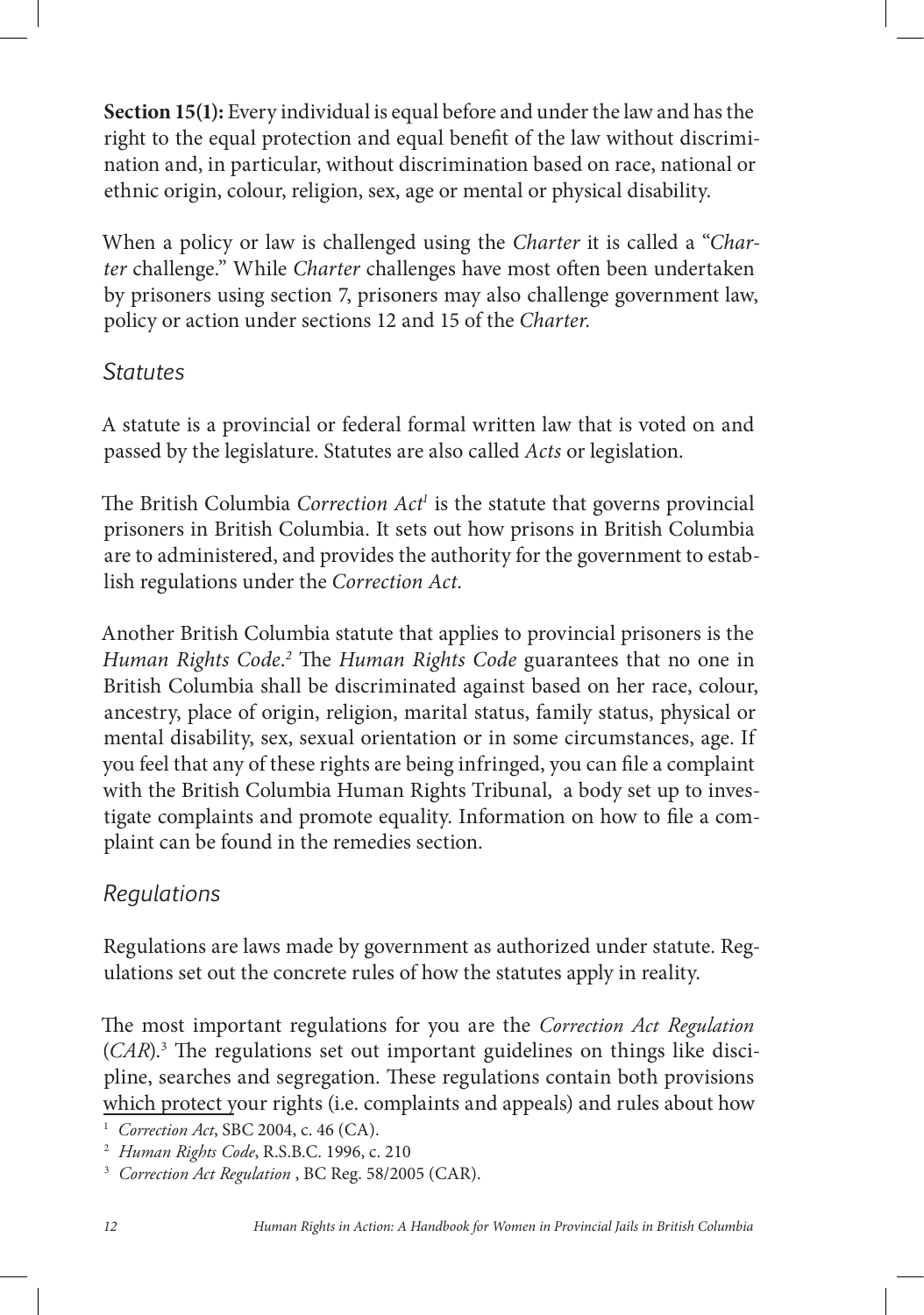BC Corrections can restrict your liberty (e.g., administrative segregation and discipline). It also sets out some of the basic rights of prisoners in relation to their confinement.

### *Policy*

Policies are rules and procedures to provide guidance on how to fulfill obligations and make decisions. Policies must be in accordance with statutes and regulations. Policies are not legally binding. Some policies affect you while you're in prison are:

- Adult Custody Policy BC Corrections Branch, and
- Adult Custody Division Health Care Services Manual BC Corrections Branch.

Some power to make decisions is designated to individuals at the administrative level. Usually the decision maker is the "person in charge" or the warden of the institution. In some cases the decision maker is the provincial director of correctional centres in BC.

Policy is also made by administrative bodies. For example, the Ministry of Public Safety and Solicitor General has established the Investigation and Standards Office, which is an independent body responsible for investigating complaints involving the administration of the Correction Act. The Investigation and Standards Office is supposed to be independent of the prison administration.

# **SOURCES OF LAWS THAT AFFECT WOMEN IN PRISON: LAWS FROM COURTS**

*Case Law* 

The law we've discussed so far is government law. 'Case law' is another kind of law. Case law comes from judge's decisions or judgments. When a judge makes a decision in a case – particularly on some issue that has not yet been before the courts - the decision is called a precedent. This means that when the same issue is involved in cases that come later, the judge is supposed to rule in the same way the earlier judge did. If a higher court rules on an issue, lower courts must comply with the precedent. This means that if the Supreme Court of Canada makes a decision, all the lower courts must follow it. The court hierarchy is shown in the chart above.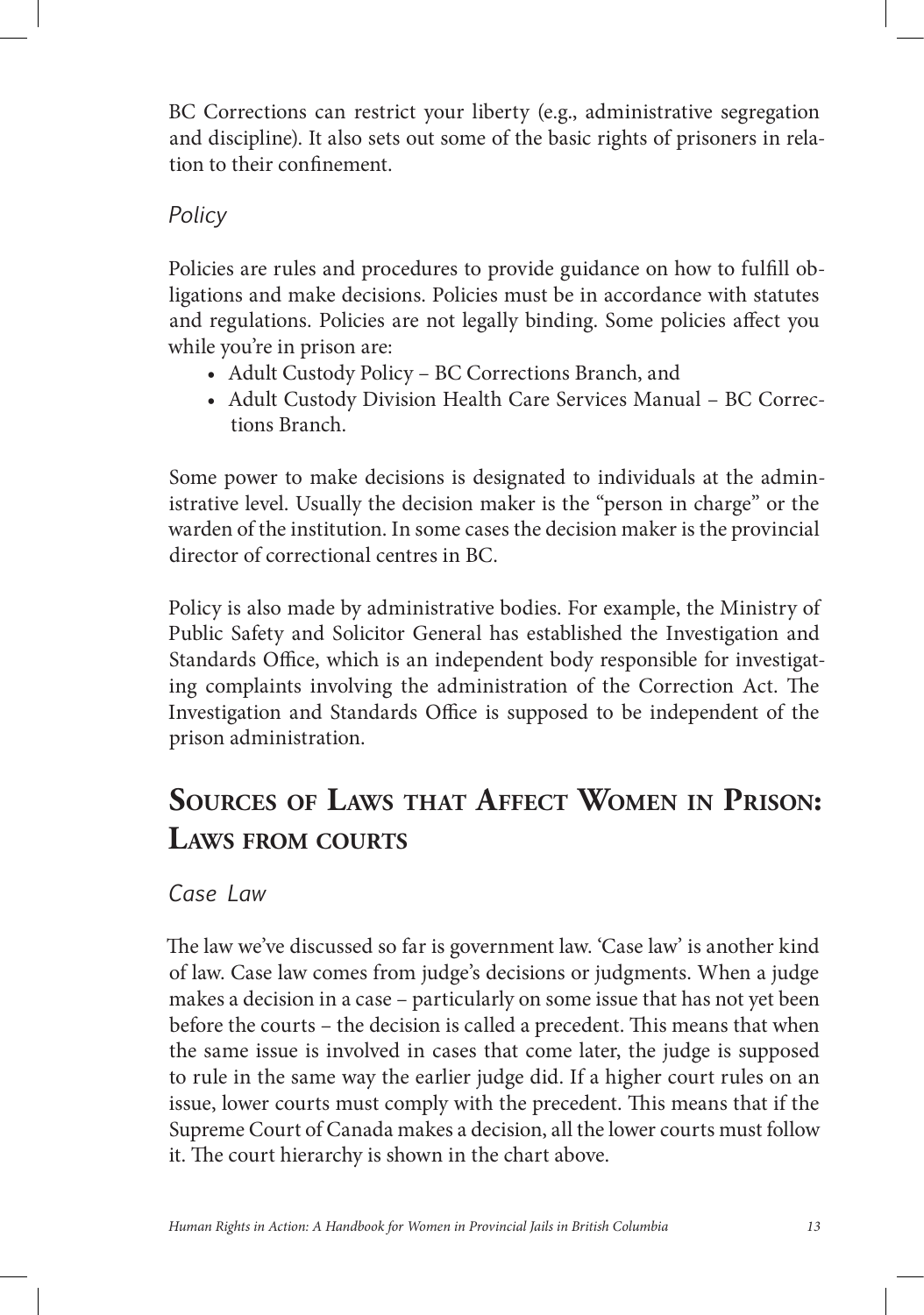### *International Treaties*

Treaties are international agreements that are signed on to by various countries. Countries that sign them are then expected to implement what they have agreed to. The courts do not have to follow treaties, but when Canada signs and ratifies a treaty, that can be used to show what Canada is saying to the rest of the world about the laws and rights the government supports. For example, the fact that Canada is a signatory to the *UN Standard Minimum Rules for the Treatment of Prisoners* should mean that Canadian prisoners are treated in accordance with the standards set out in this treaty.

Other examples of treaties that Canada has signed that relate to women in prison are the:

- *• Universal Declaration of Human Rights*, 4
- *• United Nations Convention Against Torture*, 5
- *• United Nations International Covenant on Civil and Political Rights*, 6 and
- *• United Nations Convention on the Elimination of All Forms of Discrimination Against Women*. 7

#### *Can I challenge an unfair law, policy, or decision?*

Yes. It is always best to try to challenge unfair decision, policies and laws at the lowest level possible. The ways to challenge decisions that affect you are outlined at the end of this booklet in the section on "remedies" (See Part VI). Your challenge may be resolved by institutional staff, or, if you are not successful at lower levels, you may decide to bring your challenge to court.

<sup>4</sup>  *Universal Declaration of Human Rights*, 10 December 1948, Res. 217 A (III).

<sup>5</sup>  *United Nations Convention Against Torture and Other Cruel, Inhumane or Degrading Treatment or Punishment* 1465 U.N.T.S 85; 8 C.F.R. § 208.18.

<sup>6</sup>  *International Covenant on Civil and Political Rights* 19 December 1966, 999 U.N.T.S. 171, Can. T.S. 1976 No. 47, 6 I.L.M. 368 (entered into force 23 March 1976, accession by Canada 19 May 1976).

<sup>7</sup>  *United Nations Convention on the Elimination of All Forms of Discrimination Against Women*, 18 December 1979, entry into force 3 September 1981 in accordance with article 27(1), Res. 34/180.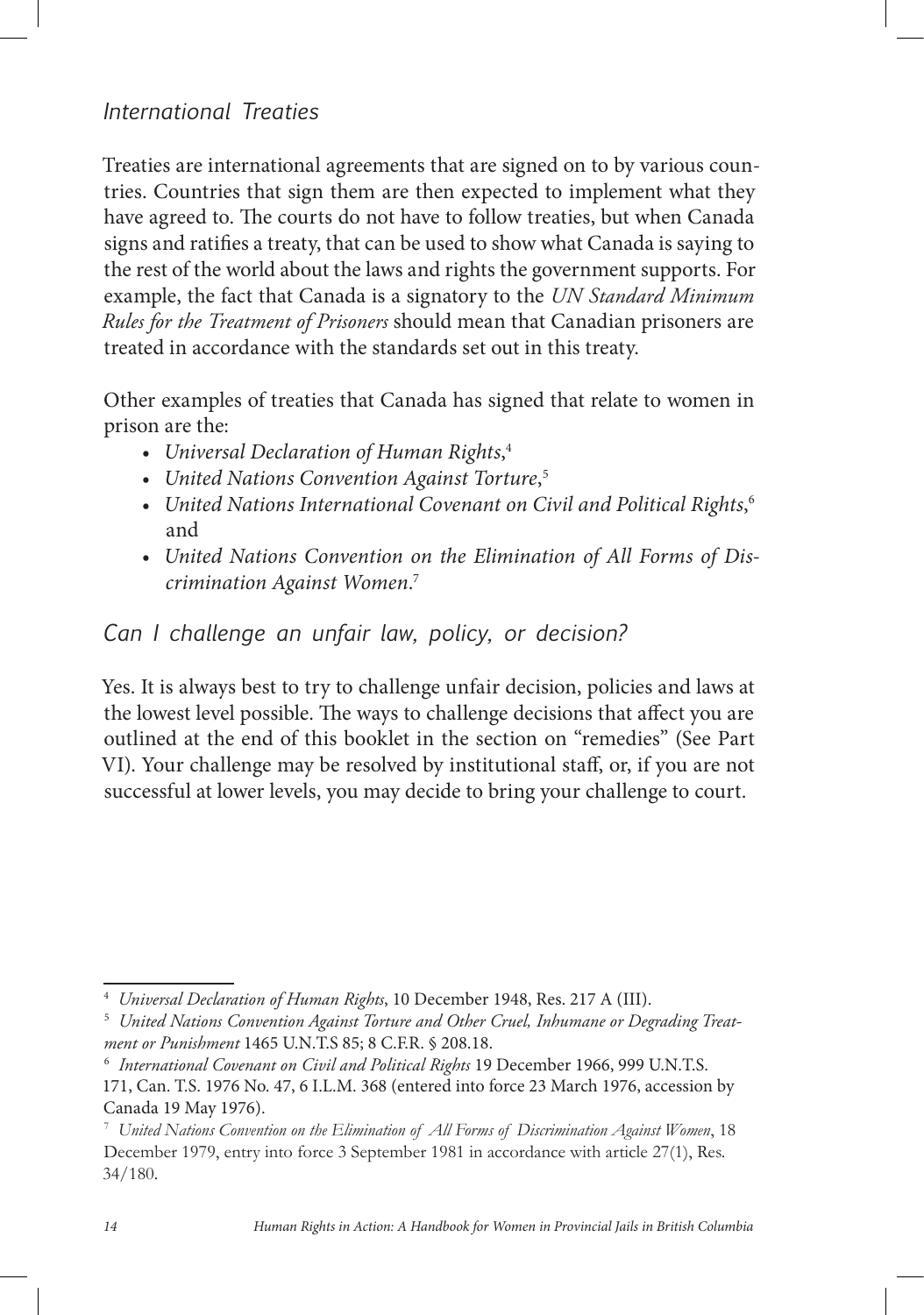

# Part II: Arriving in Prison

# **The Intake Assessment Process**

*What happens after I am sentenced?*

When you are sentenced, you will be brought to a provincial jail, where your initial assessment takes place. First, you will need to submit to an identification process that includes a photograph being taken of you, and you providing identifying information about yourself.<sup>8</sup>

You will undergo an initial classification as soon as possible after you have been sentenced. This initial security classification will determine your security level and programming.9 A report will be written that will provide your information, initial classification and suggestions for planning.<sup>10</sup> You will also undergo a Risk/Needs Assessment (RNA) which is intended to help to classify your security level and develop a case plan.<sup>11</sup>

According to the Ministry of Public Safety and Solicitor General, the fol-

<sup>8</sup>  *CAR* s. 8(2).

<sup>9</sup> Adult Custody Policy, 4.1.3(1).

<sup>&</sup>lt;sup>10</sup> Adult Custody Policy, 4.1.3(2).

<sup>&</sup>lt;sup>11</sup> Adult Custody Policy, 4.6.1(1).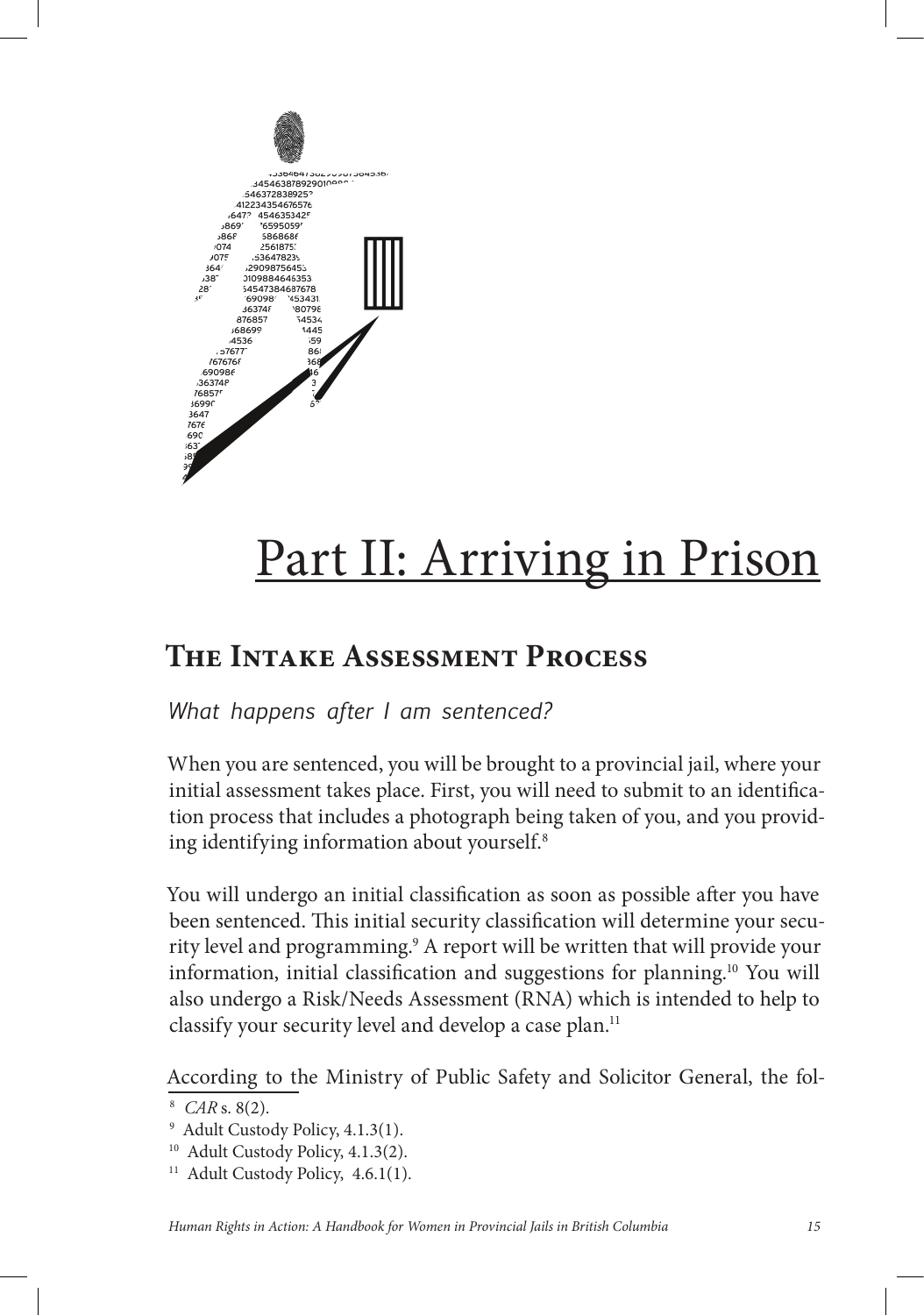lowing factors are taken into consideration when preparing your sentence management plan:

- Correctional history;
- Criminal history;
- Family concerns;
- • Education and work record; and
- Individual needs identified in the risk/needs assessment.<sup>12</sup>

When you are sentenced to custody, the correctional centre records officer will provide you with information on how much remission can be earned on the sentence and when release may occur if the maximum remission is earned.13

# *What information will I be asked to provide?*

You will be asked for a lot of information. When you are first admitted to jail, you will need to provide basic information, such as your name; date and place of birth; height and weight; and distinguishing marks (birthmarks, scars and tattoos).<sup>14</sup> Your initial assessment is made up of a wide array of forms and reports, which are to be completed by different people. For example, you will be asked to undergo a medical assessment.15

It is important that you be aware that when mental health professionals see you to make assessments (as opposed to seeing you to provide treatment) the information they have about you is not considered confidential (go to the section on health care for more information concerning your rights as a patient in prison). Under some circumstances, this information can legally be distributed to certain people far beyond the prison walls.

# *What information do I have to provide?*

You must provide your name, date and place of birth, height and weight, distinguishing marks and correctional service number. You do not need to answer other questions asked during the intake process,<sup>16</sup> either about yourself or your family and community supports. Information you provide can be used against you. You must decide for yourself how much you want to cooperate.

<sup>&</sup>lt;sup>12</sup> Minister of Public Safety and Solicitor General: www.pssg.gov.bc.ca.

<sup>&</sup>lt;sup>13</sup> Minister of Public Safety and Solicitor General: www.pssg.gov.bc.ca.

<sup>14</sup> *CAR* s. 8(2)(b).

<sup>15</sup> *CAR* s. 39(1).

<sup>&</sup>lt;sup>16</sup> *R. v. Starr*, [2001] M.J. No. 174. (No obligation to speak; no privilege).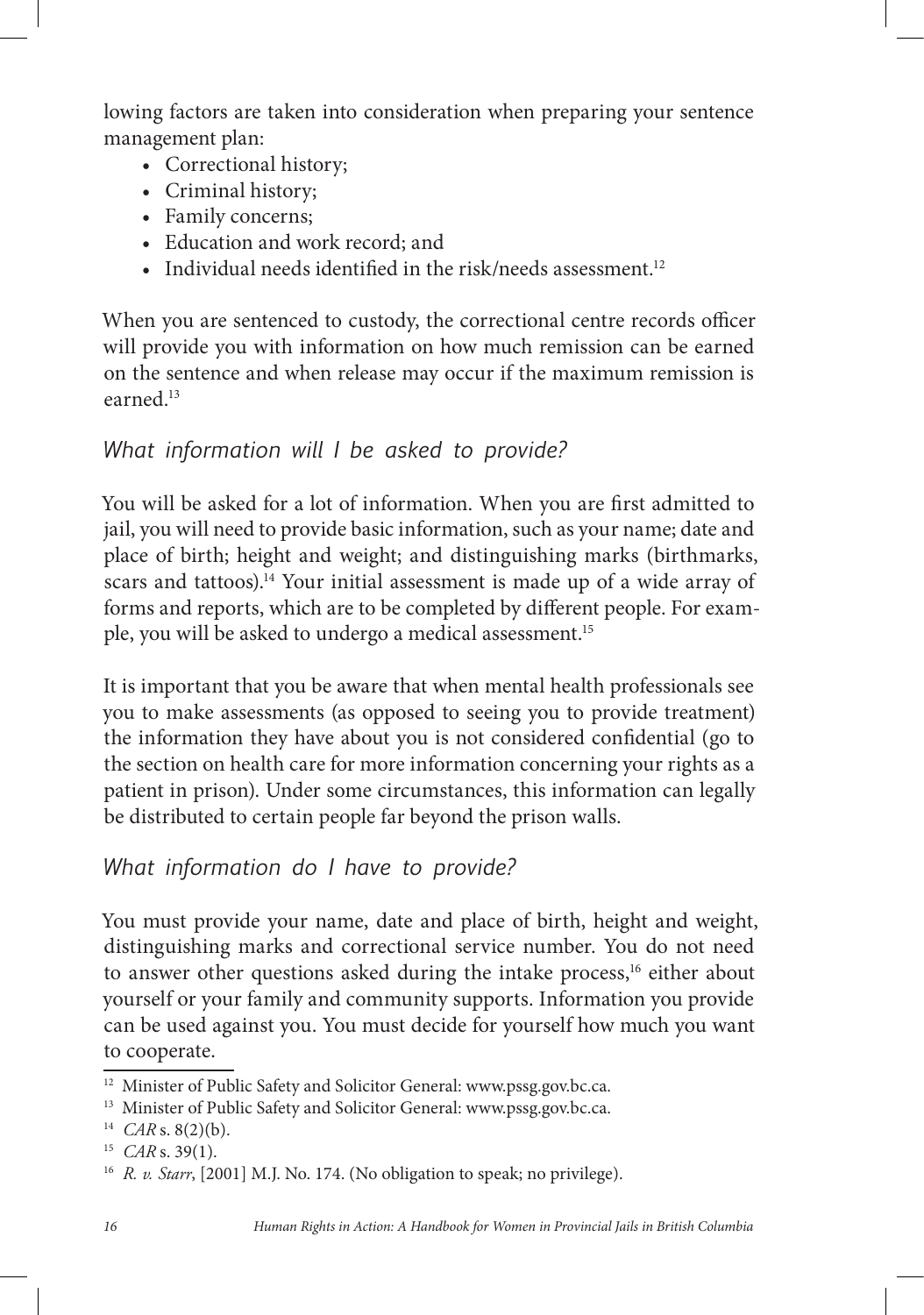On one hand, you need to be aware that your conduct during assessment may be used as a factor in determining your classification, and declining to answer questions may have a negative effect on this (For example, policy lists 'being evasive'<sup>17</sup> as part of the reasons for being placed in secure custody, at least initially). On the other hand, you need to keep in mind that the people who interview you for their reports do not have to keep any information you provide during the intake process confidential. There are some circumstances in which it may be desirable to exercise your right not to answer certain questions.

For example, if you are awaiting an appeal, your lawyer might advise you not to participate in supplementary assessments (for instance, a Psychological Assessment) until after your appeal is decided. BC Corrections may still proceed even if you refuse to cooperate. However, if your lawyer has advised you against participating, tell that to the person writing the report and request that this be clearly and prominently noted at the beginning of the document. If, on the contrary, your lawyer advises you to undergo the assessment, you should also tell that to your interviewer and ask her to put that information at the top of her report.

Also be aware that any information you disclose about past actions can be used against you, even if you were not convicted of a crime in relation to them. In some cases, usually depending upon seriousness of the behaviour, such disclosures have led to further investigation, charges, convictions and imprisonment.

# **CASE MANAGEMENT PLAN**

The case management plan is a document that outlines the goals BC Corrections sets for you, as well as the programs you may participate in and the location where your sentence will be served.<sup>18</sup> This plan must be developed within three weeks of the beginning of your sentence if you have been sentenced to more than 90 days.<sup>19</sup> BC Corrections states that the principles of case management are: that the level of security, control and supervision of prisoners should correspond to their risk level; programs and services should correspond to prisoners' needs and conduct; and resources are aimed at higher risk/needs cases.20

<sup>&</sup>lt;sup>17</sup> Adult Custody Policy, 4.5.3(4).

<sup>&</sup>lt;sup>18</sup> Minister of Public Safety and Solicitor General: www.pssg.gov.bc.ca.

<sup>&</sup>lt;sup>19</sup> Adult Custody Policy, 4.1.4(9).

<sup>&</sup>lt;sup>20</sup> Adult Custody Policy, 4.6.12(1).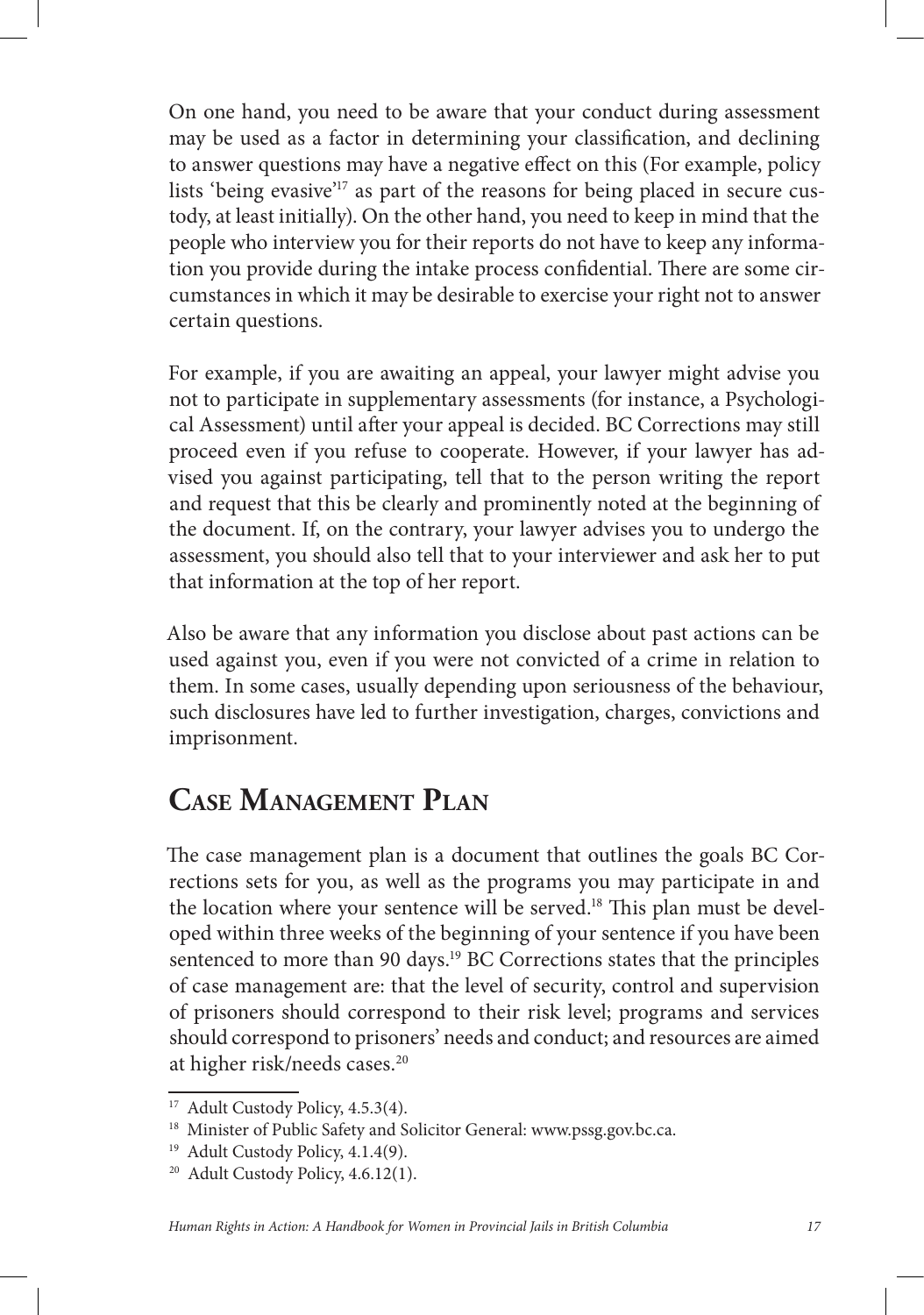You will be assigned a case manager, who plays an important role for you. Your case manager is responsible for ensuring that you are enrolled in core programs and activities that most closely correspond to your needs; monitoring your progress and behavioural change; completing your needs assessment, and developing your case management plan; and assisting you in your rehabilitation.21 She must also ensure that all the information about your program and activity involvement, progress and behaviour are kept current in your file.<sup>22</sup> This information will be considered when you apply for things like temporary absences.

Your case management plan will outline the following:

- Training and work opportunities that might be suitable;
- Areas where counselling should be provided;
- Support that may be required for release planning; and
- Dates when actions or reviews are to be initiated.<sup>23</sup>

*Is the process the same for Aboriginal women?*

The process is generally the same for Aboriginal women. However, if a Gladue report was done as part of your sentencing proceedings, the information from it can also be used in the assessment and classification process.

*Does the prison have to provide me with any information during the initial intake process?*

Once you arrive at prison, you should be given reasonable access to the following information:

- The legislation that will affect you in prison (i.e. the Correction Act and Regulations),
- Information about the daily routine of the prison,
- Information about rules and what happens if you breach those rules,
- How to file a complaint and how to ask for review a disciplinary hearing decision, and
- How to apply for temporary absence and parole.<sup>24</sup>

If you have trouble understanding this information, then the warden has to make sure that you get help to understand the material.<sup>25</sup>

<sup>&</sup>lt;sup>21</sup> Adult Custody Policy,  $4.6.14(1)$ .

<sup>&</sup>lt;sup>22</sup> Adult Custody Policy, 4.6.14(2).

<sup>&</sup>lt;sup>23</sup> Minister of Public Safety and Solicitor General: www.pssg.gov.bc.ca.

<sup>24</sup> *CAR* s. 5(1).

<sup>25</sup> *CAR* s. 5(2).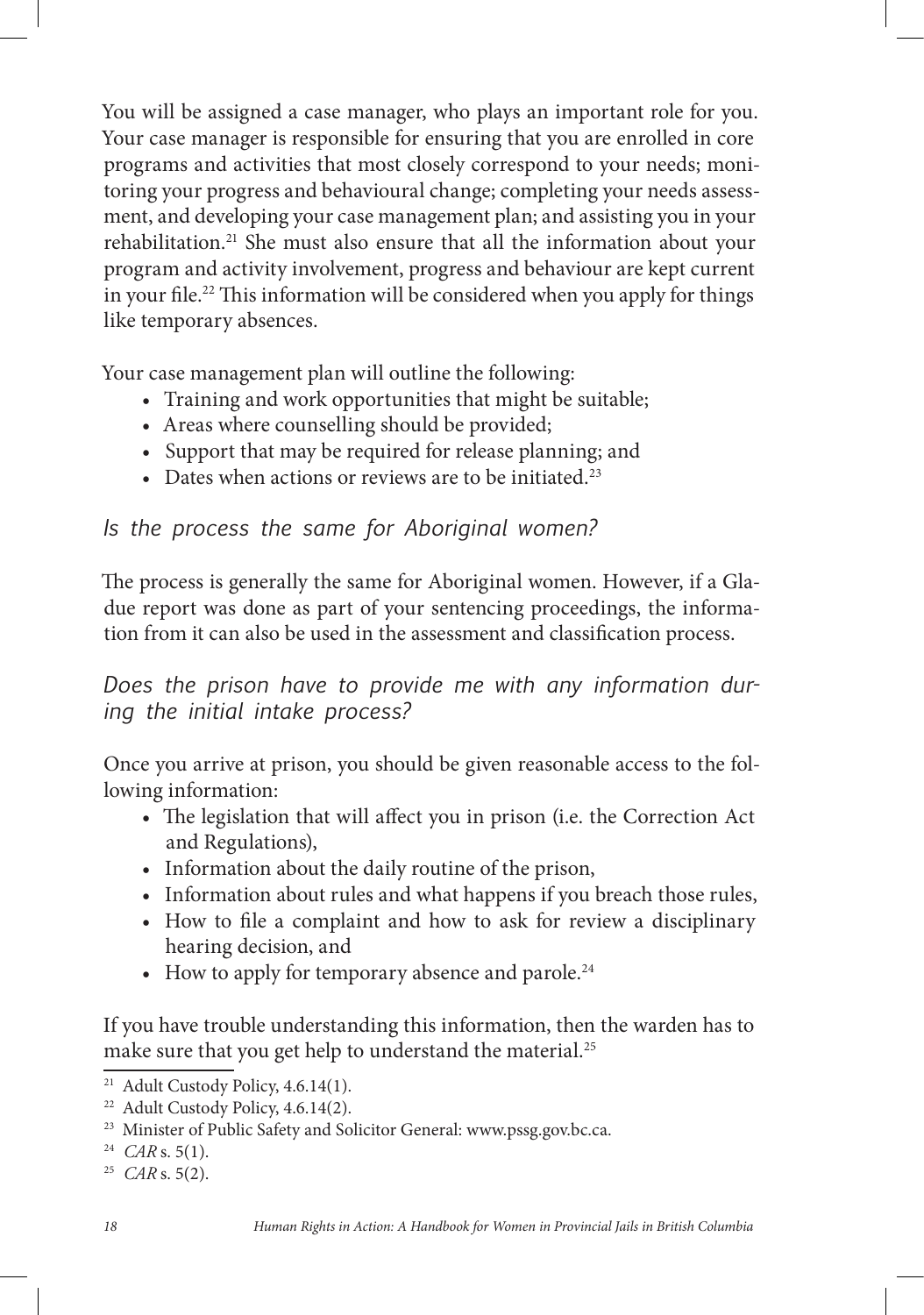Yes. A lot of the information that you receive will be important to make sure that you get back into the community as soon as possible.

If you are serving a sentence that is more than six months, then you should receive a copy of the sentence calculation.<sup>26</sup> This includes the date that you are eligible for early release if you earn the maximum amount of remission possible. Try to keep this document in a place you will not lose it while, at the same time, you have easy access to it. You should also receive:

- Information on earning remission, $27$
- The policy on temporary absences,  $28$
- Information concerning conditional release, eligibility and application procedures provided by the National Parole Board,<sup>29</sup>
- Written notice that telecommunications, other than to privileged parties, may be monitored,<sup>30</sup> and
- Your Case Management Plan.<sup>31</sup>

Your Case Management Plan identifies the programs and activities that are considered suited to your needs. Your progress will be measured by how much of your case management plan you have completed and how well you have done, so it is VERY important. For example, when it comes time to start your release plans, your case management officer will usually only support you in your applications for conditional releases if you are making progress completing your plan. The Parole Board will also look closely at this same factor in deciding whether or not to grant your release applications. This is true even if your failure to complete a program is because there was not enough room for you to take the program or because it was delayed or cancelled.

It is very important that the information upon which the Case Management Plan is based is accurate, and that any disagreement over, or concern with, the intake assessment and resulting Case Management Plan is voiced and recorded as early as possible.

BC Corrections has the right to prioritize who will be scheduled to take

30 Adult Custody Policy, 7.8.10.

<sup>26</sup> Adult Custody Policy, 3.7.24.

<sup>27</sup> Adult Custody Policy, 3.9.3.

<sup>&</sup>lt;sup>28</sup> *CAR*, s. 5(1)(d)(iii).

<sup>&</sup>lt;sup>29</sup> Adult Custody Policy, 6.6.1.

<sup>&</sup>lt;sup>31</sup> Adult Custody Policy, 4.1.4(9).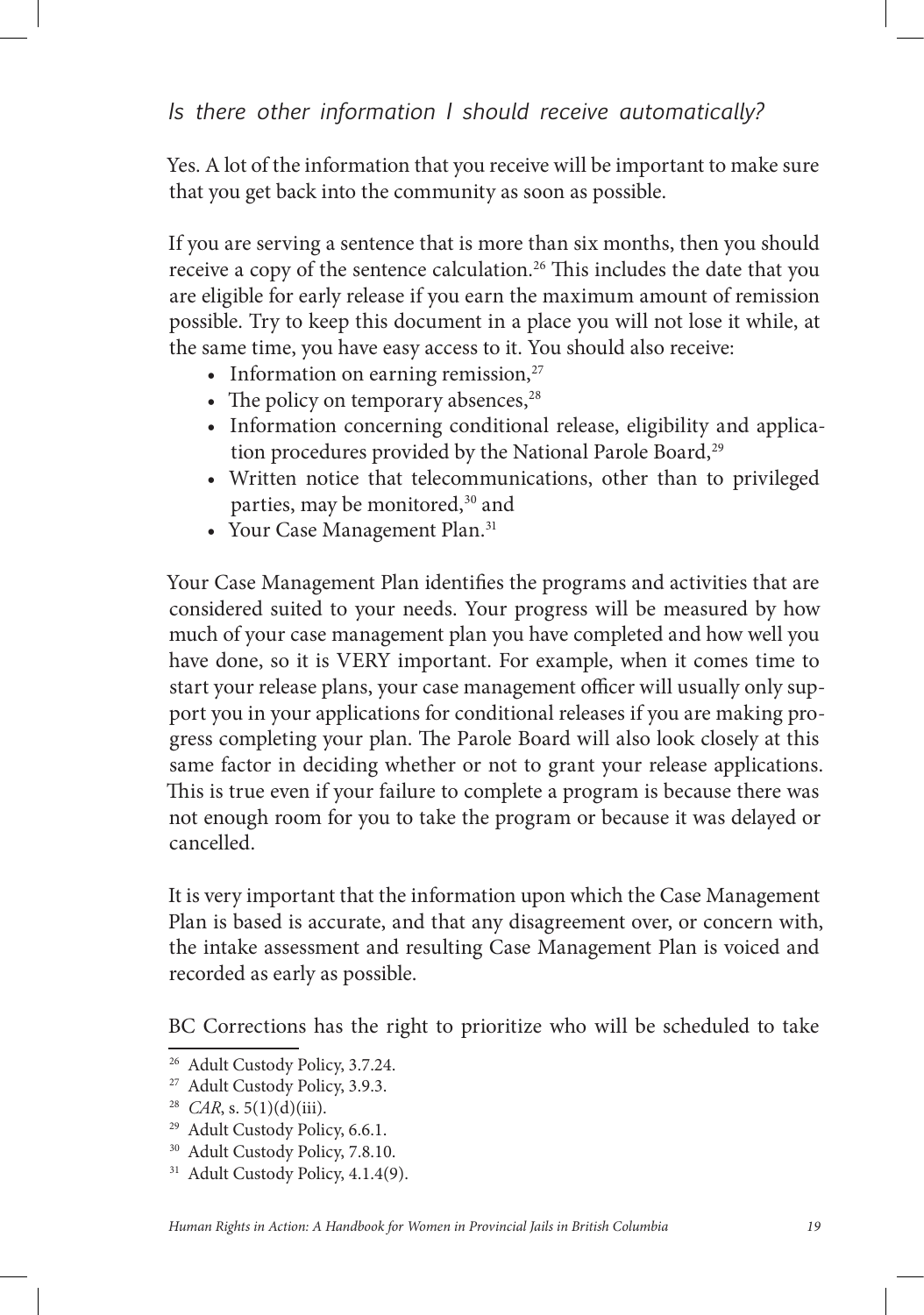what programs and when, according to staff assessment of prisoners' needs. This is stated in BC Corrections' own policies, and has also been recognized in case law.<sup>32</sup> This may mean long delays for people found to be of lower need overall, or for those serving longer sentences. You may also be "screened out" of a program (not allowed to take it) by the person who delivers a program, but this does not mean it will be removed from your Case Management Plan. A memo will be added to your file noting the program deliverer's reasons for not accepting you into the program.

The interviews and assessments that go into your Case Management Plan are generally conducted without an assistant, unless you need someone there to help you understand the process.<sup>33</sup> So, if you have trouble understanding English or need other assistance, then you should make sure that you have a support person there to help you.

## *What kind of programs will I have to take?*

According to the *Correction Act Regulation*, the prison must establish programs for prisoners, including religious and recreational programs.<sup>34</sup> These programs should be designed to improve your education or training, and help with reintegration back into the community.

Examples of programs currently offered by BC Corrections include:

- • Substance Abuse Management Program
- • Violence Prevention Program
- Respectful Relationships Program<sup>35</sup>

Core Programs in Development:

- Relapse prevention for sex offenders;
- Educational upgrading;
- • Living skills; and
- Cognitive skills.<sup>36</sup>

You must participate in programs directed by the warden unless you are excused by a health care professional, it is a religious program that you choose

<sup>32</sup> Adult Custody Policy, 4.6.13; *Ennis v. Canada*, [2003] F.C.J. No. 633. (Right to prioitize).

<sup>33</sup> Adult Custody Policy, 4.4.2(7).

<sup>34</sup> *CAR*, s. 38(1).

<sup>&</sup>lt;sup>35</sup> Minister of Public Safety and Solicitor General: www.pssg.gov.bc.ca.

<sup>&</sup>lt;sup>36</sup> Minister of Public Safety and Solicitor General: www.pssg.gov.bc.ca.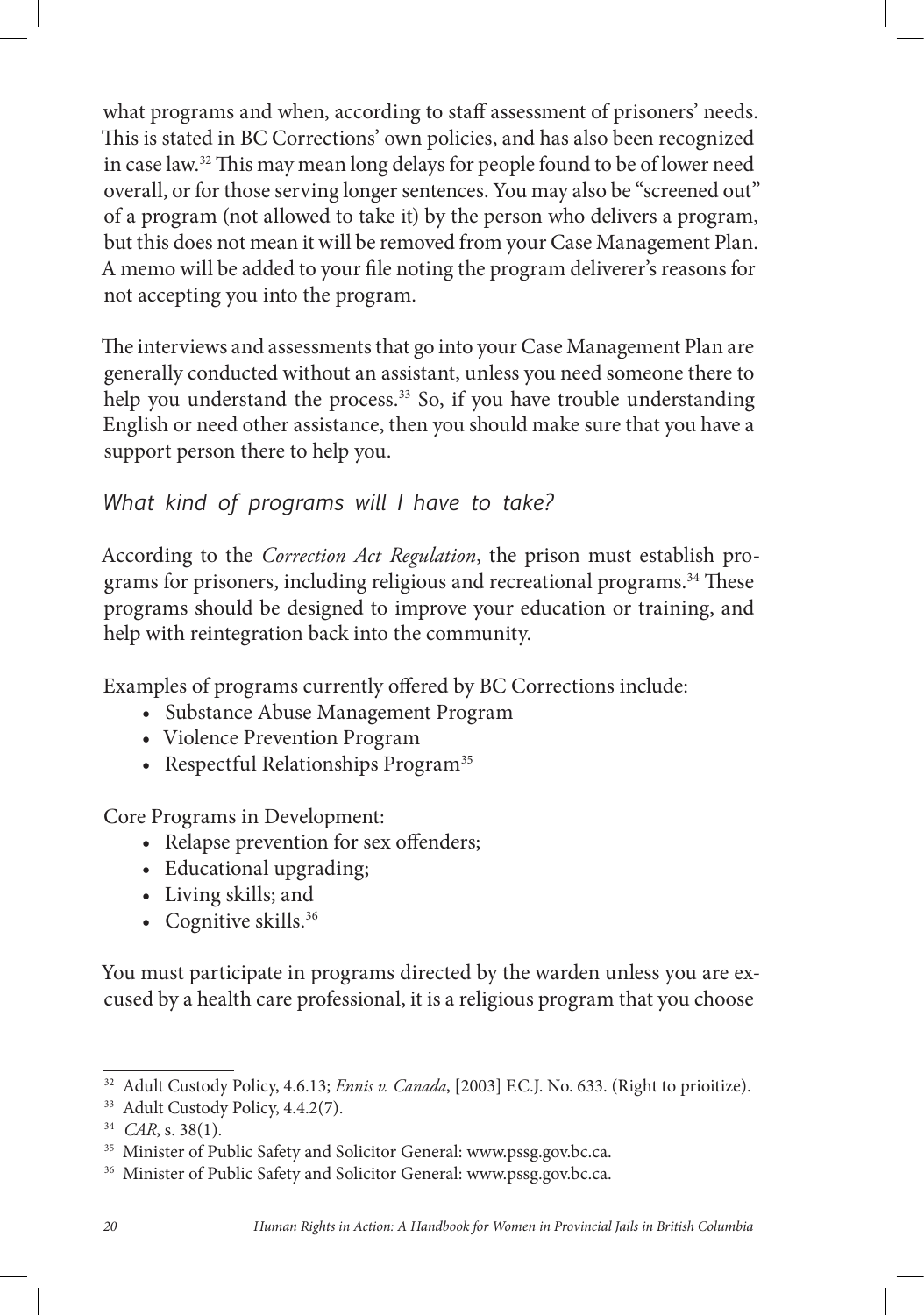not to participate in, or it is a work program, you are on remand or under immigration detention and you have not consented to the work assignment.<sup>37</sup>

# *Are there programs for Aboriginal women?*

There are not any programs that are listed specifically for Aboriginal women, however certain programs may be developed under the listing of 'Religious Programs and Practices.'38 For example, the warden may permit the use of religious objects for ceremonial purposes, as long as those objects do not threaten the security or safety of the prison.<sup>39</sup> Accepted objects include: sweetgrass; sage; ceremonial pipes (used by recognized pipe carriers); ceremonial blankets; eagle feathers; sea shells; and medicine bag that contains herbs (remains sealed at all times).<sup>40</sup>

# **SECURITY CLASSIFICATION**

# *What is classification?*

Classification is the security rating BC Corrections assigns to prisoners to distinguish them according to their needs and perceived risk to society. Classification is meant to assign prisoners the lowest level of security that the individual case permits, while giving access to health care, education, work activities, social programs and recreation programs.<sup>41</sup> The categories of classification include secure, medium and open.<sup>42</sup>

Your initial classification is determined by the 'inmate classification assessment' (ICA). The assessment process you will go through is largely aimed at determining the security required based on an assessment of things like your escape risk and public safety risks.

Presently, the Alouette Correctional Centre for Women has both open custody and medium custody units, the Surrey Pretrial Services Centre has a secure unit for women and holds remand women prisoners, and the Prince George Regional Correctional Centre holds both medium and secure custody women prisoners.

<sup>37</sup> *CAR*, s. 38(3).

<sup>&</sup>lt;sup>38</sup> Adult Custody Policy, 10.6.

<sup>&</sup>lt;sup>39</sup> Adult Custody Policy, 10.6.6(2).

<sup>40</sup> Adult Custody Policy, 10.6.6(3).

<sup>41</sup> Adult Custody Policy, 4.2.8.

<sup>42</sup> Adult Custody Policy, 4.5.1.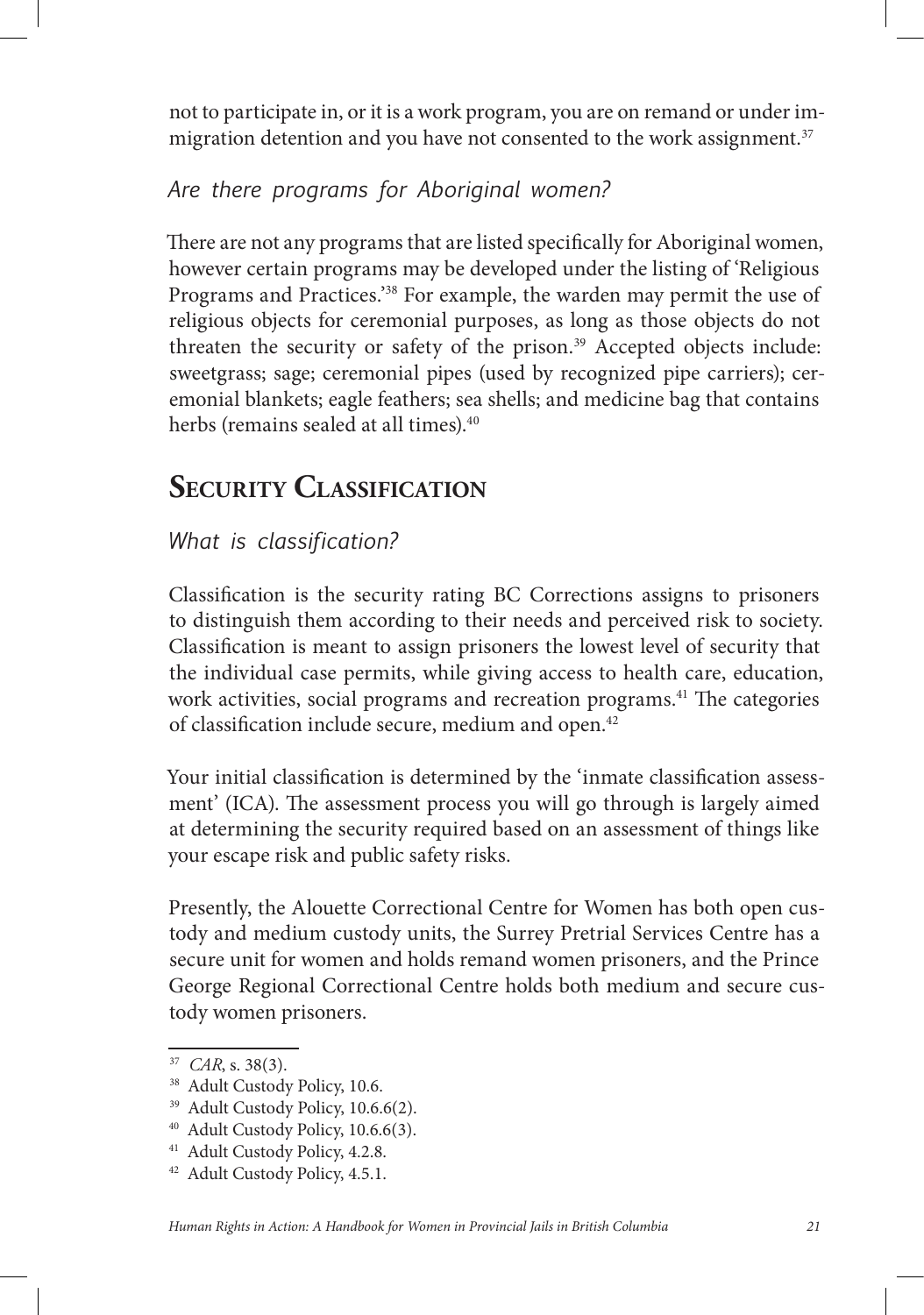# *What factors are used to determine classification?*

Classification assessments are usually based on the following information:

- Pre-sentence reports;
- Judicial reasons for sentence (i.e. reasons the judge gave when you were sentenced);
- Police reports;
- • Psychiatric/Psychological reports; and
- Correctional documentation such as CPIC and institutional files. $43$

## *How is my classification level decided?*

You will have an interview with a classification officer, in which you will go over the information listed above.<sup>44</sup> The classification officer must explain the classification and placement process, including the available options, key dates, the criteria used in making classification decisions, the role that you can play as well as the right to appeal classification and placement decisions.45 She will then write a report that will include information about your sentence, court history, personal and family history, medical concerns, education, etc. In the report will be a sentence plan that shows the classification decision, and the criteria considered and case management recommendations.46

You will be classified based on the classification officer's assessment of your risk factors and needs and how these impact on their assessment of your institutional adjustment, risk to escape, as well as your risk to public safety.<sup>47</sup>

There are serious concerns about the potential for application of the criteria to be discriminatory based on sex, race or ethnic origin (in the case of Aboriginal women, who tend to be over-classified). There have been legal challenges on the issue of whether the criteria are discriminatory, and this area of law continues to develop.

There is growing concern both in Canada and internationally about the over-incarceration, and subsequent over-classification, of Aboriginal people – especially women. For instance, the UN Human Rights Committee has

<sup>43</sup> Adult Custody Policy, 4.4.1.

<sup>44</sup> Adult Custody Policy, 4.4.2.

<sup>45</sup> Adult Custody Policy, 4.4.2(4).

<sup>46</sup> Adult Custody Policy, 4.4.3.

<sup>47</sup> Adult Custody Policy, 4.5.3-5 and 4.1.3.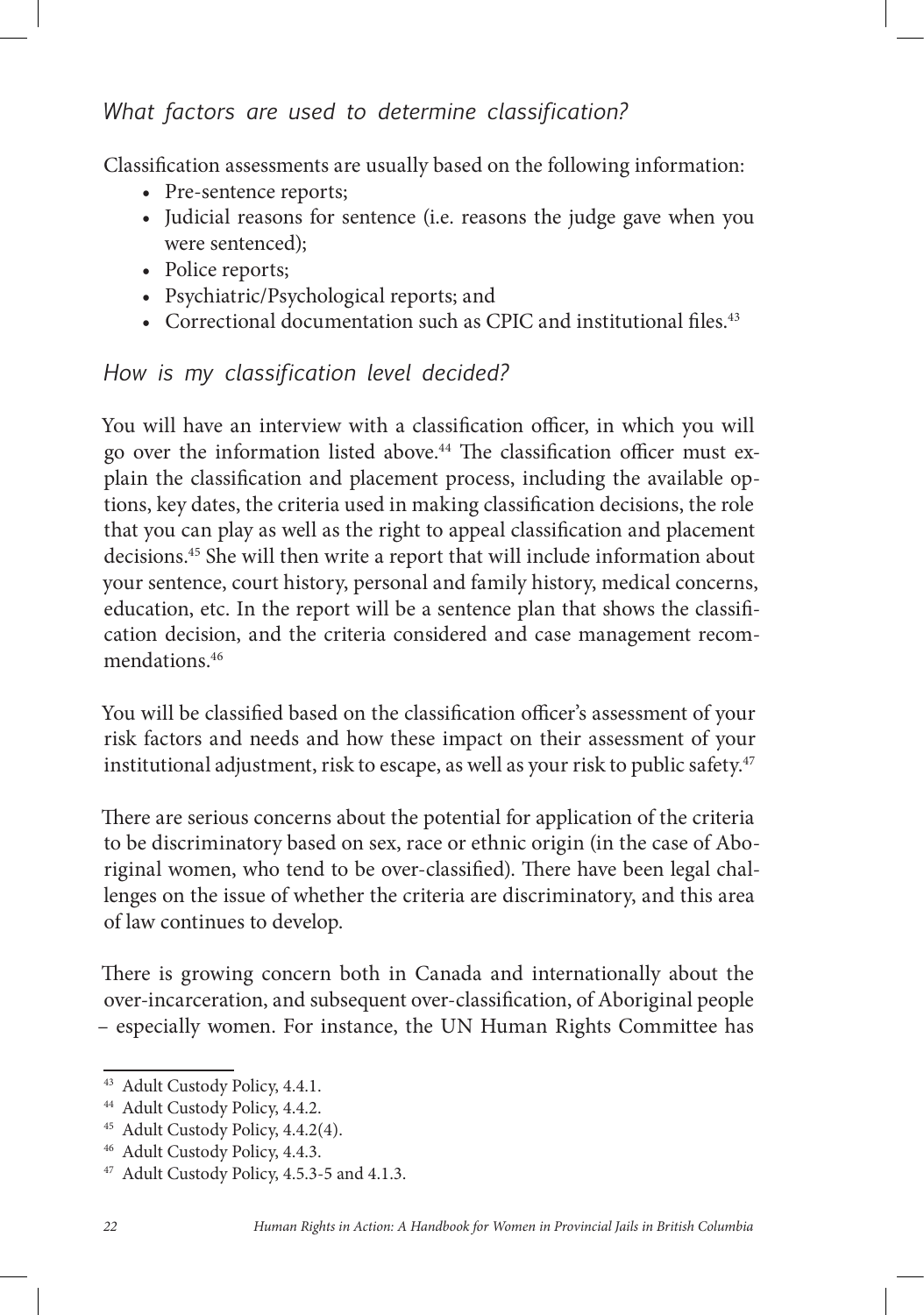expressed "concern about the situation of women prisoners, in particular Aboriginal women".48

According to the *Charter*, 49 as discussed in Part I, it is prohibited to discriminate based on race, national or ethnic origin, colour, religion, sex, age or mental or physical disability. Because your mental or physical disability can result in a higher classification, you could also argue that this classification procedure is discriminatory, depending on your circumstances.

#### *How is a prison placement decision made?*

Your security classification determines the conditions under which you will serve your sentence. You should be classified to a centre that will provide the security level necessary and that will provide the programs you need and that are identified on your warrant of committal.<sup>50</sup> Unless you are assigned to special programs that prevent it, you should be assigned to a jail as close to your home as your security level and bed space provide.<sup>51</sup>

## *How else does my security classification affect me?*

Having a lower security classification will make it easier to get conditional release, to access community resources, to get work placements and to access programs.

# *Can my classification be appealed or changed?*

Yes. You have the right to appeal your classification to the warden.<sup>52</sup> If you are not happy with the warden's decision, you can make a complaint to the Investigation and Standards Office. You can also ask to be reclassified. A classification review or file review can be started either by you or by the prison staff.<sup>53</sup> If you request to be reclassified then you must give a written explanation of why your classification should be reviewed. Your case manager will add comments and forward your request to the classification officer within 5 working days from the time of receipt.<sup>54</sup> The classification <sup>48</sup> Human Rights Committee:

*Canada,* CCPROR, 85th Sess., UN Doc. CCPR/C/CAN/CO/5 (2006) at para. 18.

<sup>49</sup> *Canadian Charter of Rights and Freedoms*, Part I of the Constitution Act, 1982, being Schedule B to the Canada Act 1982 (U.K.), 1982, c.11 [*Charter*].

<sup>50</sup> Adult Custody Policy, 4.4.4(5).

<sup>51</sup> Adult Custody Policy, 4.5.2(1).

<sup>52</sup> Adult Custody Policy, 4.5.11(4); *CAR*, s. 37(1).

<sup>53</sup> Adult Custody Policy, 4.5.7(3).

<sup>54</sup> Adult Custody Policy, 4.5.7(4).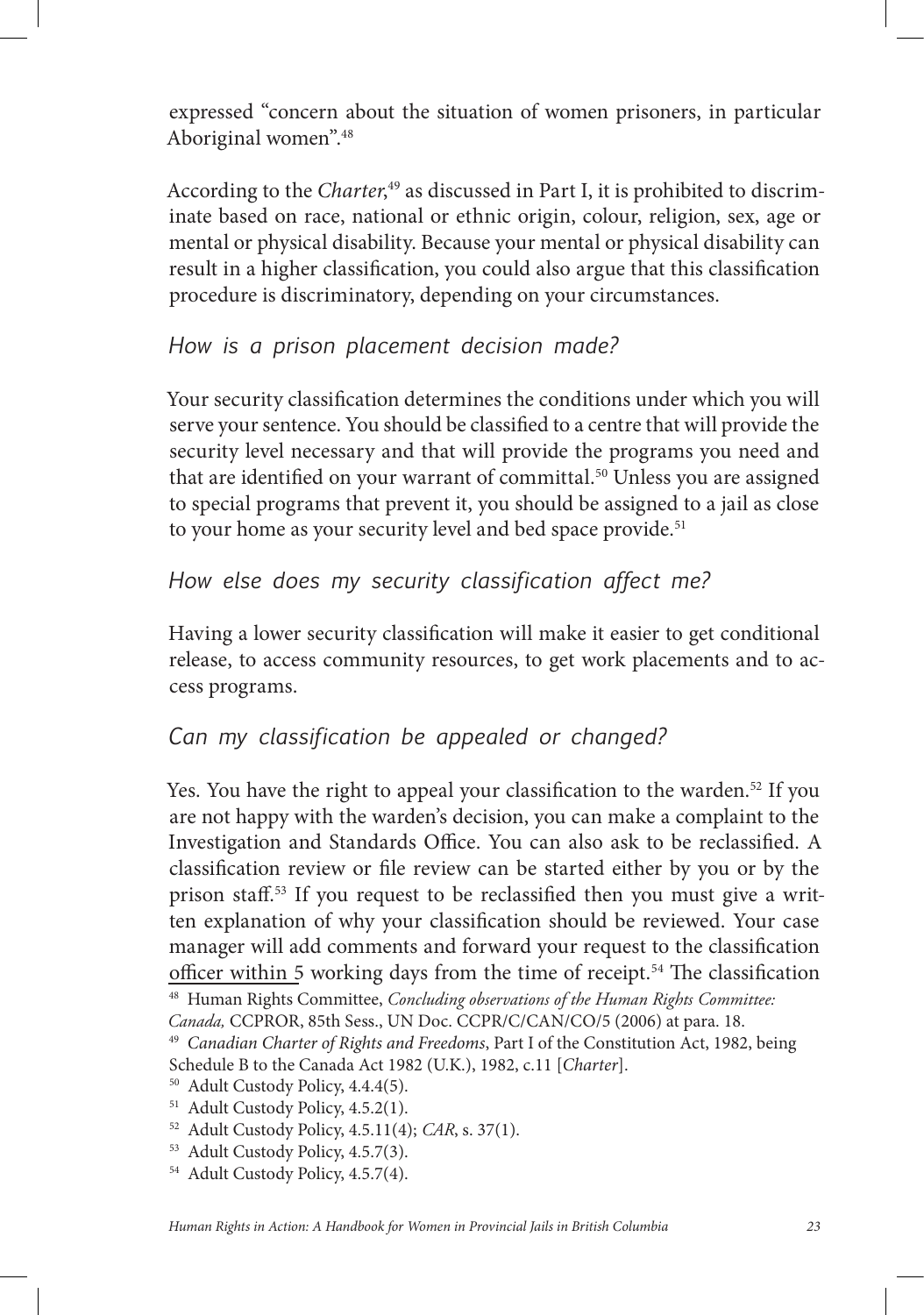officer then has 10 working days to review your file and conduct an interview if necessary.55

If the complaint procedures are exhausted without a satisfactory resolution, you may be able to pursue judicial review of the decision in court (See section on Remedies).

# **MOTHERS IN PRISON**

Many women in prison are mothers. Being away from your children is difficult at any time. Being away from your children because you are in prison is especially difficult, not least because of the potential barriers to living with, visiting, or speaking with your children. You may also be dealing with fear of the difficulties there could be, and too often are, involved in regaining custody of your children after your release from prison.

This section reviews your rights as a mother in prison but, before getting to that, it also explains some of the legal concepts involved in the law regarding the custody and care of children more generally.

## *Definitions*

#### WHAT IS CUSTODY?

Many people think of custody as simply determining with which parent a child will live. In fact, the most common situation for separated parents is joint custody, with the children being mostly resident with one parent. Custody refers to the rights and responsibilities you have as a parent. It involves the right to make important decisions about your child, such as education, medical treatment, religion and where the child will live, as well as the physical care, control, and upbringing of a child. The person the child lives with will usually have sole custody, or joint custody with primary residence.

#### WHAT IS GUARDIANSHIP?

Guardianship refers to the rights and duties for the care of the child. The person with custody has the right to make the important decisions as referred to above, but if another person has guardianship rights, they must be consulted or involved in making those decisions.

#### WHAT IS ACCESS?

Access is the right to visit or be visited by your child. Access is a right grant-

<sup>55</sup> Adult Custody Policy 4.5.7(5).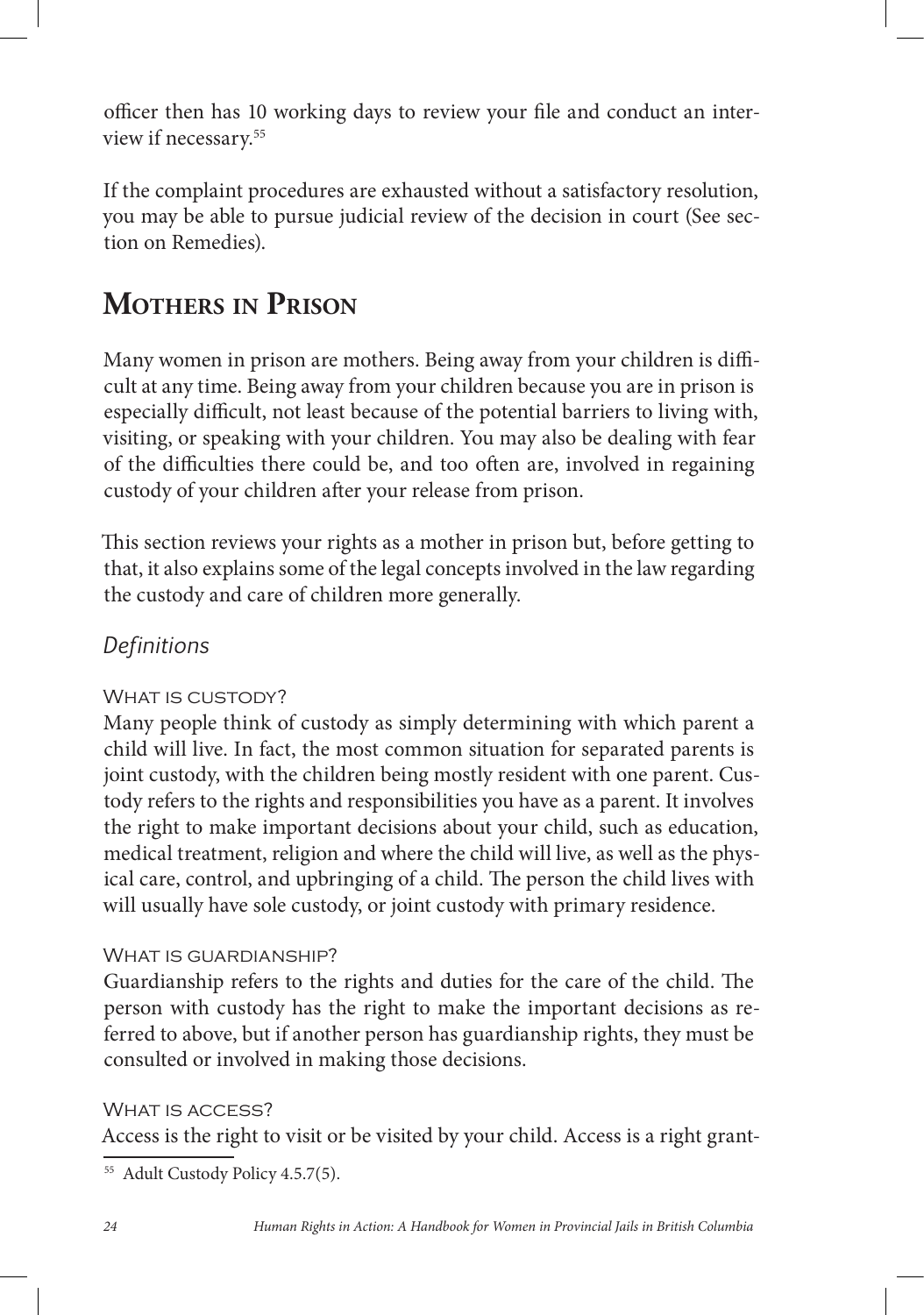ed by courts when parents separate or divorce and in child protection cases. The court order will often set out specific times when the parent with access will be able to see the child. This is called "specific access". The court can also order telephone access, which can be very important if it is hard for the parent to visit the child in person.

#### WHAT IS SUPERVISED ACCESS?

If a court grants a parent supervised access, it means that the parent will be able to see the child, but there must be someone else present at all times during the visit. Sometimes supervised access can take place at a supervised access centre, which is a place set up a bit like a child care centre, and staffed with people to supervise the visits. The court can also designate specific people to be supervisors. In child protection cases, it may be required that the visits take place in the presence of a specific person and/or at a specific location. If the parties can agree on suggested supervisors, the judge is likely to agree to appoint that person or people.

#### WHAT IS CHILD PROTECTION?

Child protection in BC is the responsibility of the Ministry for Children and Families. That Ministry has the responsibility of making sure children are safe. If they feel that children are at risk of physical, emotional or sexual abuse, or neglect, they can apply to the court for either a supervision or a custody order. With a supervision order, the child remains with the parent but under certain conditions. With a custody order, the children are placed "in care", either foster care or the care of family or friends who the Ministry trusts to look after them. All these arrangements have to be reviewed by a judge.

#### WHAT ARE "THE BEST INTERESTS OF THE CHILD"?

The "best interests of the child" (BIOC) is the key test used by the courts and child protection authorities for any legal matter involving children. It can even override parents' *Charter* rights, such as their right to freedom of expression and their right to freedom of movement.

The BIOC test in child protection matters is defined in British Columbia's *Child, Family and Community Services Act*.

Factors to be considered in determining the best interests of the child include:

- (a) The child's safety;
- (b) The child's physical and emotional needs and level of development;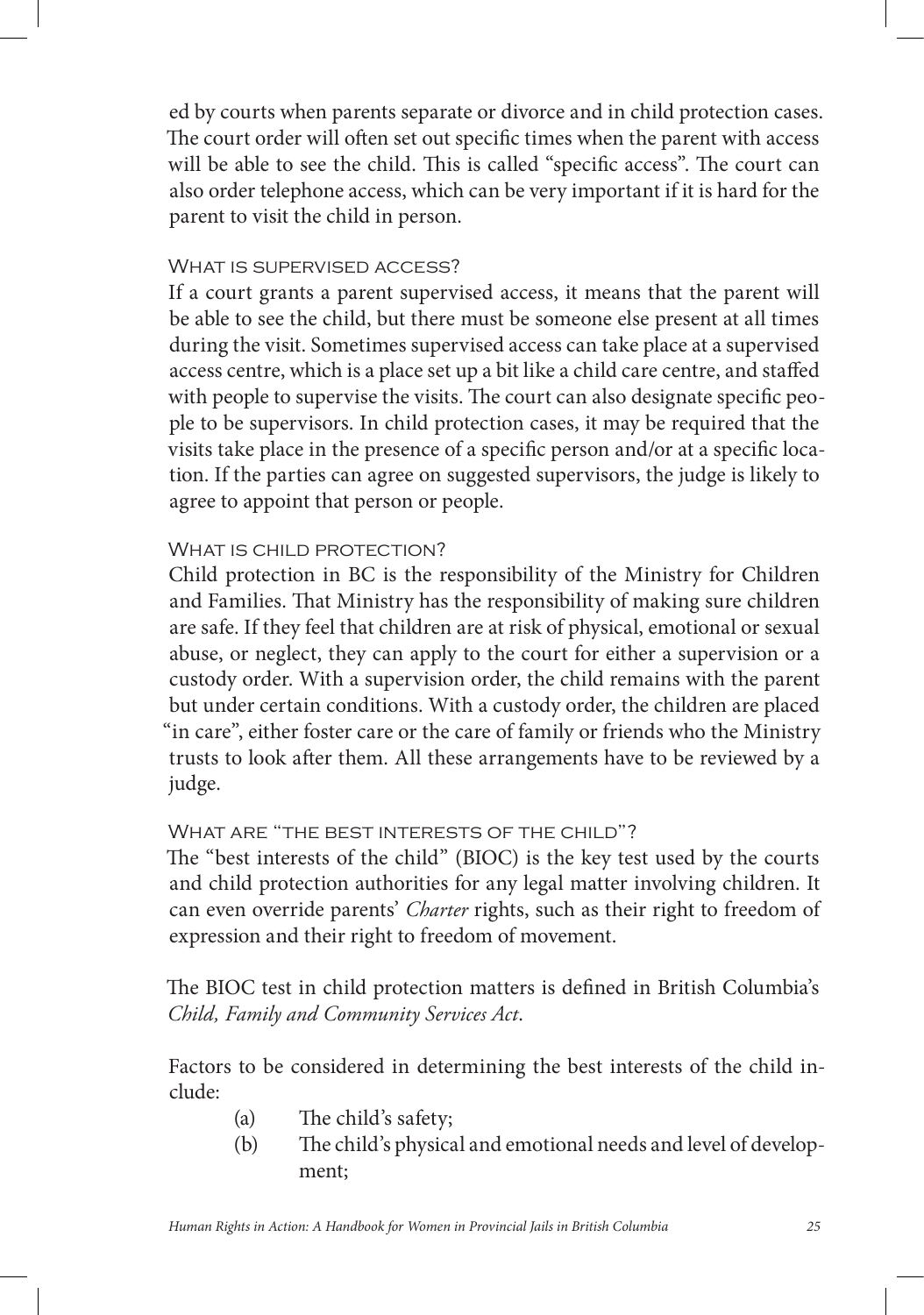- (c) The importance of continuity of care;
- (d) The quality of the relationship the child has with a parent or other person and the effect of maintaining that relationship;
- (e) The child's cultural, racial, linguistic and religious heritage;
- (f) 
e child's views; and,
- $(g)$  The effect on the child if there is any delay in the decision.

Also, if the child is Aboriginal, the importance of preserving the child's cultural identity must be considered in determining the child's best interests. There is a similar test set out in the *Family Relations Act*, section 24 which applies to disputes over custody and access where the Ministry for Children and Families is not involved.

### *Once I am in prison, do I still have the right to see my child?*

Whether you have the right to see your child will depend on a variety of factors. Courts can order that parents should have no access to their children. All decisions are made according to the judge's interpretation of the best interests of the child.

There are examples of prisoners maintaining access even under extreme conditions, such as a father who was able to maintain telephone access with his children even though he was in jail for killing their mother.

The Ministry of Children and Family Development has the authority to limit your contact with your child if they think it is in the child's best interests. The Director must apply to the court if they believe your children need to be taken into foster care and must notify you of the date, time and place of the application. As part of their application, they can apply to limit or eliminate your access to your children. The Director may also apply for a protective intervention order to limit contact between a child and another person, including a parent, if they have reasonable grounds to believe that contact would cause the child to be in need of protection. To do so they must inform the person of the date, time and place of the court hearing. The court can order protective invention which stops a person from contacting or trying to contact the child for a period of up to 6 months.

There have been other cases in which parents have been denied access to their children apparently largely because they are in prison. It is very dif ficult to predict how a judge will decide, but as you will know, some judges are not very sympathetic to mothers in prison. In one case, a provincial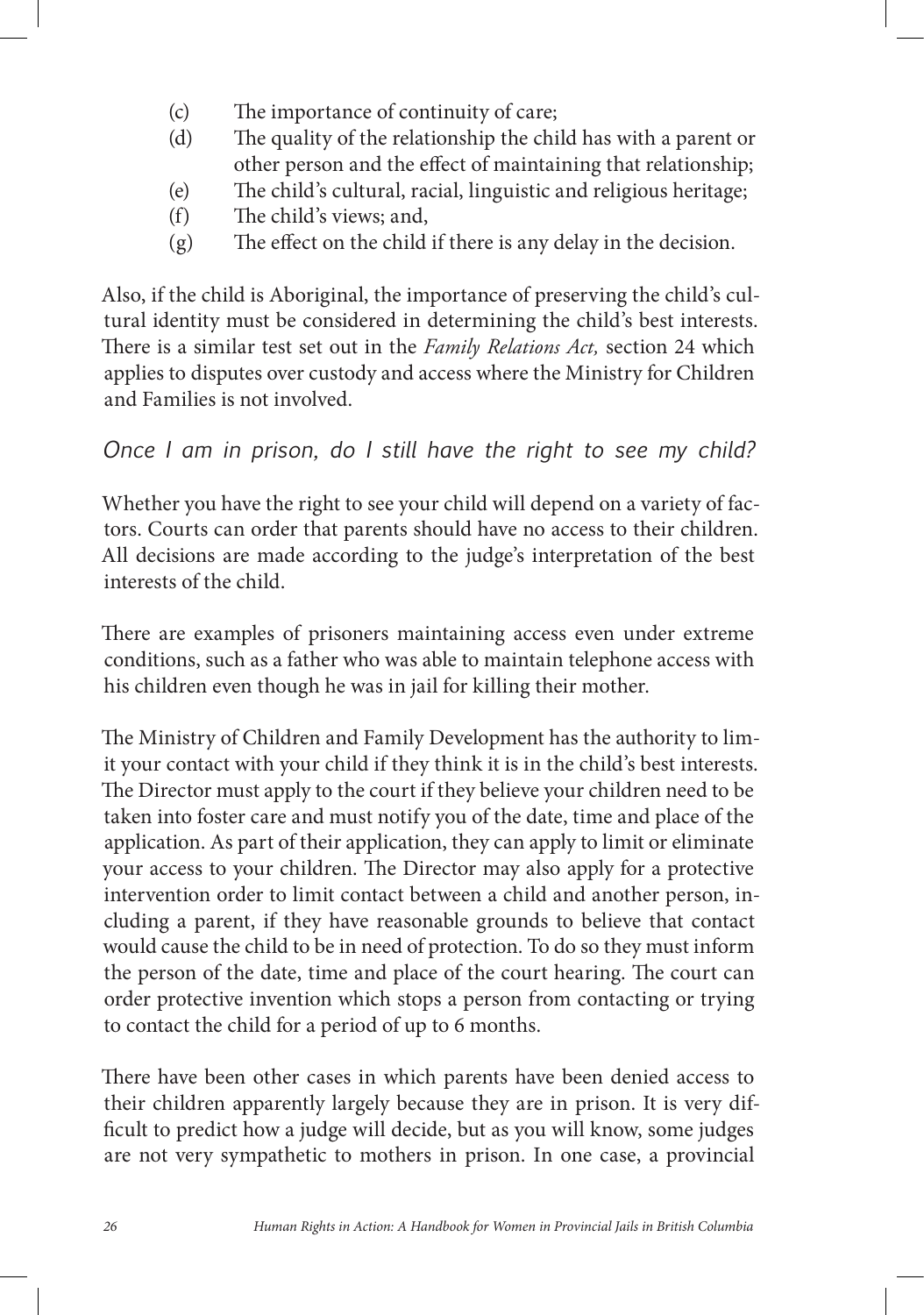prison director decided to suspend all contact visits for a parent because of a general concern about drugs and weapons being smuggled into a prison.

Still, it is important to know that in deciding a plan for a child, including custody and access, the Ministry should consider the wishes of the child and the parent. Therefore, it is important to make sure that you and your child make your wishes known in deciding what happens. Also, Canada has an international obligation under the *United Nations Convention on the Rights of the Child* to give parents an opportunity to participate and make their views known if a child is being separated from them.

Whether your access is being limited by the child protection authorities or the prison authorities, you may also be able to use laws such as the *Charter* to argue that you should have access to your child. For example, in one case, a woman argued that being kept from her newborn amounted to cruel and unusual punishment under section 12 of the *Charter*. Sadly, she lost the case, but the judge found that this was because she was a flight risk and was in a secure custody unit. This might leave room for other women who are not considered flight risks and who are not in a secure unit to make a similar argument. The Supreme Court of Canada has certainly recognized that apprehension of child can interfere with the parents' right to security of the person under the *Charter.*

The Alouette Correctional Centre for Women had a program that allowed mothers of new-born babies to keep their babies with them in prison. That program was cancelled in April, 2008. That decision is currently being challenged in the BC Supreme Court.

#### *Do I still have the right to make important decisions about my child?*

If you do not have custody, guardianship or access, you may not have any ability to make such decisions. If you have access, or, even better, if you have custody, you may be able to make important decisions about your child's health, education, and well-being. If you have joint custody of children, meaning that you and the father or another parental figure share legal custody of the children, you will both have some ability to make decisions about your child(ren), even if the child(ren) only lives with one parent. If you and the child's father are still in a relationship, then you automatically have the right to make decisions about your child, unless the child's father has obtained a court order saying that you no longer have custody.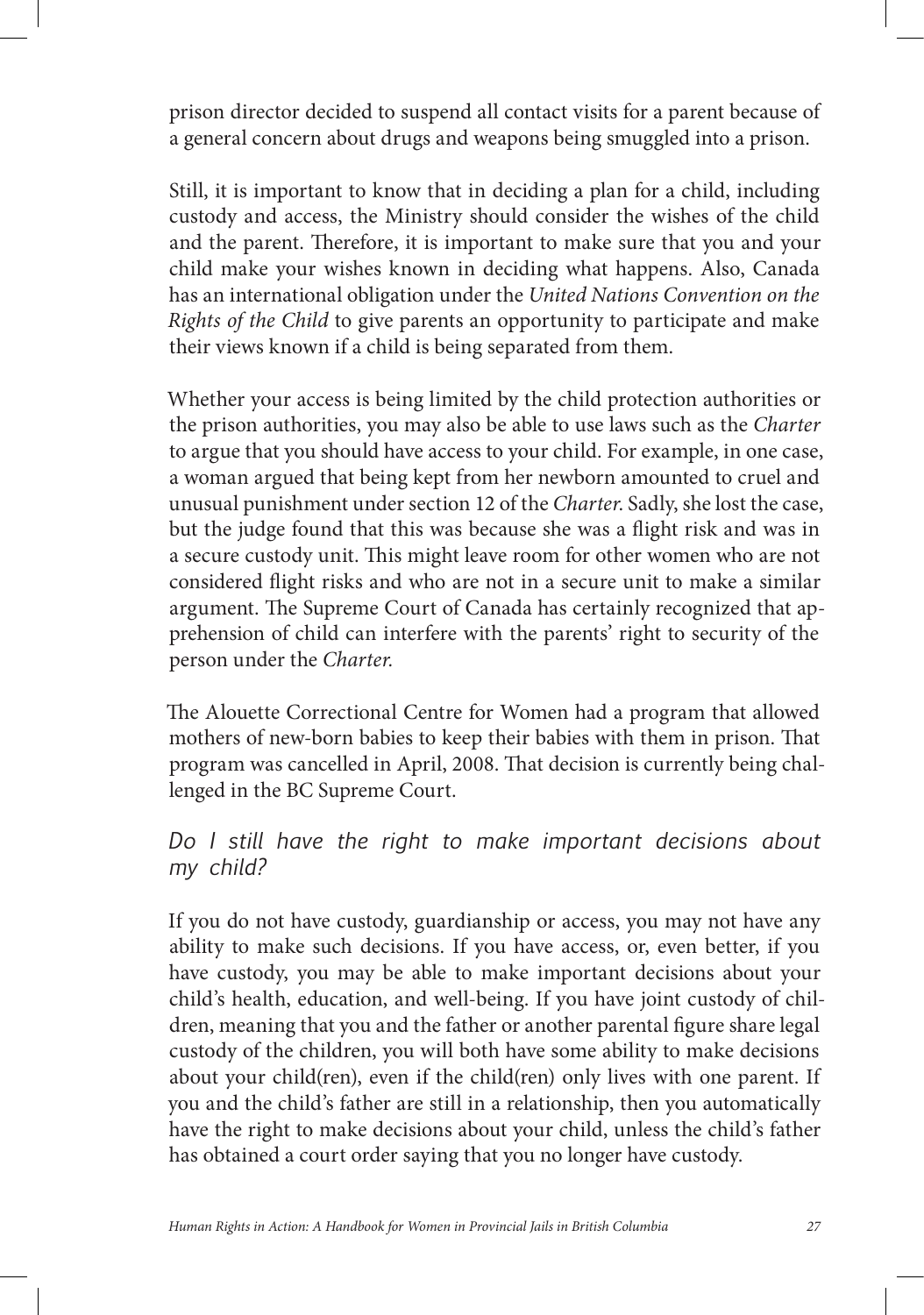Even though you are in prison, you might still be able to apply for joint custody if your spouse or another family member has custody of your child. Unfortunately, too many parents are not able to maintain custody of their children while they are in prison. In order to apply for joint custody, you will need to file court documents either in Provincial or Supreme Court. It is important to get legal advice before you decide on a course of action or start proceedings.

#### *Does my child have rights?*

The rights of children in care are set out in section 70 of the *Child, Family and Community Service Act*:

70 (1) Children in care have the following rights:

- (a) To be fed, clothed and nurtured according to community standards and to be given the same quality of care as other children in the placement;
- (b) to be informed about their plans of care;
- (c) to be consulted and to express their views, according to their abilities, about significant decisions affecting them;
- (d) to reasonable privacy and to possession of their personal be longings;
- (e) to be free from corporal punishment;
- (f) to be informed of the standard of behaviour expected by their caregivers and of the consequences of not meeting their car egivers' expectations;
- (g) to receive medical and dental care when required;
- (h) to participate in social and recreational activities if available and appropriate and according to their abilities and interests;
- (i) to receive the religious instruction and to participate in the religious activities of their choice;
- (j) to receive guidance and encouragement to maintain their cul tural heritage;
- (k) to be provided with an interpreter if language or disability is a barrier to consulting with them on decisions affecting their custody or care;
- (l) to privacy during discussions with members of their fami lies;
- (m) to privacy during discussions with a lawyer, the representative or a person employed or retained by the representative under the Representative for Children and Youth Act, the Ombud-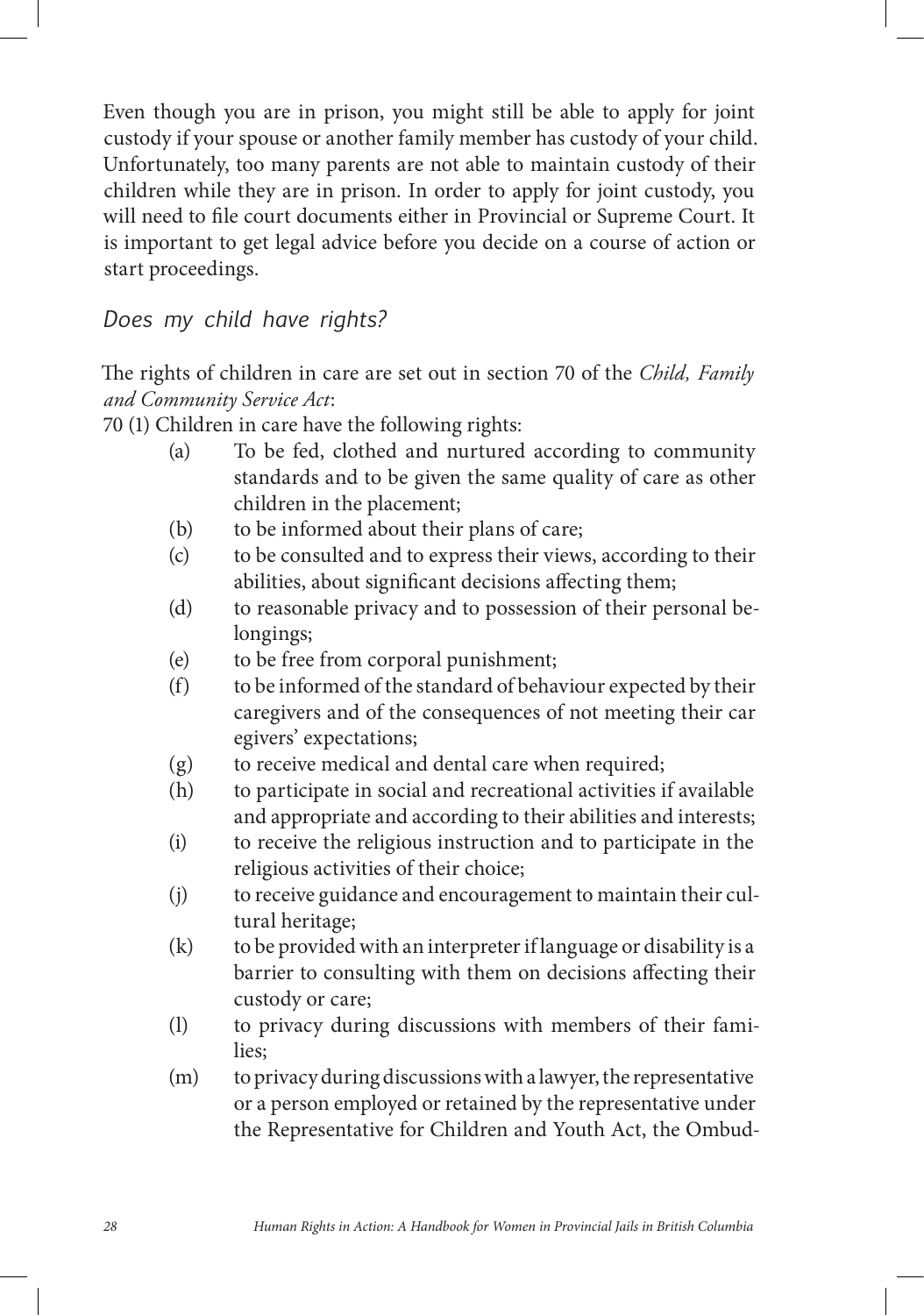sperson, a member of the Legislative Assembly or a member of Parliament;

- (n) to be informed about and to be assisted in contacting the representative under the Representative for Children and Youth Act, or the Ombudsperson;
- (o) to be informed of their rights, and the procedures available to enforcing them.

Article 7 of the *United Nations Convention on the Rights of the Child* says that a child has the right to know and be cared for by his or her parents. In the event that a child is separated from one or both parents, Article 9 says that the child can "maintain personal relations and direct contact with both parents on a regular basis, except if it is contrary to the child's best interests."

The Supreme Court of Canada has also recognized that keeping a child from his or her parents infringes the child's section 7 *Charter* right to security of the person, and must only be done in accordance with the principles of fundamental justice. This means that if you believe that your child is being kept from you for arbitrary or unfair reasons, you might be able to work with your child's caregiver to argue that your lack of access to the child violates his or her section 7 rights.

# *Who may apply for custody or access of a child?*

Anyone may apply for custody of or access to a child, although some people are more likely than others to be successful. Generally the mother and/or father of the child will have custody of the child. Custody can also be set out in a written agreement. This means that you can arrange for someone, such as a family member, to have custody of your child. Such agreements can be filed in court, but are always subject to review by the judge. The over-riding factor is always the best interests of the child.

If a biological parent's new partner (step-parent) has developed a bond with a child and helped with parental responsibilities, he or she may apply to the court. If the court decides that he or she acted "in the place of a parent," that person could also have a good chance of getting custody or access. Other family members, especially grandparents and aunts, or even close family friends, can also be given custody or access if it is considered by the judge to be in the best interests of the child and the nature of the relationship with the child.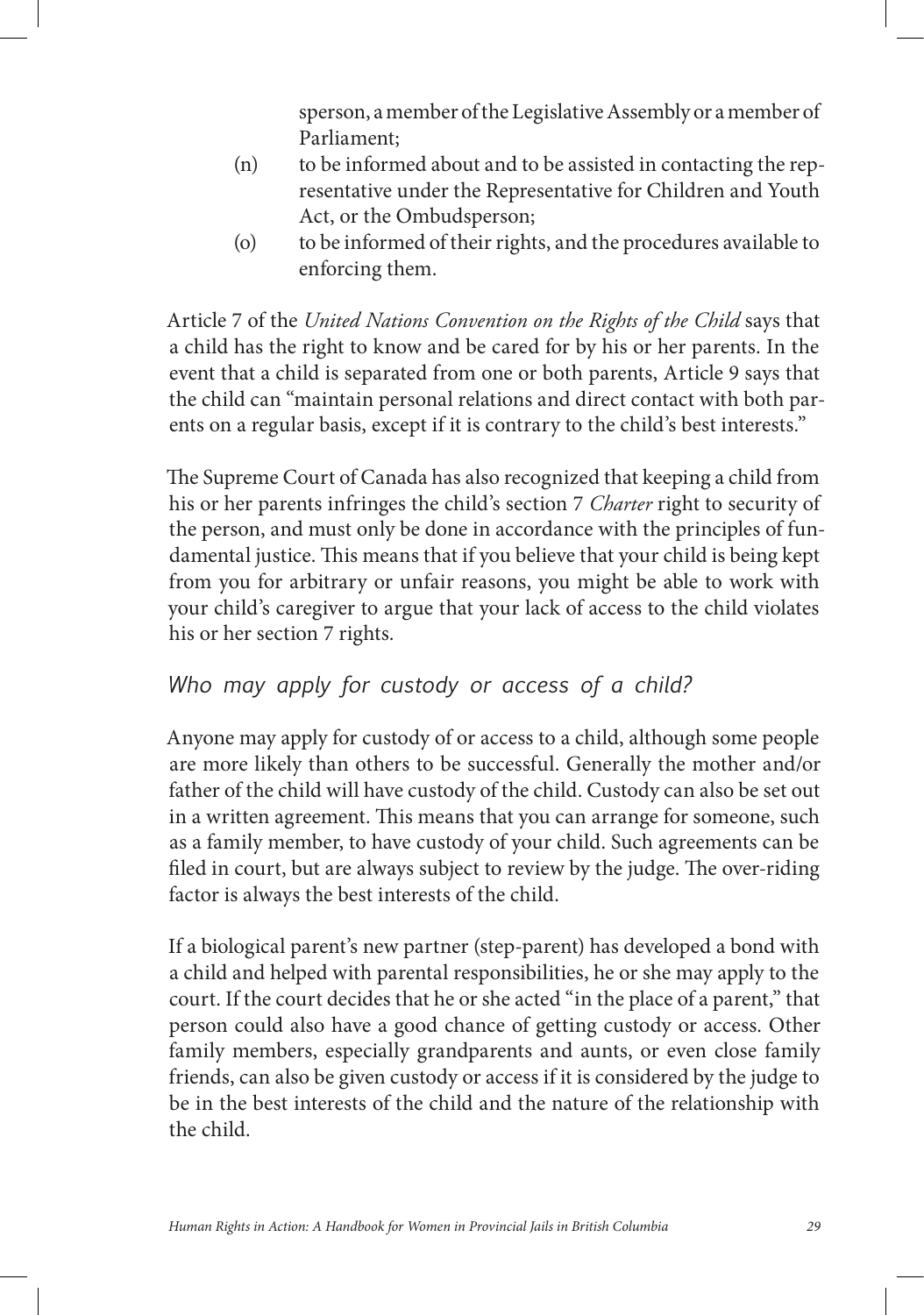*What will a court consider when deciding if a proposed care giver should be granted custody of my child?*

The best interests of the child will be the most important consideration. The factors a court will consider in deciding if someone should be granted custody of your child(ren) in BC are set out in section 24 of the *Family Relations Act*. Please note that if you are considering having an aging parent or grandparent take care of your child while you are inside, a court may check into their ability to handle the physical requirements of caring for your child in their home.

The judge will consider different factors in applying section 24, including the person's willingness to facilitate the child's involvement with the parents, as long as the judge believes the relationship is a healthy one for the child.

# *What role might a child protection agency (CPA) play?*

Child protection agencies are supposed to provide support to families, and to care for children when their parents are unwilling or unable to do so in a safe and healthy way. If you are a single parent and you do not have a family member who could apply for custody of your child, a child protection agency (CPA) might apprehend your child when you go to prison. They may place your child with a family member, or if no family member is available or willing to care for your child, a CPA may place your child in a foster home. Children and youth in care are also placed in group homes and specialized residential facilities.

# *What if my child is Aboriginal?*

The extent to which a child's Aboriginal heritage is considered in family and child protection law varies between provinces and territories. BC's family laws specify that Aboriginal people should be involved in the planning and delivery of services to Aboriginal families and their children. Services must be sensitive to the needs and the cultural, racial and religious heritage of those receiving the services. More importantly, when determining the best interests of the child, the importance of preserving your child's cultural identity must be considered.

If your child is found to be in need of care, then the director has to try to place your child with their family within their Aboriginal community,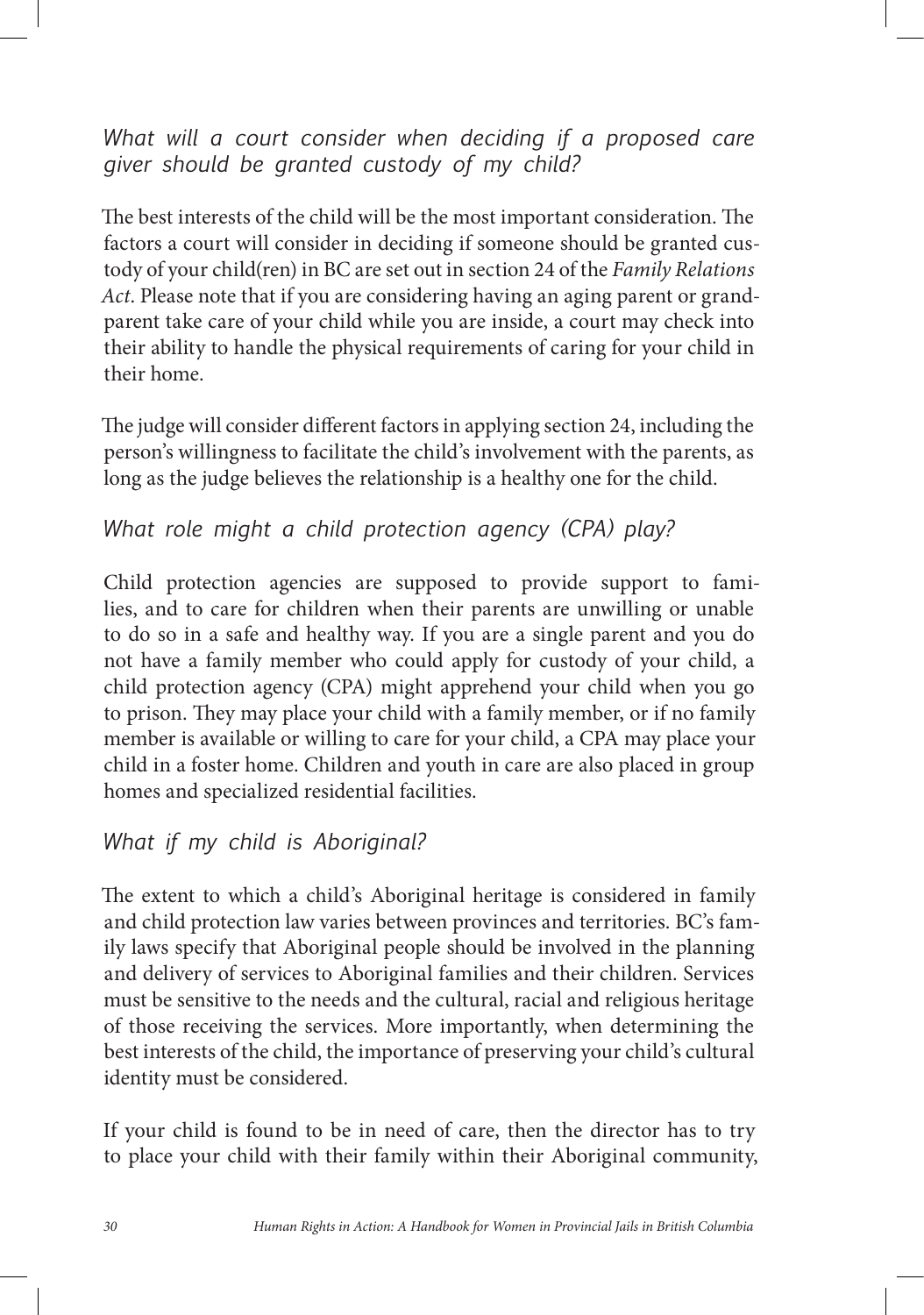or with another Aboriginal family. They must notify a representative from your child's Aboriginal community, band, council or tribal organization. That representative then has the right to receive all records and information, speak at the child's protection hearing, call witnesses, participate in any mediation and propose a plan of support for the child. If you do not want the Ministry to involve the Aboriginal community, you must let the ministry social worker know as soon as possible.

#### *What rights do I have at a custody hearing?*

Section 7 of the *Canadian Charter of Rights and Freedoms* guarantees parents the right to a fair hearing when the state is seeking custody of their children. In some cases, this will mean legal aid to cover a lawyer for your hearing. Whether or not you will have the right to have free legal assistance will depend on the details of what has happened to you and your children. (Refer to the protecting your rights section for more information on Legal Aid.)

Even if you do not receive a legal aid certificate to find your own lawyer, you will likely be able to get assistance from duty counsel for many of the hearings you will have to attend.

## *What happens if my child is found to be "in need of care"?*

If your child is found to be in need of protection, then the child will be removed from his or her home. The Ministry has a few different options for what to do. They can either order that the child be returned or remain in the custody of the parent under supervision for a period of up to 6 months; that the child be placed under custody of another person, other than a parent, under supervision; that the child remain or be placed in the custody of Child and Family Services for a specified period of time; or that the child be placed in continuing custody of the director.

The child's best interest is the number one priority in deciding where he or she will live. The director has to pursue the least disruptive measure. That means they have to give priority to the child staying with a relative, or to stay in the same community so that they can maintain their family and friends and stay at the same school. Your child will retain a lot of rights, including the right to be fed, clothed and cared for according to community standards, to be informed about their plan of care, and to be able to express their views where appropriate.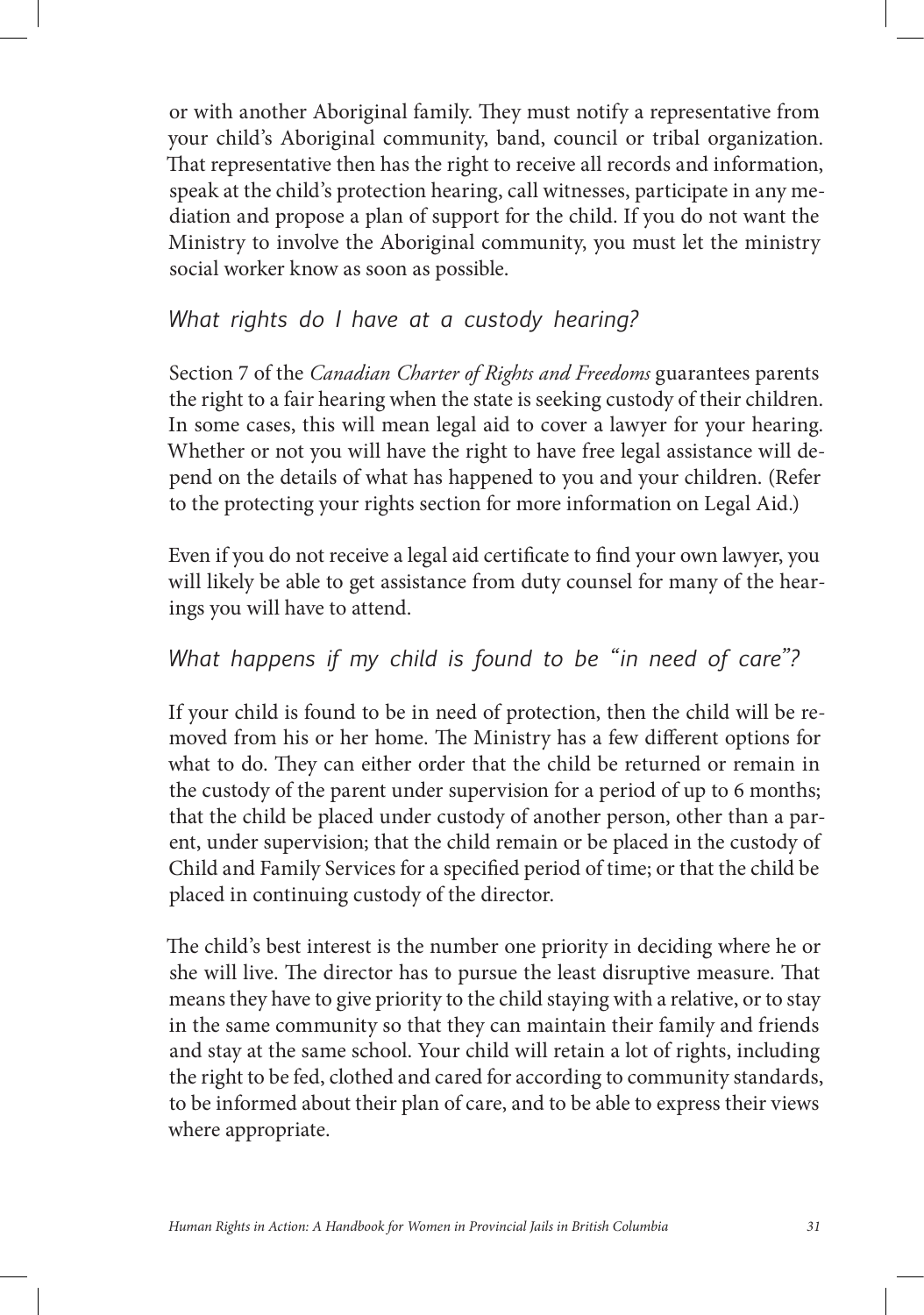#### *What is a supervision order?*

A court may order that a child in need of protection can be adequately protected by a supervision order. That means the child stays in the home, but the child protection agency will supervise that parent or other person responsible for the child. In applying for a supervision order, the director must present a written report that includes the reasons for making the application and an interim plan of care for the child. You must be informed of the date, place and time of the hearing. The order will set out a number of conditions the caregiver must follow, including accessing services, refraining from drug and/or alcohol use and other conditions related to caring for the child. Supervision orders in British Columbia will last for a specified time, up to 6 months, but can be reviewed and extended.

#### *What is 'temporary custody' in child welfare situations?*

If a child is taken out of his or her home and the child protections agency cannot find a family member with whom to place the child, the agency may take the child into temporary custody. The Director may also apply for continuing custody, although this is rarely applied for immediately after removal but only after the child has been in care for a period of time. Ministry custody orders are sometimes called Crown wardship or temporary or permanent care orders.

If your child is taken into care, you must be informed as soon as possible. You should also get notice in writing that tells you the reasons that your child has been removed. The agency must also prepare an interim plan of care that includes the child's current living arrangement; whether or not the child's views have been considered; whether or not the parents have been involved in developing the plan; the director's recommendations about care and supervision of the child; and if the child is Aboriginal, the steps to be taken to preserve the child's Aboriginal identity.

Temporary orders can last for different periods of time, depending on the age of the child. Temporary custody orders cannot exceed 3 months if the child is under 5 years old, 6 months if the child is between 5 and 12 years old, and 12 months if the child is over 12. These times can be extended up to 12 months, 18 months and 24 months. Under a temporary order, the Minister should still consider the wishes of the child and the parent.

If a child is placed in care permanently, then all of the parental rights and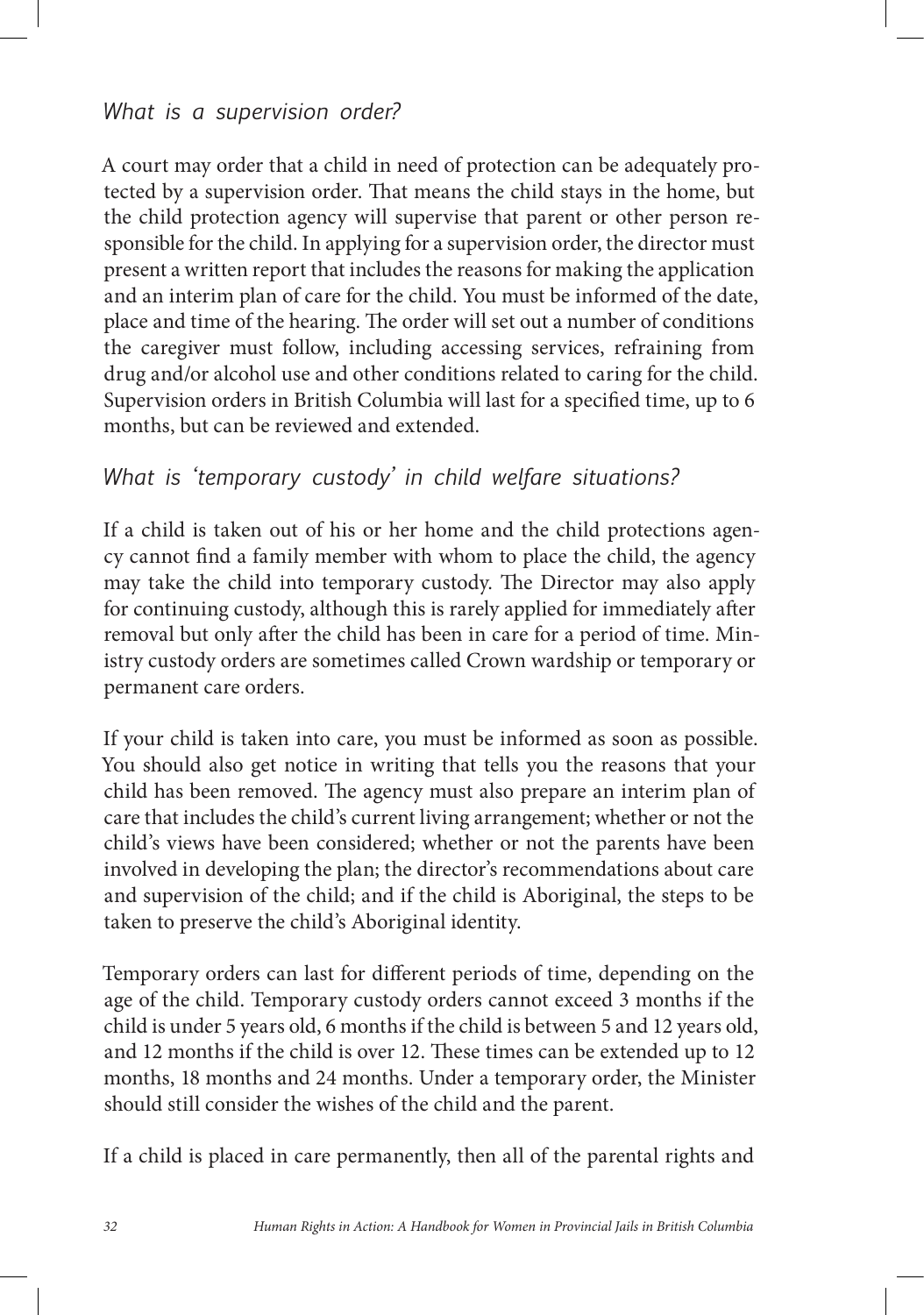responsibilities are given to the agency. This is called a continuing custody order, and means that the child is then under Crown wardship and may be put up for adoption. Continuing custody orders end either when the child turns 19 years old, is adopted, marries or the court cancels the order. If a child is in continuing care, then a parent can still get access, as long as it fits with the child's plan of care, and is in the child's best interests.

# *Are child protection orders final?*

There is little that is truly final in cases involving children. Family court orders can often be varied. It is more difficult to vary child protection orders, however. You can appeal an order within 30 days of when the order is made (unless you apply to get the time limit extended). You can appeal an order by filing a notice of appeal to the Supreme Court of BC, and you should definitely consider

getting a lawyer to help you file the papers. The order will still be in force until the hearing, at which point the Court can either confirm the order, set it aside, vary it, or order a new hearing.

If your circumstances have changed significantly following the making of a continuing custody order, you can apply to have it set aside. This is only possible if the order is still in effect, for example if the child has not been adopted. This is done in Provincial Court and sometimes, if there is enough of a change in circumstances, the Ministry will go along with your application.

### *What can I do to apply for custody of, or access to, my child?*

Legal aid may be available, and it can cover custody and access applications. If you cannot obtain a lawyer, you may be able to get help in court from duty counsel at the courthouse. Some complicating factors include the fact that you must apply for access in the jurisdiction where your child lives. Appearing in court may also be difficult, but for some hearings, you might be able to arrange to participate in a hearing by telephone.

If your child is in continuing custody (permanent care), you can still apply for access. You will need to file a notice for a hearing on the director, the people who have been given custody and the child if they are over 12 years old. The court may give you access if it thinks that it is in the child's best interests and it is consistent with what your child wants.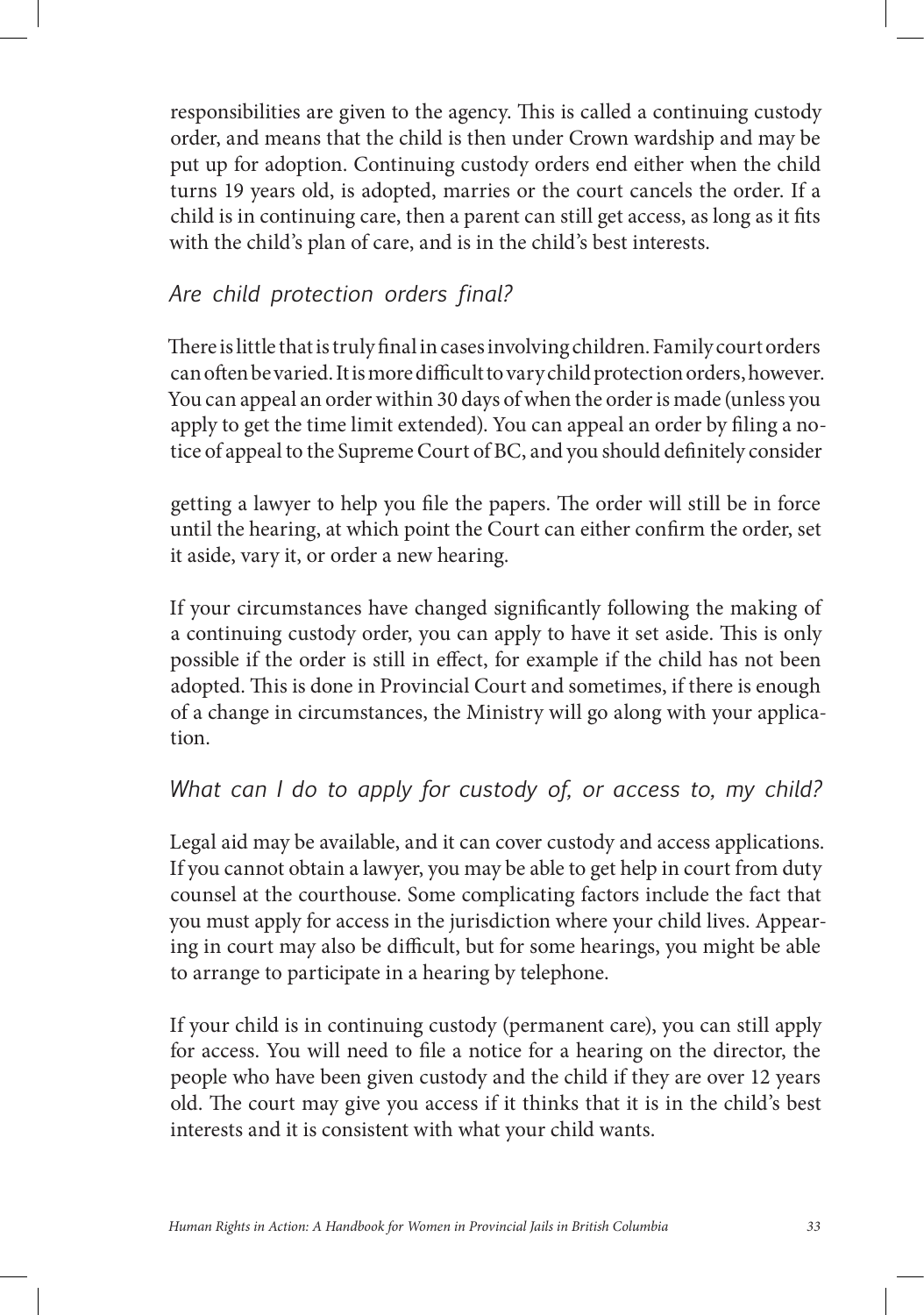Filling out the forms yourself may be time-consuming and difficult. If you do not have a lawyer, you might want to ask someone you trust to help you fill out the forms. There are several organizations in BC that might be able to help you. Most of these organizations provide free legal advice and support, but might not be able to represent you in court.

The following organizations might be useful to contact:

**Western Canada Society to Access Justice Tel:** 604-878-7400 (Lower Mainland) **Toll Free:** 1-877-762-6664 (anywhere else in BC)

**Salvation Army BC Pro Bono Program Tel:** (604) 694-6647

**Law Students' Legal Aid Program Tel:** (604) 822-5791

**Native Court Workers (if you are Aboriginal) Toll Free:** 1-877-771-9444

If you have a court date and are able to go to the courthouse, you may be able to get help from duty counsel lawyers, available free of charge at many courthouses. If you have a lawyer, you can ask her or him to ask the judge to issue a court order to bring you from prison to the hearing. Not all judges will do this, but some will.

*What sort of things should I tell the judge if I apply for custody or access to my child while I am in prison?*

The judge will be making decisions according to his or her interpretation of the best interests of your child, so you will need to argue that it is in your child's best interests to stay in touch with you. Important information for the judge to know includes things like:

- 1. Were you your child's primary caregiver (were you a single parent or did you do most of the parenting, including emotional and financial support and tasks like feeding, clothing, bathing, etc.)?
- 2. How was your child doing under your care (was he or she healthy, doing well in school, happy with his or her friends, supported by your family)?
- 3. The fact that you are in prison may be a factor the judge considers.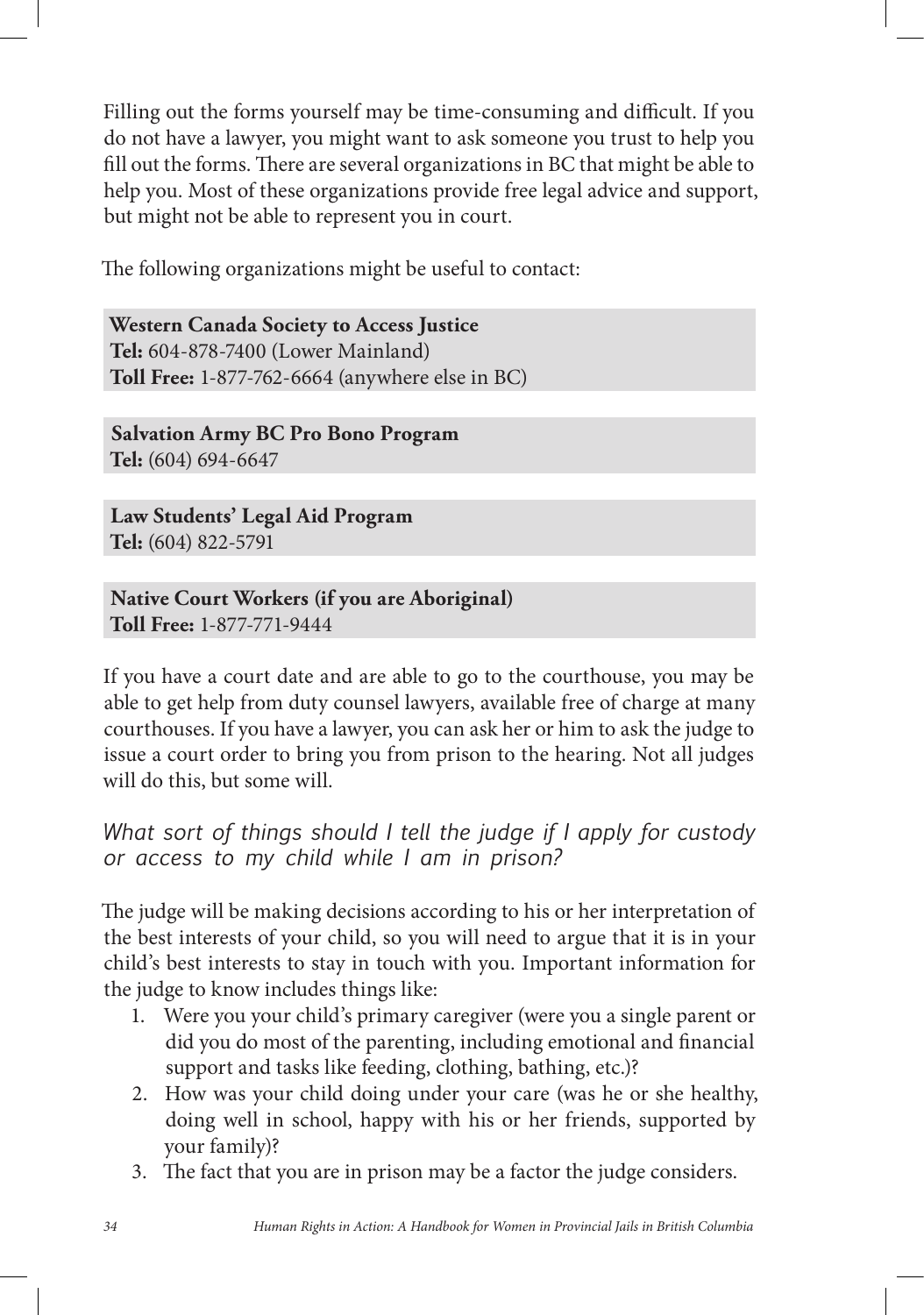Judges do not see many applications from prisoners, so you need to focus on the bond between you and your child and how that is sufficiently important to you and your child that it be maintained, so that judge can justify having a child visit a prison.

## *What if I am pregnant while in prison?*

If you are pregnant, then you should receive accommodation for pre- and post-natal care. The policy does not specify whether the necessary exams should take place in or out of prison. This is also a right you have under section 23 of the *United Nations Standard Minimum Rules for the Treatment of Prisoners*.

# *What if I give birth while in prison?*

You should not be shackled while you give birth. The Ministry of Public Safety and Solicitor General no longer allows women to have their babies in prison with them.<sup>56</sup> The Ministry claims that the program to allow women to keep their babies while in prison was shut down due to safety reasons. The legal challenge to that Ministry decision, which is now in BC Supreme Court, will argue that not allowing women to bond with their new born babies not only punishes women but also punishes babies. This may be a violation of the rights of children that are protected under international law and the *Charter*.

You should still request to have your baby with you during your sentence, and let the CAEFS Regional Advocate know, as CAEFS will support you in your attempts to retain custody of your baby. You should also call **Prisoners' Legal Services** at **604-853-8712** for assistance. You may request to be added as a plaintiff to the legal challenge to the cancellation of the mother-baby program at ACCW. If you are at another prison, your rights may still be affected by what happens in the ACCW case.

# *Can my child come to visit me in prison?*

Some children do have regular visits with their parents in prison. As long as there is no court order saying that you may not have access to your child, then your child should be able to visit you. How often you have visits usually depends on how far away your child lives, and whether there is someone willing to bring them to visit you.

<sup>56</sup> Prison Justice: http://www.prisonjustice.ca/starkravenarticles/babies\_jail\_0808.html.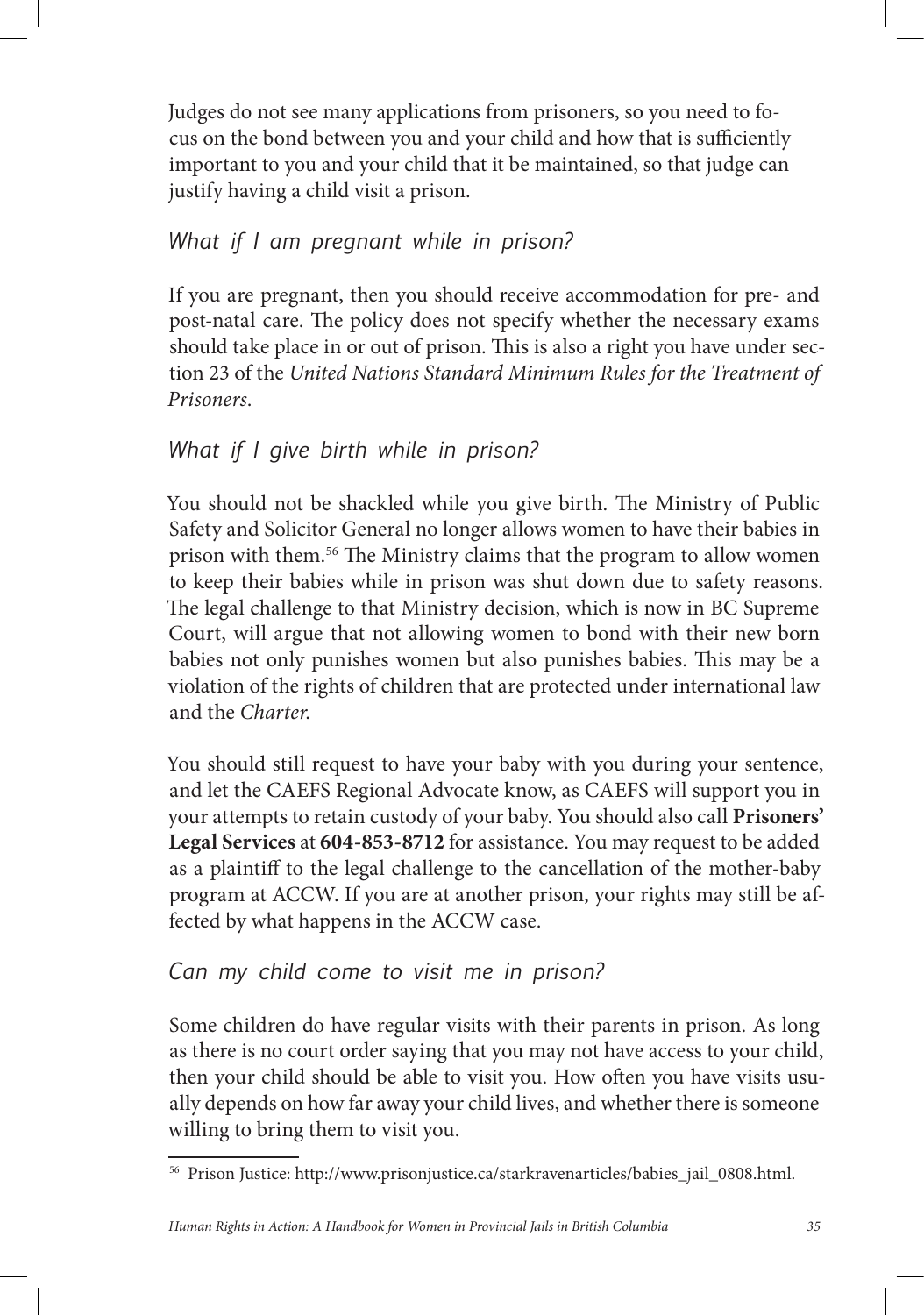# *What is the parenting skills program?*

A Parenting Skills program does not appear in BC Corrections' information on core programs currently in use.<sup>57</sup> If you do not have a parenting skills program in your prison, you may want to request that one be put in place - or that you be allowed to attend a community-based program through a series of Temporary Absences.

# **IMMIGRATION**

If you were not born in Canada, you may not be a Canadian citizen. This could be true, even if your parents are citizens, or if you moved to this country as an infant. Depending on your immigration status, you may be affected differently in terms of being detained in a jail.

If you are in jail because you are going to be deported, it is important to speak to a lawyer who specializes in immigration right away!

*What is a citizen?*

A citizen is someone who was born in Canada, someone who has one parent who was born in Canada, or someone who becomes a citizen. A citizen is subject to all laws in Canada and is also protected by all of them. As a citizen, you have more rights in Canada that if you are not a citizen. But, if you are not a citizen, there are still special rights that should be protected.

*How do I become a Canadian citizen?*

There are 3 steps to becoming a Canadian citizen. You must apply to be a citizen, take a citizenship test, and participate in a citizenship ceremnoy. In order to be eligible to apply, you must meet the following criteria:

- You must be 18 or older (you can appkly on behlaf of a child under 18 if you are that child's legal guardian);
- You must have permanent resident status;
- You must have lived in Canada for at least 3 years;
- You must have a good enough knowledge of either the French or English language; and,
- You must have an understanding of Canada's hisroty, values, institutions, and symbols (this is what the citizenship test is about).<sup>58</sup>

Minister of Public Safety and Solicitor General: www.pssg.gov.bc.ca..

<sup>58</sup> Citizenship and Immigration Canada web site: www.cic.gc.ca.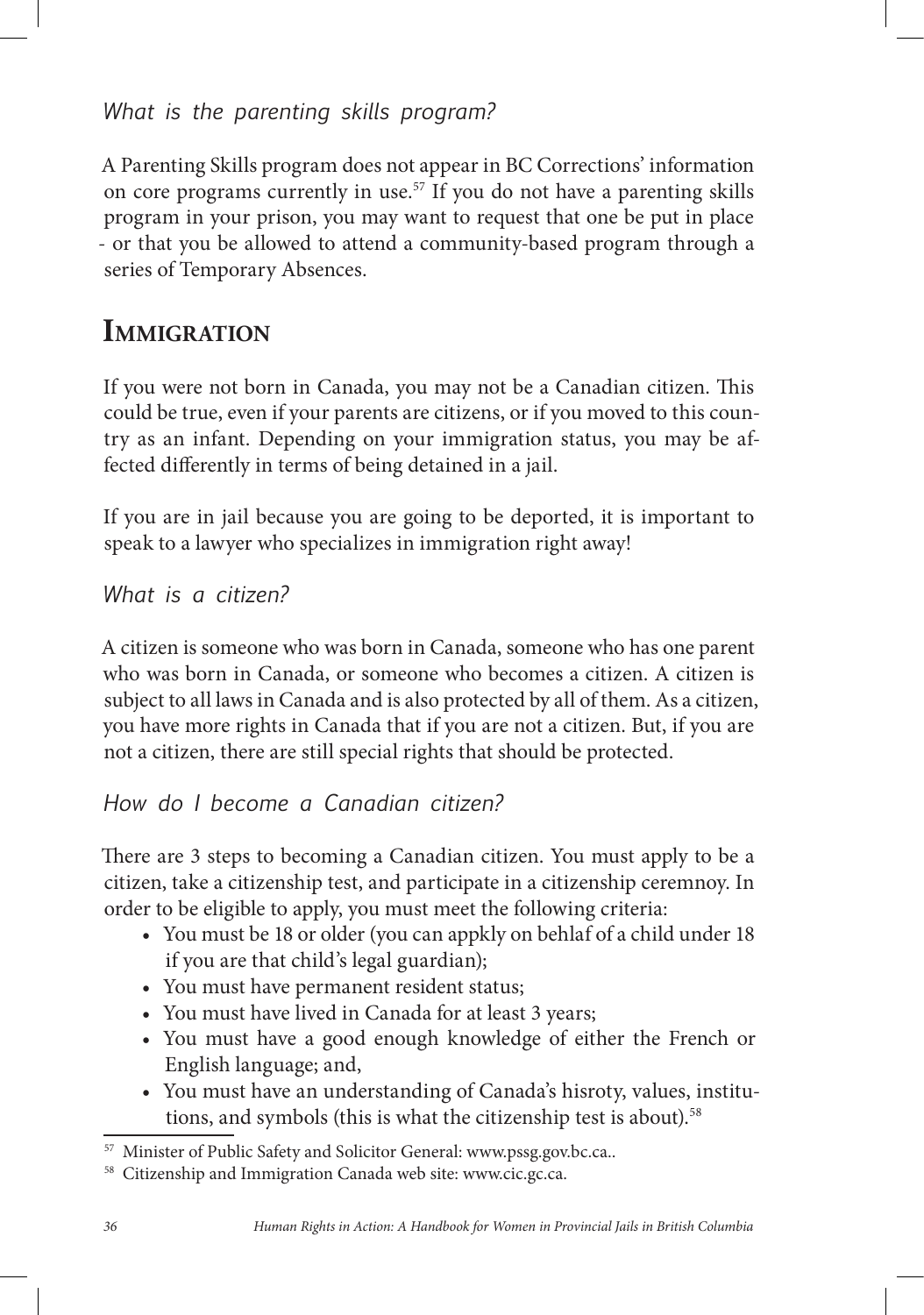## *What kinds of restrictions are there on eligibility?*

You cannot become a citizen if you:

- Have been convicted of a criminal offence in the three years before you apply;
- $\bullet$  Are currently charged with a criminal offence;
- Are in prison, on parole, or on probation;
- Have been ordered by Canadian officials to leave Canada (called a "removal order");
- Are under investigation, charged or convicted with a war crime or crime against humanity; or
- Have had your citizenship taken away in the past 5 years.

Time on probation, parole or in jail does not count as residence.

## *What is a foreign national?*

A foreign national is a person who is not a Canadian citizen or a permanent resident. Foreign nationals must apply for and receive a visa before entering Canada.59 If you are a foreign national, you can become a permanent resident if you are issued an immigration visa. When you apply, the things that are examined are:

- If you have a family member who is already a citizen or permanent resident;<sup>60</sup>
- If you have the financial resources to be economically self sufficient; $61$ or,
- If you are a refugee. $62$

Foreign nationals do not have a right to enter Canada, only permanent residents and citizens have that right.<sup>63</sup> This means that you can be denied entry to Canada or deported from Canada if you are a foreign national. A foreign national or refugee can be sponsored by someone who is already a permanent resident, by a citizen, or by a group of people or an organization. It is important to know though, that, even though you have a sponsor, you still may be denied.

<sup>59</sup> *Immigration and Refugee Protection Act*, section 11(1).

<sup>60</sup> *Immigration and Refugee Protection Act,* section 12(1).

<sup>61</sup> *Immigration and Refugee Protection Act*, section 12(2).

<sup>62</sup> *Immigration and Refugee Protection Act*, section 12(3).

<sup>63</sup> *Immigration and Refugee Protection Act*, section 19.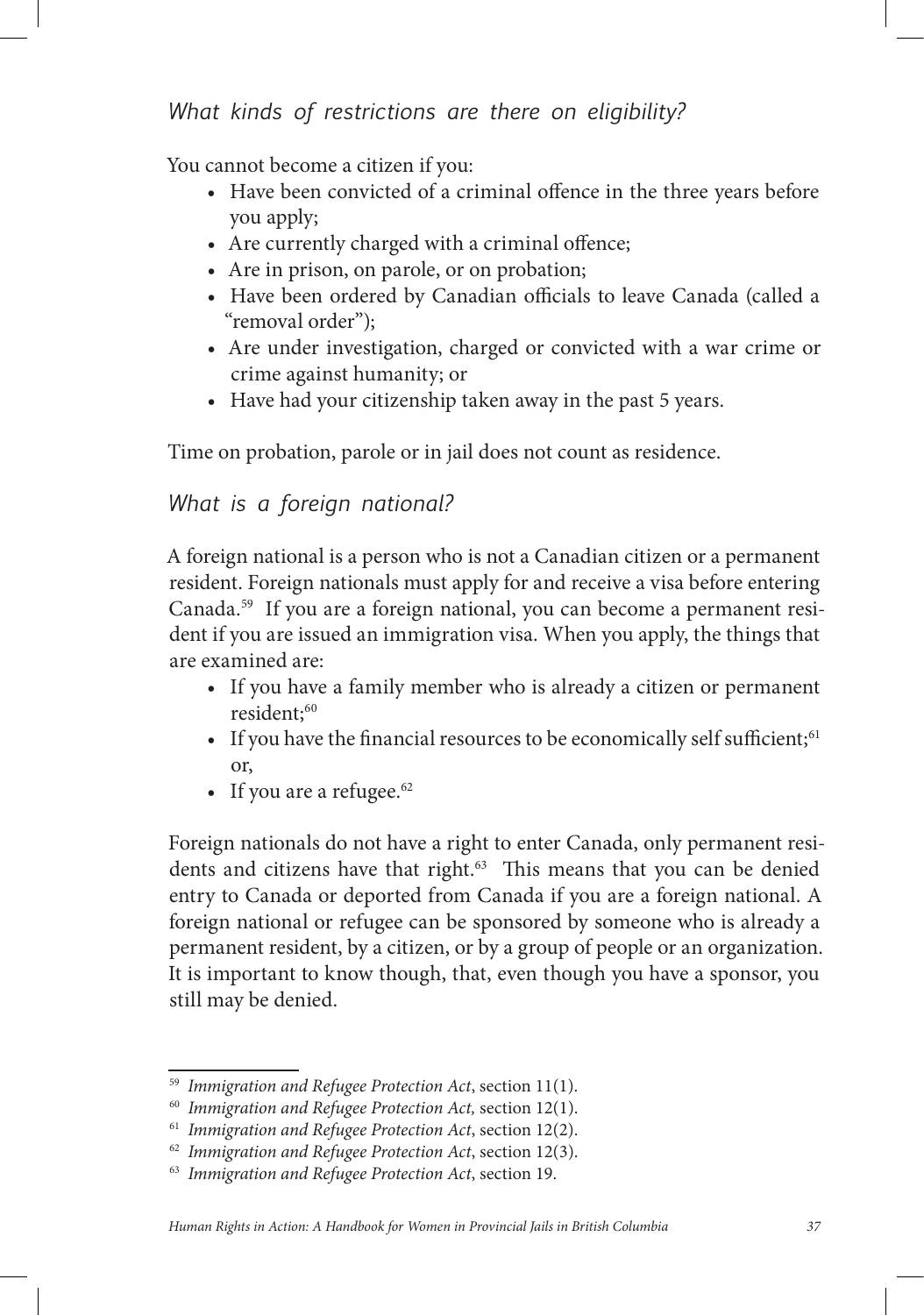A permanent resident is someone who has applied and obtained the designation of permanent resident.<sup>64</sup> This designation is a step closer to citizen. In order to apply for citizenship, you must be a permanent resident. Permanent residents can receive most social benefits that Canadian citizens receive, including health care coverage. They can also work, study or live anywhere in Canada. Most importantly, permanent residents are entitled to protection under Canadian laws and the Charter.

A permanent resident must pay taxes in Canada, but cannot vote or hold office. If you have been convicted of a serious crime, you could have your status as a permanent resident taken away and you could be subject to a removal order.

## *How do I become a permanent resident?*

In order to become a permanent resident, you must apply. Quebec has a separate category for applying. If you are not applying in Quebec, you can apply in any one of 6 categories, each with its own set of requirements:

- Skilled workers and professionals
- • Canadian experience
- Self-employed people
- • Provincial nominees
- Family sponsorship $65$

As part of the application process, you must submit to an examination on request, which can include a test, a question and answer session, a search, and even a medical exam.66

You may be required to submit to an interview with an immigration officer to determine if you qualify to become a permanent resident.<sup>67</sup>

It can be quite expensive to apply to be a permanent resident, starting at \$475 for a single adult person. Applying for dependant children under age 22 is an additional \$150 per child. You may also be required to undergo medical

<sup>64</sup> Citizenship and Immigration Canada web site: www.cic.gc.ca.

<sup>&</sup>lt;sup>65</sup> Citizenship and Immigration Canada web site: www.cic.gc.ca.

<sup>66</sup> *Immigration and Refugee Protection Act*, section 16.

<sup>67</sup> *Immigration and Refugee Protection Act*, section 18(1).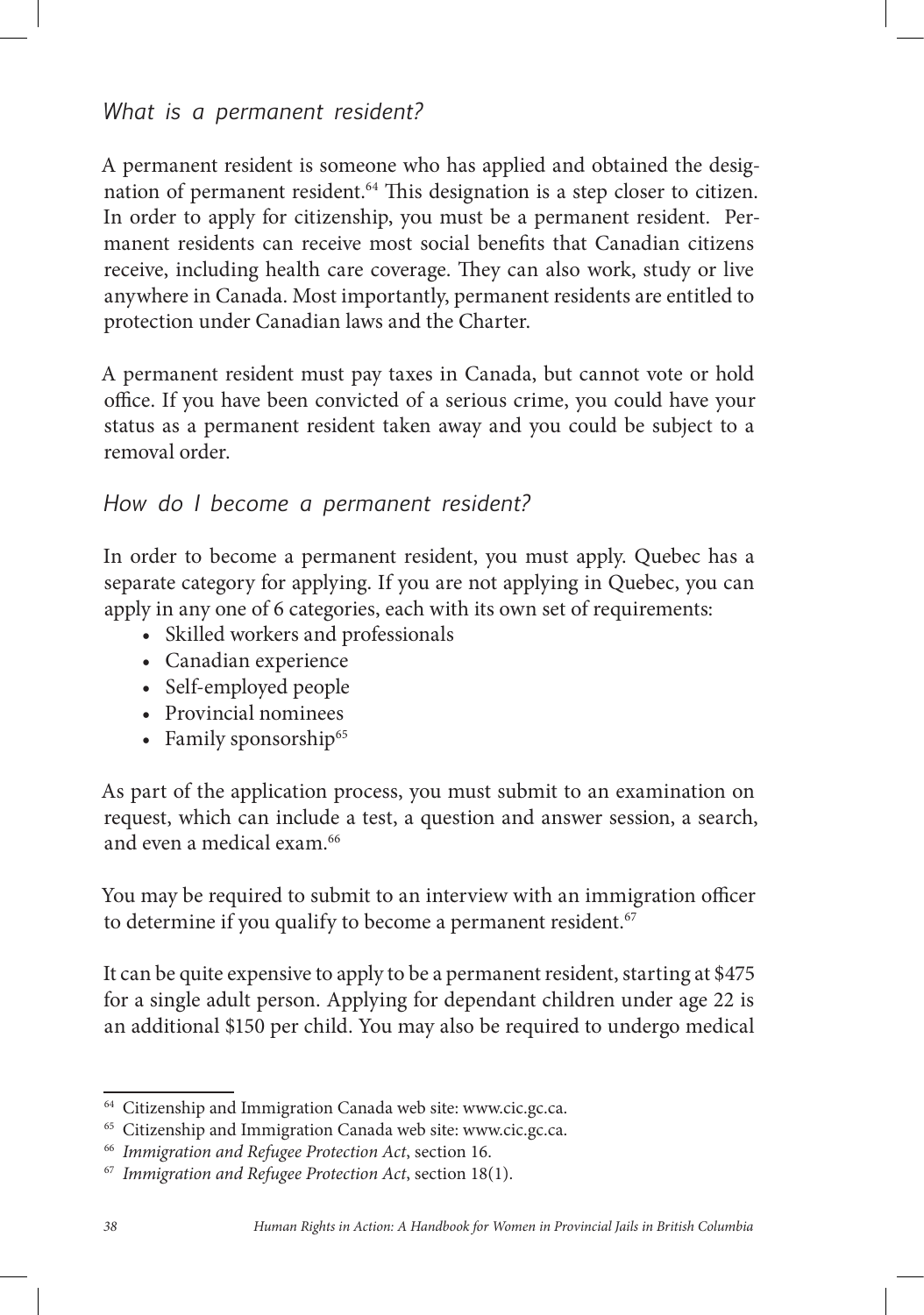examinations, for which you will have to pay. If you are granted permanent resident status, you should be given a card that indicates that status.<sup>68</sup>

## *For what reasons might I be issued a removal order?*

You can be issued a removal order if you are considered "inadmissible" for any reason. If you have committed a crime,<sup>69</sup> if you have failed to fulfil the requirements of permanent residency, if you are very ill and are considered dangerous to public safety for that reason,<sup>70</sup> or cannot support yourself financially, $71$  you may be considered inadmissible.

If this happens, an immigration officer must prepare a report setting out the relevant facts and send it to the Ministry for review.72 If the report is founded, the Ministry will refer it to the Immigration Division where they will hold an admissibility hearing.<sup>73</sup> After the hearing, the Immigration Division can either grant permanent residence status, authorize your entry to Canada for further examination, or issue a removal order.<sup>74</sup> When a removal order comes into force, you will lose your permanent resident's status.

## *Can a removal order be overturned?*

A removal order is void if it goes against an order of a judge.75 It is put on hold if you are sentenced to a term of imprisonment until your incarceration is finished. $76$ 

You can appeal any decision of Immigration Canada, including a removal order,<sup>77</sup> by appealing to the Immigration Appeal Division. You cannot appeal a finding of inadmissibility on the basis of human rights violations or serious crimes however.<sup>78</sup>

<sup>68</sup> *Immigration and Refugee Protection Act*, section 31(1).

<sup>69</sup> *Immigration and Refugee Protection Act*, section 36 & 37.

<sup>70</sup> *Immigration and Refugee Protection Act*, section 38.

<sup>71</sup> *Immigration and Refugee Protection Act*, section 39.

<sup>72</sup> *Immigration and Refugee Protection Act*, section 44(1).

<sup>73</sup> *Immigration and Refugee Protection Act*, section 44(2).

<sup>74</sup> *Immigration and Refugee Protection Act*, section 45.

<sup>75</sup> *Immigration and Refugee Protection Act*, section 50(a).

<sup>76</sup> *Immigration and Refugee Protection Act*, section 50(b).

<sup>77</sup> *Immigration and Refugee Protection Act*, section 63(2).

<sup>78</sup> *Immigration and Refugee Protection Act*, section 64(1) and 64(2).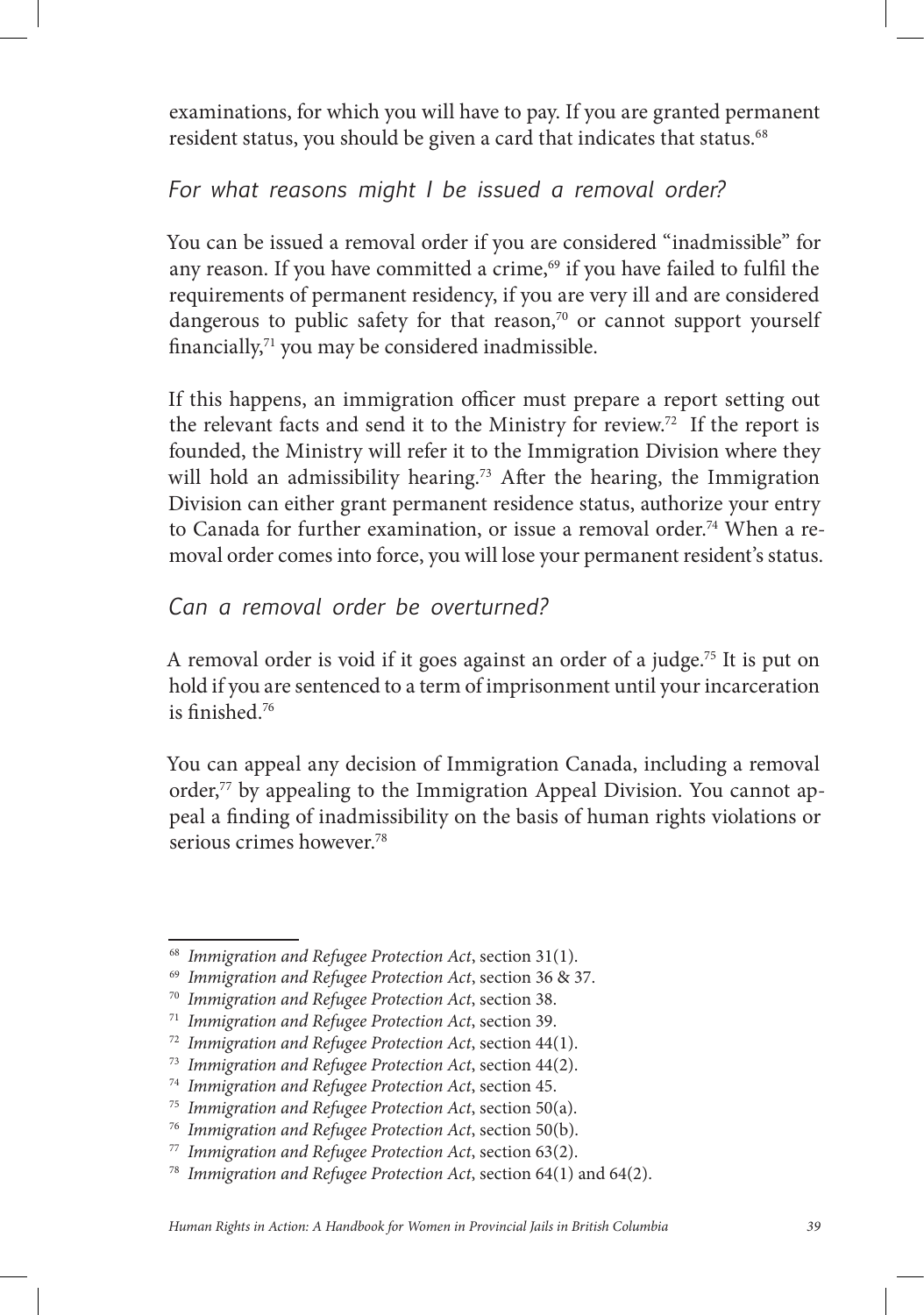A er considering the appeal of a decision, the Immigration Appeal Division will either:

- (a) allow the appeal;
- (b) stay the removal order; or,
- (c) dismiss the appeal, meaning you will be removed.<sup>79</sup>

If you do not qualify for permanent residence status, or if you have been issued a removal order, you can apply to the Minister of Citizenship and Immigration to review the decision. The Minister has the authority to waive requirements or to grant exceptions on humanitarian or compassionate grounds<sup>80</sup> or for public policy considerations.<sup>81</sup> This is rare and the Minister is only able to do this if all fees are paid in full.<sup>82</sup>

## *What if I am not happy with the Appeal Division decision?*

You can apply for judicial review to have the courts review the reasons you were found to be inadmissible and/or subject to a removal order.<sup>83</sup>

## *Can I be detained if I am not a citizen?*

According to the Immigration and Refugee Protection Act, if you are a permanent resident or a foreign national, you can be detained where:

- • Canadian authorities have reasonable and probable grounds to believe that you are inadmissible to the country;
- Where it is believed you will be a danger to the public;
- Where there is reasonable grounds to believe you will not appear for your hearing; or,
- Where it is believed you have committed a crime or human rights violation.84

If a permanent resident or a foreign national is taken into detention, an of ficer shall without delay give notice to the Immigration Division.<sup>85</sup>

<sup>79</sup> *Immigration and Refugee Protection Act*, section 66.

<sup>80</sup> *Immigration and Refugee Protection Act*, section 25(1).

<sup>81</sup> *Immigration and Refugee Protection Act*, section 25.2(1).

<sup>82</sup> *Immigration and Refugee Protection Act*, section 25(2).

<sup>83</sup> *Immigration and Refugee Protection Act*, section 72.

<sup>&</sup>lt;sup>84</sup> Immigration and Refugee Protection Act, section 55(1) and 55(2). This can be done with or without a warrant and can happen whether you already live in Canada, or if you are just entering the country.

<sup>85</sup> *Immigration and Refugee Protection Act*, section 55(4).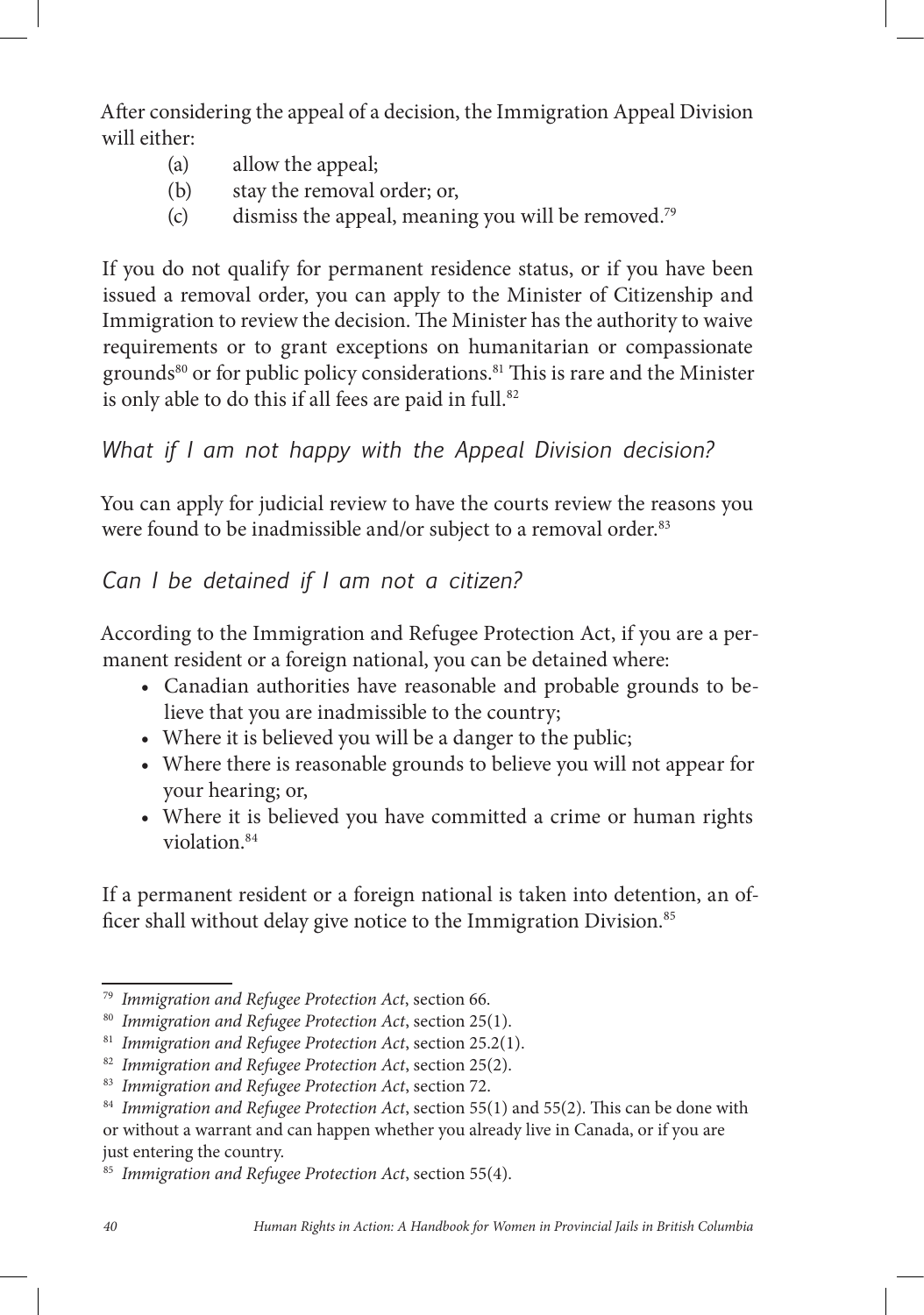*What are my rights on detention if I am not a citizen?*

You have the right to contact your consulate upon admission to any Canadian institution and you should be advised of this right. There should also be a review within 48 hours of your detention, as well as a follow up within 7 days, and a follow up review every 30 days thereafter.<sup>86</sup>

*What if I am serving a criminal sentence but I'm not a citizen?*

If you were charged, convicted and sentenced, you may be considered "inadmissible" as a permanent resident and so you could be subject to a removal order once your sentence has been served.<sup>87</sup>

Although they are rarely granted, you might also be able to apply for a humanitarian exemption in advance of the issuance of a deportation order.

<sup>86</sup> *Immigration and Refugee Protection Act*, section 57.

<sup>87</sup> *Immigration and Refugee Protection Act*, section 59.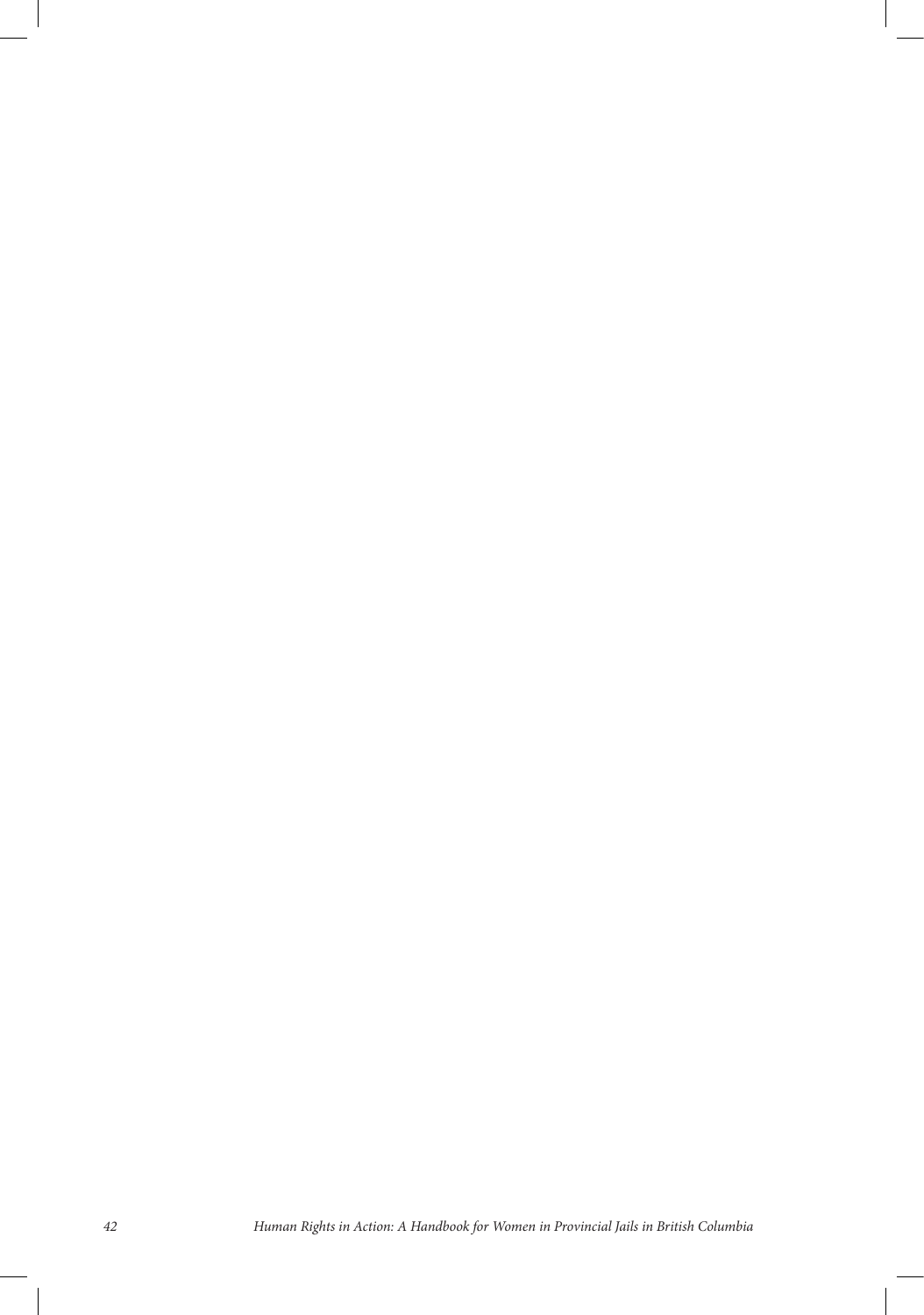

# Part III: Protecting Your Rights

While many things in prison will restrict your freedom, you maintain certain rights and privileges inside. It is important to know the difference between rights and privileges. A right is a legal entitlement which every prisoner should be allowed to have. Withholding someone's right is against the law, and there are remedies that can be used to force that right to be provided. Privileges, on the other hand, are not guaranteed, and may be earned through various criteria. For example, a temporary absence is not guaranteed, and may be granted based on your behaviour or other factors. BC Corrections staff has more discretion to limit privileges, but they still should not be taken away arbitrarily.

e *Correction Act Regulation* lists a number of "privileges" that should really be listed as rights. For example, you have the right to:

- Regular meals;
- Daily exercise of at least one hour, outside if possible;
- • Clothing, a mattress and bedding;
- Access to reading materials;
- Reasonable access to the mail and telephone;
- Postage for all privileged communications (i.e. to lawyers, the war-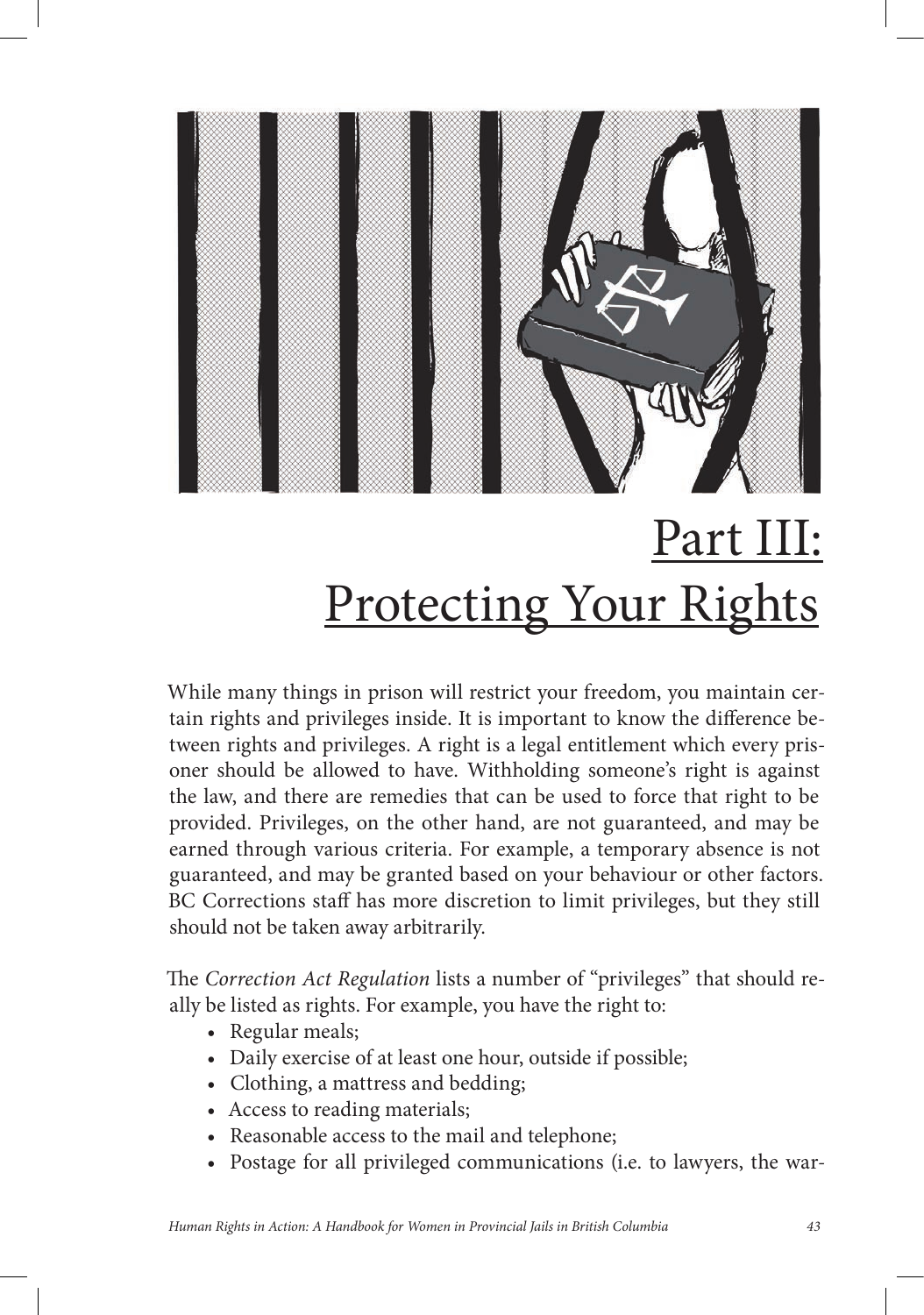den and most government officials);

- Postage for up to 7 other letters a week;
- Personal visits;
- Health care:
- Wash or shower at least once a day; and
- Toiletry items needed for health and cleanliness.<sup>88</sup>

You have a number of very important rights. The following section will look at a number of rights that you have in prison and discuss how you can make sure these rights are respected.

# **Confidentiality and Access to Information**

Your personal information is very important in prison. Information in your file is part of your classification, and plays a big role in things like applications for various forms of conditional release. It can therefore be very important to know what is in your file and make sure that there are no errors. The *Freedom of Information and Protection of Privacy Act* (*FOIPPA*)<sup>89</sup> protects your rights involving confidentiality, accuracy of, and access to information.

*Is the confidentiality of information BC Corrections collects about me protected by law?*

The *FOIPPA* requires public bodies to use personal information only in accordance with the Act, including "for the purpose for which that information was obtained or compiled, or for a use consistent with that purpose".<sup>90</sup> A "consistent purpose" means that the use must have a reasonable and direct connection to the purpose and be necessary to perform a statutory duty or for operating a legally authorized program.<sup>91</sup>

As briefly discussed with respect to assessments in the last section, there are limits on your right to privacy in the prison context. For example, psychological and psychiatric reports, even though based on information that would normally be protected in a patient/doctor relationship, can be disclosed to authorized individuals including Crown counsel, the National

<sup>88</sup> *CAR*, s. 2(1).

<sup>89</sup> R.S.B.C. 1996, C. 165.

<sup>90</sup> *FOIPPA*, s. 32(a).

<sup>91</sup> *FOIPPA*, s. 34(1).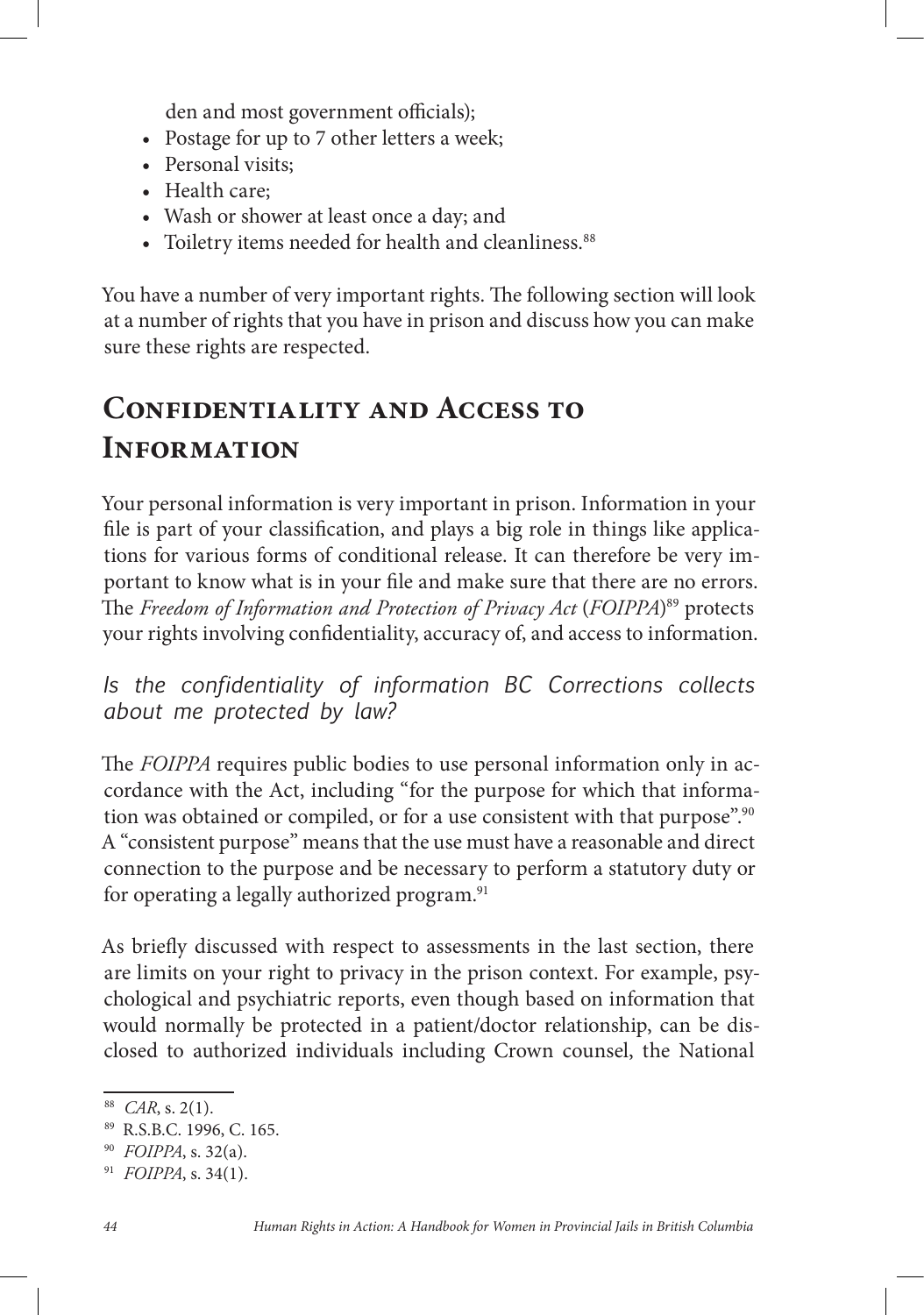Parole Board or probation officers, to protect the public or the prisoner.<sup>92</sup> Remember that you are not obligated provide certain information during assessments. If you do not provide information, classification will nevertheless be carried out without your participation based on available documents from your file, court or police information.<sup>93</sup>

All staff must preserve the privacy of prisoners and any knowledge that they obtain during the course of their employment, except as required by their professional duties or by law.94

## *How do I find out what BC Corrections has in my file?*

Because BC Corrections is a provincially-regulated government body, you have the right to access your personal information under the *FOIPPA*. 95 Your request must be in writing and must provide enough detail to allow BC Corrections to identify the record you are requesting. Make your request to the BC Corrections Branch. If someone is making the request for you, you must provide proof that you have given that person the authority to make the request on your behalf.<sup>96</sup>

You can use the "Request For Access to Records Form" to make your request, which can be downloaded from the Office of the Information and Privacy Commissioner for BC website. You can also contact the Commissioner's of fice at:

**Office of the Information and Privacy Commissioner British Columbia** PO Box 9038, Stn. Prov. Govt. Victoria, BC V8W 9A4

**Toll Free Vancouver:** (604) 660-2421 **Fax:** (250) 387-1696 **Toll Free Elsewhere:** 1-800-663-7867 (request a transfer to: (250) 387-5629)

You should receive a reply to your request within 30 days of the receipt of your request.<sup>97</sup> This deadline may be extended if you either have not provided enough information for them to locate the record, or if a large number of records have been requested, or if the commissioner agrees that it's fair and

<sup>92</sup> Adult Custody Policy, 9.11.

<sup>93</sup> Adult Custody Policy, 4.4.1.

<sup>&</sup>lt;sup>94</sup> Adult Custody Policy, 7.5.2(3).

<sup>95</sup> *FOIPPA*, s. 4(1).

<sup>96</sup> *FOIPPA*, s. 5.

<sup>97</sup> *FOIPPA*, s. 7(1).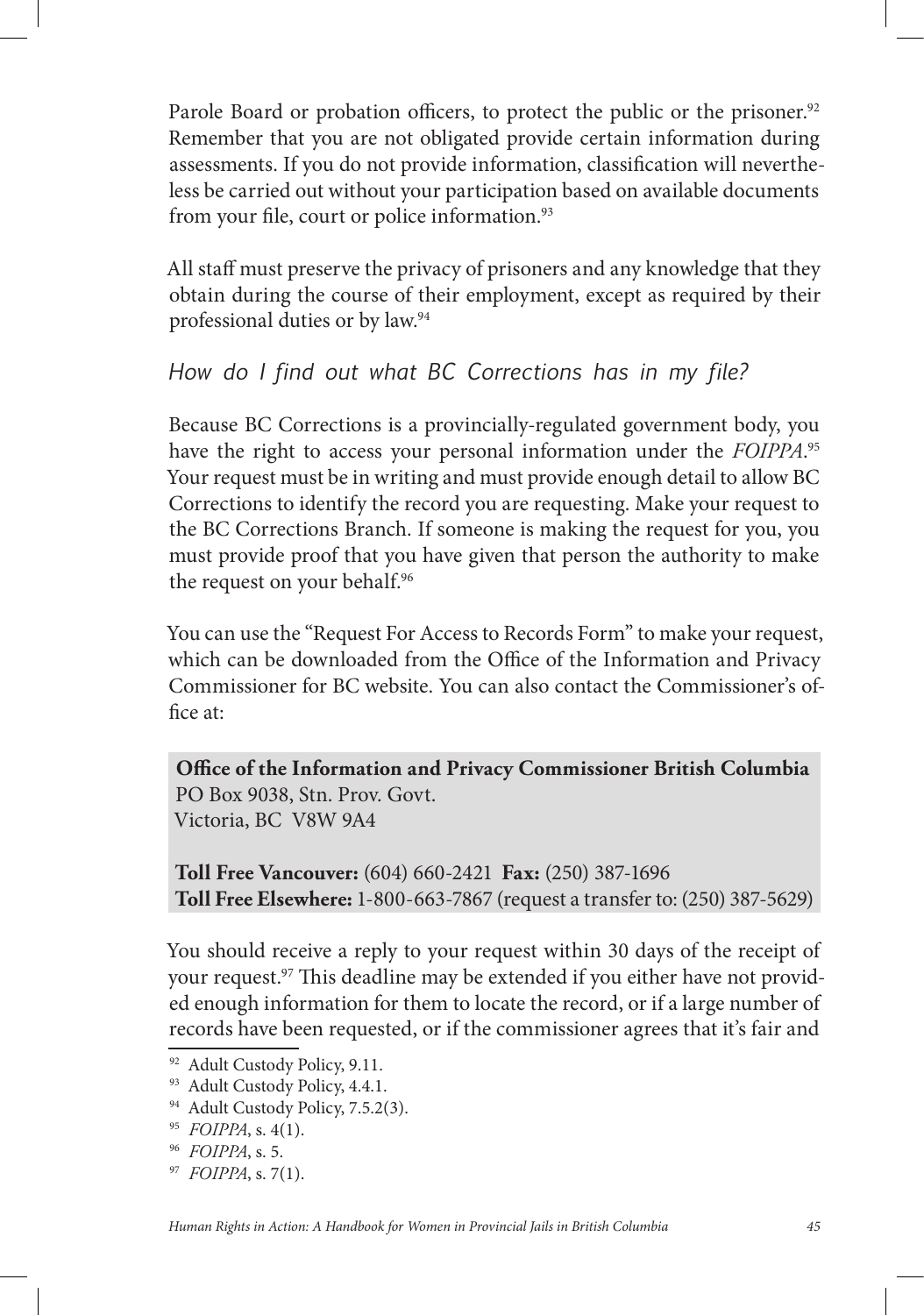reasonable to extend the deadline.98 If the deadline is extended, then you should be notified and told the reason for the extension, when a response can be expected and how you can complain about the extension.<sup>99</sup>

Your response should tell you whether or not you are entitled to access the record, and if so, when, where and how access will be given.<sup>100</sup> If your request is refused, then you should be told the reasons for the refusal and the part of the Act on which the refusal is based, the name and contact information of the BC Corrections employee who can answer your questions, and how to ask for a review.<sup>101</sup>

## *What types of information can be withheld from me?*

Public bodies don't have to disclose certain information for a number of reasons, including if they feel it could be harmful to law enforcement. For example, if BC Corrections feels that giving you information about yourself would harm the effectiveness of investigative techniques, reveal the identity of a confidential source of law enforcement information, endanger someone's life or safety, deprive a person of the right to a fair trial, facilitate escape or an offence, or harm the security of any property or system, then it may withhold that information.102

A correctional institution may also deny an individual access to personal information if it could reasonably be expected to harm the proper custody or supervision of that person.<sup>103</sup>

Personal information can also be refused if it could reasonably be expected to threaten anyone's safety or health or interfere with public safety.104

A public body must refuse access to personal information if it would unreasonably invade a third party's personal privacy.<sup>105</sup>

<sup>98</sup> *FOIPPA*, s. 10.

<sup>99</sup> *FOIPPA*, s. 10(3).

<sup>100</sup> *FOIPPA*, s. 8(1)(a) and (b).

<sup>101</sup> *FOIPPA*, s. 8(1)(c).

<sup>102</sup> *FOIPPA*, s. 15(1).

<sup>103</sup> *FOIPPA*, s. 15(2)(c).

<sup>104</sup> *FOIPPA*, s. 19.

<sup>105</sup> *FOIPPA*, s. 22.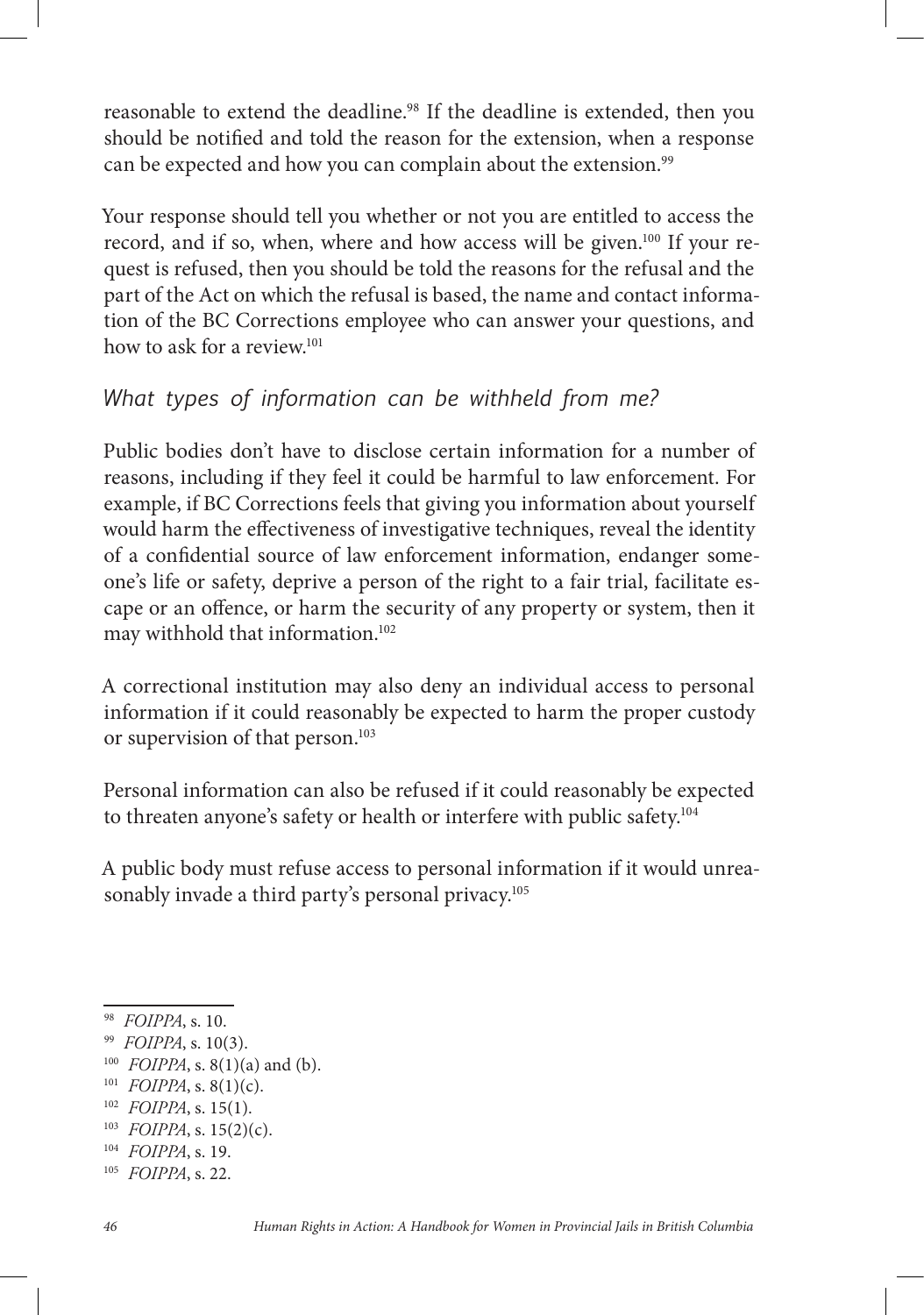## *What if some of the information about me is wrong?*

BC Corrections is required to "make every reasonable effort" to make sure that personal information about you is accurate and complete if that will be used to make decisions that directly affect you.<sup>106</sup>

If you believe there is an error or omission in your file, you are entitled to ask for a correction.107 On correcting the information, BC Corrections has to notify any other public body or third party to whom the information was given in the past year.108 If your request for the change is refused, you are entitled to have a notation attached to your file outlining the change you believe should have been made.109

## *How can I make a complaint about information or privacy?*

If BC Corrections refuses to provide you with the information you have requested from them, or withholds information that you think should have been provided, you can ask the BC Information and Privacy Commissioner to review the decision.

Requests for review must be made in writing within 30 working days of when you receive the BC Corrections decision. Include your original request to BC Corrections and its response. The Information and Privacy Commissioner's website includes a form for requesting a review of a decision to refuse release of information.

If you have a complaint about the way BC Corrections collects, uses, discloses, retains or keeps your personal information, you should complain to BC Corrections directly. If you are not happy with the response you receive from BC Corrections, you can make a complaint to the Information and Privacy Commissioner. There is a form available for making complaints on the Commissioner's website.

Your complaint or request for review of a decision can be sent to the Information and Privacy Commissioner at the address above.

<sup>106</sup> *FOIPPA*, s. 28.

<sup>107</sup> *FOIPPA*, s. 29(1).

<sup>108</sup> *FOIPPA*, s. 29(3).

<sup>109</sup> *FOIPPA*, s. 29(2).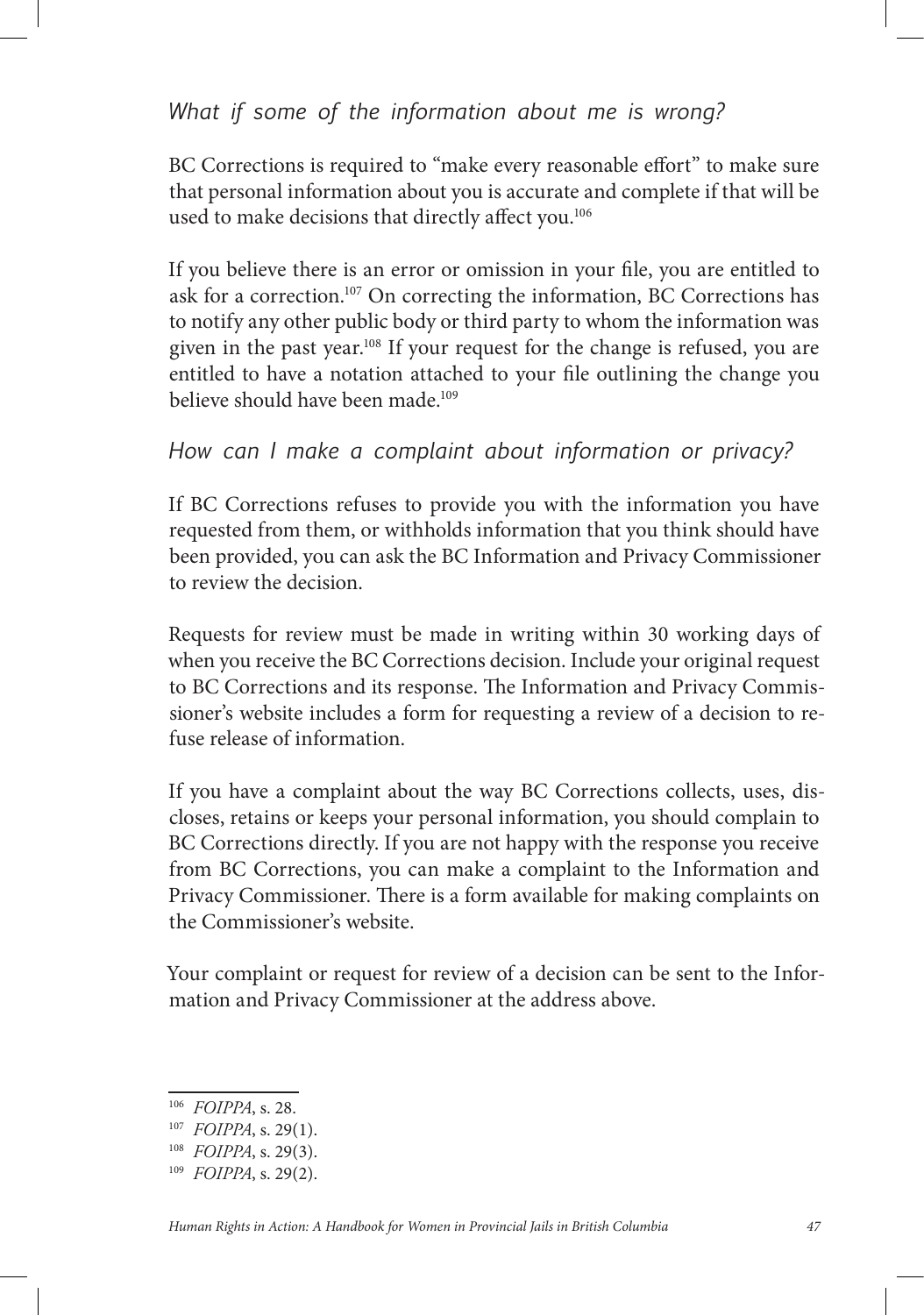## *Under what circumstances can information be released to police and victims?*

In some situations, BC Corrections can release information about you to the police and your victims.

BC Corrections can release information about you to the police if there is a court authorization, legislated authority to do so, or reason to believe there is a risk to public safety.110 Police are also contacted and information may be provided if a prisoner is alleged to have committed a criminal offence or escaped custody.<sup>111</sup>

Victims may receive notifications of your admission, transfers, release, end of sentence, parole applications, parole results and court dates.<sup>112</sup>

## *Are my conversations and mail confidential?*

Certain communications, called 'privileged communications', are supposed to be confidential. People with whom you share privileged communication include the assistant deputy minister; provincial director of BC Corrections; the Ombudsman; an immigration officer; and your lawyer.<sup>113</sup> These calls are not supposed to be monitored or recorded, but sometimes they are.

Any other communications by telephone or other electronic means can be recorded.114 However, your phone conversations should not be listened to, and mail should not be monitored or recorded unless an authorized person has a belief, on reasonable grounds, that you are involved in illegal activities; harassing or causing harm to others; or participating in an activity that could jeopardize the management, operation or security of the prison<sup>115</sup> (communication can also be monitored to the extent necessary to maintain or repair the recording system).<sup>116</sup> Mail can be intercepted and examined to determine if the mail contains contraband.<sup>117</sup>

<sup>&</sup>lt;sup>110</sup> Adult Custody Policy, 7.8.16.

<sup>&</sup>lt;sup>111</sup> Adult Custody Policy, 1.20.7 and 2.5.4(6).

<sup>112</sup> Adult Custody Policy, 4.14.3.

<sup>113</sup> *CAR*, s.13.

<sup>114</sup> *CAR*, s. 14(2).

<sup>115</sup> *CAR*, s. 14(3) and (5).

<sup>116</sup> *CAR*, s. 14(3)(b).

<sup>117</sup> *CAR*, s. 14(4).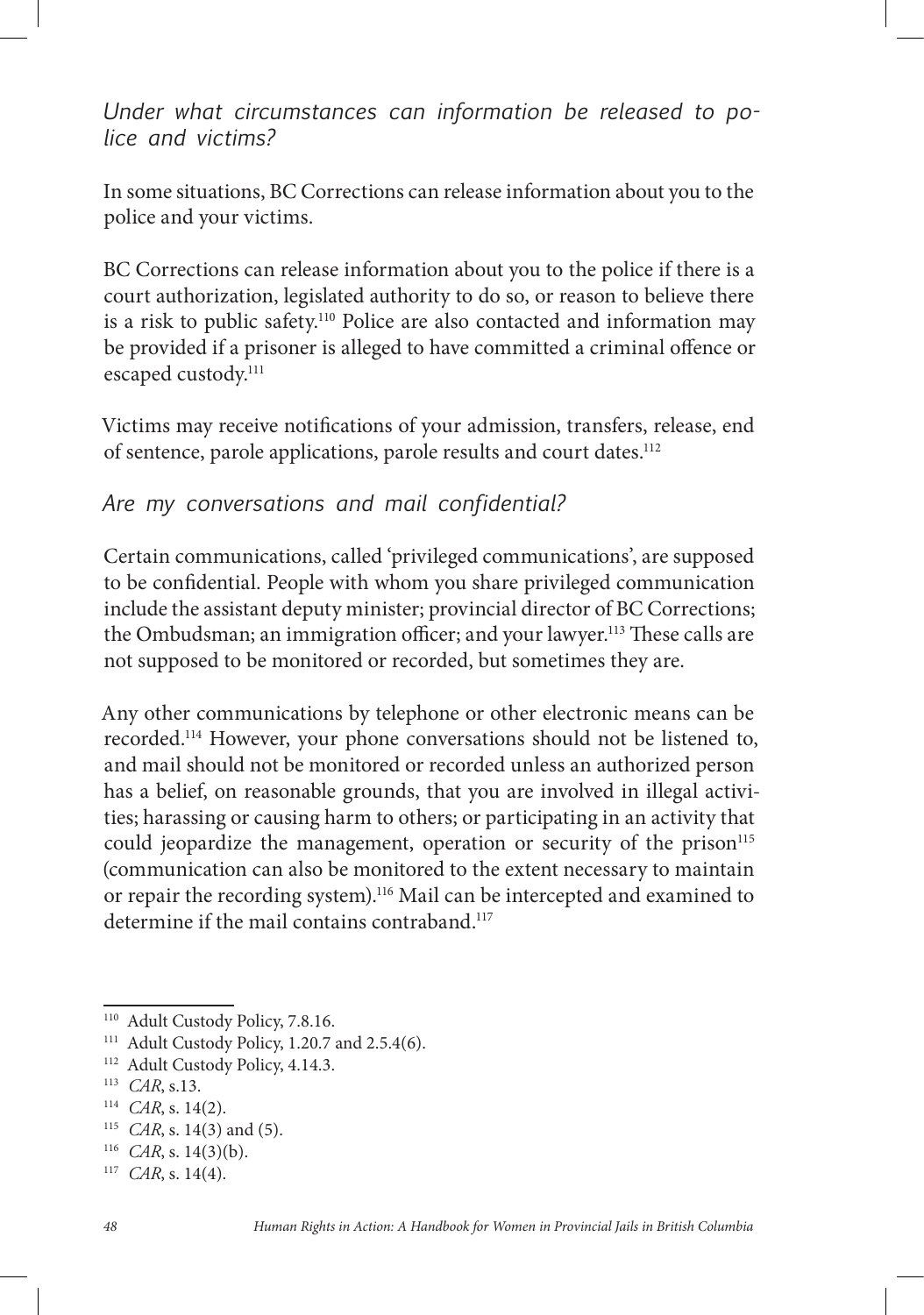# **The Right to Counsel (Legal Assistance)**

*Do I have a right to a lawyer while I am in prison?* 

Section 7 of the *Charter* guarantees your right not to be deprived of liberty except in accordance with the principles of fundamental justice. In the prison context, this means that you have a right to counsel if it is necessary to adequately present your case and your "residual liberty" is at stake.<sup>118</sup>

Even though you are in prison, case law recognizes that you still have "residual liberty" rights. Your residual liberty is at stake when you might face segregation as a result of a disciplinary charge, when you are placed in administrative segregation or when you are transferred to higher security prison.<sup>119</sup>

BC Corrections policy states: "Inmates are permitted to consult in private with their legal counsel during reasonable hours." You are also permitted access to the courts for any reasonable purpose.<sup>120</sup>

BC Corrections policy confirms the right to consult with a lawyer and seek legal representation for disciplinary charges.<sup>121</sup>

If you are denied your right to consult with a lawyer, or if you have a lawyer and are asked to proceed with a disciplinary hearing without your lawyer present, ask for an adjournment and state for the record that you object to proceeding without legal assistance. This decision can be appealed to the Investigation and Standards Office. Call Prisoners' Legal Services right away if you would like assistance.

#### *Prisoners' Legal Services*

You can call Prisoners' Legal Services if you need legal assistance with a liberty issue, such as:

- Segregation,
- Disciplinary hearing,
- • Parole suspension, or
- Sentence calculation.

<sup>&</sup>lt;sup>118</sup> Howard v. Presiding Officer of the Inmate Disciplinary Court of Stony Mountain Institution, [1984] 2 F.C. 642 (F.C.A.).

<sup>&</sup>lt;sup>119</sup> Adult Custody Policy, 10.11(2).

<sup>&</sup>lt;sup>120</sup> Adult Custody Policy, 10.11(1).

<sup>&</sup>lt;sup>121</sup> Adult Custody Policy, 1.20.8(7).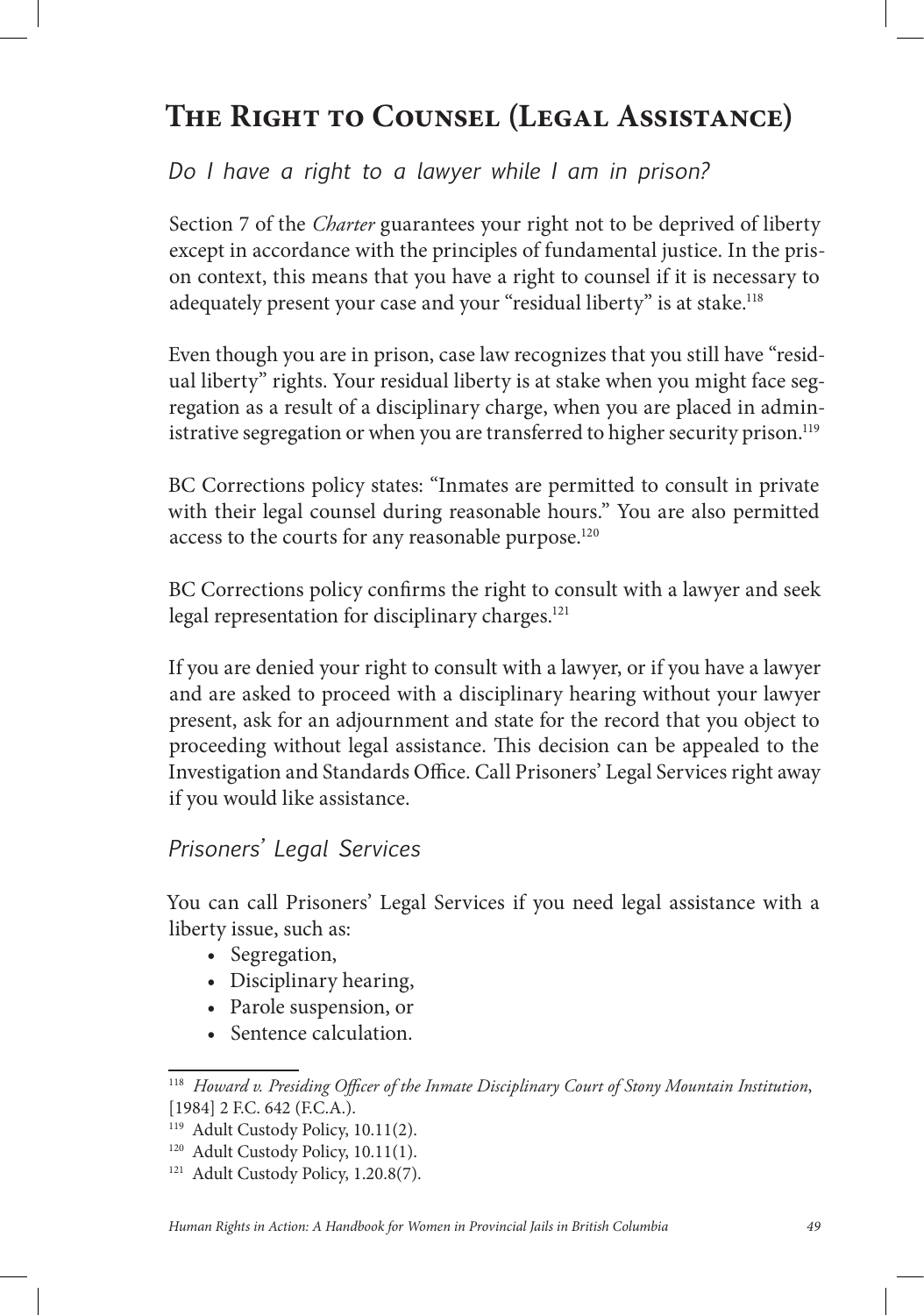Before you contact Prisoners' Legal Services, you must call the Legal Services Society Call Centre at 604-681-9736 for a referral.

Prisoners' Legal Services may provide you with summary advice on how to represent yourself, or it may provide you with written representation. In limited circumstances Prisoners' Legal Services may be able to appoint a lawyer to represent you at a hearing.

If you are requesting legal assistance relating to a disciplinary charge, make sure you have the notice of the charge with you when you call.

## *Legal Services Society*

For non-prison related legal issues, including criminal matters, you can call the Legal Services Society (Legal Aid) for assistance at 604-681-9736. The Legal Services Society also has legal information available on its web site: www.lss.bc.ca.

You will need to have all of your financial and court information handy when you phone the Legal Services Society. To take your application, Call Centre staff will ask you for complete information about your legal problem, income, savings, and assets. You will need to provide proof of the financial information you give by fax or by mail to the closest office. You might want to get your local Elizabeth Fry Society or someone you trust to help with this paperwork.

In order to qualify for a legal aid lawyer to represent you, your net household income and assets must be at or below the Legal Services Society's financial guidelines. These guidelines apply to all types of cases, including appeals. Your net monthly income must be below the amount for your household size in the table on the next page.

According to the Legal Services Society web site, the chart is a guide to financial eligibility. Only a trained intake assistant can determine your eligibility for legal aid. To find out if you qualify for a legal aid lawyer, it's best to call or have someone go into a legal aid office for you.<sup>122</sup>

<sup>122</sup> Legal Law Services web site: www.lss.bc.ca.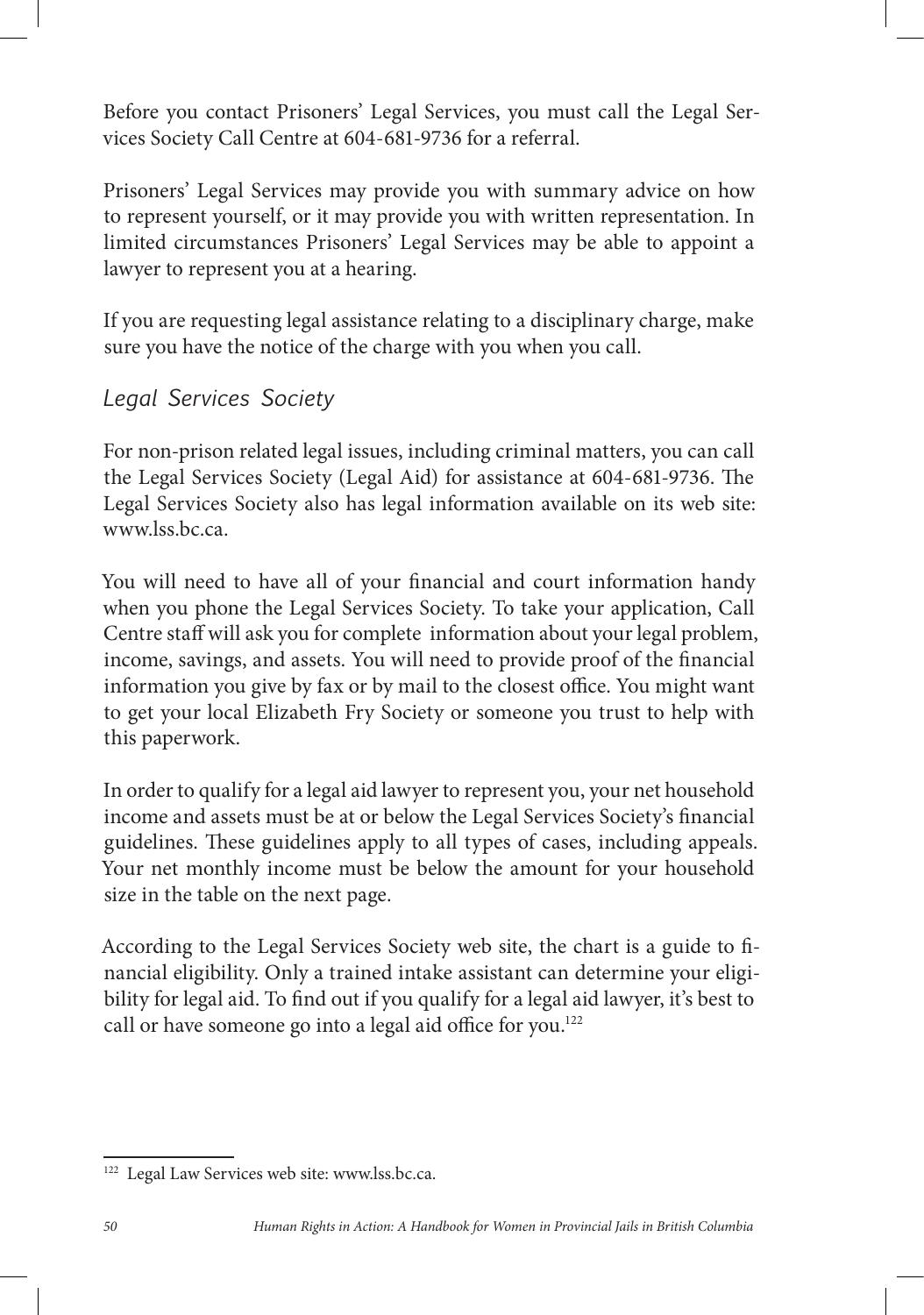| <b>HOUSEHOLD SIZE</b> | <b>NET MONTHLY INCOME</b> |
|-----------------------|---------------------------|
|                       | \$1,400                   |
| $\mathcal{D}_{\cdot}$ | \$1,950                   |
| 3                     | \$2,500                   |
| 4                     | \$3,050                   |
| 5                     | \$3,600                   |
| 6                     | \$4,160                   |
| 7 or more             | \$4,715                   |
|                       |                           |

If an intake legal assistant tells you that you are not financially eligible for legal aid or that your case is not covered by legal aid, you can request a review of this decision. Ask the intake legal assistant who refused your application to provide you with a "Legal Aid Application—Refused" form and return it to intake staff, or send it to:

## **Eligibility Complaints Coordinator**

Vancouver Regional Centre 400 – 510 Burrard Street Vancouver, BC V6C 3A8

The Legal Services Society used to provide free legal advice over the telephone through the LawLINE. However, this service is discontinued as of March 31, 2010. Information is now provided on the Legal Services Society website, but prisoners will not be able to directly access LawLINE information.

## *Lawyer Referral Service*

If you need help to find a lawyer to hire on your own for any reason, you can call the Lawyer Referral Service. The operator will give you the name and telephone number of a lawyer who practices in the area of law you need help with. When you call the lawyer, tell them you were referred to them by the Lawyer Referral Service and you can have a half-hour consultation for \$25 (plus tax). You can call the Lawyer Referral Service toll free at 1.800.663.1919.

#### *Are my communications with my lawyer private?*

What you and your lawyer say to each other during visits cannot legally be monitored. These conversations are considered 'privileged'<sup>123</sup> meaning that they should not be monitored. Likewise, mail that goes in or out and is be-

<sup>123</sup> *CAR*, s. 13(h).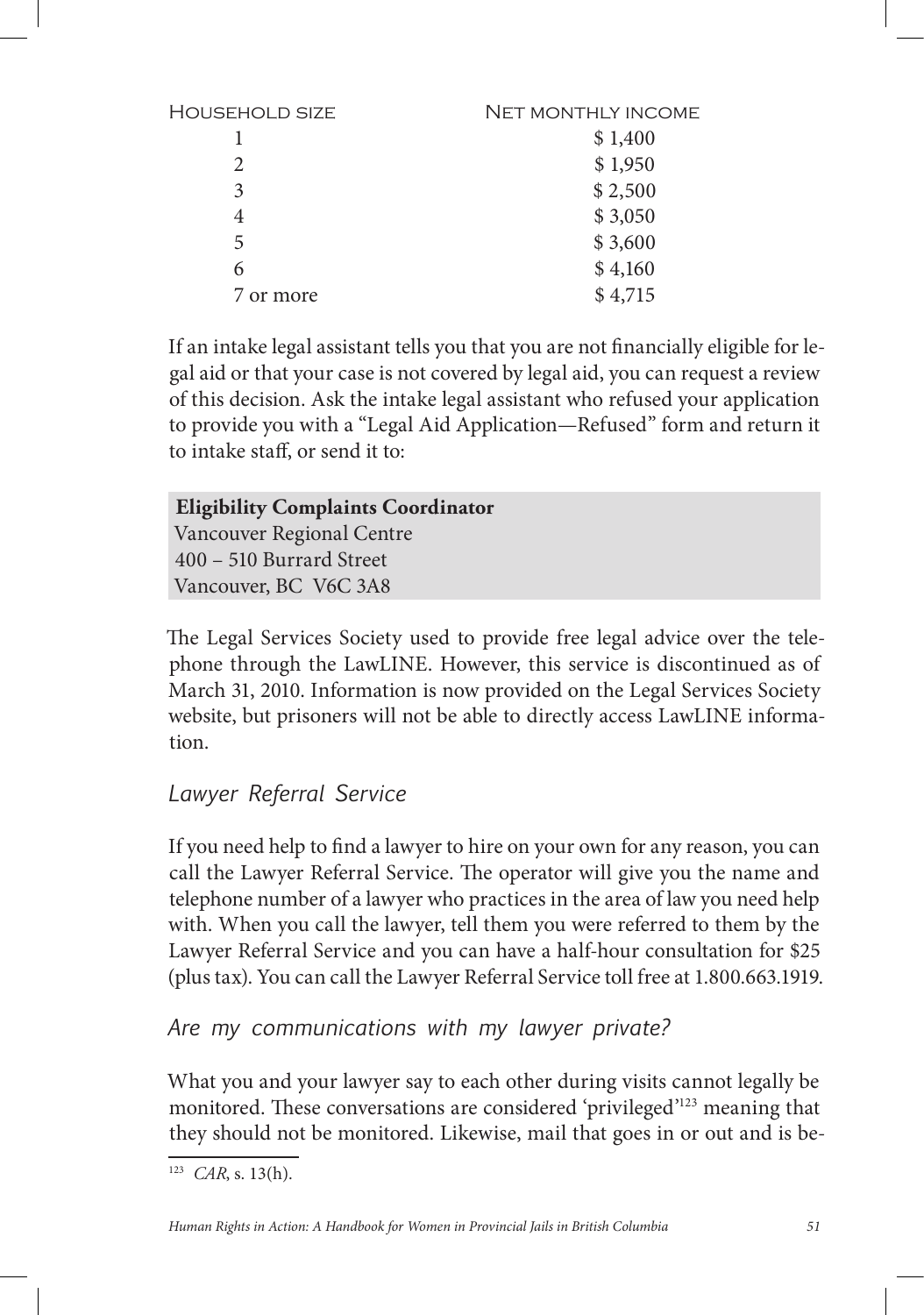tween you and your lawyer should not be read but it may be intercepted by an authorized person to look for contraband.<sup>124</sup>

You also have a right to confidential phone calls with your lawyer, but you might have difficulty accessing the designated phone line on which these privileged calls should take place. If you call your lawyer on a non-designated line, state at the beginning of the call that it is a privileged legal call and must not be monitored. Be aware that BC provincial institutions have been known to violate the law and monitor privileged legal telephone calls.

#### *What can I do if my rights with respect to legal counsel are infringed?*

If you are being denied access to legal assistance, you can file a complaint with the warden or the Investigation and Standards Office in writing. You can also write to the BC Ombud's office. If your denial of legal assistance affected a liberty right, call Prisoners' Legal Services. If a criminal proceeding was affected, talk to your criminal lawyer. For more information on how to file a complaint please refer to the Remedies chapter.

## *What do I do if I have a complaint about my lawyer?*

If you have a concern about your lawyer's actions or lack of actions, it is best to first talk to your lawyer or your lawyer's firm. If your concern cannot be resolved, you can make a complaint to the Law Society of British Columbia.

The Law Society is an independent governing body for lawyers in British Columbia. It accepts complaints about lawyers' conduct and competence. To make a complaint to the Law Society about a lawyer, you can fill out a form (available on the Law Society website) or write a letter including the following information:

- • Your name, address and telephone number,
- The lawyer's name,
- The nature and details of the complaint,
- Any attempts you have made to resolve the problem,
- The outcome you are requesting, and
- Copies of any relevant documents.

<sup>124</sup> *CAR*, s. 14(4).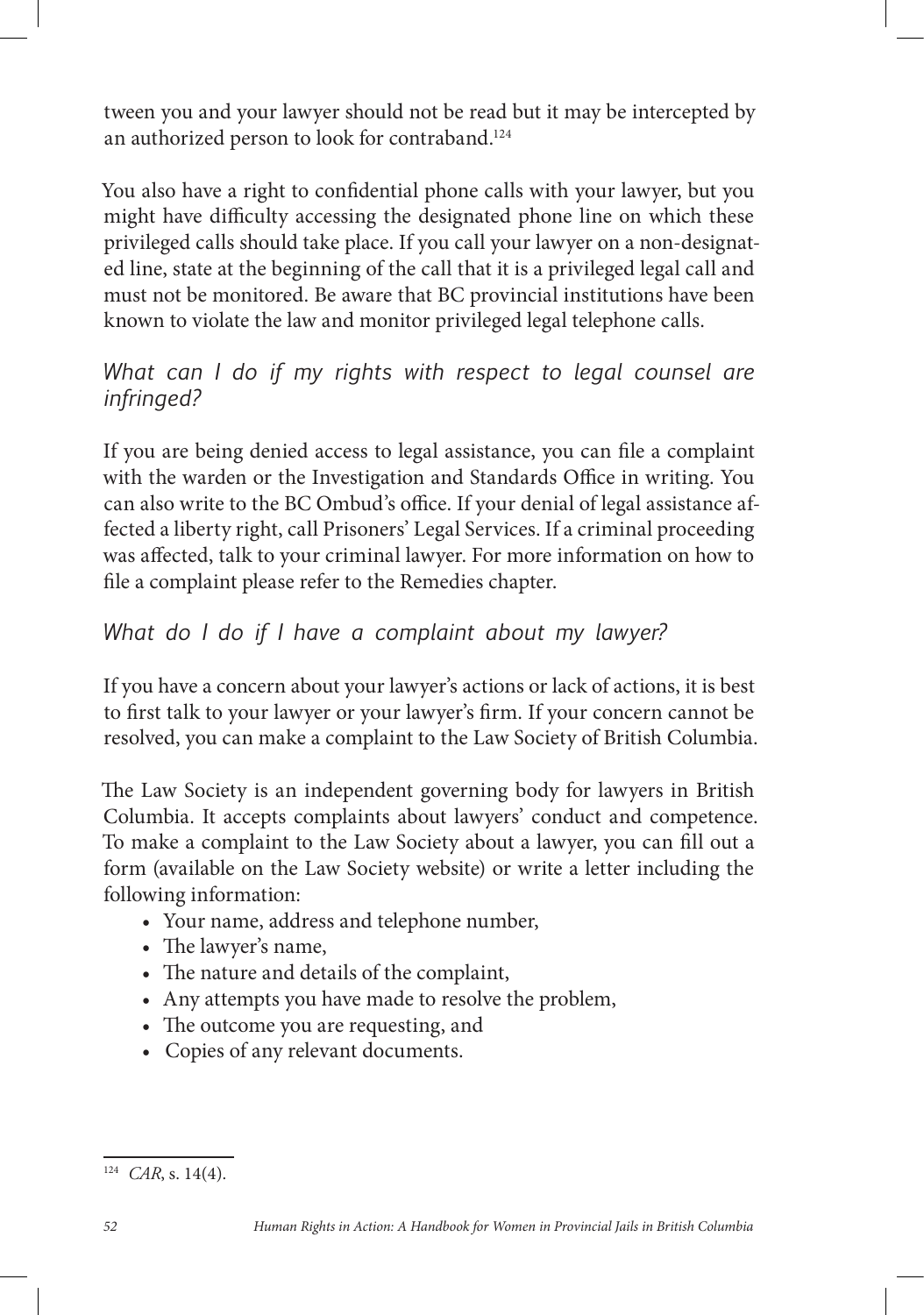The form or letter should be sent to:

**e Law Society of BC**  Professional Conduct Department 845 Cambie St. Vancouver, BC V6B 4Z9

| Tel: (604) 669-2533   | <b>Toll Free:</b> 1-800-903-5300 (in BC)                            |
|-----------------------|---------------------------------------------------------------------|
| Fax: $(604)$ 605-5399 | <b>TTY:</b> (604) 443-5700                                          |
|                       | Web Site: www.lawsociety.bc.ca E-mail: professionalconduct@lsbc.org |

If you have any questions or need help writing your complaint, you can contact the Law Society at: 1-800-903-5300. The Law Society's Professional Conduct Department does not charge for its services and you do not need to retain a lawyer to represent you. Keep in mind that when you send a complaint, it will be shown to your lawyer. If the Society decides to undergo an investigation, then the Society will ask the lawyer for a response.

## *What outcomes are available?*

If the Law Society accepts your complaint for investigation, it can decide to: dismiss the complaint; refer the matter to the Practice Standards Committee; or refer the matter to the Discipline Committee.<sup>125</sup> The Discipline Committee can hold a formal hearing, which may lead to a reprimand, fine, suspension or disbarment.<sup>126</sup> The Law Society cannot order compensation as a remedy to a complaint.

## *Is the process confidential?*

Although information collected in the investigation of a complaint is generally confidential, information will be shared with the lawyer you are complaining about, the Law Society may talk to third parties with relevant information about the issues raised in your complaint, and the information may be subject to a Freedom of Information request by anyone whose interests are affected by your complaint.

<sup>125</sup> BC Law Society web site: www.lawsociety.bc.ca.

<sup>&</sup>lt;sup>126</sup> BC Law Society web site: www.lawsociety.bc.ca.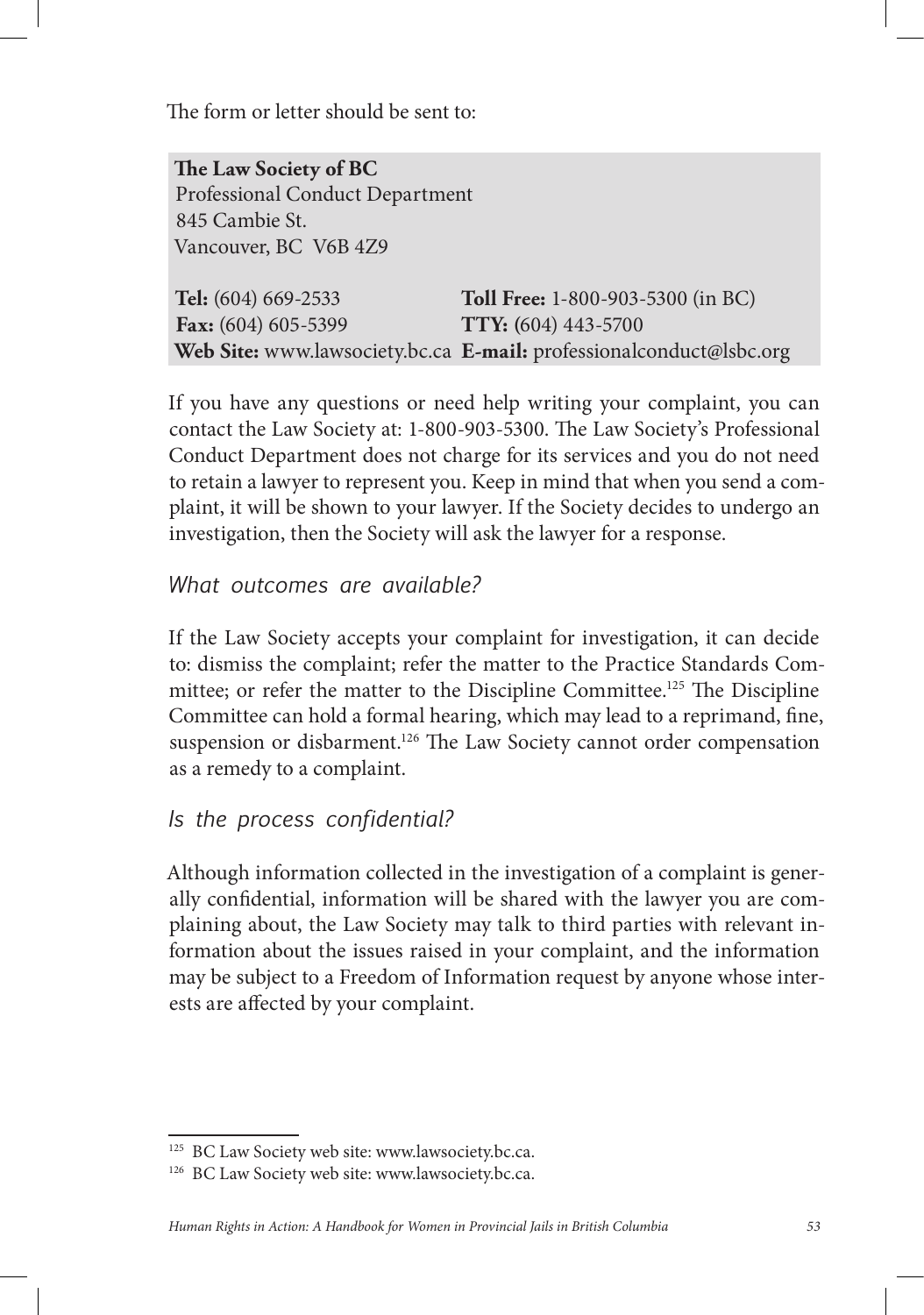# **Health Care**

## *Will I have access to health care services while I am in prison?*

The following health care must be provided by qualified health care professionals to all prisoners:

- • First aid;
- Emergency care;
- Primary care;
- Around-the-clock nursing care; and
- Isolation care. $127$

BC Corrections also provides essential dental services where there is serious disease or injury that could be cured or alleviated, or there is a potential for harm if you do not get the care.<sup>128</sup>

If you require health services that cannot be accommodated by the institution the warden should make arrangements to have you transferred to a facility where such care is available.<sup>129</sup>

## *Who pays for my health care expenses?*

In BC provincial prisons, the BC government covers the expenses associated with essential services. This includes dental service, if it is considered essential.130 However, Corrections will not provide extensive dental services prior to release if you can be treated after you are released.<sup>131</sup>

*How do I obtain health care services?* 

You can make confidential requests for health care services, which are forwarded to health care professionals without the intervention of correctional  $statf$ <sup>132</sup>

<sup>&</sup>lt;sup>127</sup> Adult Custody Policy, 9.1.3.

<sup>&</sup>lt;sup>128</sup> Adult Custody Policy, 9.5.1.

<sup>&</sup>lt;sup>129</sup> Adult Custody Policy, 9.1.15(2).

<sup>&</sup>lt;sup>130</sup> Adult Custody Policy, 9.5.3.

<sup>&</sup>lt;sup>131</sup> Adult Custody Policy, 9.5.3(2).

<sup>132</sup> Adult Custody Policy, 9.1.16. See also: *Health Care (Consent) and Care Facility Admission Act*, s. 4(a)(c)(d), and 5, and 12.1.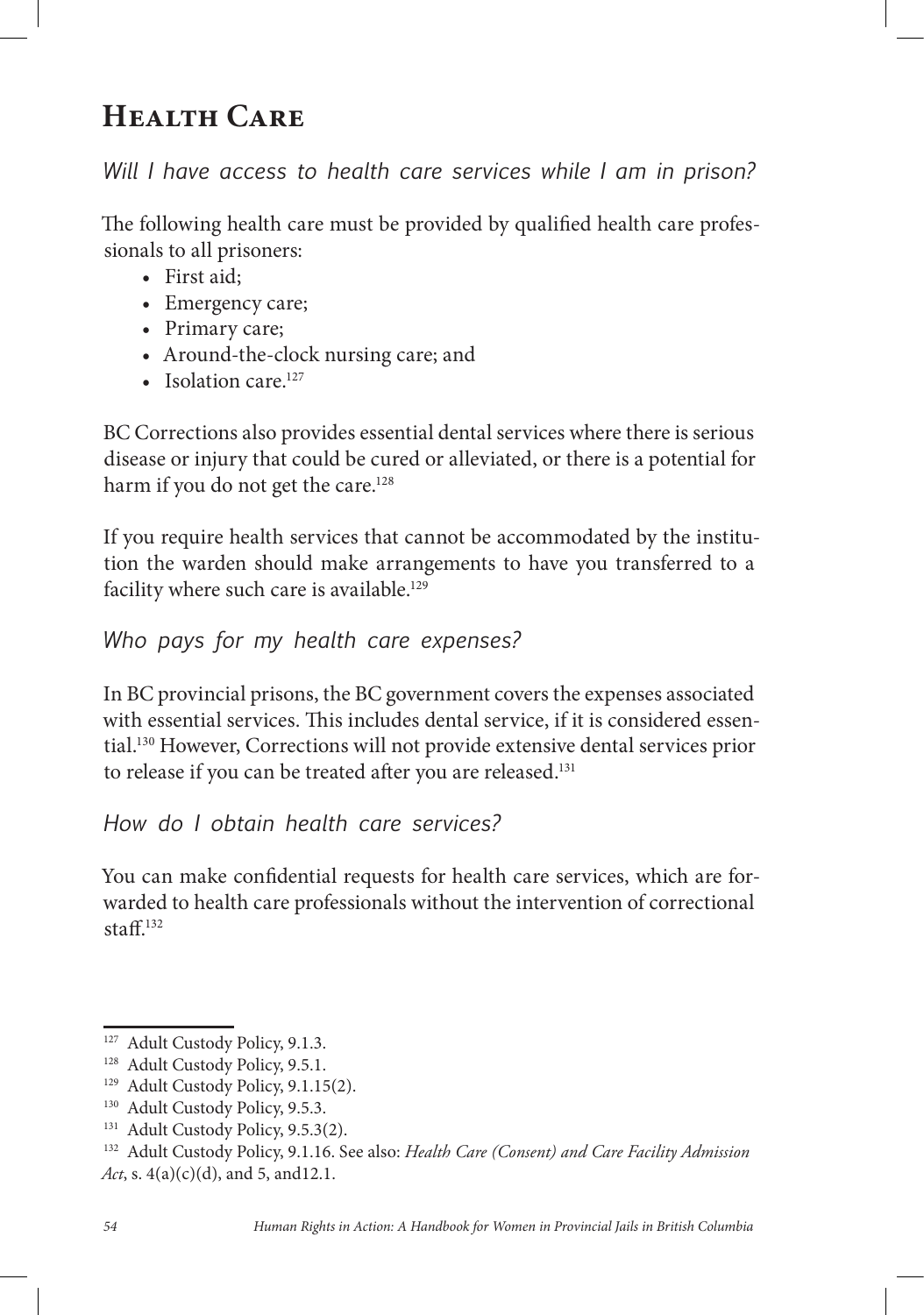Medical staff need your consent in order to give you any examination, procedure, or treatment.133 According to section 6 of the *Health Care (Consent) and Care Facility Admission Act*134 an adult consents to health care if:

- (a) the consent relates to the proposed health care,
- (b) the consent is given voluntarily,
- (c) the consent is not obtained by fraud or misrepresentation,
- (d) the adult is capable of making a decision about whether to give or refuse consent to the proposed health care,
- (e) the health care provider gives the adult the information a reasonable person would require to understand the proposed health care and to make a decision, including information about:
	- (i) the condition for which the health care is proposed,
	- (ii) the nature of the proposed health care,

(iii) the risks and benefits of the proposed health care that a reasonable person would expect to be told about, and (iv) alternative courses of health care, and

(f) the adult has an opportunity to ask questions and receive answers about the proposed health care.<sup>135</sup>

*What right do I have to confidentiality in relation to my health services?* 

Ministry health care staff collects information about your personal health from the information that they obtain from you with your consent.136 Information obtained during treatment is confidential.<sup>137</sup> There may be some exceptions where the information is necessary for the safe management for the security of prisoners or staff.<sup>138</sup> Your health care records are kept separate from your correctional records. Only Correctional Health Care Professionals have access to health care files and records.<sup>139</sup> If you feel that your rights have been violated you can file a complaint with the Information and Privacy Commissioner.

<sup>&</sup>lt;sup>133</sup> Adult Custody Policy 9.3.1.

<sup>134</sup> R.S.B.C. 1996 C. 181.

<sup>135</sup> *Health Care (Consent) and Care Facility Admission Act*, s. 6. See also: Policy, 9.1.13 (1).

<sup>136</sup> *Personal Information Protection Act*, s. 6(1)(2)(a).

<sup>&</sup>lt;sup>137</sup> Adult Custody Policy, 9.1.6.

<sup>&</sup>lt;sup>138</sup> Adult Custody Policy, 9.1.6.

<sup>&</sup>lt;sup>139</sup> Adult Custody Policy, 9.1.5.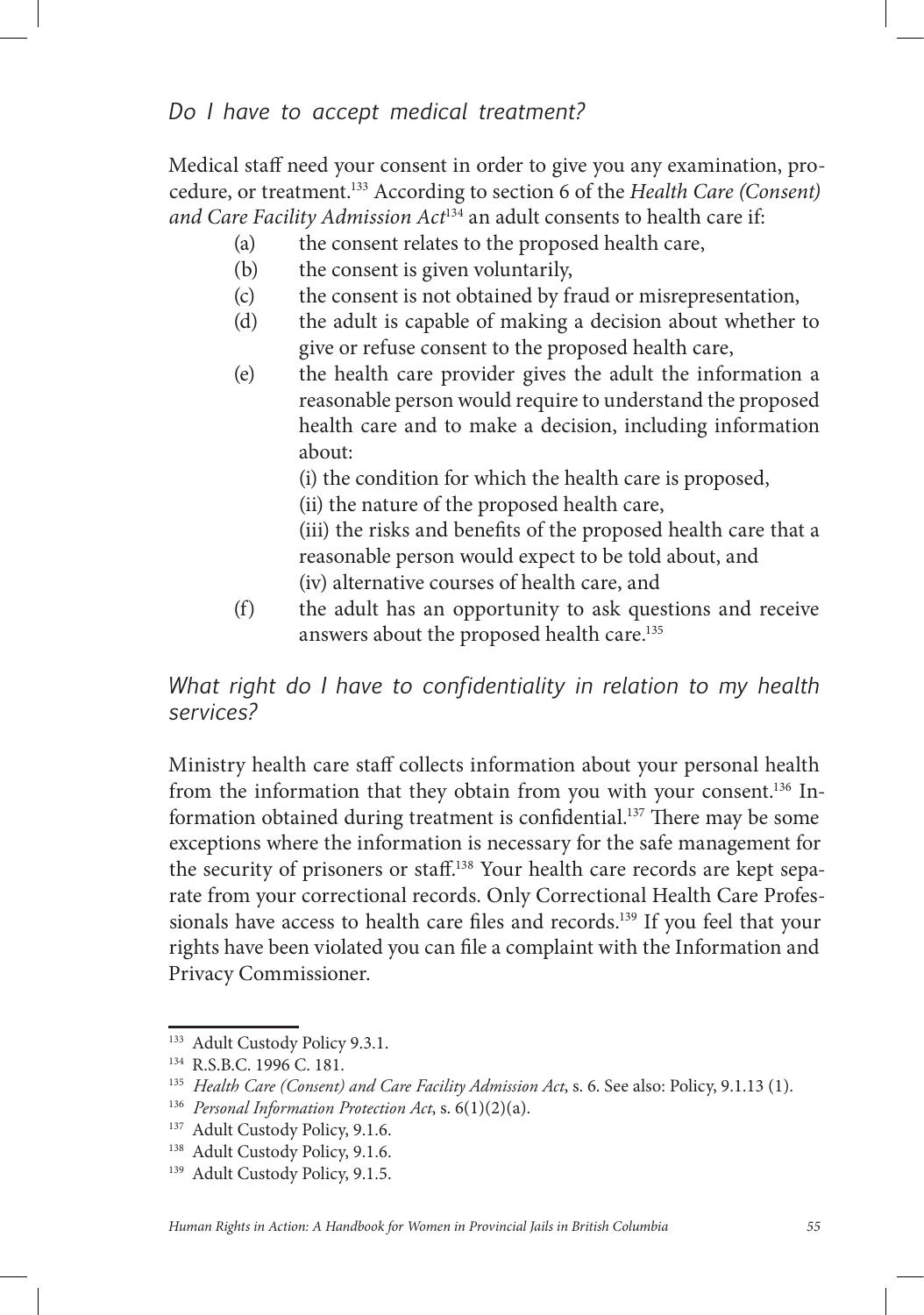If you have a disability that requires accommodation by the institution, you will need to make the institution aware of your accommodation needs to have them met.

## *What if I have a complaint about a health care worker?*

The fastest way to have a health care issue resolved is to try to have your problem addressed by health care staff at the institution. If your problem is not resolved, you can make a complaint to the Investigation and Standards Office. Mark your complaint as a "Health Care Complaint". If your problem is urgent, mark it as such. The Investigation and Standards Office will likely address your issue quickly if it is an urgent health care issue.

All health care professionals (doctors, nurses, psychiatrists, etc.) have an obligation to act professionally and ethically. Each profession has its own regulatory body, which protects the public by making sure that codes of conduct are being followed. So, if you have a complaint about a health care professional, you can also file a complaint with the regulatory body of the person's profession.

You can file a complaint about a specific act by a health care worker, or you can complain about an omission (something that did not happen). So, if you have been denied treatment for something, or have not received proper care, you can file a complaint to one of the regulatory bodies. See below for detailed information on how to file a complaint against a health care professional. This process can take a very long time.

If your complaint has to do with institutional staff not allowing you access to the health care department, your complaint should be made to the warden, and if that does not resolve your problem, to the Investigation and Standards Office.

## *What will happen if I file a complaint?*

If you have a concern about a specific doctor, nurse, psychologist or psychiatrist, you can also make a complaint to the professional regulatory body that the health care provider is registered with. The purpose of professional regulatory bodies is to ensure that the public is protected by requiring health care professionals to act professionally and ethically in accordance with specific codes of conduct.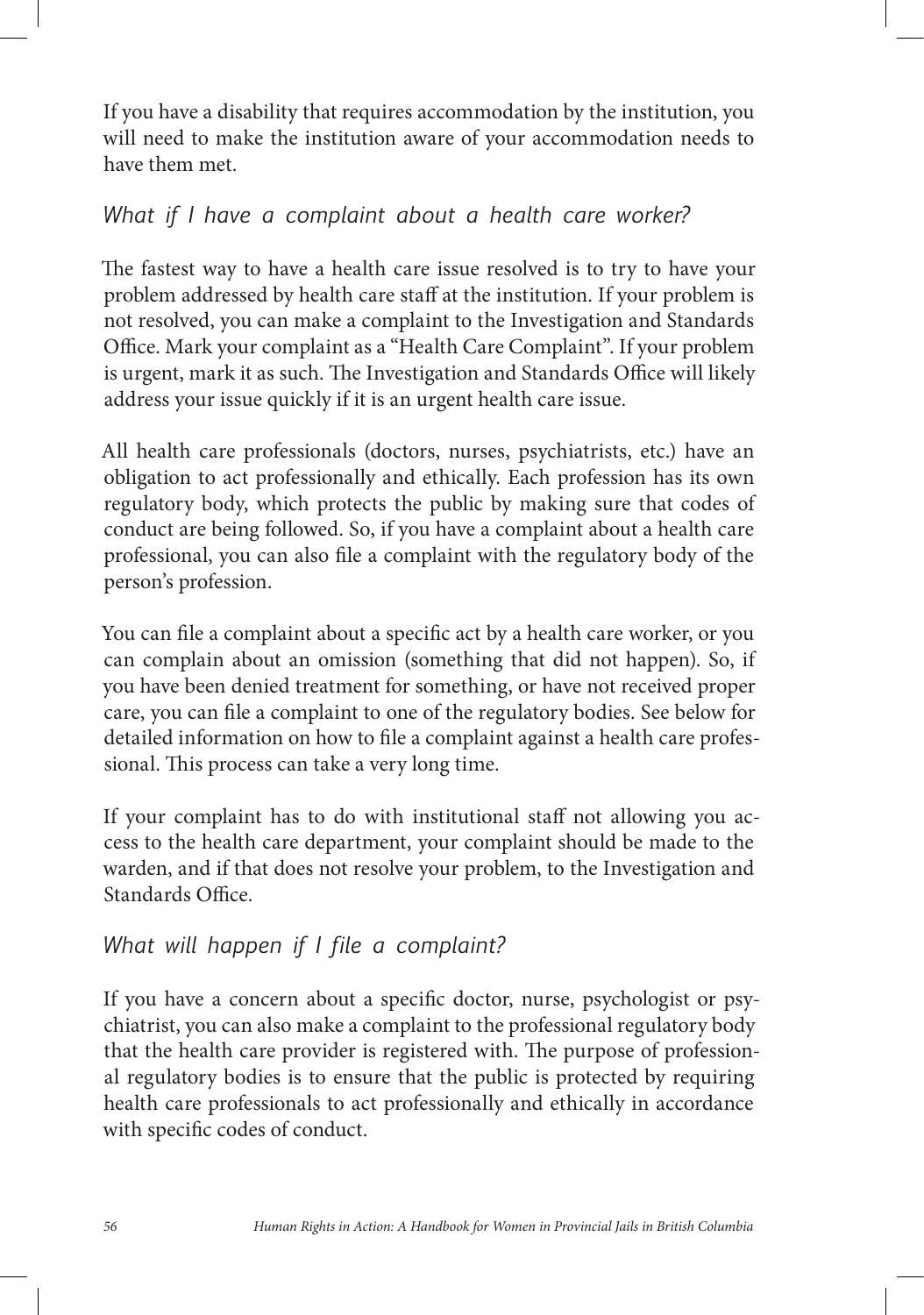A regulatory body may recommend that a physician change aspects of their practice, issue remedial advice or reprimands or restrict a physician's ability to practice medicine. They do not usually give a successful complainant monetary compensation.

It can take a long time for complaints to be resolved through professional regulatory bodies.

## **Complaints about doctors**

Complaints about doctors can be made to the College of Physicians and Surgeons of British Columbia by filling out and submitting an official Complaint Form or by writing a letter. Complaint letters must be in writing (typed or hand-written) and signed and may be delivered by hand, mail or fax. In the letter, you must include a "Consent Form" which gives the College permission to access files in order to investigate the complaint.

There is no specific time limit to file a complaint, but it is best to file your complaint as soon as you can.

Your complaint should include:

- Your name, address, telephone number and date of birth;
- The name(s) of the physician(s) of concern and any other physicians involved in this matter;
- A description of the incident in as much detail as possible;
- The date of the incident;
- Any hospitals attended during the period of the complaint; and
- Your signature.

Your complaint should be sent to:

**College of Physicians and Surgeons of BC** Complaints Department 400-858 Beatty St Vancouver BC V6B 1C1

**Tel:** (604) 733-7758 **Fax:** (604) 733-3503

There is no cost associated with bringing a complaint to the College of Physicians and Surgeons.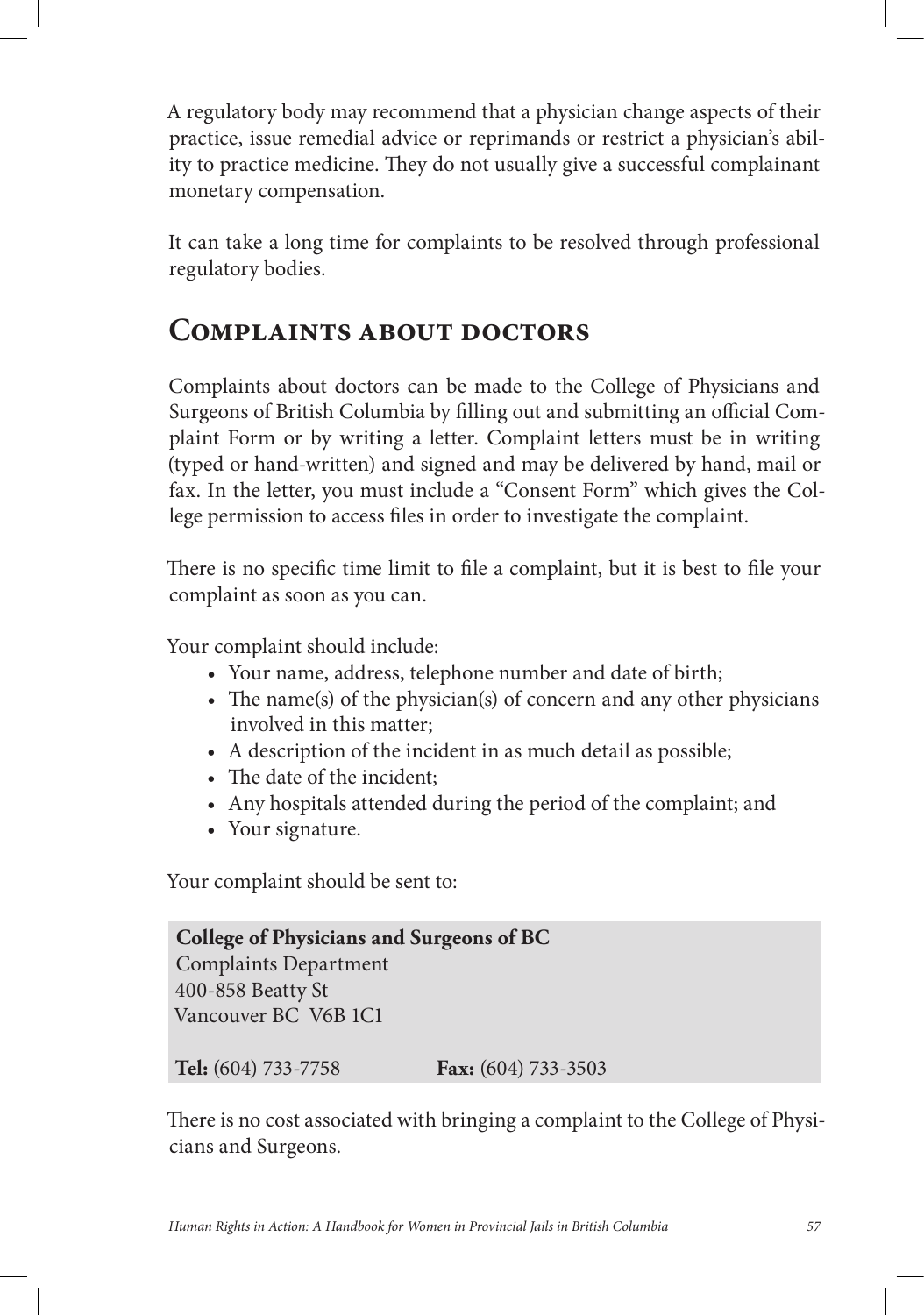## *The Complaint Process*

You will receive a letter informing you that the process has begun. If you want to provide any other information you should forward it to the College as quickly as possible.

The College may request copies of your medical record from the physician, from a hospital or other health care institution, or may seek the opinion of an expert.

Once the College has all the information it needs, it will be reviewed by one of the College's staff physicians, who will summarize the complaint and provide that summary along with all relevant documents to the College's Inquiry Committee.

The Inquiry Committee reviews and discusses all of the information pertinent to your complaint. The College tries to resolve complaints within 120 days, but the process can take longer.

Upon completion of the investigation, you (and the physician(s) involved) will receive a written explanation of the College's review and opinion in response to your complaint. This explanation will include a summary of the physician's response, a description of other information considered, and an opinion, along with reasons for that opinion.

## *Disciplinary hearings*

The Inquiry Committee may refer your complaint to the Discipline Committee for a hearing. You must be given at least 14 days notice of the hearing date and you may attend the hearing, but you are not a party to the hearing. You may be called to give evidence at the hearing.

## *Confidentiality*

The College does not reveal the names of any complainant, except to the physician(s) involved. While results and findings of complaints are often published as examples to remind physicians about standards of conduct and behaviour, an individual's name is never released. A physician's name is only revealed if formal disciplinary action is taken.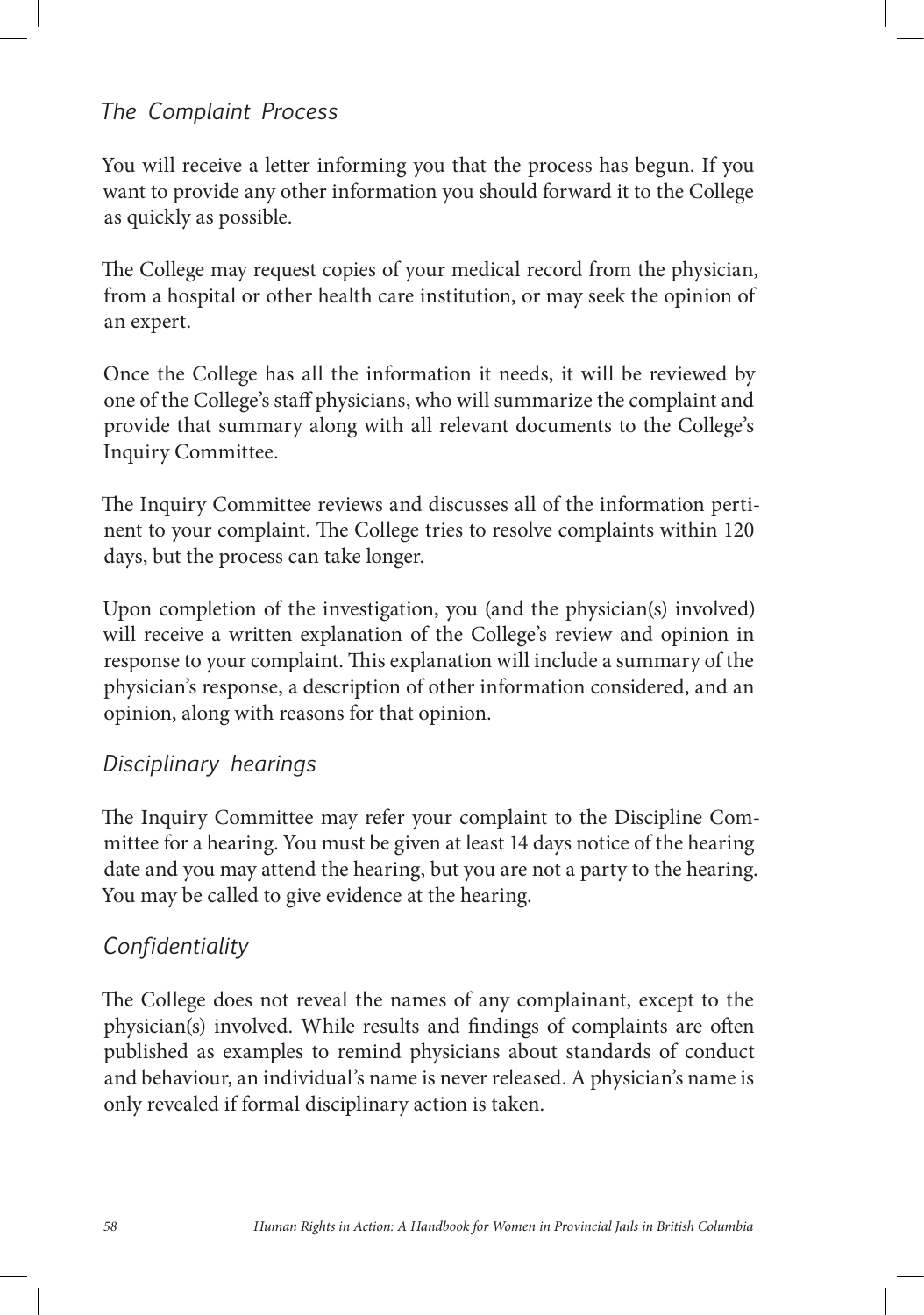Psychiatrists are also regulated by the College of Physicians and Surgeons. If you have a complaint about a psychiatrist, you can file a complaint using the same process as you would for doctors.

## **Complaints about Psychologists**

Complaints about psychologists are handled by the College of Psychologists of British Columbia. All complaints must be made in writing and signed. Provide as much information as possible, including:

- • your name and address;
- the name of the psychologist;
- the reason you are complaining;
- any details of the complaint, including dates, times and locations; and,
- any supporting documents you might have.

Complaints can be sent to:

| College of Psychologists of British Columbia |                           |  |
|----------------------------------------------|---------------------------|--|
| #404, 1755 West Broadway                     |                           |  |
| Vancouver, BC V6J 4S5                        |                           |  |
|                                              |                           |  |
| Tel: (604) 736-6164                          | Toll Free: 1-800-665-0979 |  |

#### *The complaint process*

When the College receives a complaint, it is forwarded to the Inquiry Committee. It has the option of dismissing the complaint and taking no action if the complaint is not serious enough. They can also chose an informal resolution, which means that they will try to resolve the issue between you and the psychologist without having a formal investigation.

The next option is called "consensual resolution", which is an alternative to a hearing where you may reach an agreement with the psychologist which will require him or her to either do or stop doing certain activities. You will receive a written summary of a consensual resolution.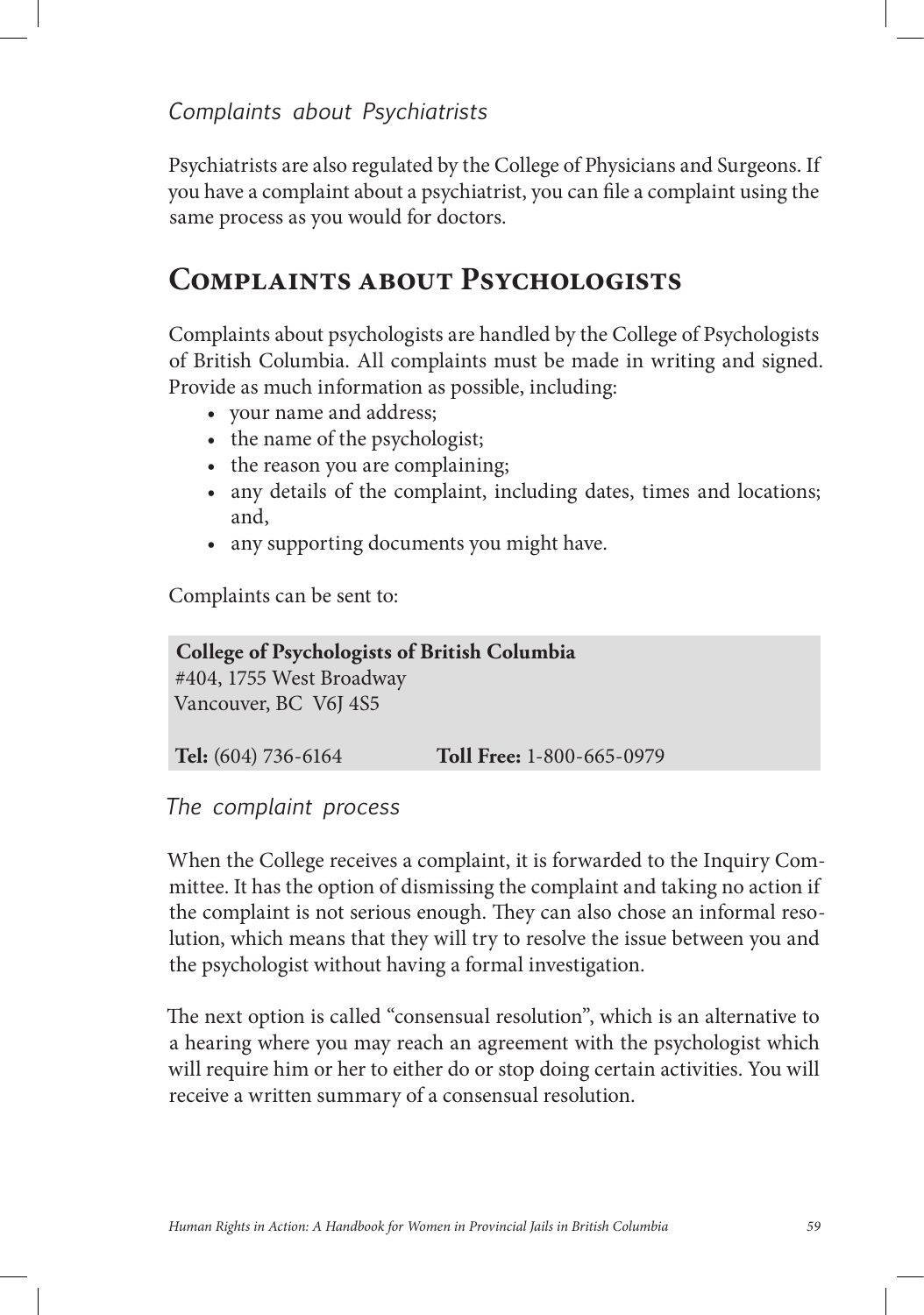The last option is a citation, meaning that the psychologist will go through a hearing to decide what should happen. You will also be given notice of this decision.

## *Disciplinary hearings*

A hearing by the Discipline Committee is in many ways like a trial, and includes the calling of evidence, witnesses, and cross-examination. You may be required to attend as a witness and give evidence under oath or affirmation.

If the College proves its allegations, the Discipline Committee may take action against a psychologist by reprimanding the psychologist, imposing limits on the psychologist's practice, suspending or canceling registration or fining the psychologist.

## **Complaints about Nurses**

Complaints about nurses can be addressed to the College of Registered Nurses of British Columbia. There is no time limit for when you have to submit a complaint. However, the sooner a complaint is received, the easier it will be to collect the necessary documents for the complaint. Complaints should fall into one of the following categories: unethical behaviour; incompetence; impaired practice; or lack of fitness to practice.

Include the following in your complaint:

- The name of the registered nurse;
- Where he or she works:
- The date(s) when the practice concerns arose;
- Information regarding how you have tried to resolve your concern(s) to date (for example, have you brought your concern to the attention of the nurse's manager?); and
- The name and contact information of the manager.

## **College of Registered Nurses of British Columbia** 2855 Arbutus Street Vancouver, BC V6J 3Y8 **Tel:** (604) 736-7331 **Toll Free:** 1-800-565-6505 ext 202 **Fax:** (604) 738-2272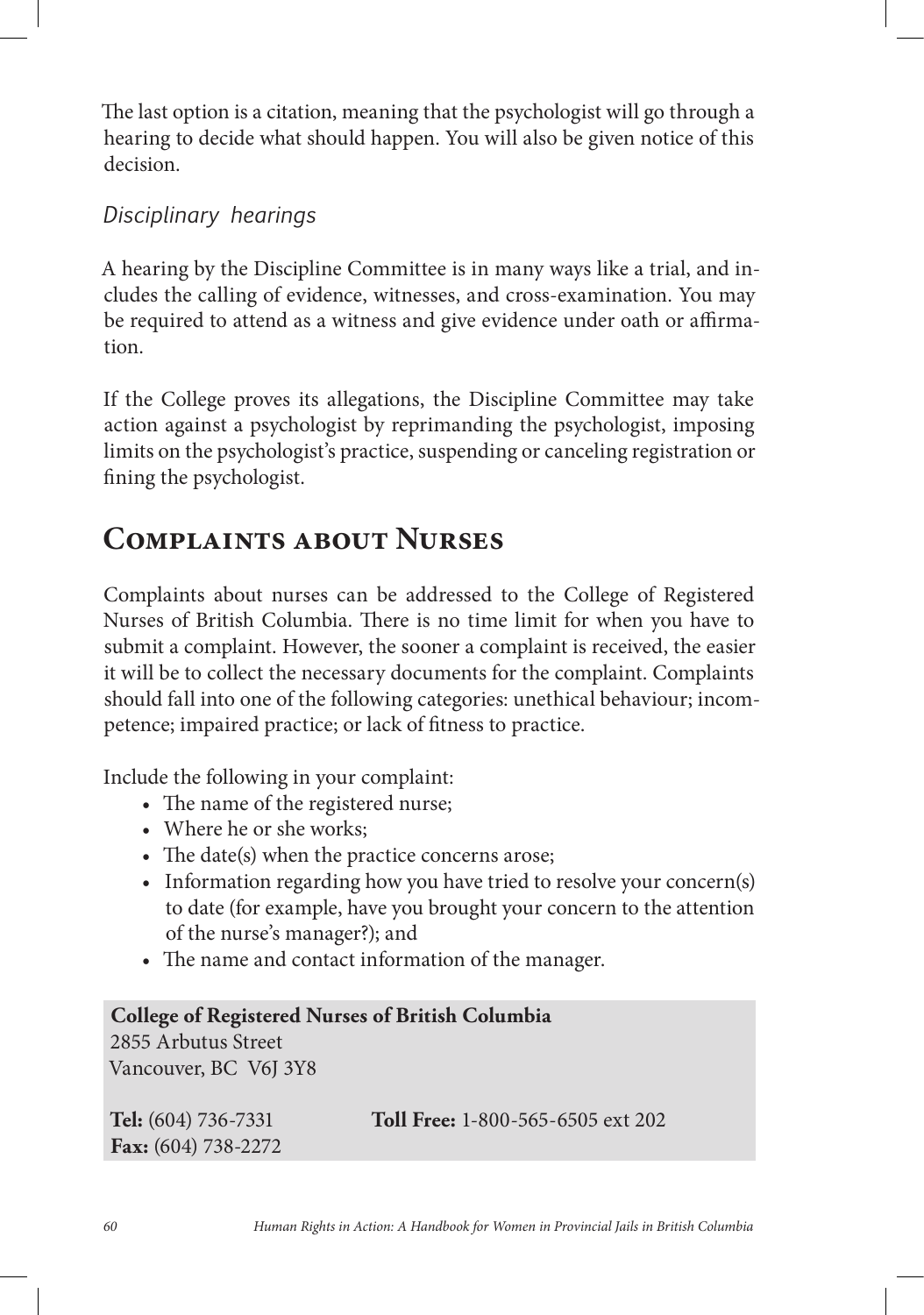## *The complaint process*

The College of Nurses has two different processes that it uses to resolve complaints. The first is informal, and is called Consensual Complaint Resolution ("CCR"). This is a collaborative rather than punitive process, and remediation is pursued whenever possible. If necessary, a College staff member will negotiate a legally binding agreement as a corrective measure. Most complaints are resolved this way.

If a solution cannot be negotiated using the CCR Process, the Inquiry Committee may direct the registrar to issue a citation for an investigation and inquiry. During this phase, information is collected from witnesses and the Inquiry Committee prepares a report. The nurse against whom the complaint is filed is then given the opportunity to respond to the report. The Inquiry Committee reviews the above information and determines the appropriate course of action.

If the Inquiry Committee is unsuccessful in resolving the issue, it may refer the matter to the Discipline Committee for a formal. Disciplinary hearings are more formal, and result in the information in the complaint being made public. If the Discipline Committee decides that the allegations are substantiated, it may issue a reprimand, impose conditions on registration or issue a suspension or termination of registration.

Regardless of which process is used, the goal of the complaint process is to ensure that a nurse who is incompetent or unethical does not return to practice until he or she is safe to practice. The approach is not necessarily meant to punish nurses, but to solve the problem to make sure that patients receive the best possible nursing care.

## *Appeals*

If you are not satisfied with a response from the Inquiry Committee of the College of Physicians and Surgeons, Psychologists or Nurses, you have the right to submit the matter to the Health Professions Review Board for further evaluation and review of the College's actions and conclusions. You must make the request within 30 days of receiving notification of the decision.

The Health Professions Review Board may confirm the disposition of the Inquiry Committee, direct the Inquiry Committee to make a disposition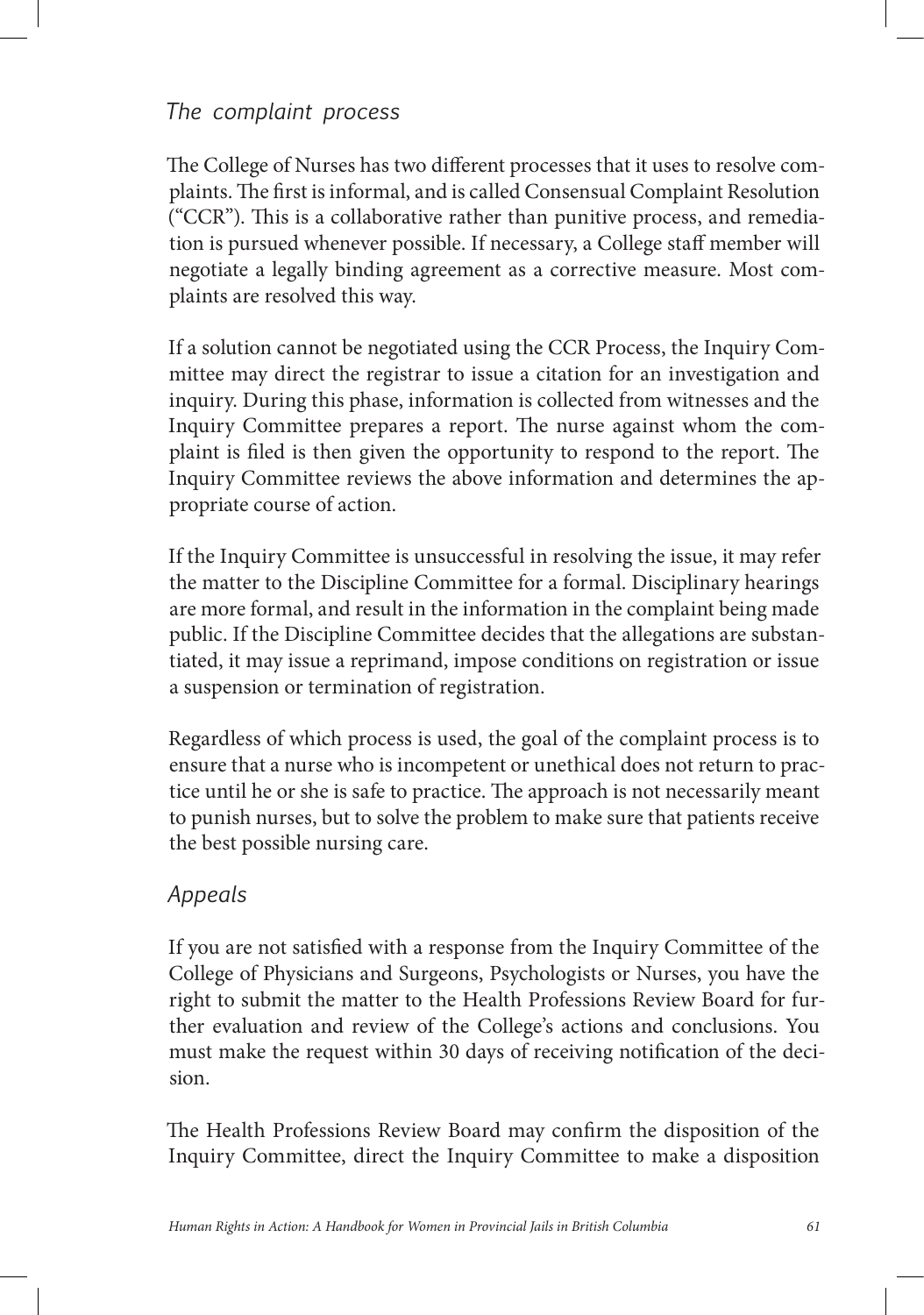or send the matter back to the Inquiry Committee for reconsideration with directions (*Health Professions Act,* R.S.B.C. 1996 Chapter 183 s. 50.6(8)).

## **Human Rights**

Because the BC Corrections Branch is a provincially-regulated service provider, it is subject to the BC *Human Rights Code*.<sup>140</sup> This means that if have been harassed or discriminated against on a human rights ground, you can make a complaint to the BC Human Rights Tribunal.

The purposes of the BC *Human Rights Code* include promoting equality, dignity and respect in BC society, preventing discrimination prohibited by the Code and providing remedies for people who have been discriminated against contrary to the Code.

The Tribunal does this by accepting meritorious human rights complaints and when warranted, providing opportunities for settlement of disputes or holding hearings into allegations of discrimination.

*What is discrimination?*

Discrimination is different and negative treatment of an individual or group of people on the basis of a prohibited ground of discrimination. The grounds of discrimination under the BC *Human Rights Code* that affect prisoners are: race, colour, ancestry, place of origin, religion, marital status, family status, physical or mental disability, sex or sexual orientation.

In the prison context, discrimination may involve the denial, without a reasonable justification, of an accommodation, service or facility customarily available to other prisoners on the basis of a ground of discrimination.<sup>141</sup>

For example, if you require the use of a wheelchair and your request for a cell that your wheelchair will fit in was denied, that would likely be found to be discriminatory. Another example might be a staff member using a racial slur against you that hurts your feelings.

If you think you were the victim of discrimination, you can file a complaint with the BC Human Rights Tribunal.

<sup>140</sup> R.S.B.C., 1996, c. 210.

<sup>141</sup> *Human Rights Code*, s. 8.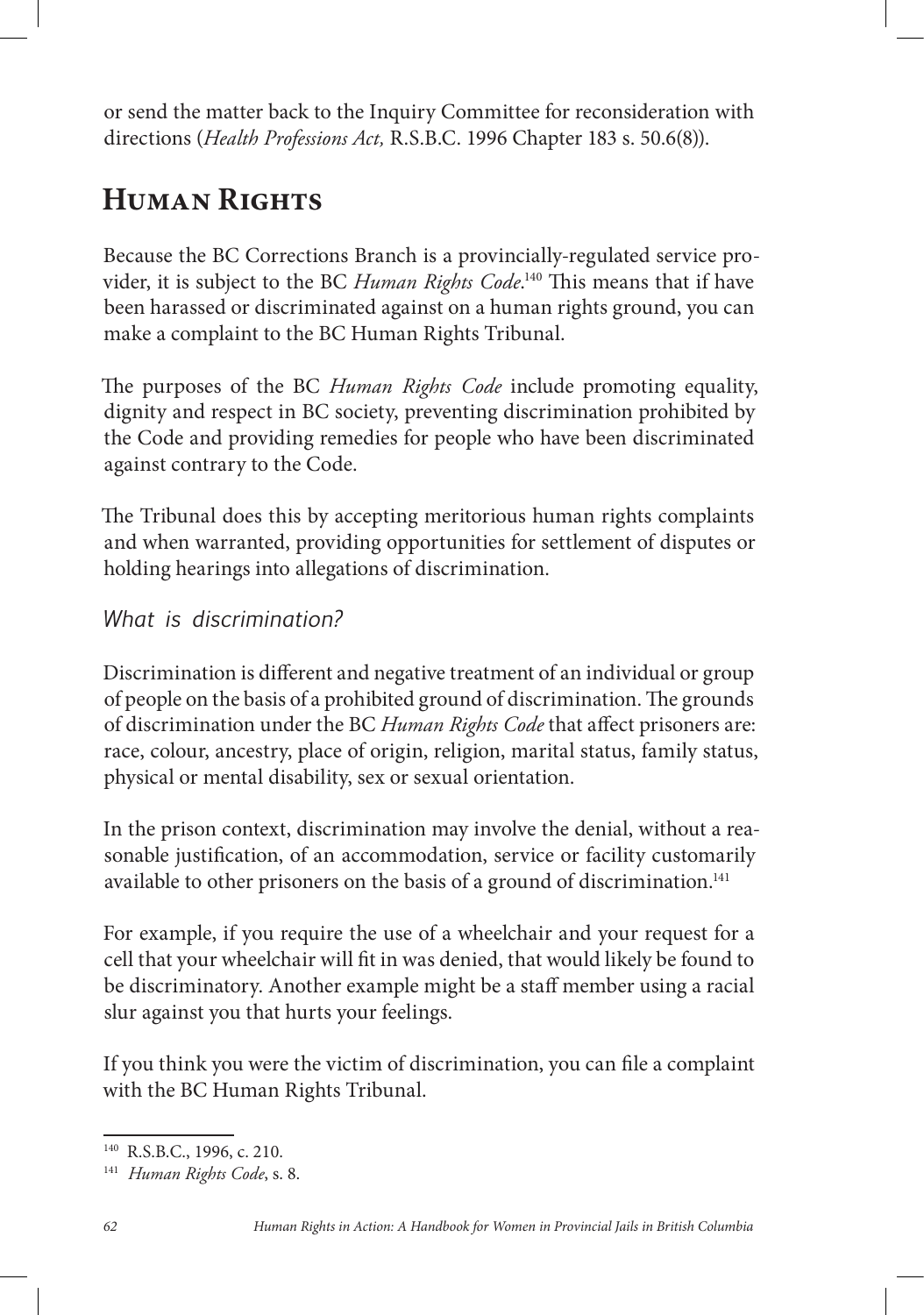*How long do I have to file a BC human rights complaint?*

You have 6 months from the date of the incident you are complaining about to file a BC human rights complaint.<sup>142</sup> If your complaint is based on a series of incidents, then it should be filed within 6 months of the last incident.<sup>143</sup> If you are past the 6 month point, your complaint can still be accepted if the Tribunal decides that it is in the public interest to accept it and there will not be any prejudice to anyone else because of the delay.<sup>144</sup>

#### *What should the complaint include?*

To file a complaint, you need to fill out the Tribunal's Complaint Form. You can get it by contacting the tribunal by phone, or by having someone download it for you from the Tribunal's website (http://www.bchrt.bc.ca/forms/ pdf/Form\_1\_Complaint\_Form.pdf).

You should include the following information on your complaint form:

- Who you are;
- Who you are complaining against;
- What happened and when;
- What ground of discrimination you experienced (i.e. race, age, etc.).

It is important to give as much detail as possible, and try to tell exactly what people said or did. The Tribunal recommends that you use quotation marks ("") to show what you said, and to be sure that you link what happened clearly to the ground of discrimination.

The Tribunal will offer you the opportunity to participate in early settlement. This is a meeting in which you sit down with the person you are filing the complaint against and a mediator to try to reach agreement on a solution. You can call Prisoners' Legal Services for advice or assistance with mediation. You should be aware that while settlement can help to come to a quicker resolution, it is completely voluntary, and you do not have to participate.

#### *Are complaints confidential?*

The tribunal's proceedings are public. Information contained in the complaint can be available to the public in tribunal decisions and at hearings.

<sup>142</sup> *Human Rights Code*, s. 22(1).

<sup>143</sup> *Human Rights Code*, s. 22(2).

<sup>144</sup> *Human Rights Code*, s. 22(3).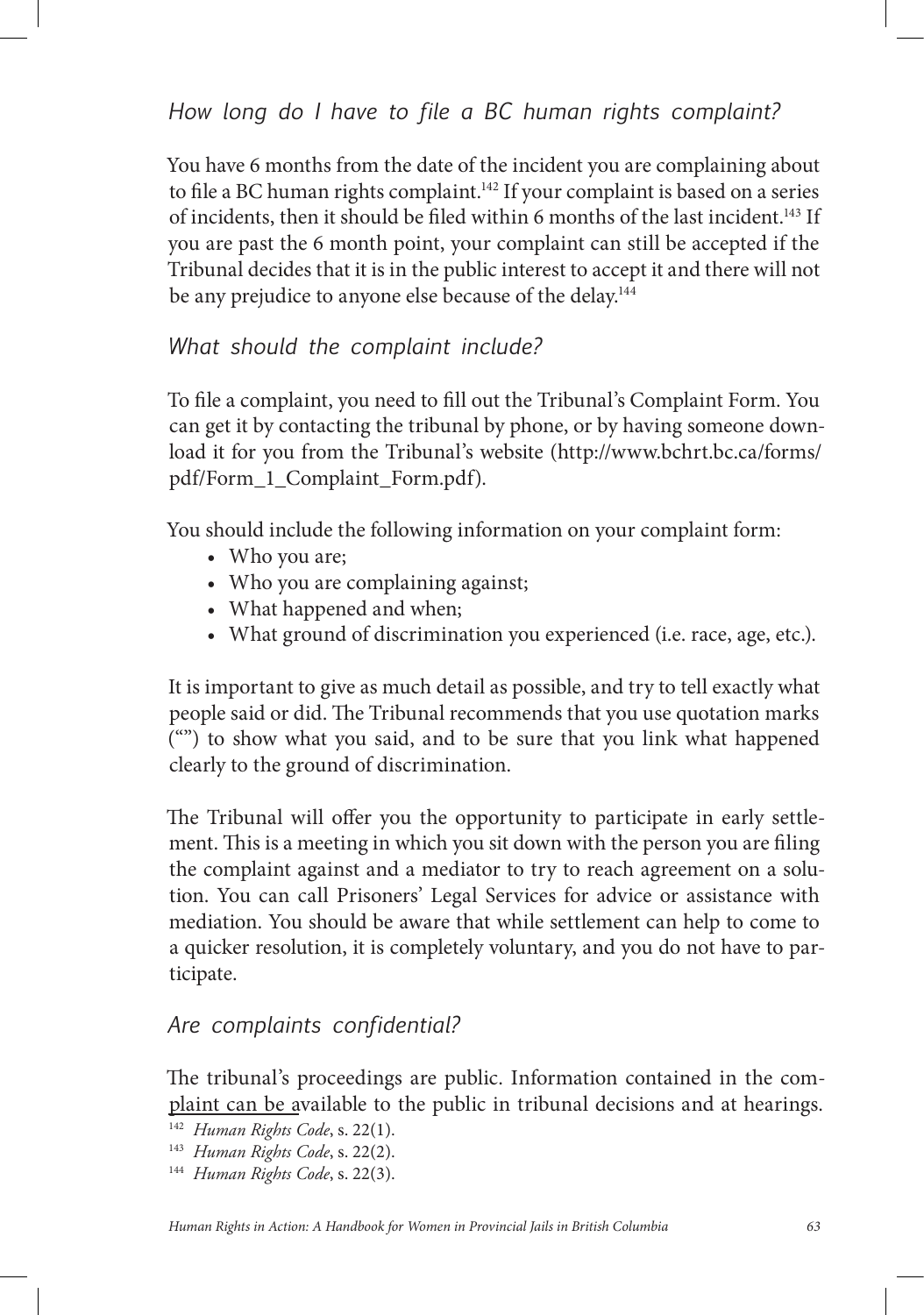The tribunal also allows public access to portions of complaint files three months before the dates set for hearing.<sup>145</sup>

You can ask the tribunal not to allow public access to the complaint file, or to hear certain information at a hearing in private. However, you must be able to show that your privacy interests are greater than the public interest in an open human rights process.146

*Can a Tribunal decision be appealed?*

If you disagree with a tribunal decision, you may ask the BC Supreme Court to judicially review the tribunal's decision.<sup>147</sup> You may need legal assistance with your judicial review.

```
What if I need help filing my complaint?
```
If you would like legal advice or assistance in filing a human rights complaint, you can contact the following organizations:

**Prisoners' Legal Services** 

**Tel: (**604) 853-8712 **Fax:** (604) 853-1038

#### **BC Human Rights Clinic**

Vancouver Region Suite 1202-510 West Hastings St. Vancouver, BC V6B 1L8

**Tel:** (604) 689-8474 **Toll Free:** 1-877-689-8474 **Fax:** (604) 689-7511

*Do I need to worry about retaliation?*

e *BC Human Rights Code* prohibits retaliation against a complainant because you have filed a human rights complaint.<sup>148</sup> If you do suffer from re-

<sup>&</sup>lt;sup>145</sup> BC Human Rights Tribunal Rules of Practice and Procedure, Rule 6(3).

<sup>&</sup>lt;sup>146</sup> BC Human Rights Tribunal Rules of Practice and Procedure, Rule 6(5).

<sup>&</sup>lt;sup>147</sup> BC Human Rights Tribunal Rules of Practice and Procedure, Rule 39(1).

<sup>148</sup> *Human Rights Code*, s. 43.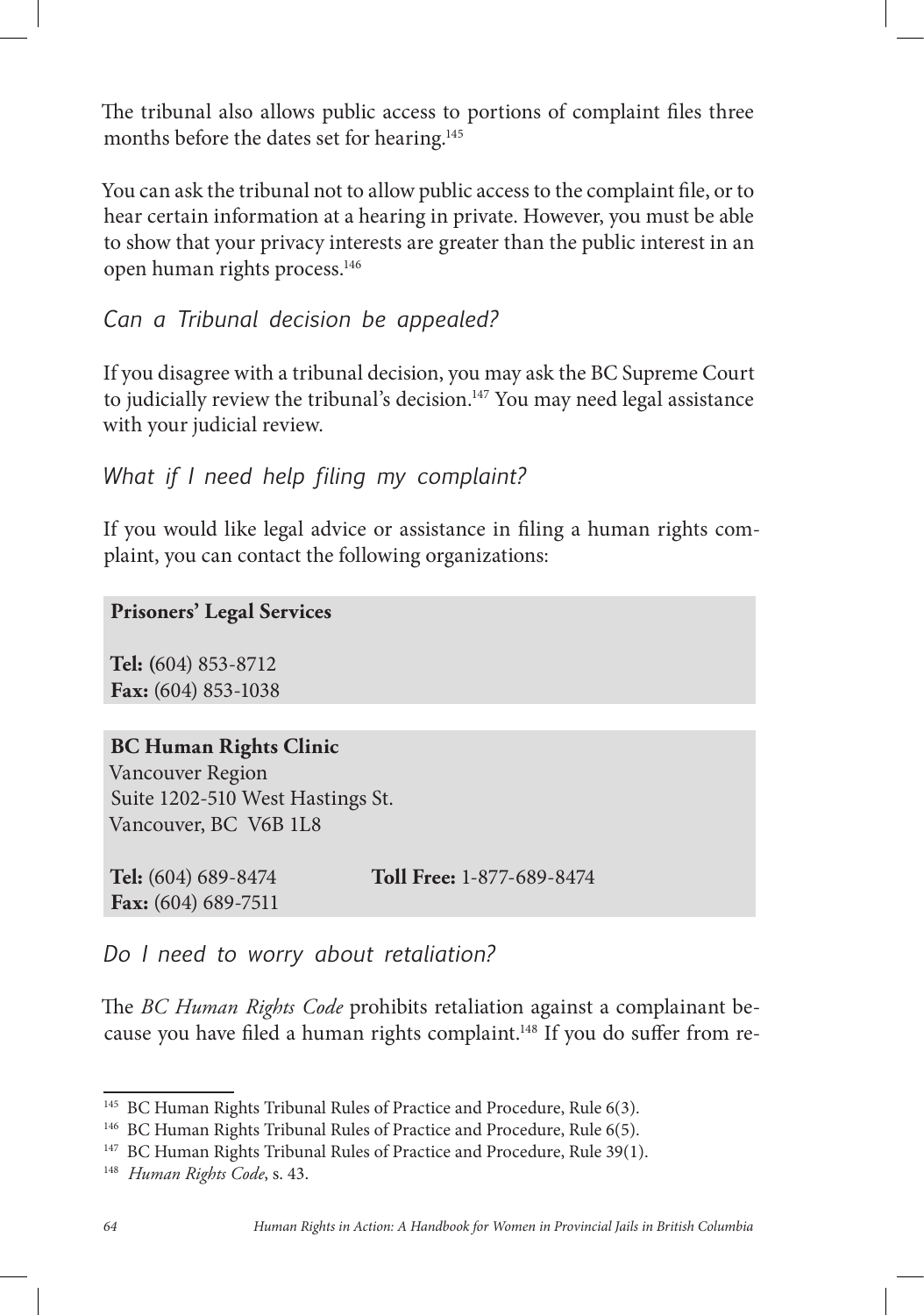taliation after filing a complaint, contact the Canadian Association of Elizabeth Fry Societies or Prisoners' Legal Services immediately.

*Where do I send the complaint?*

**BC Human Rights Tribunal** 1170 – 605 Robson Street Vancouver, BC V6B 5J3

**Tel:** (604) 775-2000 **Toll Free:** 1-888-440-8844 **Fax:** (604) 775-2020 **TTY:** (604) 775-2021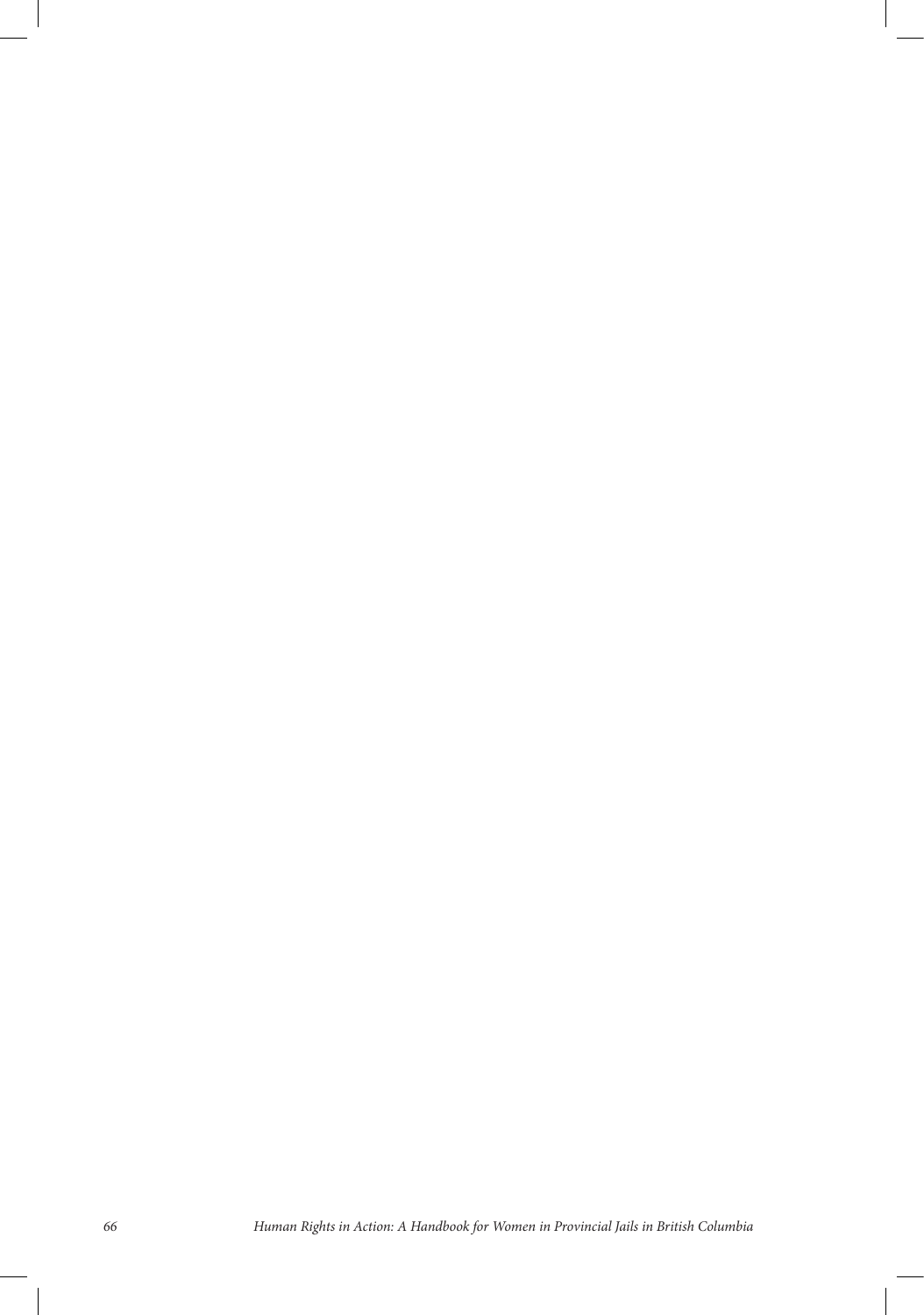

# Part IV: Restrictive Measures

Beyond the obvious restrictions on your rights and liberties that prison necessarily imposes, there are ways your liberties can be further restricted. This section outlines some of those, and begins to suggest what you can do to protect your rights.

## **Segregation**

## *What is segregation?*

If you are segregated, you are separated from the general prison population and put in a segregation cell for 23 hours per day.

Because women classified as maximum security prisoners are generally housed in a separate wing of the women's or men's penitentiaries, they experience many of the same conditions that a prisoner locked in segregation encounters. For this reason, it is currently being argued that the procedures and rights outlined below should apply just as much to women classified as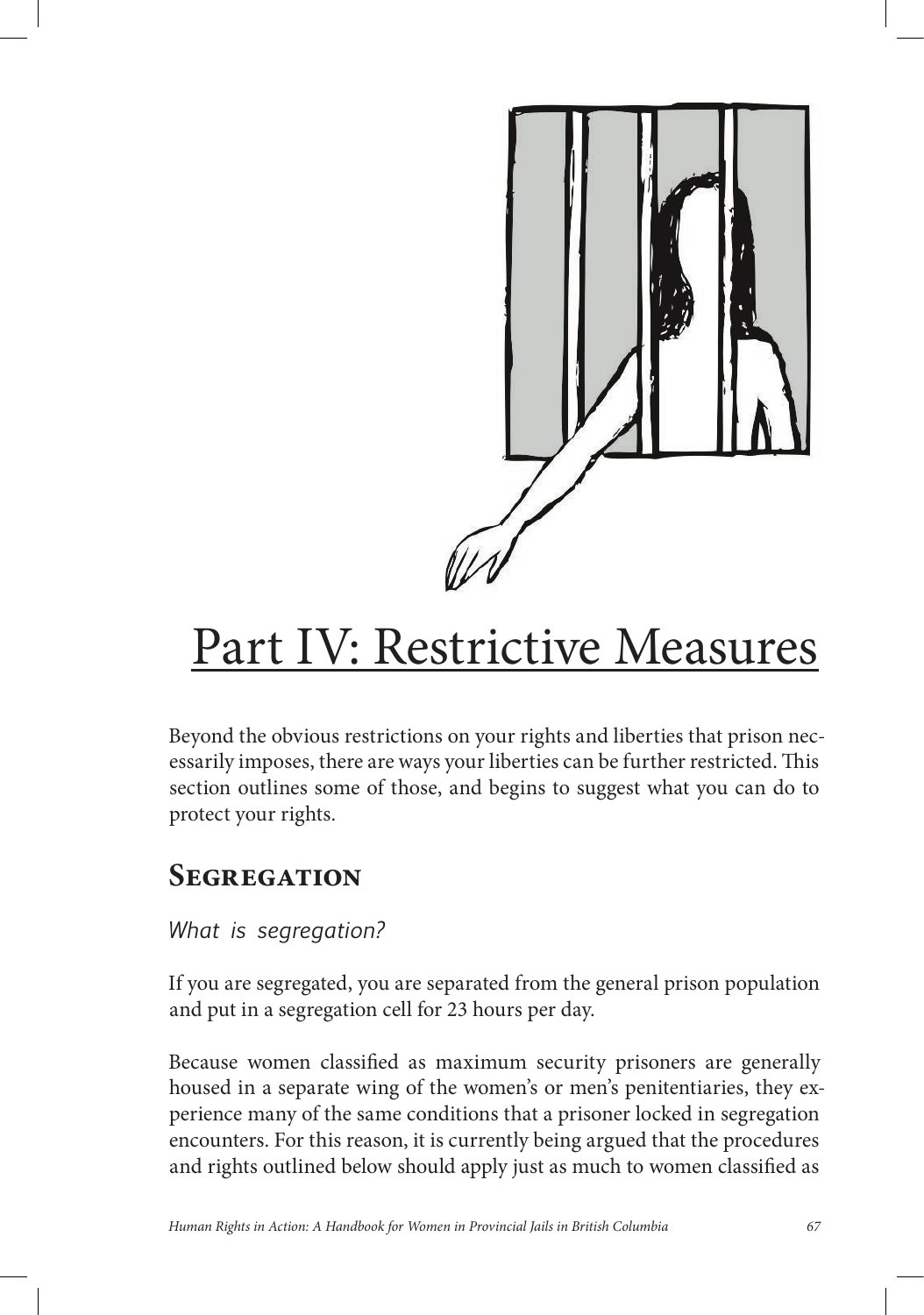maximum security prisoners as they do to those in "segregation." In fact, CAEFS (Canadian Association of Elizabeth Fry Societies) and others consider all of the women in such units to be in a segregated form of prison.

*What is the purpose of segregation?*

The purpose of segregation is to keep you from associating with the general prison population in order to ensure the security of the institution and safety of the staff and prisoners, including you.<sup>149</sup> That being said, women in segregation have a right to be treated in a safe and humane manner and to be subject to the least restraint necessary.

Segregation is an extreme measure and should only be used when it is believed there are no other reasonable alternatives. Because of its severity, correctional staff have a duty to return segregated women to the general population at the earliest possible time.

*For what reasons can I be put in segregation?* 

There are two main types of segregation – **administrative** and **disciplinary**.

Administrative Segregation

Administrative segregation is preventative in nature and can be either voluntary or involuntary.

You can be placed in administrative segregation if there are reasonable grounds to believe that:

- • you are endangering yourself (or are likely to);
- you are endangering another person (or are likely to);
- • you are jeopardizing the management, operation, or security of the prison;
- you would be at risk of serious harm if you were not put in segregation (or would likely be at such risk);
- you should be confined for medical reasons; or
- you suffer from a mental illness. $150$

You can also be placed in administrative segregation if there are reasonable grounds to suspect that you have contraband hidden in your body.<sup>151</sup> The other situation where you can be placed in segregation is if the warden

<sup>149</sup> *CAR*, s. 17-20.

<sup>150</sup> *CAR*, s. 17(1)(a).

<sup>&</sup>lt;sup>151</sup> *CAR*, s. 17(1)(c).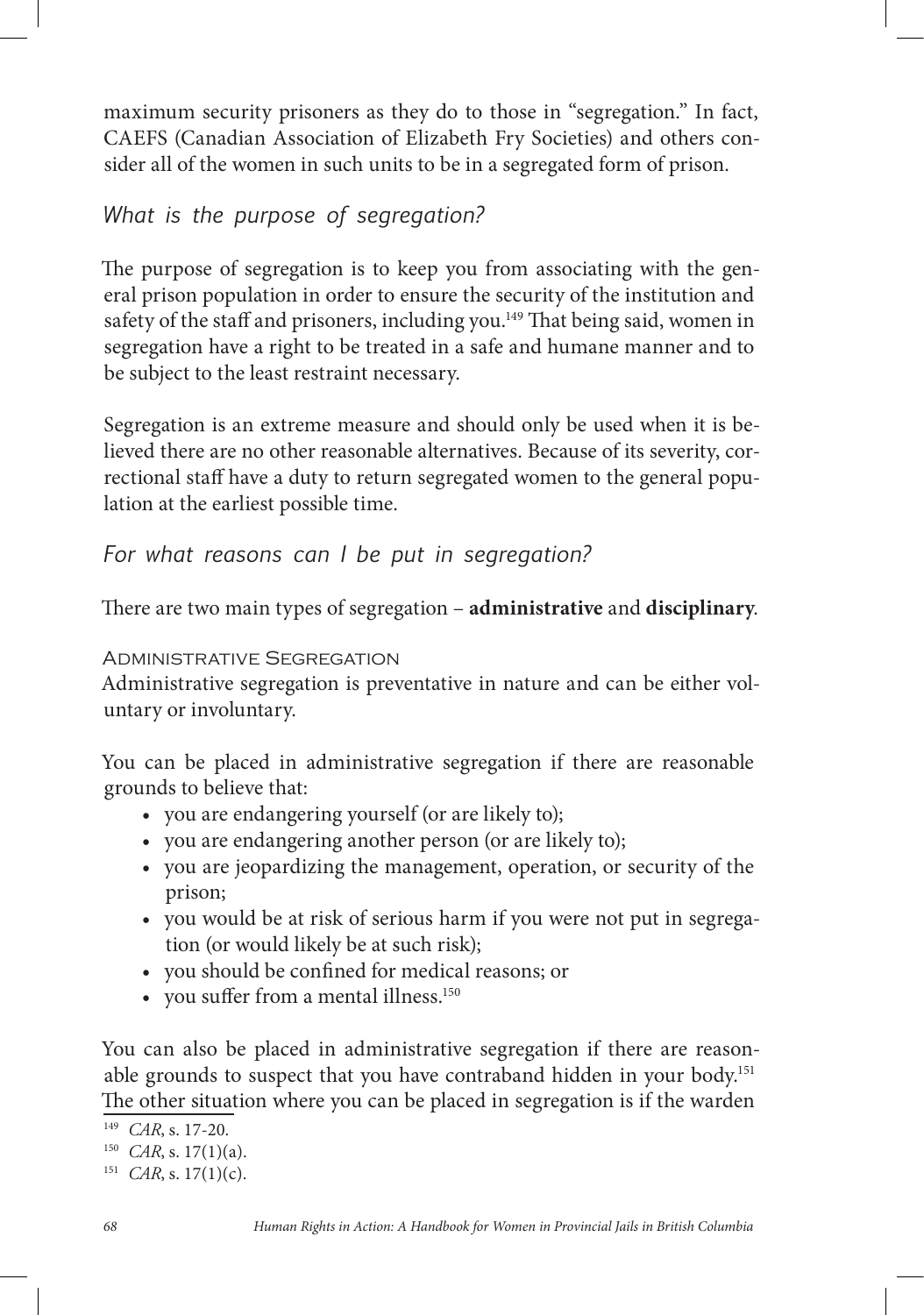has requested an examination of your mental condition under the *Mental Health Act*. 152 However, if within 5 days of being placed in segregation for an examination you have not been transferred to a mental health facility, then you must be released from segregation.153

The warden of the correctional centre has a duty to advise you in writing, within 24 hours of being placed in segregation, of the reason for your separate confinement.<sup>154</sup>

If you have been placed in involuntarily administrative segregation under section 17 of the *CAR*, you must be released within 72 hours<sup>155</sup> unless the warden extends your segregation under section 18 of the *CAR* for one or more periods of no longer than 15 days each.<sup>156</sup>

If your segregation is extended, you must be given, in writing, the reason for being put in segregation, the length of time that you will be in segregation and the reason for that length of time.<sup>157</sup> Once you have these reasons, you can make submissions to the warden about why you should be released from segregation, or why the length of time in segregation should be shorter. The warden can either confirm the extension (keeping you in segregation), keep you in for a shorter time, or cancel the extension<sup>158</sup> and will give you their reasons for doing so in writing.159 Keep in mind that when you are in segregation, the warden can have you released at any time.<sup>160</sup>

**Voluntary segregation** happens when you request to be confined separately.161 You and the person in charge (the warden) must agree that you would be at risk of serious harm if you are not put in segregation.<sup>162</sup> The warden must then confirm this agreement in writing.<sup>163</sup> If you are placed in segregation voluntarily, then you can request in writing that the warden review your segregation.164

- <sup>154</sup> *CAR*, s. 17(4) and s. 24(2).
- <sup>155</sup> *CAR*, s. 17(2).
- <sup>156</sup> *CAR*, s. 18(1).
- <sup>157</sup> *CAR*, s. 18(3)(a).
- <sup>158</sup> *CAR*, s. 18(4).
- <sup>159</sup> *CAR*, s. 18(5).
- <sup>160</sup> *CAR*, s. 20.
- <sup>161</sup> *CAR*, s. 19.
- <sup>162</sup> *CAR*, s. 19(1).
- <sup>163</sup> *CAR*, s. 19(2).
- 164 *CAR*, s. 19(3).

<sup>152</sup> *CAR*, s. 17(1)(b).

<sup>153</sup> *CAR*, s. 17(3).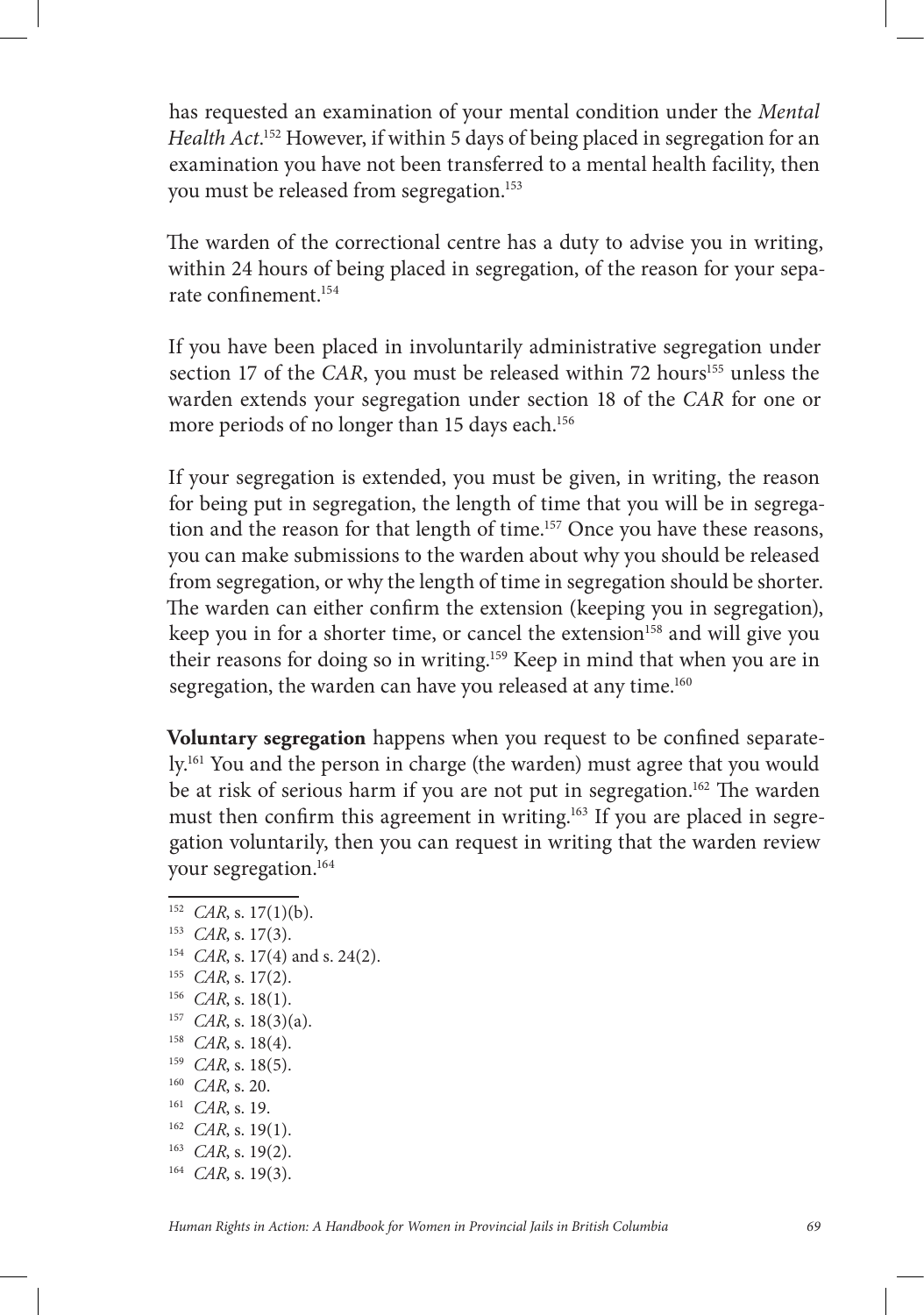#### Disciplinary Segregation

If you are found guilty of a disciplinary offence, a possible sanction is placement in segregation.<sup>165</sup>

The maximum amount of segregation imposed is 15 days for less serious offences and 30 days for more serious offences.<sup>166</sup> If you are convicted of more than one offence, the total number of days in a row that you can be segregated as punishment is 45.167 If you are segregated pending your hearing, the time spent in segregation up to your hearing must be subtracted from your punishment.168

You can also be segregated if you are charged with a disciplinary offence until the conclusion of your hearing, if the warden believes on reasonable grounds that you are likely to endanger yourself or another person, you are likely to jeopardize the management, operation or security of the prison, or if it is necessary to preserve evidence. The decision to segregation you pending your hearing must be reviewed every 24 hours and if the circumstances that led to your segregation no longer exist, you must be released from segregation.169

## *What can I do if my rights are violated?*

If you feel that your rights in segregation have been violated, you can call Prisoners' Legal Services for legal advice and assistance in making a complaint. You can also contact the CAEFS information line at 1.800.637.4606.

A written complaint can be made to the warden. When you make a complaint, staff should forward it to the warden, who within 7 days of receiving the complaint must investigate it and notify you in writing of the results of the investigation as soon as practicable.170 If you do not receive a response within 7 days, or you are not satisfied with the response you receive, you may contact the Investigation and Standards Office (ISO). The ISO is an independent body of the Ministry of Public Safety and Solicitor General and Ministry of Attorney General.

<sup>169</sup> *CAR*, s. 24.

<sup>165</sup> *CAR*, s. 27(1)(d).

<sup>&</sup>lt;sup>166</sup> CAR, s. 27(2).

*CAR*, s. 27(3)(a).

<sup>168</sup> *CAR*, s. 27(3)(b).

<sup>170</sup> *CAR*, s. 37(1).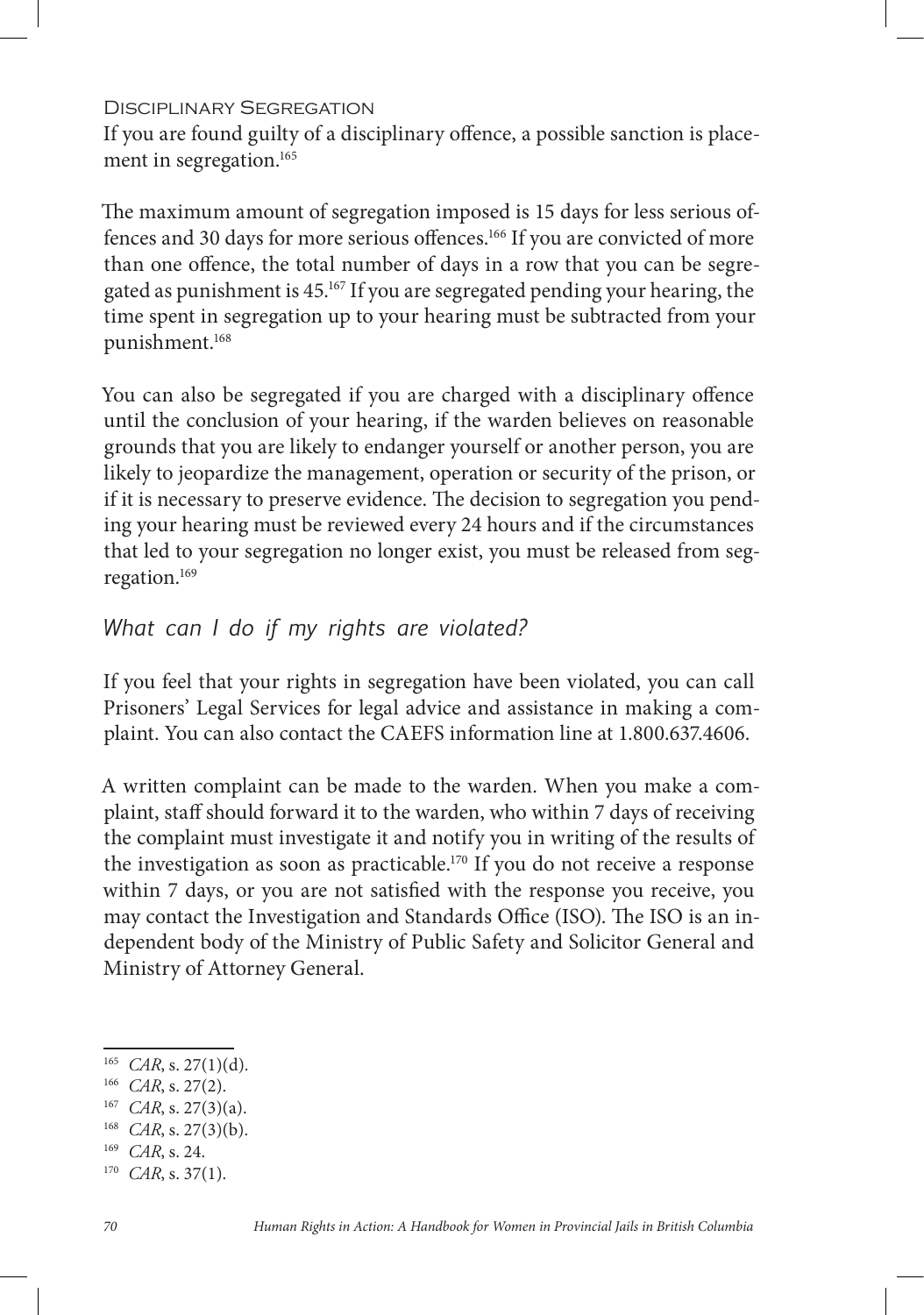The Investigation and Standards Office can be reached at:

**Investigation and Standards Office** PO Box 9270 STN PROV GOVT Victoria, BC V8W 9J7 **Tel:** 250 387-5948 **Fax:** 250 356-9875 **Web site:** www.pssg.gov.bc.ca

A court is unlikely to grant you a remedy if you have not gone through the internal remedy procedure first.

## **Transfers**

*What do I need to know about transfers?*

Transfers can be made for sentence management or administrative reasons.171

The reasons for sentence management transfers may include assessment and classification, to facilitate family contact, or access to programs, resources, legal services and police.172

The reasons for administrative transfers may include overcrowding, court appearances, protection of other prisoners or staff, prevention of self-harm or escape, pubic safety, medical treatment or assessment, and prisoner management problems related to behavior.<sup>173</sup>

When you are transferred between correctional systems, BC Corrections and the transferring center is responsible for personal effects. If these items are lost and cannot be produced on transfer, BC Corrections should compensate you.174

<sup>&</sup>lt;sup>171</sup> Adult Custody Policy, 4.9.2.

<sup>&</sup>lt;sup>172</sup> Adult Custody Policy, 4.9.4.

<sup>&</sup>lt;sup>173</sup> Adult Custody Policy, 4.9.5.

<sup>&</sup>lt;sup>174</sup> Adult Custody Policy, 3.5.7.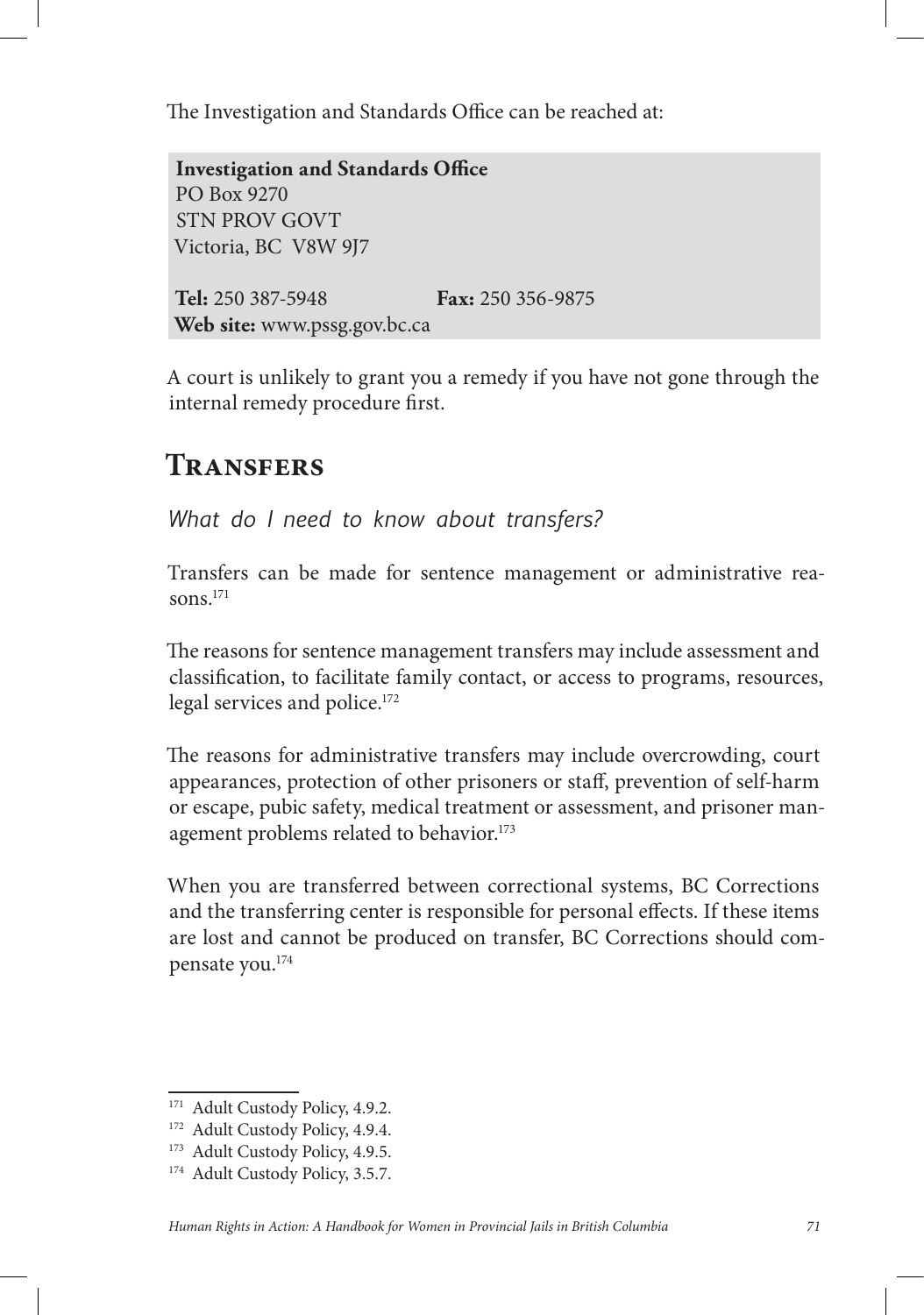## *Can I ask to be transferred to another institution?*

Yes, you can put in a request to be transferred to another institution. As noted above, the only provincial prisons that house women are the Alouette Correctional Centre for Women (open and medium custody), the Surrey Pretrial Services Centre (remand and secure custody), and the Prince George Regional Correctional Centre (medium and secure custody).

If you are asking to be transferred to lower security, you will also need to ask to be reclassified. Your request must be in writing and you should provide the reasons of why your classification should be different from when you were first classified.

You can also ask to be transferred to another province, by filling out an application (form #7709) detailing the reason for the request which will be reviewed by the classification officer.<sup>175</sup> The application is forwarded for a decision to the warden and then the program analyst, BC Corrections, where it is sent to the appropriate jurisdiction.<sup>176</sup> If the transfer is approved the program analyst notifies the warden who will make arrangements for your transfer.177 If a transfer is denied you must be provided with reasons and the classification officer should inform you of the complaint procedure.<sup>178</sup>

Make sure to include the following information in your application:

- • Name;
- Correctional center where you are being held;
- Your principal residence;
- Reason for a transfer;
- • Other pertinent information; and
- Sentence calculation information, including offences committed, sentenced imposed, dates of sentence, probable discharge date, and information affecting discharge date.

## *Can I oppose a transfer?*

BC Corrections has broad discretion to transfer prisoners, and for transfers that do not involve an increase in security level, you do not have the right to make submissions, to have submissions considered or to receive reasons for the decision to move you. But you do have the right to have your concerns

<sup>&</sup>lt;sup>175</sup> Adult Custody Policy, 4.19.2(1).

<sup>176</sup> Adult Custody Policy, 4.19.2(2).

<sup>&</sup>lt;sup>177</sup> Adult Custody Policy, 4.19.3.

<sup>&</sup>lt;sup>178</sup> Adult Custody Policy, 4.5.11.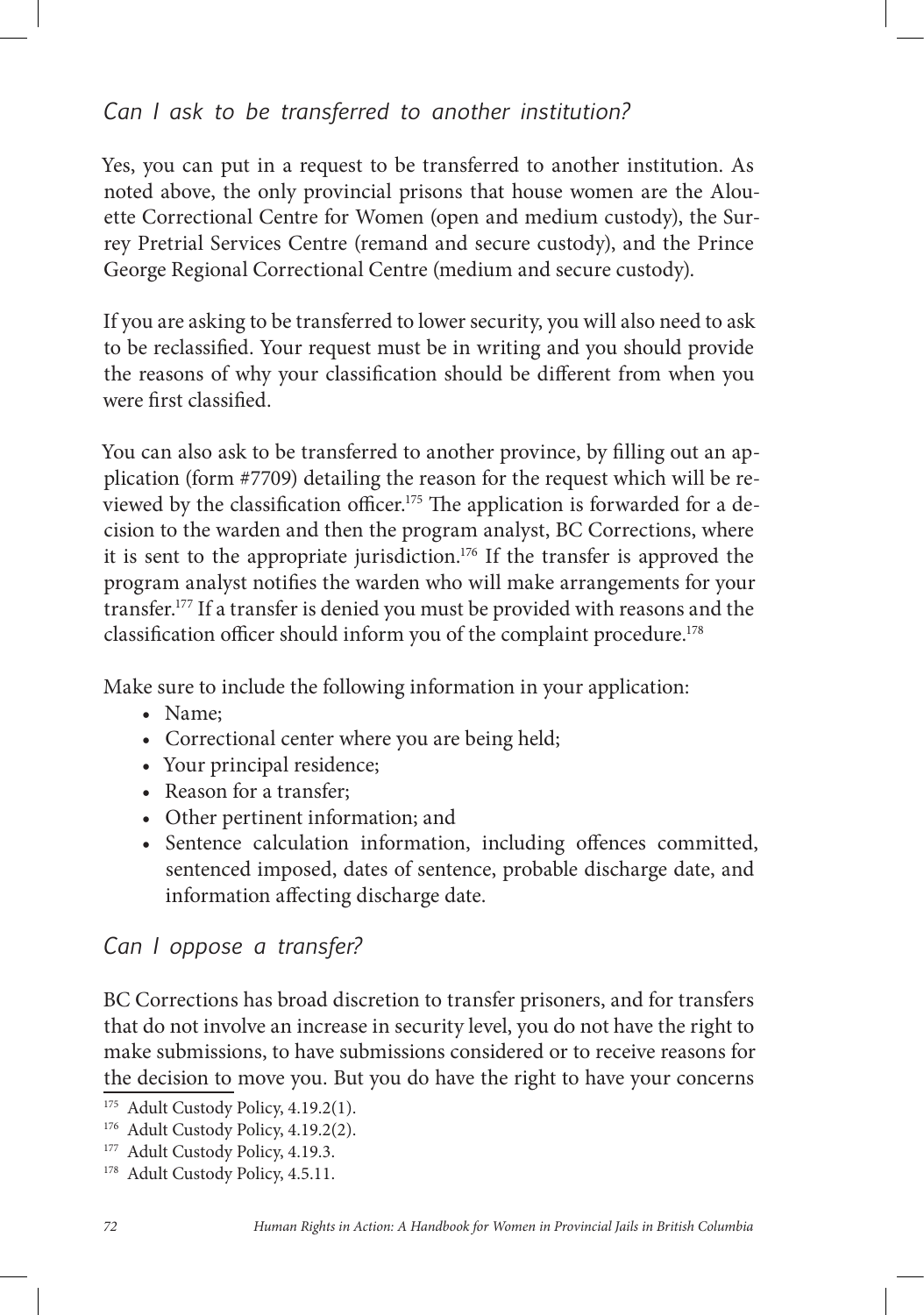addressed under section 4 of the *CAR*, and this section would apply to a decision to transfer you.

If you are to be transferred to higher security, the *Charter* provides you a right to procedural fairness. You should be given an opportunity to make submissions, to have them considered and to reasons for your transfer.

*What can I do if my rights are violated?* 

If you need assistance with a transfer, you can call Prisoners' Legal Services or the CAEFS information line at 1.800.637.4606.

# **Disciplinary Charges**

*What are disciplinary offences?*

Section 21(1) of the *CAR* sets out disciplinary offences. Some of these are: disobeying a direction of a staff member, entering an area of the correctional centre you are not authorized to enter without permission, entering a cell or living unit not assigned to you without permission, damaging property, stealing, possessing property that does not belong to you without permission of the owner, fighting, assaulting or threatening another person, taking an intoxicant and failing to provide a urine sample.<sup>179</sup> Other prohibited activities include: engaging in horseplay or roughhousing, tattooing or piercing your body, attempting to obtain contraband, gambling and helping another prisoner to do any of the prohibited acts.<sup>180</sup>

You must be informed of the rules governing the conduct of prisoners and breach of the rules.<sup>181</sup> This information should be made reasonably available to you and if you are unable to understand the material the person in charge must make reasonable efforts to provide you with assistance to understand the material.182

# *What happens if I break a rule?*

If a staff member believes that you have broken (or are breaking) a rule, they must inform you of what rule was breached and what the breach consisted

<sup>179</sup> *CAR*, s. 21(1).

<sup>180</sup> *CAR*, s. 21(1) and (2).

 $181$  *CAR*, s. 5(1)(d)(i).

<sup>182</sup> *CAR*, s. 5(1) and (2).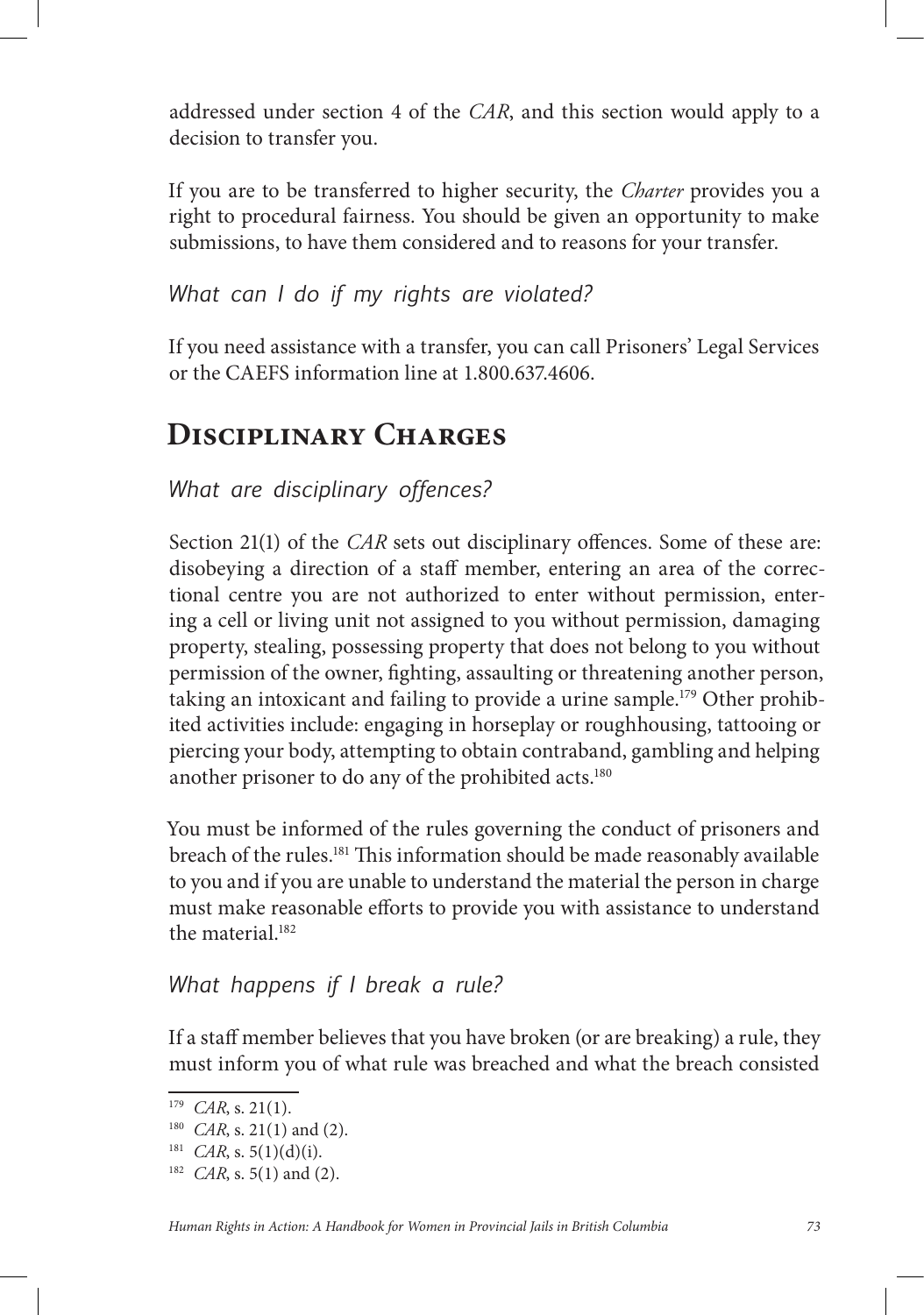of. If the circumstances allow, the staff person must stop you from breaking the rule, give you an opportunity to stop or to resolve the issue with the person affected by your action.<sup>183</sup> Staff also have an obligation under the regulations to make reasonable attempts to address concerns raised by prisoners.<sup>184</sup>

If the matter cannot be resolved, the staff person must file a report with the warden setting out the rule that was broken, the circumstances and the action taken to resolve the matter.<sup>185</sup> Once the person in charge receives this report, they will decide whether to order a disciplinary hearing.186

## *Will the police be involved in my charge?*

If you commit a serious offence, the police may be informed. Generally, the police will only be informed when a serious offence has been committed that clearly contravenes a Canadian law. If you may be facing criminal charges, it may be best not to say anything at your institutional disciplinary hearing, because anything you say can be used against you in your criminal trial.

# *What is a disciplinary hearing?*

A disciplinary hearing is a formal hearing presided over by a staff member who has not been involved in the incident or the filing of the allegation.<sup>187</sup> This hearing is meant to find out whether you in fact broke the rule and what the appropriate punishment will be.

If the person in charge decides to convene a disciplinary hearing, then you must be given notice, in writing. It must include the rule that you are alleged to have broken, the circumstances surrounding the breach, and the proposed date and time of the hearing.188

It is possible that you will be moved into segregation until the disciplinary hearing is over.<sup>189</sup> This will happen if the warden has reasonable grounds to believe that either: you are likely to endanger yourself or someone else; you are likely to jeopardize the management, security or operations of the

- <sup>185</sup> *CAR*, s. 22(2).
- <sup>186</sup> *CAR*, s. 22(3).
- <sup>187</sup> *CAR*, s. 25. <sup>188</sup> *CAR*, s. 23.
- 189 *CAR*, s. 24(1).

<sup>183</sup> *CAR*, s. 22(1).

<sup>184</sup> *CAR*, s. 4.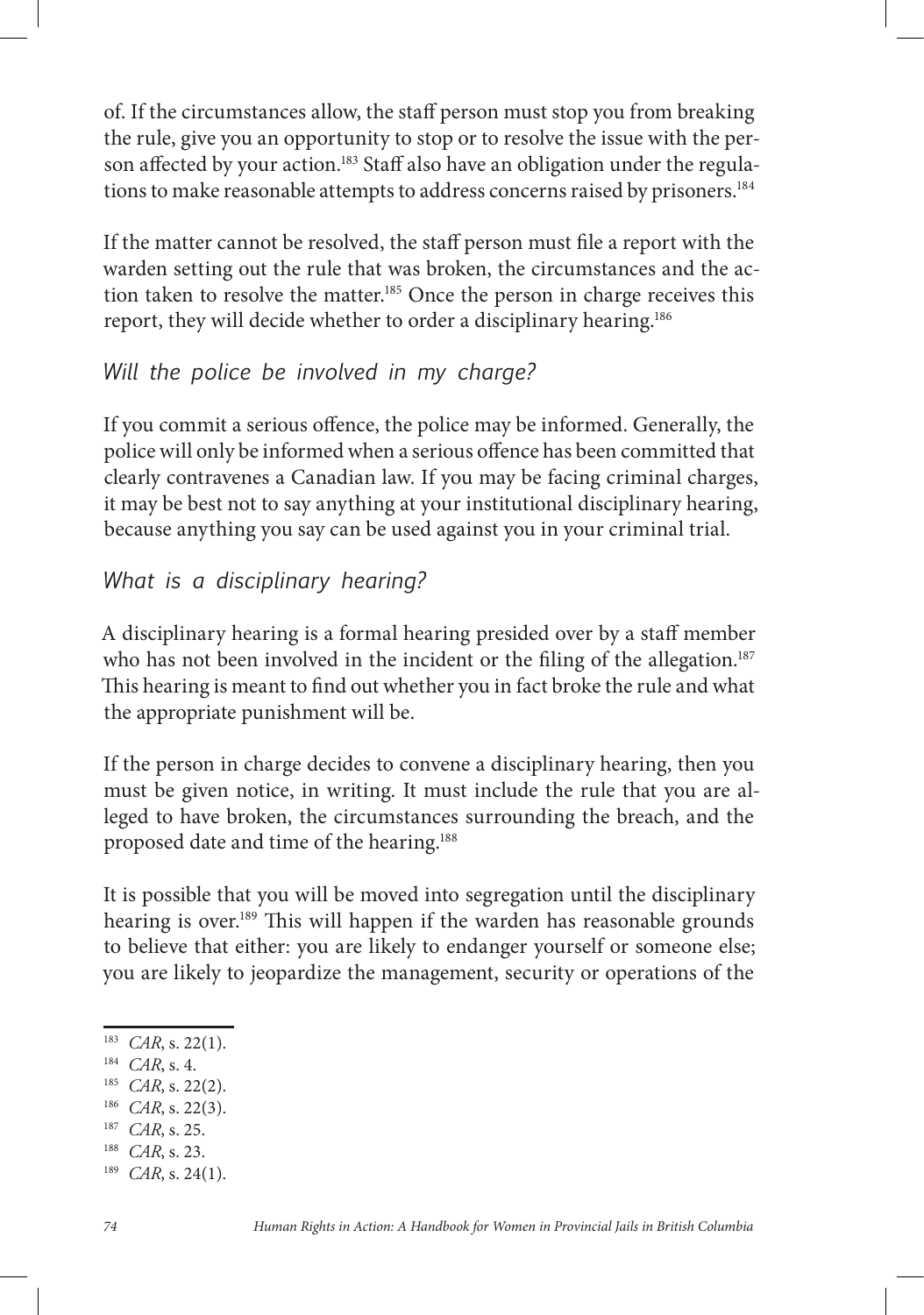prison; or, it is necessary to preserve evidence for the disciplinary hearing.190 If you are put in segregation, the person in charge must review the order every 24 hours.<sup>191</sup> If any of the conditions listed above no longer apply, you must be released.192

If a disciplinary hearing is ordered, it should take place within 72 hours (3 days) of the time of the order to convene the hearing.<sup>193</sup>

You have the right to attend the hearing and your hearing must be adjourned if you are not there, unless you have chosen not to attend, your presence would jeopardize the safety of a person at that hearing, or you are causing a serious disruption to the hearing.<sup>194</sup>

The hearing is like an informal trial – evidence can be called and you can tell your side of the story. The institution must prove that you committed the offence based on evidence presented at the hearing. You can ask that the institution's evidence against you be presented before you are asked to respond to it. If there is no evidence or not enough evidence presented to prove that you are guilty, you can argue that you should be found not guilty. You also have the right to call witnesses to dispute the institution's evidence against you.

If you would like legal advice or assistance with your disciplinary hearing, call Prisoners' Legal Services at 604-853-8712. In some cases, you may qualify for a lawyer to represent you at your hearing.

#### *Possible penalties*

If you are found to have breached a rule, then the person presiding over the disciplinary hearing can impose one of more of the following penalties:

- A warning or reprimand;
- A temporary or permanent restriction on activities or programs;
- Confinement in a cell, on and off, for no longer than 192 hours;
- Segregation for no more than 30 days;
- Extra duties, for no more than 12 hours;
- Forfeiture of earned remission of no more than 60 days.<sup>195</sup>

<sup>190</sup> *CAR*, s. 24(1).

<sup>191</sup> *CAR*, s. 24(2).

<sup>192</sup> *CAR*, s. 24(3).

<sup>193</sup> *CAR*, s. 26(1).

<sup>194</sup> *CAR*, s. 26(3).

<sup>195</sup> *CAR*, s. 27(1).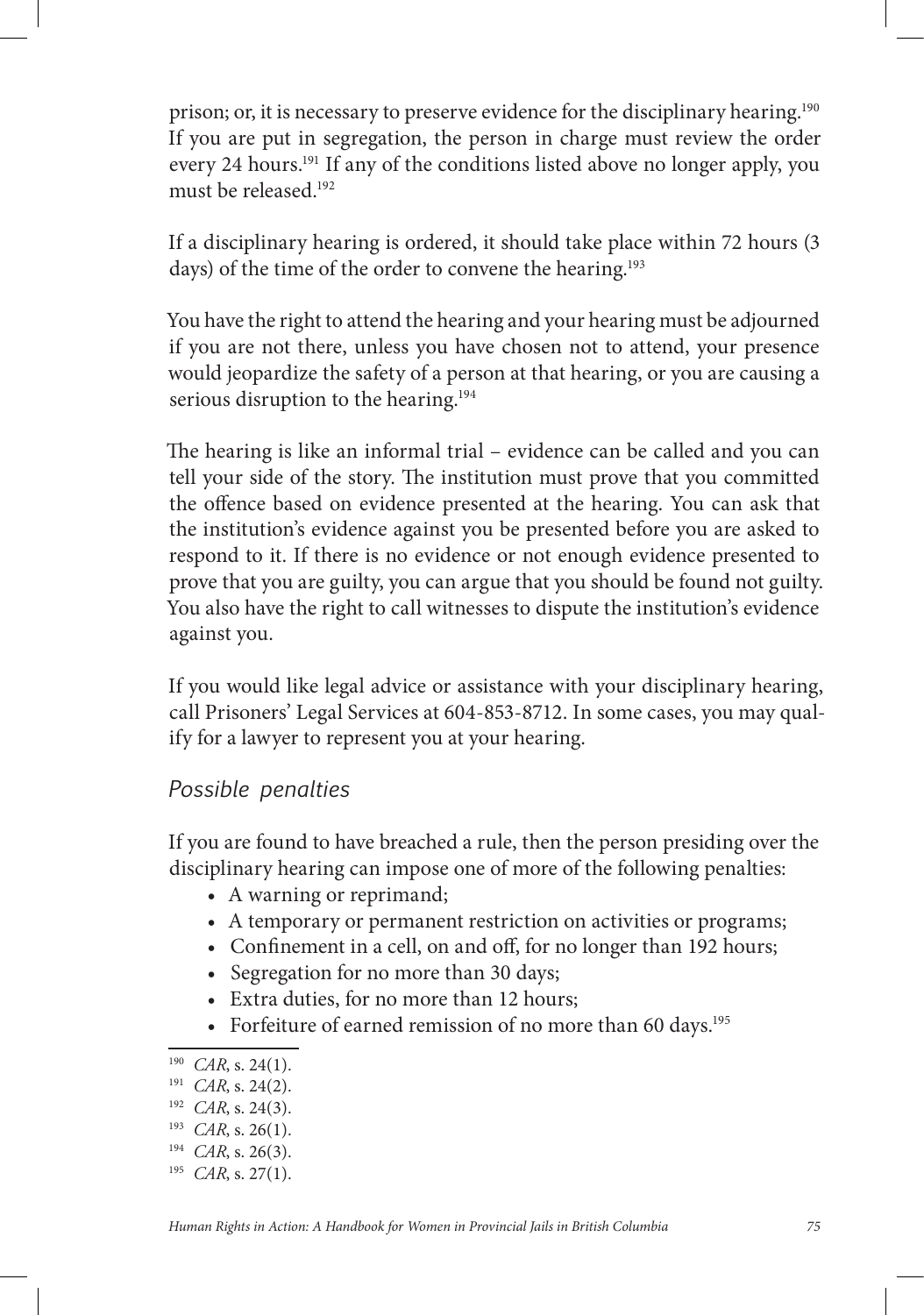You must be given written reasons of the decision and the penalty imposed.<sup>196</sup>

You can apply to the decision maker to reduce or suspend the penalty imposed, with or without conditions. The decision maker must give you a decision and reasons in writing within 14 days. If you do not comply with a condition, the warden may order a disciplinary hearing about the failure to comply with the condition and if the decision maker finds you failed to comply with a condition, the original penalty will be re-imposed.<sup>197</sup>

*How can I appeal the outcome of a hearing?*

You can appeal a finding of guilt or the penalty imposed to the Investigation and Standards Office. Your appeal must be in writing and must be submitted within 7 days of the decision.<sup>198</sup>

Call Prisoners' Legal Services at 604-853-8712 if you would like help with your appeal.

The Investigation and Standards Office can confirm the decision and penalty, substitute a different penalty, or rescind the decision and penalty and either direct that your record reflect the rescission or send the matter back for another hearing.<sup>199</sup>

If a new hearing is ordered, then a different decision maker will be appointed to hear the evidence and make a decision.<sup>200</sup>

# **Searches**

*What kinds of searches can be performed on prisoners?*

A frisk search

This is a search of the person by patting down the outside of your clothes with hands or a hand-held screening device. A frisk search can include a search of personal possessions, including clothing, that you are carrying or wearing.<sup>201</sup>

<sup>196</sup> *CAR*, s. 28.

<sup>197</sup> *CAR*, s. 27(4), (5) and (6).

<sup>198</sup> *CAR*, s. 29(1).

<sup>199</sup> *CAR*, s. 29(4).

<sup>200</sup> *CAR* s. 29(5).

<sup>201</sup> *CAR*, s. 10(1).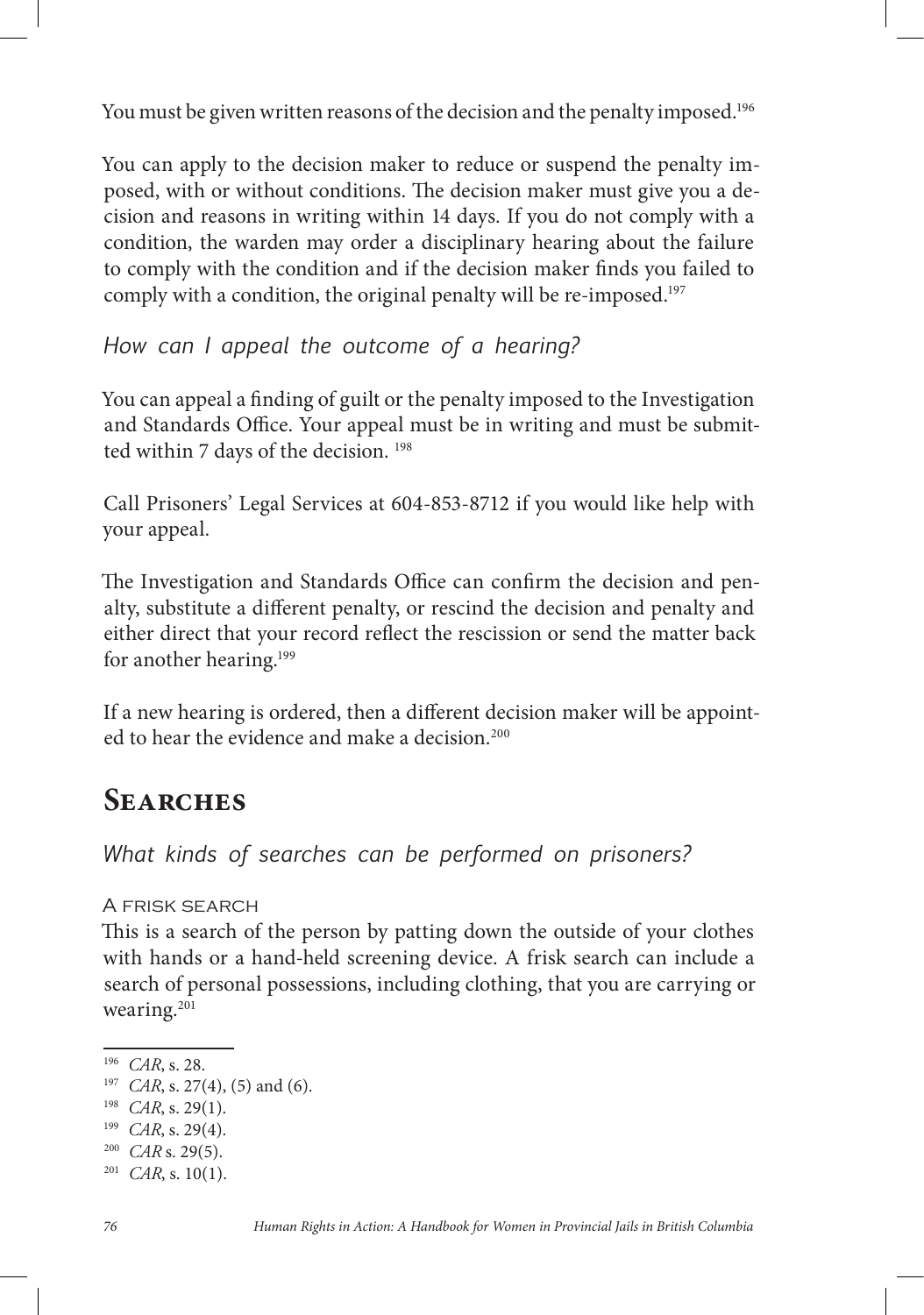#### A screening search

This is a search of a clothed person conducted either visually or with the use of a screening device, including drug detection dog, ion scanner, and walkthrough or hand-held metal detector.<sup>202</sup>

#### A strip search

This is a visual inspection of you when you are undressed, with no physical contact.<sup>203</sup> During the course of a strip search, the staff member may require you to open your mouth, show her the soles of your feet, o,pen your hands and arms, and may run her hands through your hair. As well, she may require you to bend over to allow for a visual inspection of body cavities.<sup>204</sup>

Strip searches must be conducted and observed by someone of the same gender as the person being searched, unless the warden has reasonable grounds to believe that a delay would result in danger to human life or safety. A strip search must be done in as private an area as the circumstances allow and as quickly as the circumstances allow.205

If you are being strip searched, then the person doing the search should inform you of the reason for the search, and then explain how a strip search is conducted, if the circumstances allow.206

#### *When can I be searched?*

When you first enter the jail (or return from a temporary absence) a guard will search you and any of your personal possessions, including clothing, that you may be carrying or wearing.<sup>207</sup>

Staff can conduct periodic searches of you and your personal possessions, including clothing, as well as your cell, for the purpose of detecting contraband.<sup>208</sup> They can also conduct a search if they have reasonable grounds to believe that you have contraband.<sup>209</sup>

You can be strip searched only in the following circumstances:

(a) on admission, entry, transfer or return to corrections;

<sup>202</sup> *CAR*, s. 10(1).

<sup>203</sup> *CAR*, s. 11(1).

<sup>&</sup>lt;sup>204</sup> *CAR*, s. 11(1)(a); Adult Custody Policy, 1.15.4.

<sup>205</sup> *CAR*, s. 11(3) and (4).

<sup>206</sup> *CAR*, s. 11(2).

<sup>207</sup> *Correction Act*, s. 13(1).

<sup>208</sup> *Correction Act*, s. 13(2).

<sup>209</sup> *Correction Act*, s. 13(3).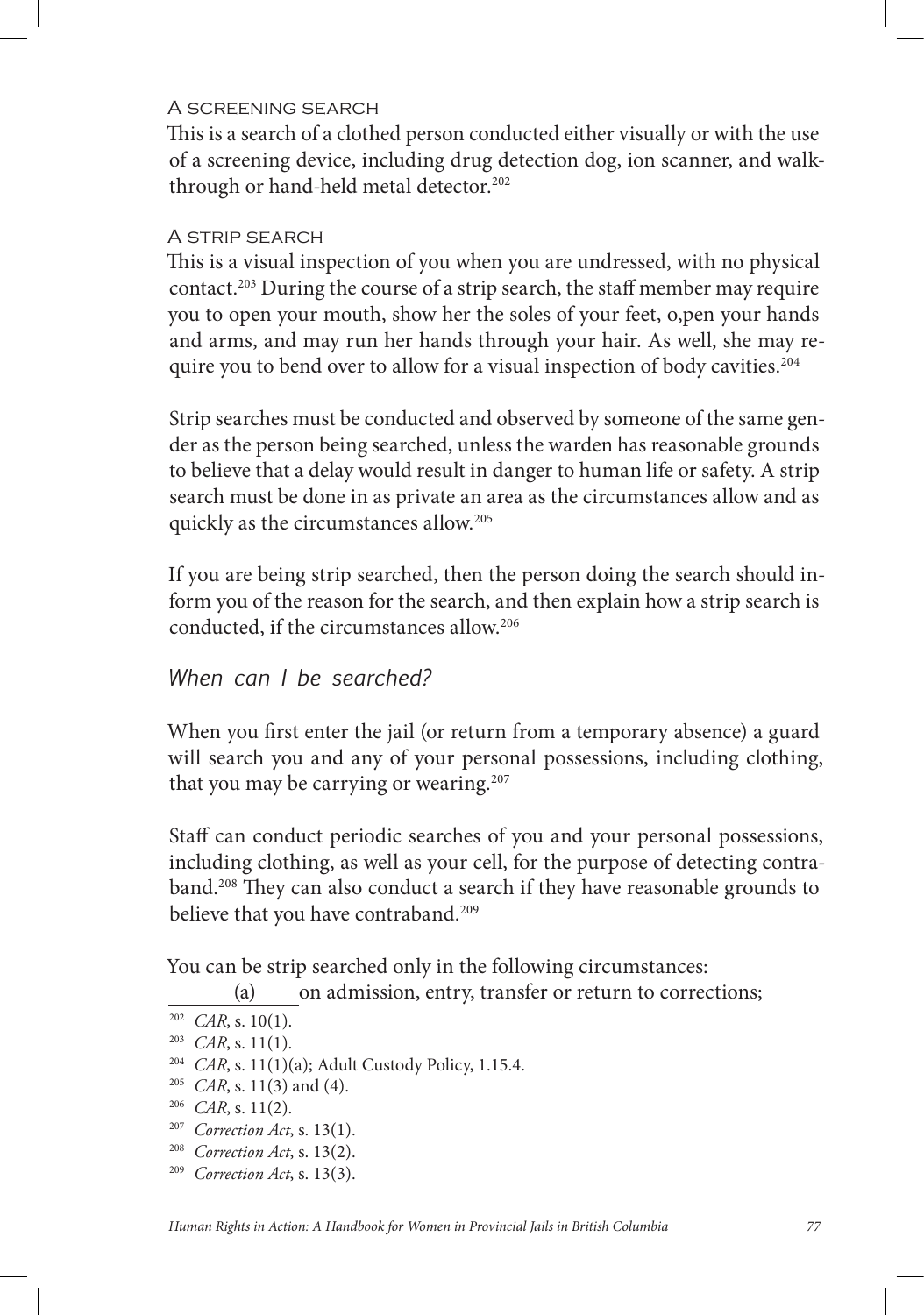- (b) on entry to or return from a cell in the segregation unit;
- (c) on return from a visit, work or program area in the correctional centre if the you could have had access to an item that is contraband and that may be hidden on or in your body;<sup>210</sup> and,
- (d) if there are reasonable grounds to believe that you may be in possession of contraband or evidence of an offence of bring ing contraband into an institution or trespassing on the grounds of a correctional centre (in this case, staff must rea sonably believe a strip search is necessary and have authori zation from the warden, unless it would cause delay that would put someone in danger or evidence would be lost).<sup>211</sup>

The authorized person who conducts the strip search must complete a written report and submit it to the warden.<sup>212</sup>

```
What if I refuse to be searched?
```
If you refuse a lawful demand for a search staff will advise you of the consequences of your refusal.<sup>213</sup> The warden could place you in separate confinement if he or she thinks you may have contraband hidden in your body.<sup>214</sup> Force may only be used against you when the risk of not searching would place the officer or others at risk and if other less intrusive measures have been exhausted or rejected as impractical.<sup>215</sup>

## *Do I have to submit to a urine test?*

A urinalysis can be ordered at any time if there are reasonable grounds to believe that you have taken intoxicants, or if urinalysis is required for participation in a temporary absence, work program, voluntary treatment program or conditional release.<sup>216</sup>

If you are asked for a urine sample, you must be informed of the demand and the consequences of not complying with it.<sup>217</sup> The person who takes the

<sup>&</sup>lt;sup>210</sup> *CAR*, s. 12(1)(a), (b) and (c).

<sup>211</sup> *CAR*, s. 12(2)(a-c).

<sup>212</sup> *CAR*, s. 12(4).

<sup>&</sup>lt;sup>213</sup> Adult Custody Policy, 1.15.7(1).

<sup>&</sup>lt;sup>214</sup> Adult Custody Policy, 1.22.3(1).

<sup>215</sup> Adult Custody Policy, 1.15.7(2).

<sup>216</sup> *Correction Act*, s. 20(1).

<sup>217</sup> *Correction Act*, s. 20(2)(a).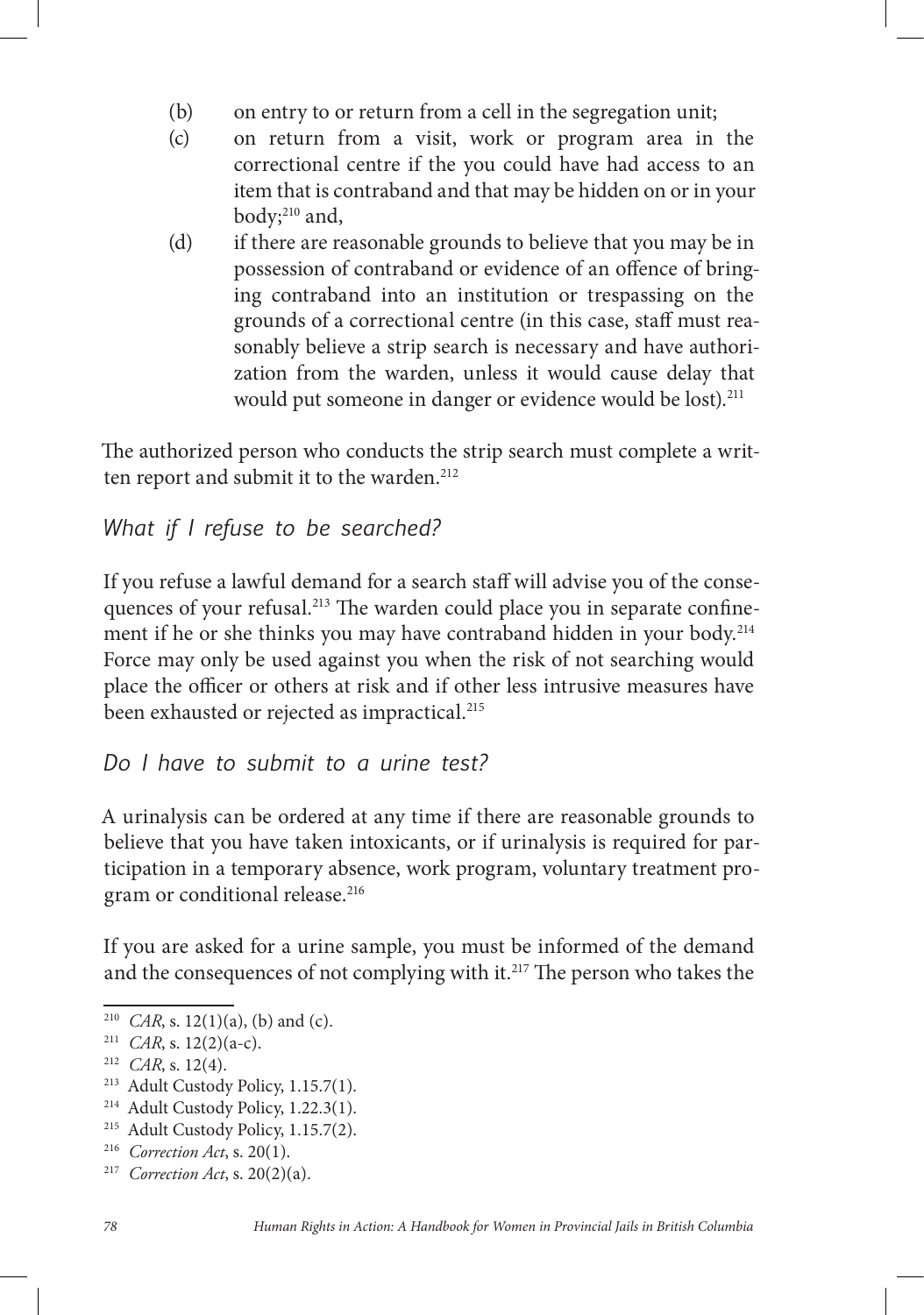sample must be the same gender as you, $^{218}$  and she has to give you up to 2 hours from the demand for you to provide a sample.<sup>219</sup>

#### *Can my cell be searched?*

The BC *Correction Act* states that an authorized person without individualized suspicion may conduct periodic searches of any personal possessions, including clothing, that you may be carrying or wearing, and your cell and its contents.220 An authorized person may also conduct a search if they believe on reasonable grounds that you may be in possession of contraband or evidence relating to an offence under section 17(1) of the BC *Correction Act*. In these circumstances they may search your cell and its contents, including any personal possessions, clothing, that you may be carrying or wearing.

Can prison staff search visitors?

Prison staff can also conduct routine searches of a visitor entering or leaving prison, including their personal possessions and clothing.221 If your visitor refuses to be searched, then the staff may prohibit a contact visit, and authorize a non-contact visit instead. They may also ask the visitor to leave immediately. A search can also happen if they suspect that the visitor is carrying contraband.<sup>222</sup> This search can include a strip search, as long as the visitor consents.<sup>223</sup> The same rules will apply to a strip search of a visitor as they would to a prisoner.

Vehicles on the property can be searched. Staff can also be searched.<sup>224</sup>

## *Can prison staff seize something found in a search?*

A member of the prison staff can seize an object or substance if they believe that the substance is contraband or is evidence relating to a contraband offence under section 17(1).<sup>225</sup>

If a staff member does seize an item during a search, she must make a re-

- <sup>224</sup> *Correction Act*, s. 15.
- 225 *Correction Act*, s. 18(1).

<sup>&</sup>lt;sup>218</sup> *CAR*, s. 16(1)(a).

<sup>219</sup> *CAR*, s. 16(1)(d).

<sup>220</sup> *Correction Act*, s. 13(2)(b).

<sup>221</sup> *Correction Act*, s. 14(1).

<sup>222</sup> *Correction Act*, s. 14(4).

<sup>223</sup> *Correction Act*, s. 14(5).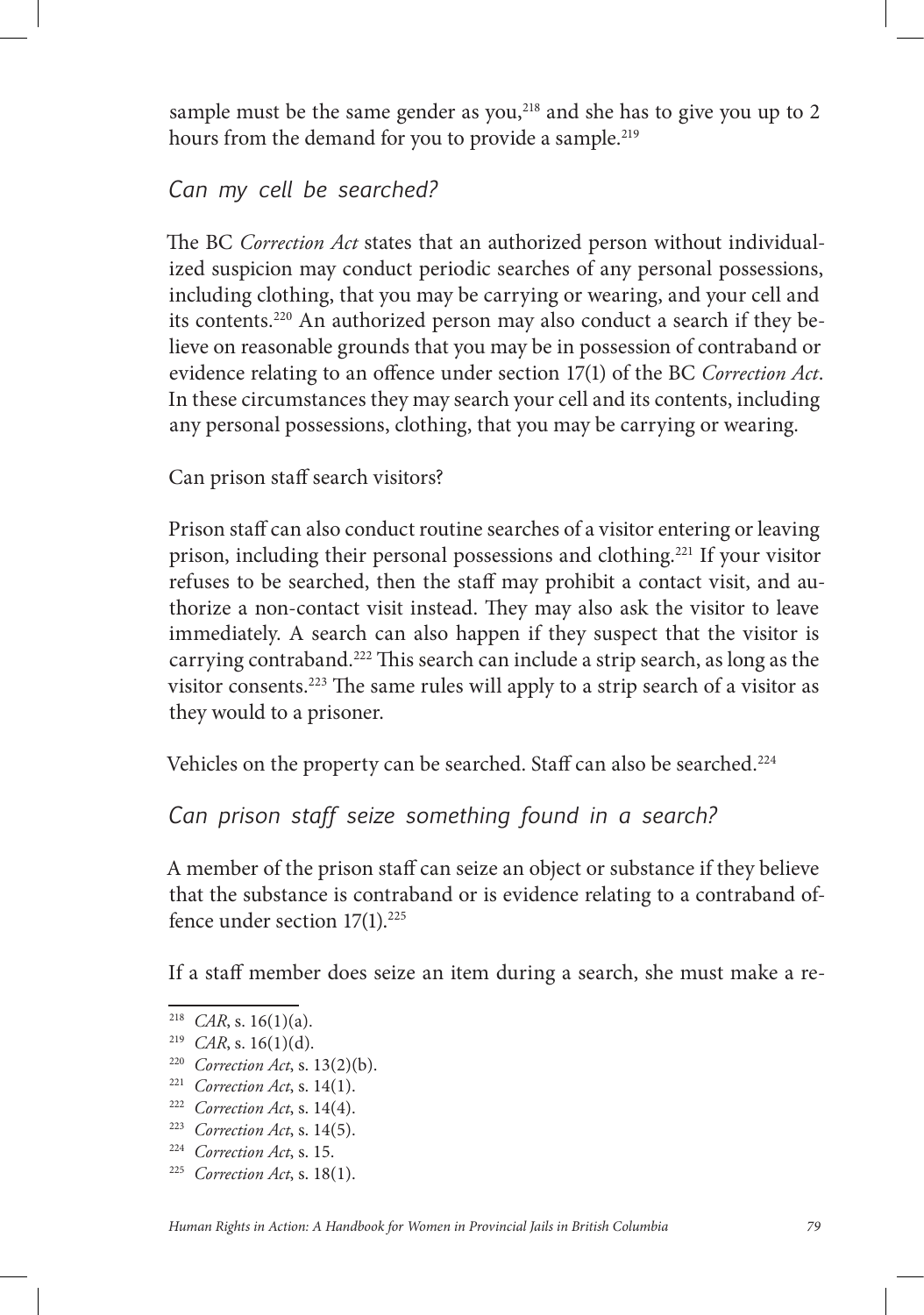cord of the item and put it in a secure place in the jail.<sup>226</sup> The item must be returned to you if:

- the item is not in the control of the person in charge of the correctional centre;
- the item is not contraband or evidence; or,
- there is no dispute over who owns it. $227$

If the item is something that is contraband inside but is lawful outside of the prison, a few different things might happen. You will either receive the item when you leave the jail, or you will be given 30 days to make arrangements for what you want to do with the item.<sup>228</sup> The item can also be disposed if it's likely to spoil, or is unsafe.<sup>229</sup>

*What should you do if your rights have been violated?*

The same advice that applies to violations of rights with respect to issues discussed earlier in the manual applies to this issue. You may contact a lawyer, CAEFS, Prisoners' Legal Services or make a complaint to the warden and then the Investigation and Standards Office.

# **Use of Force**

*When can force be used against me?*

Corrections staff may use a reasonable degree of force against you to:

- (a) prevent injury or death;
- (b) prevent property damage;
- (c) prevent escaping; or
- (d) maintain custody and control of a prisoner.<sup>230</sup>

A device used to physically restrain a prisoner should not be used for more than 4 continuous hours $231$  unless:

• its use is authorized by the warden who believes on reasonable grounds that it is necessary for the safety of the prisoner or for the safety of another person and other means of control of the prisoner

<sup>226</sup> *Correction Act*, s. 18(2).

<sup>227</sup> *Correction Act*, s. 18(4).

<sup>228</sup> *Correction Act*, s. 18(5)(a) and (b).

<sup>229</sup> *Correction Act*, s. 18 (5)(c).

<sup>230</sup> *Correction Act*, s. 12(1).

<sup>231</sup> *CAR*, s. 9(2).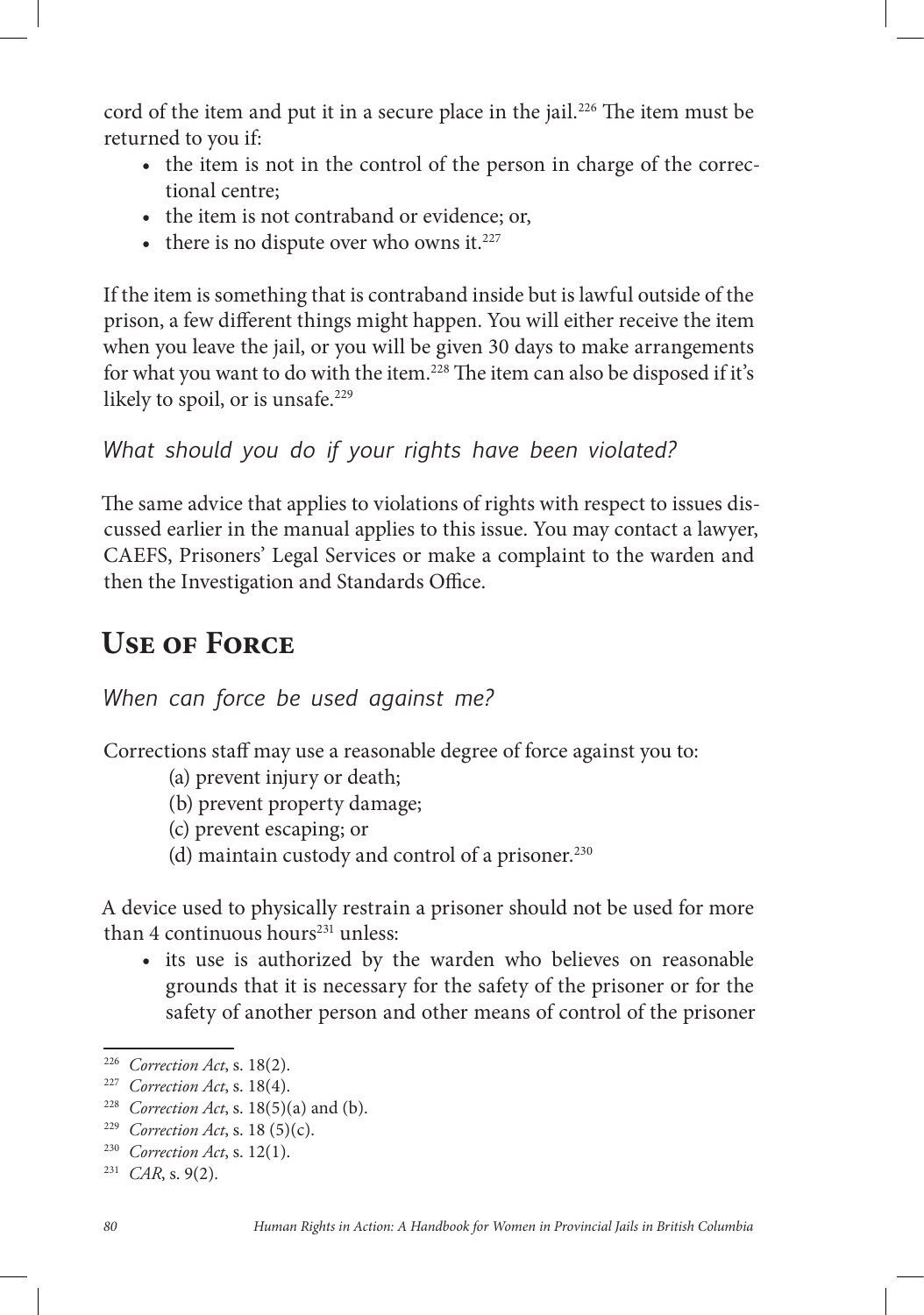have been exhausted or are not reasonable in the circumstances;<sup>232</sup> or,

• its use is authorized by the warden and the prisoner is on an escorted absence from the correctional centre.<sup>233</sup>

The warden may not authorize the use of a physical restraint device for more than 16 continuous hours without the approval of the provincial director.<sup>234</sup> The person in charge must review the condition of the prisoner with the provincial director every 12 hours following the approval of the provincial director while the physical restraint device is being used.<sup>235</sup> The provincial director can at any time revoke his or her approval.<sup>236</sup>

#### *What can I do if my rights have been violated?*

The same advice that applies to violations of rights with respect to issues discussed earlier in the manual applies to this issue. You may contact a lawyer, CAEFS, Prisoners' Legal Services or make a complaint to the warden and then the Investigation and Standards Office.

<sup>232</sup> *CAR*, s. 9(3).

<sup>233</sup> *CAR*, s. 9(2)(b).

<sup>234</sup> *CAR*, s. 9(4).

<sup>235</sup> *CAR*, s. 9(5).

<sup>236</sup> *CAR*, s. 9(6).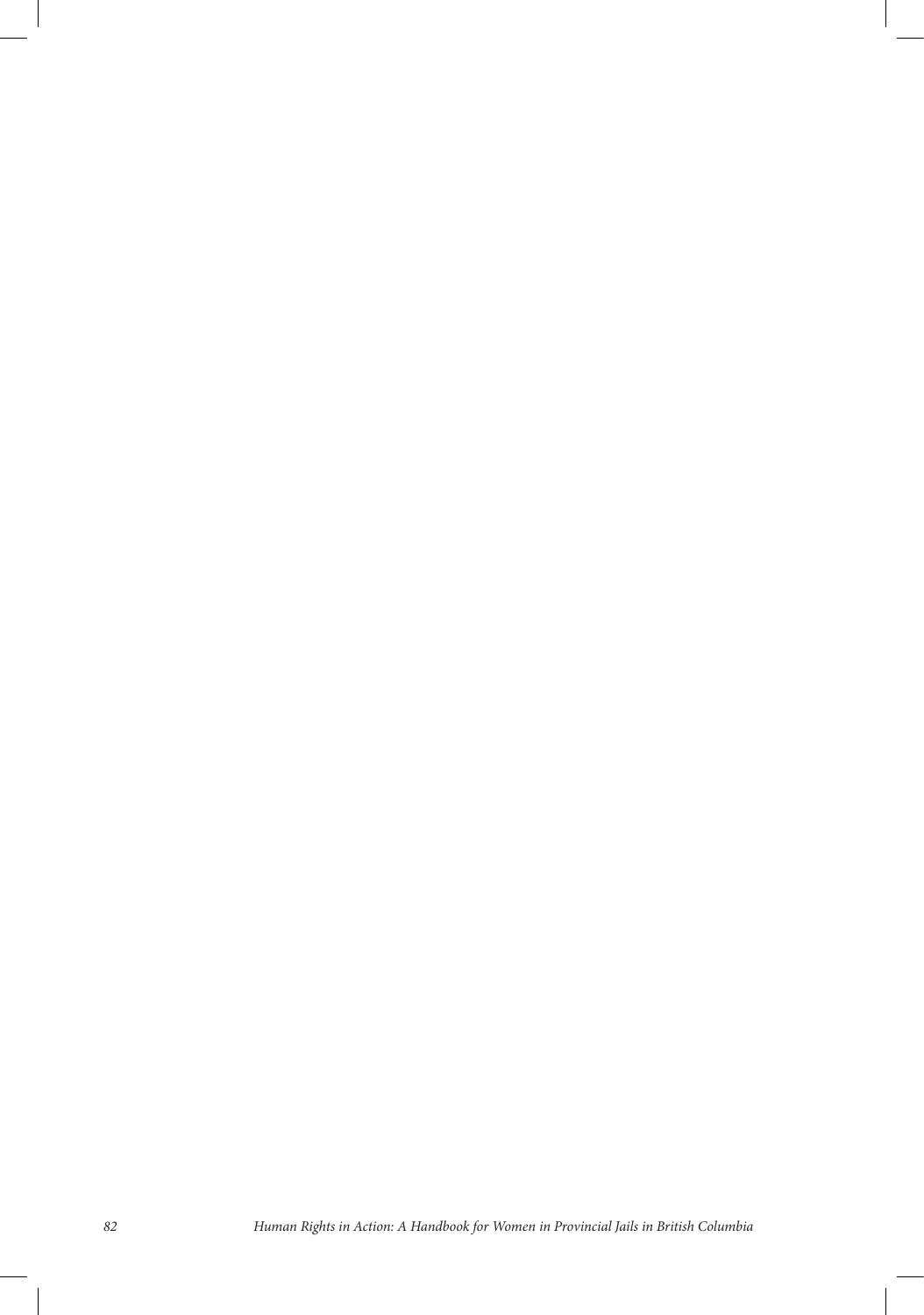# Part V: Early Release

This part of the manual will cover some of the issues related to releases from jail before the end of your provincial sentence. This section does not apply to those women who are remanded in provincial jails while they await trial or sentencing.

There are two kinds of early release – earned remission and conditional release. If you are released before the end of your sentence because you have earned remission, you are a free woman upon your release. If you are released conditionally (on parole or on a temporary absence), you are still under supervision while in the community until the end of your sentence.

If you are granted full parole, you will lose your earned remission. You will be under community supervision until the end of your sentence. If the National Parole Board decides you have broken a condition of parole, you can be returned to prison without the remission that you previously earned.

If you are on a temporary absence or on day parole, you can also earn remission to shorten your sentence.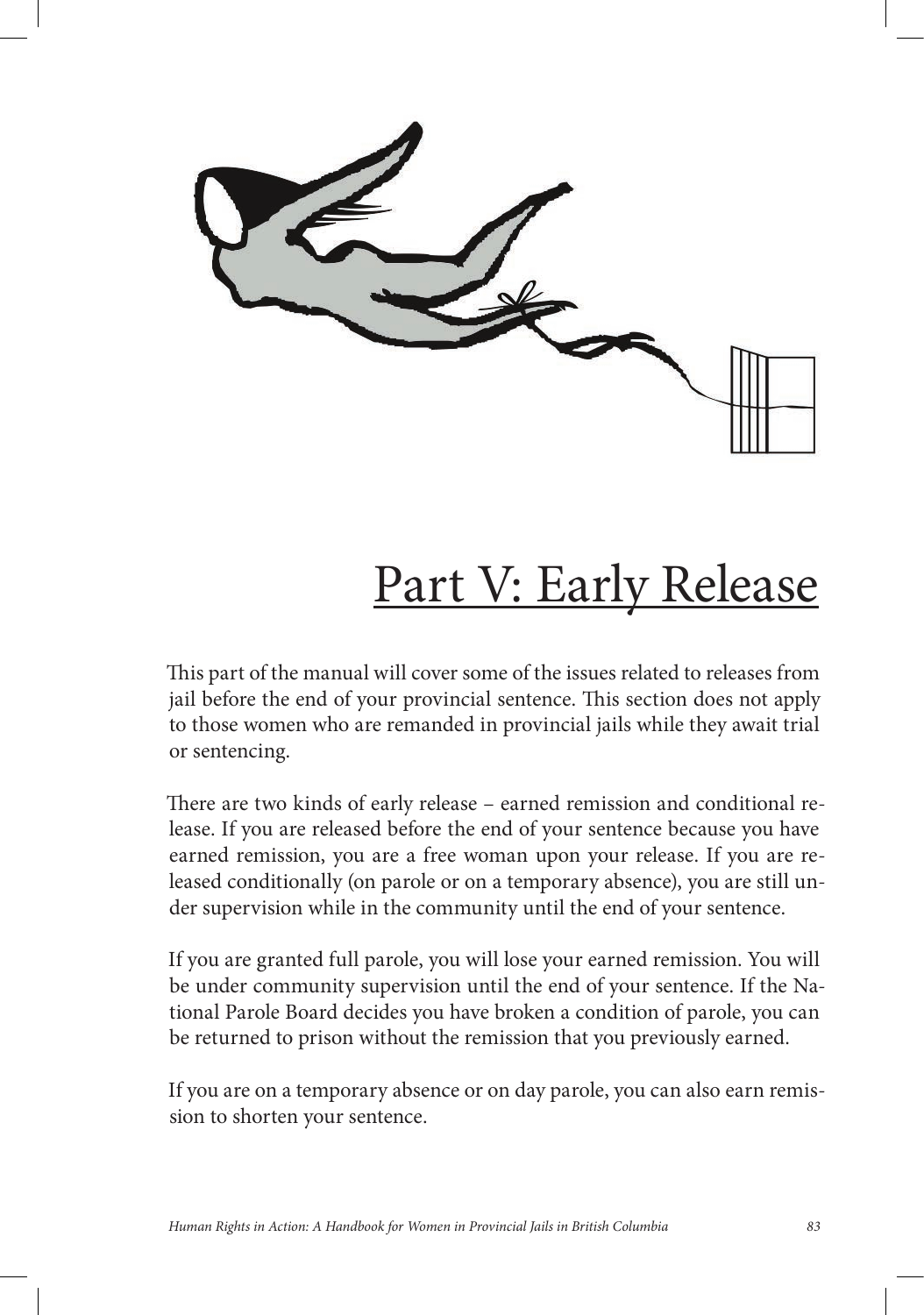# **Earned remission**

## *What is earned remission?*

You can have the length of your sentence reduced by "earning remission" for good behaviour. Your performance in the prison will be appraised, and earned remission will be decided on the basis of how well you have followed the rules, how much you have participated in programs (except for religious programs)<sup>237</sup> and how well you have co-operated with others in those activities. $238$ 

You are still eligible for earned remission if you are in segregation, on a temporary absence or in the hospital.<sup>239</sup>

*How is earned remission calculated?*

Earned remission is calculated on the basis of one day's earned remission for each full two days that are served.<sup>240</sup> So, for good performance, you can earn up to 15 days a month off of your sentence, for fair performance you can earn between 8 and 14 days, and for poor performance, between 0 and 7 days.<sup>241</sup> Remission awards are credited at the end of the month.<sup>242</sup>

*Can earned remission be appealed?*

If your full earned remission is not credited, then you must be notified and given reasons in writing. If you are not satisfied with the decision, then you can apply in writing to the warden for a review of the decision. You have 7 days to submit your appeal. The warden then has 7 days to review the assessor's decision, and either confirm the credit, increase the number of days credited or reduce the number of days credited. You should receive written reasons for any review of the decision.<sup>243</sup>

<sup>237</sup> *CAR*, s. 32.

<sup>238</sup> Adult Custody Policy, 3.9.6(3).

<sup>239</sup> Adult Custody Policy, 3.9.9.

<sup>240</sup> *CAR*, s. 34(2)(a).

<sup>241</sup> *CAR*, s. 34(2)(c).

<sup>&</sup>lt;sup>242</sup> Adult Custody Policy, 3.9.7(5).

<sup>243</sup> *CAR*, s. 35.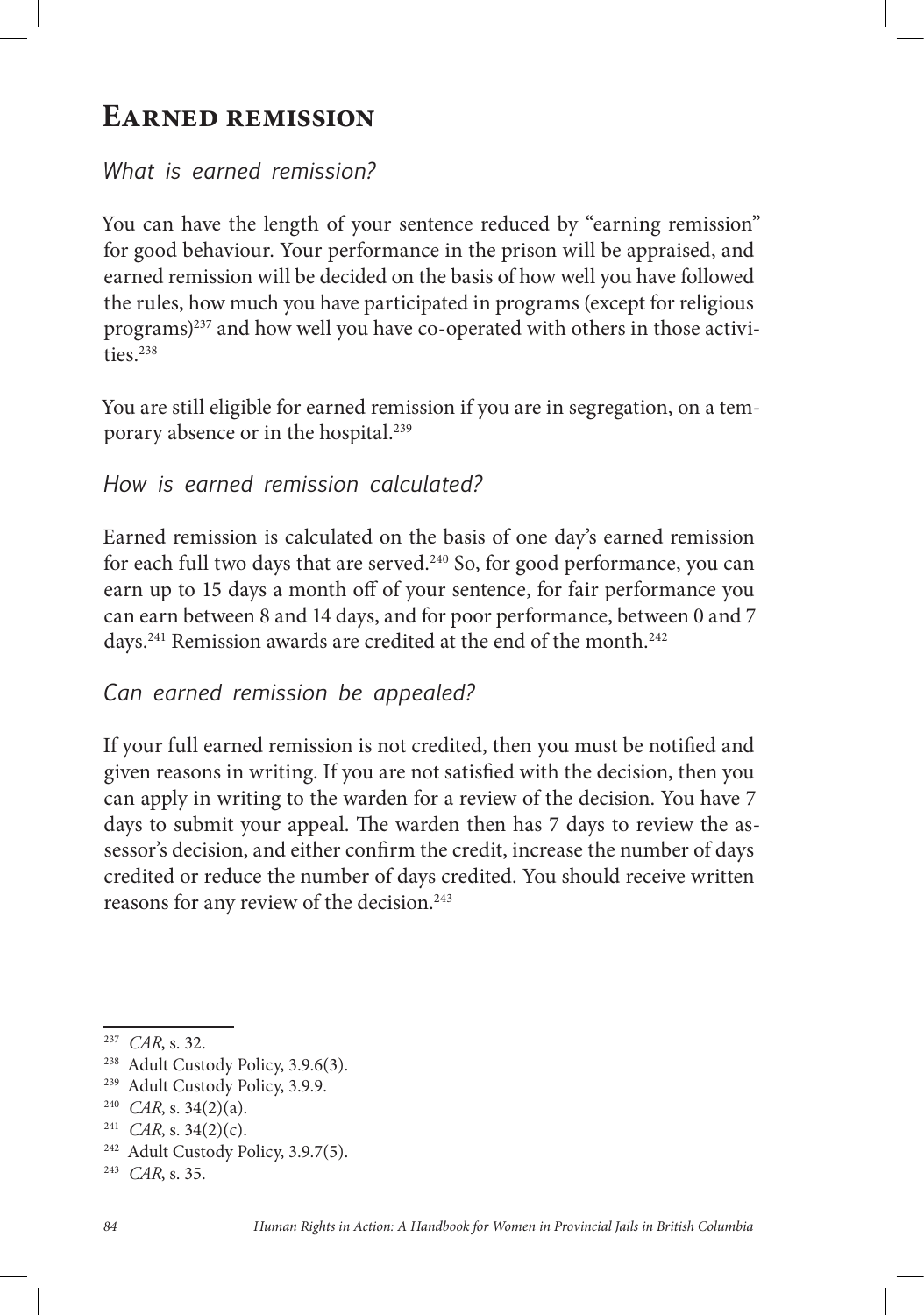# **Conditional release**

# *What is Conditional Release?*

Conditional release is any authorized absence from a prison during the term of a prison sentence. It allows prisoners to continue to serve their sentences in the community. Absences can range from brief hospital visits to being permitted to leave prison and complete your term of imprisonment by reporting to a parole officer while living in the community.

What are the types of conditional releases?

There are essentially four types of conditional release available to women serving provincial sentences in BC. They are:

- • Temporary Absences (which includes escorted and unescorted absences);
- Work Release:
- Day Parole; and,
- • Full Parole.

Applications for temporary absences or work releases should be made to the warden. Applications for day or full parole should be made to the National Parole Board.

*When am I eligible for the various conditional releases?* 

You are eligible for day parole at 1/6 of your sentence and for full parole at  $1/3$  of your sentence.<sup>244</sup>

The warden can grant temporary absences or work releases at any time during your sentence.<sup>245</sup>

# *When should I begin preparing for various conditional releases?*

Start preparing for conditional release from the first day of your sentence. Document the things you do and issues that arise during your time in prison. This will also be important if disciplinary charges are ever filed against you or incorrect information is inserted in your file. Keep track of every-

<sup>&</sup>lt;sup>244</sup> Corrections and Conditional Release Act, s.  $115(c)$ ,  $119(d)$  and  $120(1)$ .

<sup>&</sup>lt;sup>245</sup> Adult Custody Policy, 5.1.1 and 5.1.2.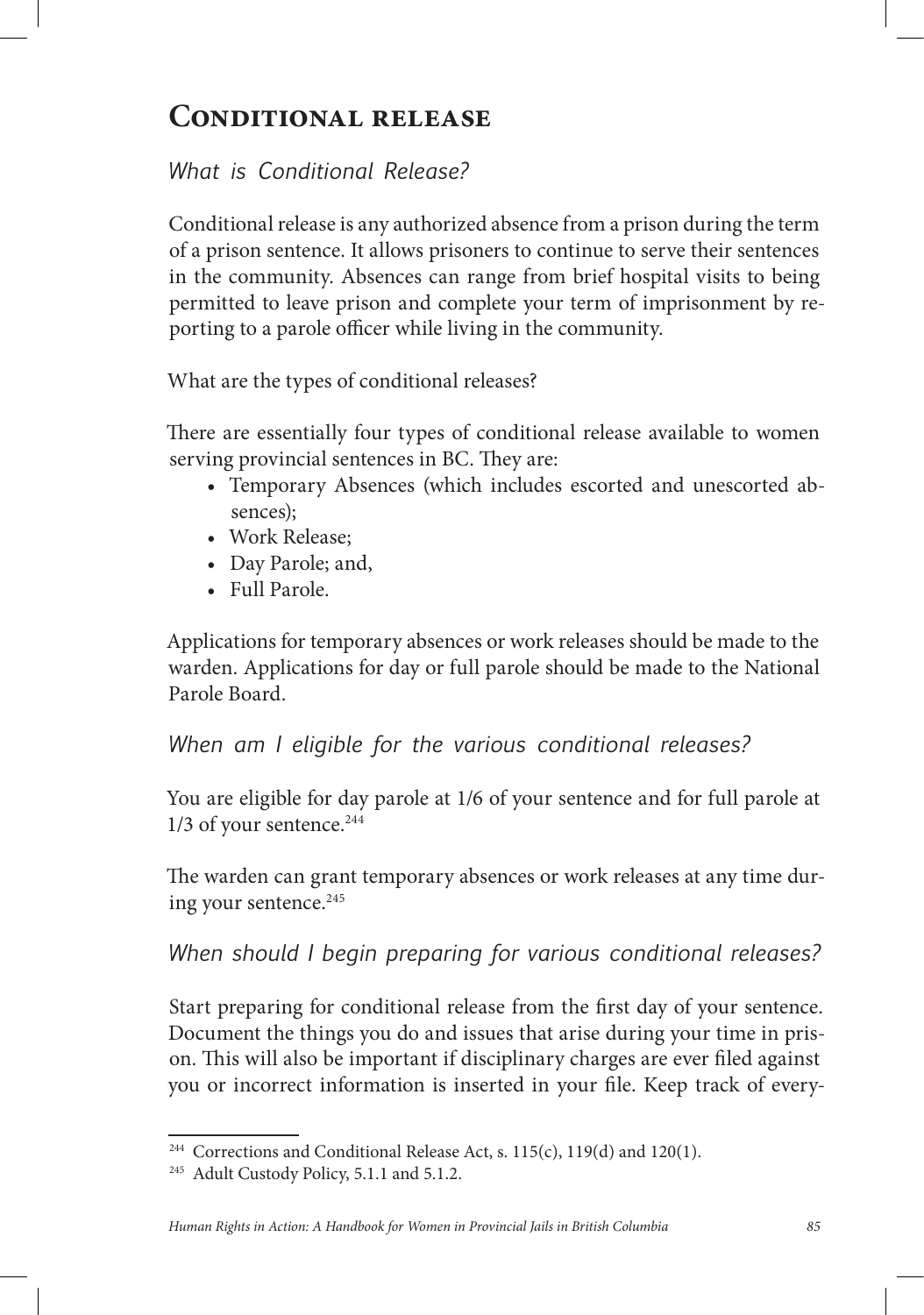thing you do: courses, programs, work reports, education, evaluations, community supports, volunteer projects (i.e. planning and organizing an event).

Always keep a paper copy of all your documents including correspondence concerning your release applications (i.e. request for information from schools, half-way houses, employers, child care arrangements), and any documents or notices presented to you by BC Corrections staff regarding your prisoner record, any correspondence with your lawyer, the National Parole Board (NPB) or other agency working on your behalf.

Keep all of your documents and records in a safe place. If there is no safe place for you to keep documents, ask your lawyer or local Elizabeth Fry worker to keep copies for you.

Do I have to apply for conditional releases or are they automatically considered?

You must apply for conditional releases such as temporary absences, work releases, and parole review.

# **Types of Conditional Release**

Temporary Absences

#### *What is a Temporary Absence (TA)?*

Temporary Absences (TAs) allow you to be absent from prison, with or without an escort, for up to 60 days at a time. TAs may be granted to allow you to access services and programs in the community that you might not be able to access in the jail. You will be required to abide by conditions during your absence.<sup>246</sup> The prison rules apply during your absence.<sup>247</sup>

If you are granted an escorted absence, you will have another person with you, such as a representative from a correctional social service agency, a volunteer or a BC Corrections Branch chaplain.<sup>248</sup>

<sup>246</sup> Adult Custody Policy, 5.1.

<sup>247</sup> *Correction Act*, s. 22(6).

<sup>248</sup> Adult Custody Policy, 5.2.12(3).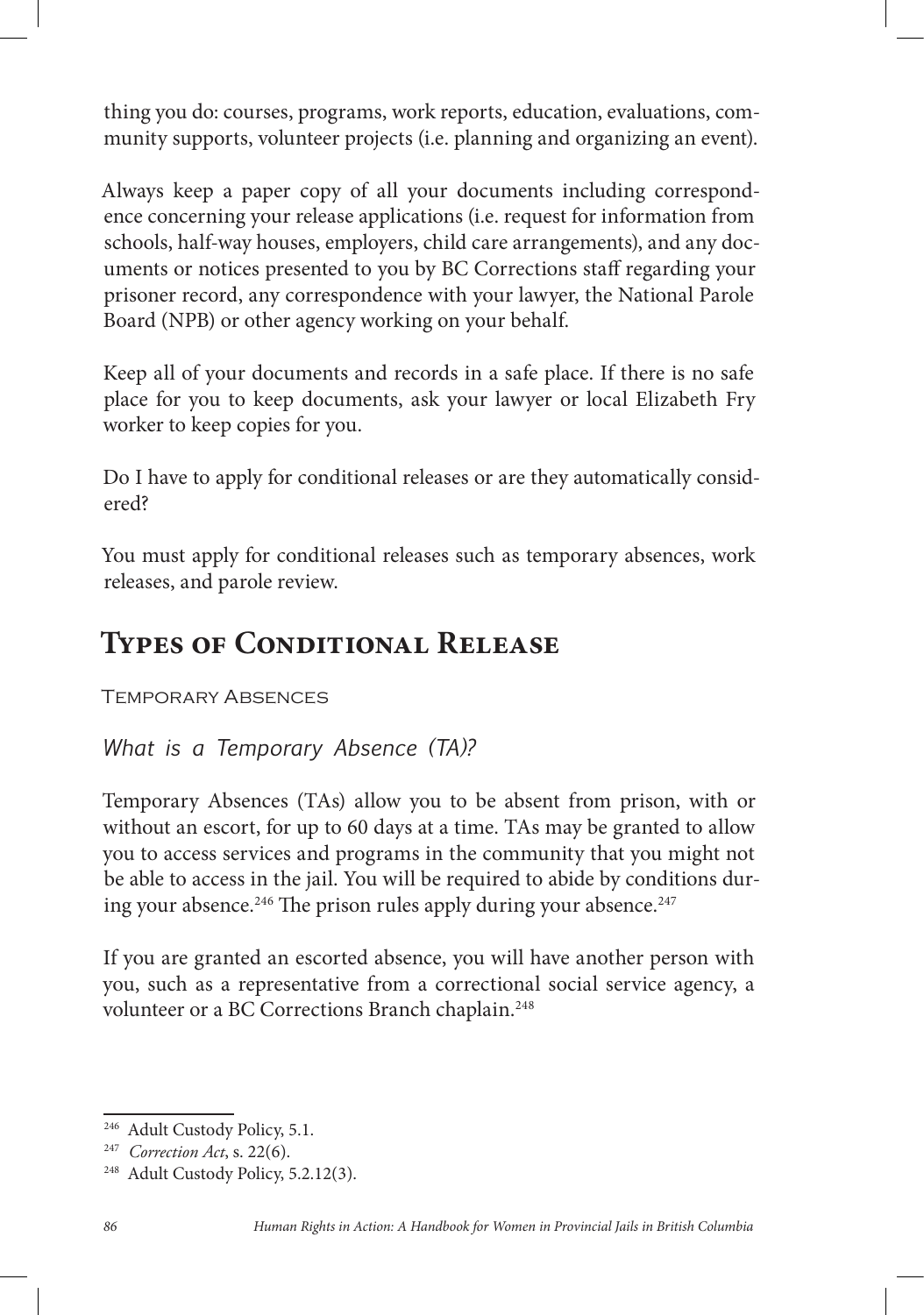## *For what purposes can TAs be granted?*

TAs can be granted either for medical, educational or humanitarian reasons, or to assist in your rehabilitation or reintegration into the community.<sup>249</sup>

**Medical absences** can be granted for both emergency and non-emergency reasons, including dental, psychiatric or psychological treatment. Both emergency and non-emergency TA's may be granted for an unlimited period.250

**Educational absences** are available if you have an open custody classication in order to attend a recognized educational, vocational or training program.251

**Employment absences** may be granted to participate in an approved cooperative work program, and can be for specified periods or may be permitted on a daily basis.<sup>252</sup>

**Rehabilitative absences** may be granted in order to receive counselling or therapy, or to participate in community service.<sup>253</sup>

**Humanitarian absence** may be for approved institutional program initiatives, approved family contact, spiritual or religious programs, recreational programs or social gatherings. These absences will be granted only if you are deemed to have actively participated in programs and have good behaviour.<sup>254</sup>

Humanitarian absences may also be granted for compassionate reasons (such as family illness or to attend a funeral).255

*How long is a TA?*

Usually, temporary absences can be authorized for a period of time no more than 60 days. However, they can be reviewed and re-assessed and it is possible that they can be extended for one or more periods of 60 days.<sup>256</sup> If it is

<sup>249</sup> *Correction Act*, s. 22(1).

<sup>250</sup> Adult Custody Policy, 5.2.3, 5.2.4.

<sup>&</sup>lt;sup>251</sup> Adult Custody Policy, 5.2.6(2).

<sup>252</sup> Adult Custody Policy, 5.2.7(2-4).

<sup>253</sup> Adult Custody Policy, 5.2.8(1).

<sup>&</sup>lt;sup>254</sup> Adult Custody Policy, 5.2.9(2).

<sup>&</sup>lt;sup>255</sup> Adult Custody Policy, 5.2.9(1).

<sup>256</sup> *Correction Act*, s. 22(2).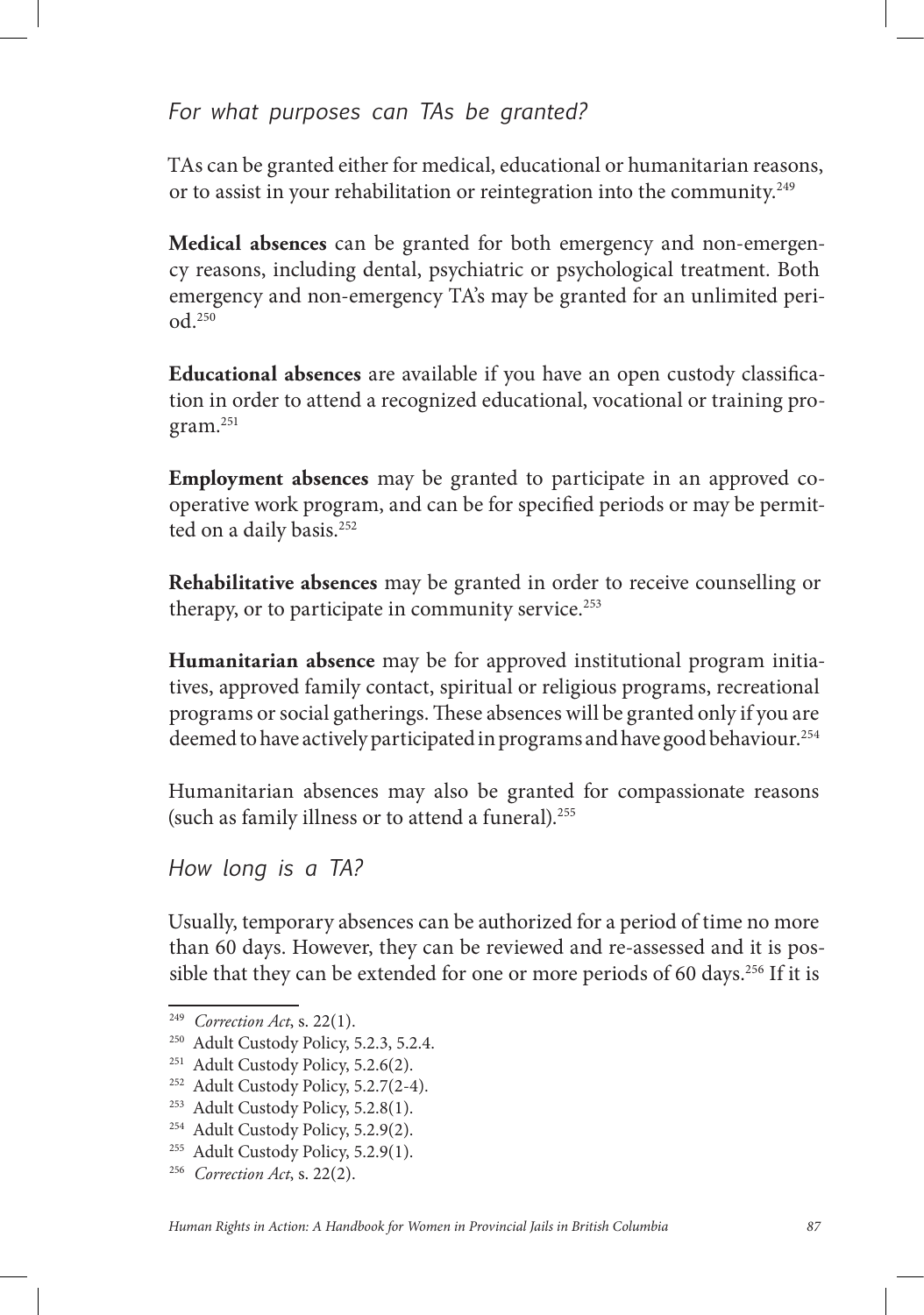for medical reasons, then the temporary absence can be for an unlimited amount of time.257

# *How do I apply for a temporary absence?*

You can apply for a temporary absence at any time during your sentence.<sup>258</sup> You must put in a temporary absence application, which will include a proposed temporary absence plan that points to a specific reason for the absence (i.e. to participate in a particular program). Information that will be used to make the decision includes: your application, your pre-sentence report, an institutional report and classification report, as well as input from case management.259 You will also have a community assessment if your absence will be unescorted and overnight.<sup>260</sup>

Your application should be processed and completed within 25 days of the receipt of the application, unless your absence requires a community assessment, which take more time.<sup>261</sup>

## *What criteria are used to grant a TA?*

According to BC Correction's policy, the main criteria for deciding to grant a temporary absence are (in order of priority): public safety, risk assessment, likelihood of escape or non-compliance, and institutional classification.<sup>262</sup> Your behaviour and support in the community are also assessed,<sup>263</sup> as well as your 'institutional performance'.<sup>264</sup>

## *Can temporary absences be cancelled?*

Your temporary absence can be suspended, cancelled or revoked, either before or after the absence has started if:

- one of the conditions of the absence has been broken or cancelation is necessary to prevent a breach of a condition;
- the grounds for allowing the absence have changed or no longer exist; or

<sup>257</sup> *Correction Act*, s. 22(3).

<sup>258</sup> Adult Custody Policy, 5.1.1(2).

<sup>259</sup> Adult Custody Policy, 5.4.14.

<sup>&</sup>lt;sup>260</sup> Adult Custody Policy, 5.3.1(4).

<sup>&</sup>lt;sup>261</sup> Adult Custody Policy, 5.3.1(6).

<sup>262</sup> Adult Custody Policy, 5.4.2.

<sup>&</sup>lt;sup>263</sup> Adult Custody Policy, 5.4.8.

<sup>&</sup>lt;sup>264</sup> Adult Custody Policy, 5.4.9.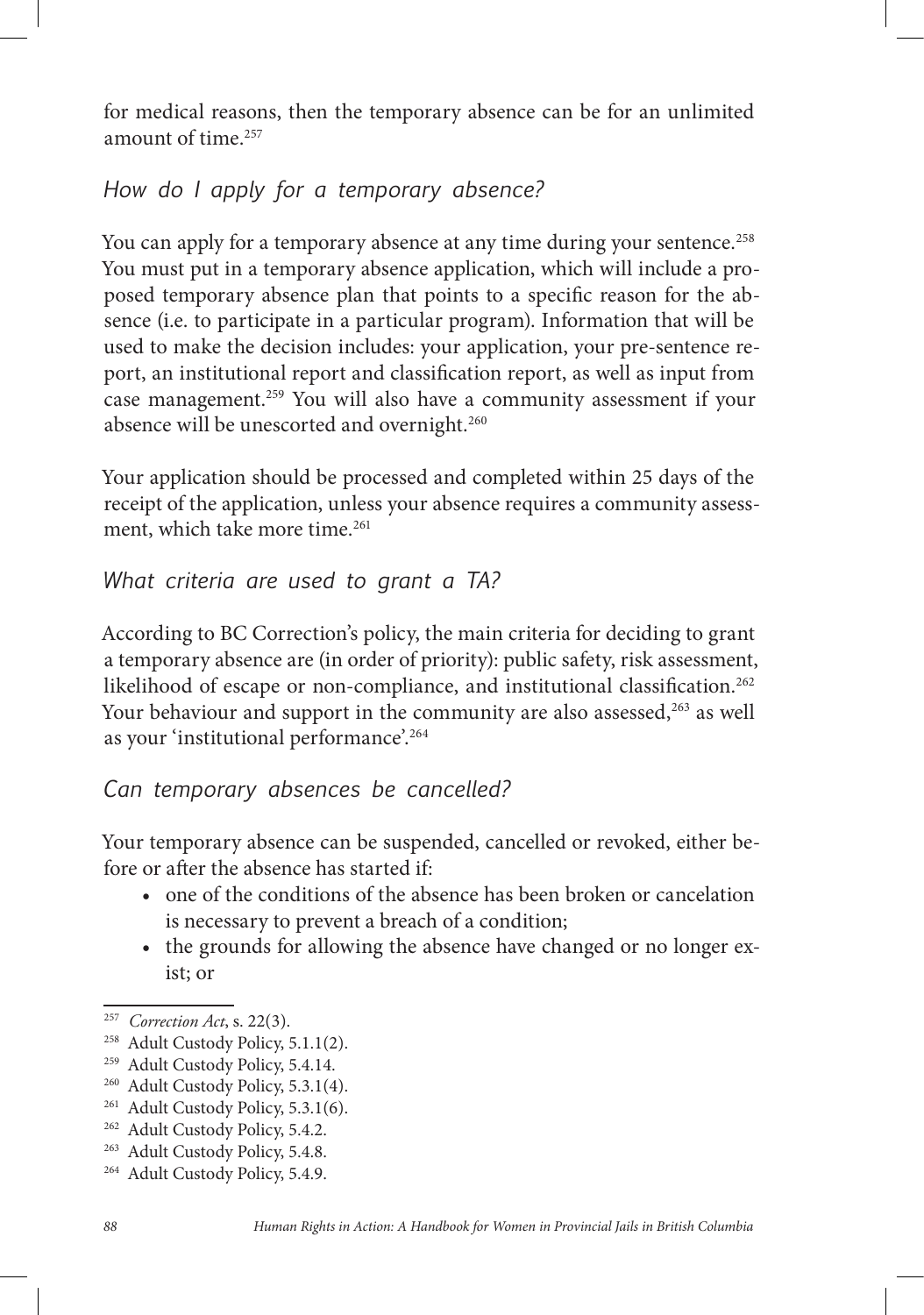• your application has been reassessed, based on information that was not available when the absence was authorized.265

If your absence is suspended, cancelled or revoked, and you are outside of the prison, it is possible a warrant will be issued to ensure that you are brought back to the prison. You can be arrested on reasonable grounds that a warrant is in force.<sup>266</sup>

If your absence is denied, suspended or revoked, you must be given reasons, in writing, within 72 hours.<sup>267</sup> You may appeal the decision to the next level (i.e. the warden or provincial director) and he or she must reply within 10 calendar days of receiving the appeal.<sup>268</sup>

Work Programs

#### *What is work release?*

A work program is a structure program of release of specified duration for work or community service outside the prison, under the supervision of BC Corrections. Work release can be an important step towards re-integration back in the community. Money that you earn from working can be used to support any dependents that you might have or can go towards other expenses that are seen to be in your best interests.269

#### **PAROLE**

The purpose of parole is to contribute to the maintenance of a just, peaceful and safety society, and to assist prisoners in their rehabilitation and reintegration into the community.270

#### *What is full parole?*

Full parole is a conditional release from custody granted to you to complete your prison sentence in the community.

<sup>265</sup> *Correction Act*, s. 22.1(1).

<sup>266</sup> *Correction Act*, s. 22.1(2) and (3).

<sup>&</sup>lt;sup>267</sup> Adult Custody Policy, 5.5.2.

<sup>&</sup>lt;sup>268</sup> Adult Custody Policy, 5.5.3.

<sup>269</sup> *Correction Act*, s. 25(4).

<sup>270</sup> Adult Custody Policy, 6.1.1.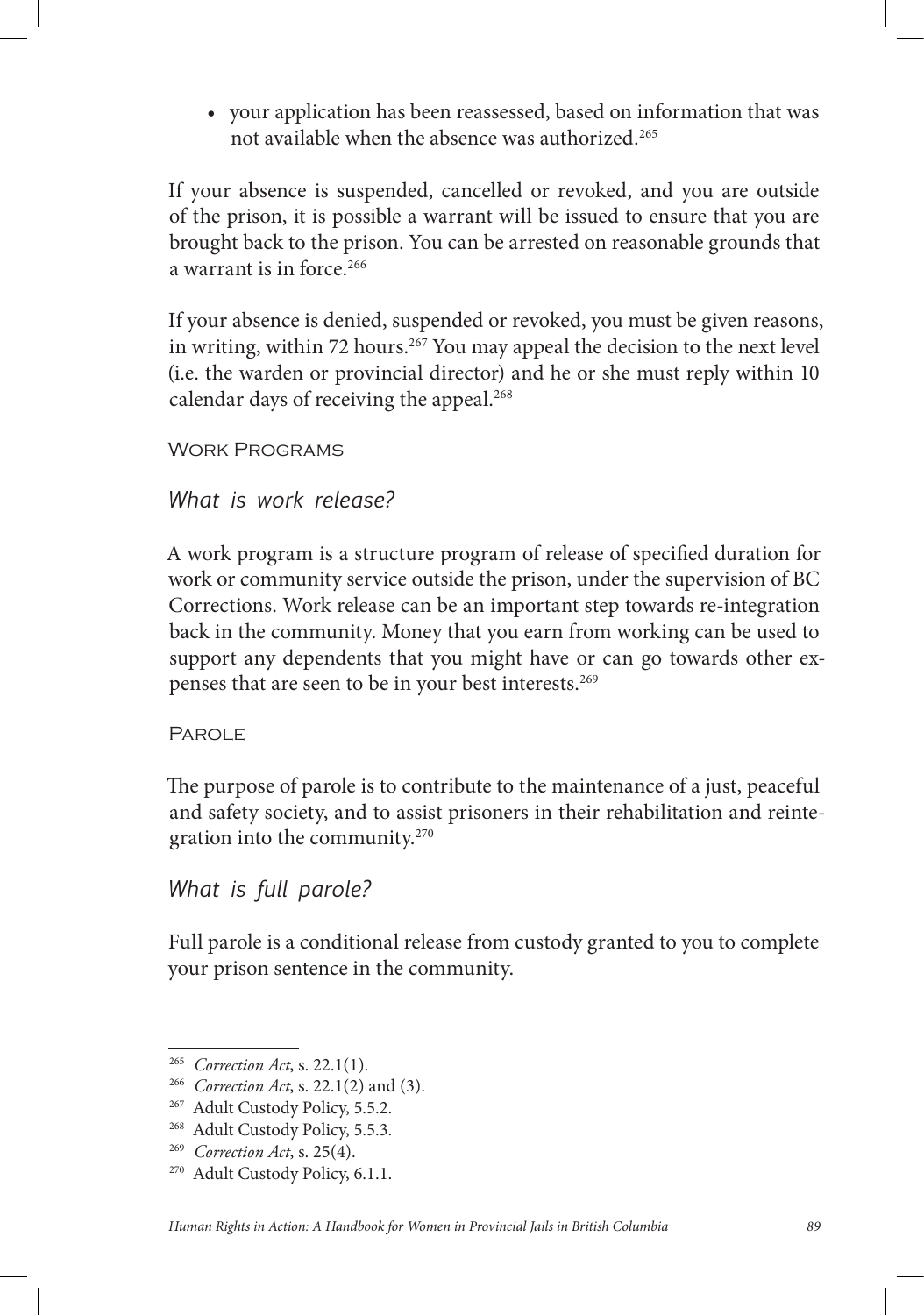*What is day parole?*

Day parole is a form of conditional release granted to prisoners that allows them to serve a portion of a sentence in the community.<sup>271</sup> On day parole, you are required to return to an authorized half-way house or treatment centre at the end of each day.272

## *Parole by Exception*

Parole by Exception can be granted before your parole eligibility date if you are terminally ill, if your mental or physical health would suffer serious damage if you were to remain in prison, if continued confinement would be an excessive hardship that could not have been foreseen at sentencing, or if there is an extradition order against you.<sup>273</sup>

#### *Who grants parole?*

Parole is decided by the National Parole Board (NPB)<sup>274</sup> (Before April 2007, parole in BC was the responsibility of the BC Parole Board). The NPB is a tribunal made up of Board members, and has the authority to grant, deny, cancel, terminate or revoke day parole and full parole.<sup>275</sup> Board members assess each case individually, and base their assessment of risk on your criminal history, institutional behaviour, programs and your release plan.

#### *When am I eligible for parole?*

If you are serving a sentence of more than 6 months, you can apply for parole.276

Day parole may be granted when you have served 1/6 of your sentence. When you are on day parole, you continue to earn remission. When you reach your probable discharge date (PDD) you will be finished your sentence.

Full parole may be granted when you have served 1/3 of your sentence. On full parole, you do not continue to earn remission. If your parole is revoked, the remission that you previously earned will likely be taken away.

<sup>&</sup>lt;sup>271</sup> Adult Custody Policy, 6.5.1(1).

<sup>&</sup>lt;sup>272</sup> Adult Custody Policy, 3.7.2(6).

<sup>273</sup> Adult Custody Policy, 6.4.3.

<sup>&</sup>lt;sup>274</sup> Adult Custody Policy, 6.1.3, 6.1.4.

<sup>275</sup> National Parole Board: www.npb-cnlc.gc.ca.

<sup>276</sup> *Corrections and Conditional Release Act*, s. 119(2) and s. 123(3.1).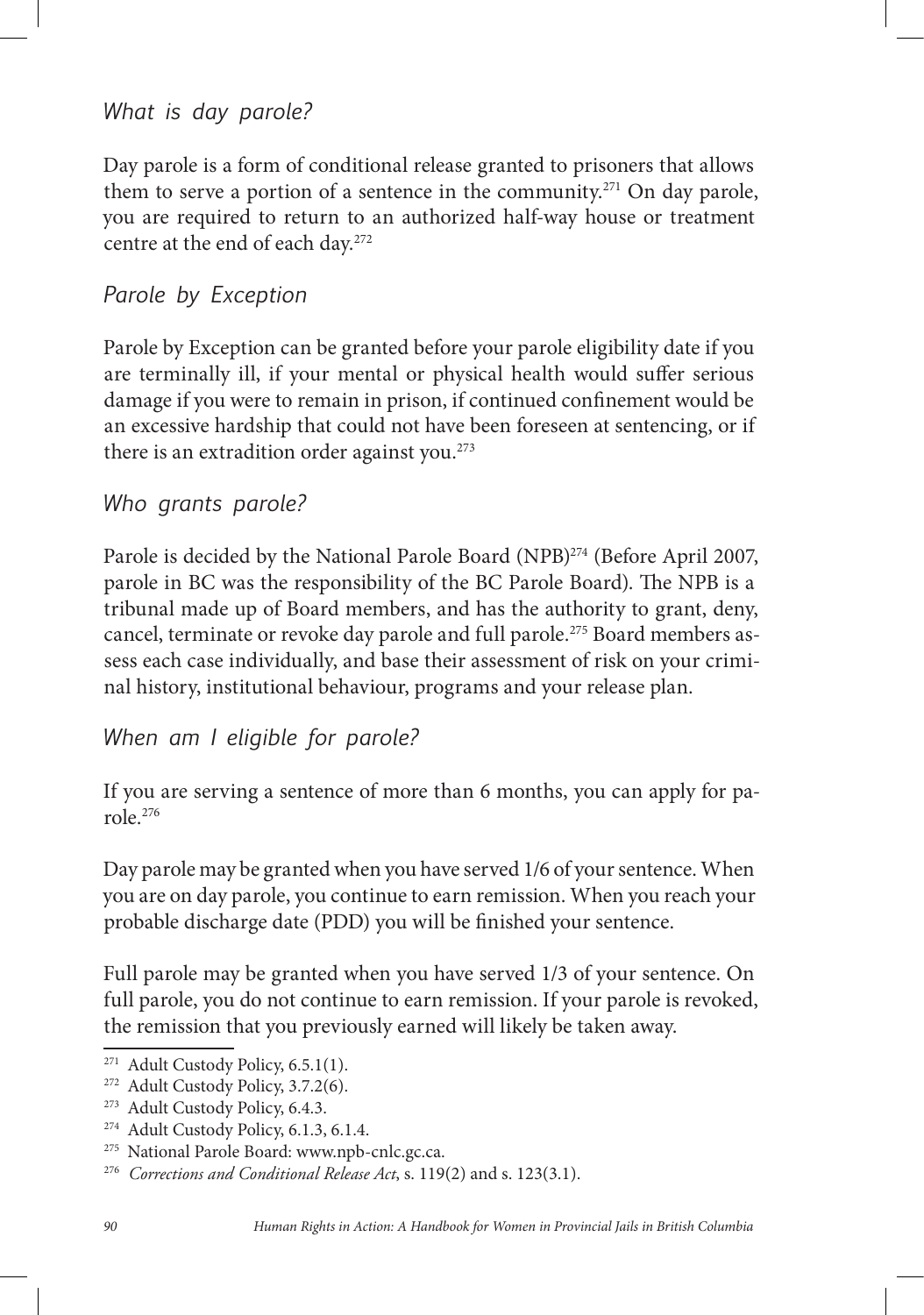If you have multiple sentences or have received additional convictions, then your eligibility will be re-calculated to be one-third of the total sentence.<sup>277</sup>

The National Parole Board is not required to review an application for parole made in the last 2 months of your sentence, and can take up to 6 months from when your parole application was received to review it.278

Because of the time limits, and because you can earn up to 15 days of remission each month, it may not be of much benefit to apply for parole unless you are serving a sentence of over one year.<sup>279</sup> But the NPB may hear your application before the time limits required by law, so you have nothing to lose by putting in an application.

## *When should I apply for parole?*

Because the National Parole Board can take 6 months to review your application after it is received, you should apply for parole as soon as you arrive in prison.

If you are sentenced for one year, your day parole eligibility date will be after you have served 2 months of your sentence, and your full parole eligibility date will be after you have served 4 months of your sentence. If you apply for parole right away, the National Parole Board is still not required to review your application until well after your parole eligibility dates.

Even if your sentence is for two years less a day, and you apply for parole right away, the National Parole Board is not required to consider your application until two months after your day parole eligibility date (four months).

If you have applied for parole and you would like to wait to complete a program before you have your hearing, you can ask the National Parole Board to postpone your hearing.

## *How do I apply for parole?*

Information concerning conditional release, eligibility and application procedures that is provided by the National Parole Board is posted within each

<sup>&</sup>lt;sup>277</sup> Adult Custody Policy, 6.5.6(1).

<sup>278</sup> *Corrections and Conditional Release Regulations*, s. 157(2) and s. 158(2).

<sup>279</sup> West Coast Prison Justice Society "Prisoners' Legal Rights" August 2008, p. 26.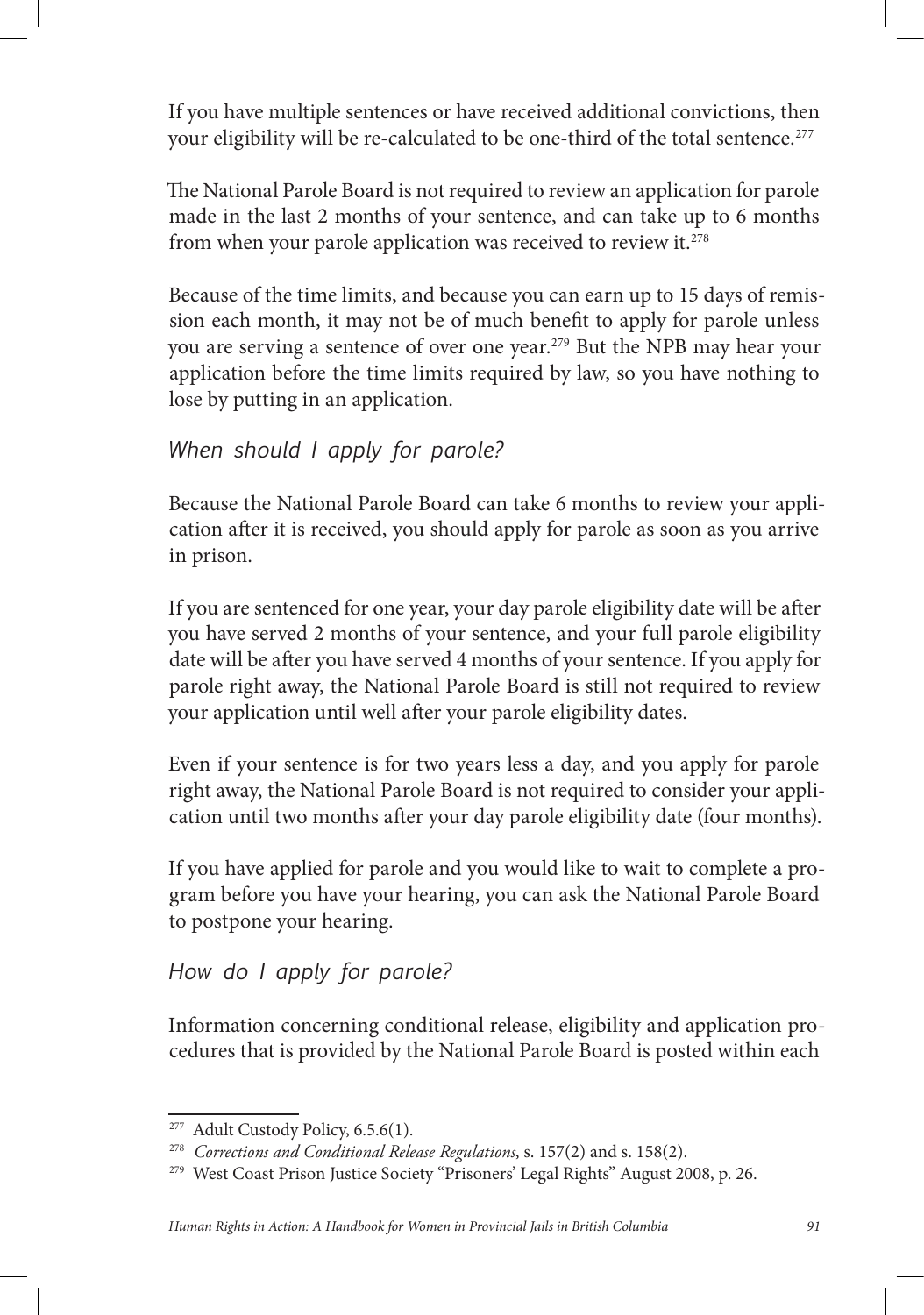centre. Written copies of this information must be provided to you following your admission to the correctional facility.<sup>280</sup>

You will need to prepare a conditional release plan to provide to the National Parole Board in support of your application.<sup>281</sup> Staff may help you in filling out your application for parole.<sup>282</sup> The conditional release coordinator is responsible for assisting prisoners to complete parole applications and for forwarding applications to the appropriate person.283

*What happens next?* 

When your application for parole is received, you will be assigned to a Correctional Service of Canada (CSC) community parole officer. The community parole officer will prepare your case and provide it to the National Parole Board no later than three months from the date you applied.<sup>284</sup>

The community parole officer will meet with you to discuss your release plans and then develop a supervision plan for your release in the community. This plan may include living in a halfway house, participating in programs, seeing a psychologist and maintaining employment. The community parole officer will prepare a report for the National Parole Board and recommend whether you should be granted release and whether any special conditions are necessary and reasonable to protect society and facilitate your re-entry into the community.285

You will be provided with all relevant information considered by the National Parole Board at least 15 days before your hearing.<sup>286</sup>

# *What happens at a parole hearing?*

You will have a parole hearing, where information will be presented to the National Parole Board, including your application, custody report, classi fication reports, community assessment, pre-sentence report and written submissions from the victim.<sup>287</sup>

<sup>&</sup>lt;sup>280</sup> Adult Custody Policy, 6.6.1.

<sup>&</sup>lt;sup>281</sup> Adult Custody Policy, 6.6.2(3).

<sup>&</sup>lt;sup>282</sup> Adult Custody Policy, 6.6.2(4).

<sup>&</sup>lt;sup>283</sup> Adult Custody Policy, 6.6.3.

<sup>284</sup> National Parole Board: www.npb-cnlc.gc.ca.

<sup>285</sup> National Parole Board: www.npb-cnlc.gc.ca.

<sup>&</sup>lt;sup>286</sup> Adult Custody Policy, 6.6.8(1).

<sup>&</sup>lt;sup>287</sup> Adult Custody Policy, 6.6.4.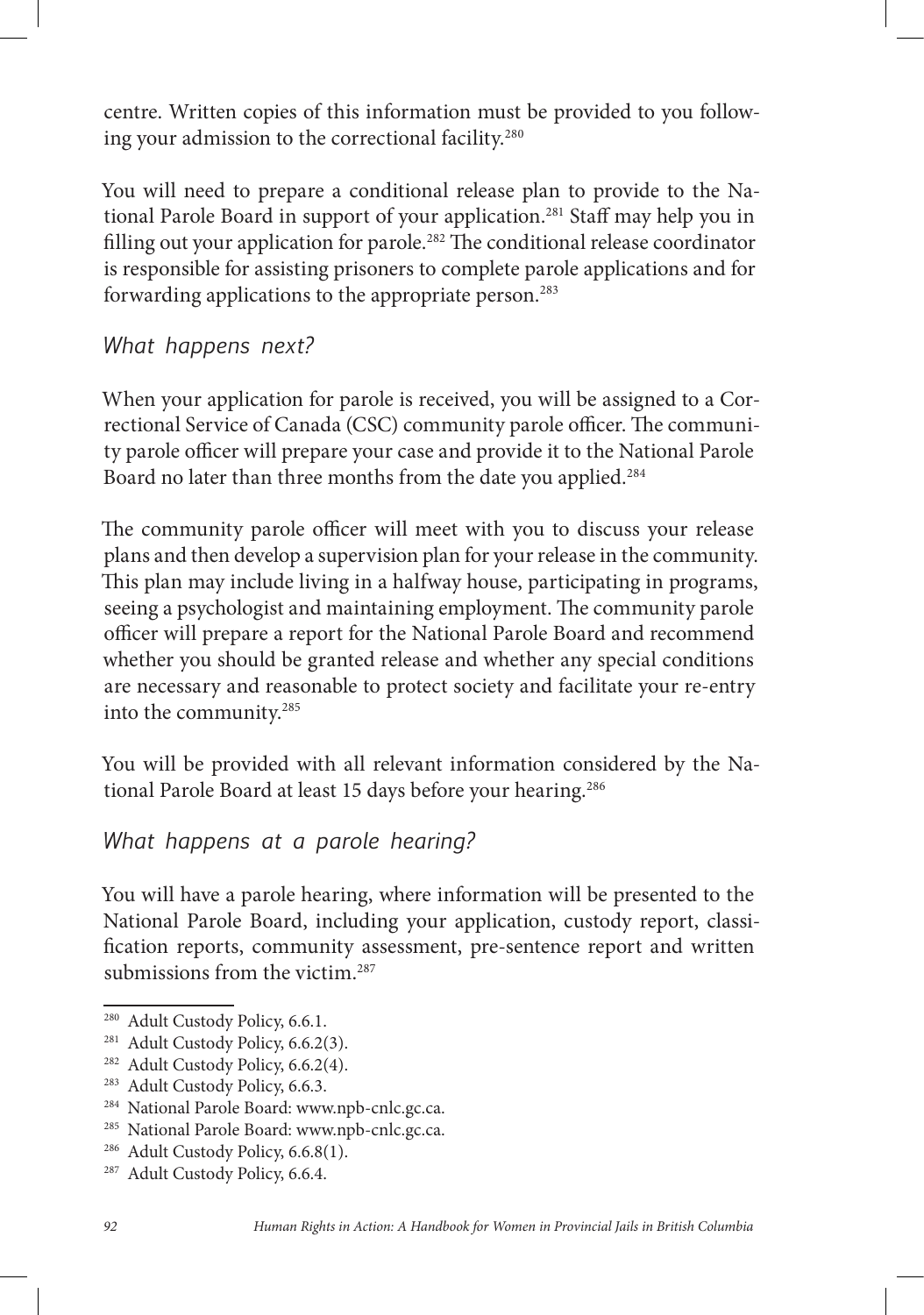You should be prepared to answer the following questions at your parole hearing:

- Why did you commit the offence(s) for which you have been sentenced?
- What do you understand about your offence (addictions, triggers, crime cycle)?
- What have you done to address the factors that are associated with your offending?
- $\bullet$  How will your release plan manage your risk to offend?<sup>288</sup>

Victims may be allowed to attend the hearing as observers.<sup>289</sup>

Once a decision is reached, the National Parole Board must give you its decision and written reasons.<sup>290</sup>

## *Elder Assisted Hearings*

If you are an Aboriginal person, you can ask for an Aboriginal Hearing in which an Elder or Aboriginal Advisor participates in the hearing.

The Elder or Advisor can provide the National Parole Board with information about the cultural traditions of your nation, as well as information about Aboriginal cultures, experiences and traditions in general.

If you would like an Elder Assisted hearing, fill out the Request for an Aboriginal Hearing form and submit it to your community parole officer.

## *Can I appeal a decision by the National Parole Board?*

If you are not happy with the decision of the Parole Board, you have 60 days from the date of the decision to appeal to the National Parole Board Appeal Division in Ottawa.291

<sup>288</sup> National Parole Board: www.npb-cnlc.gc.ca

<sup>&</sup>lt;sup>289</sup> Adult Custody Policy, 6.3.4(1).

<sup>290</sup> Adult Custody Policy, 6.7.1.

<sup>&</sup>lt;sup>291</sup> Adult Custody Policy, 6.15; National Parole Board: www.npb-cnlc.gc.ca.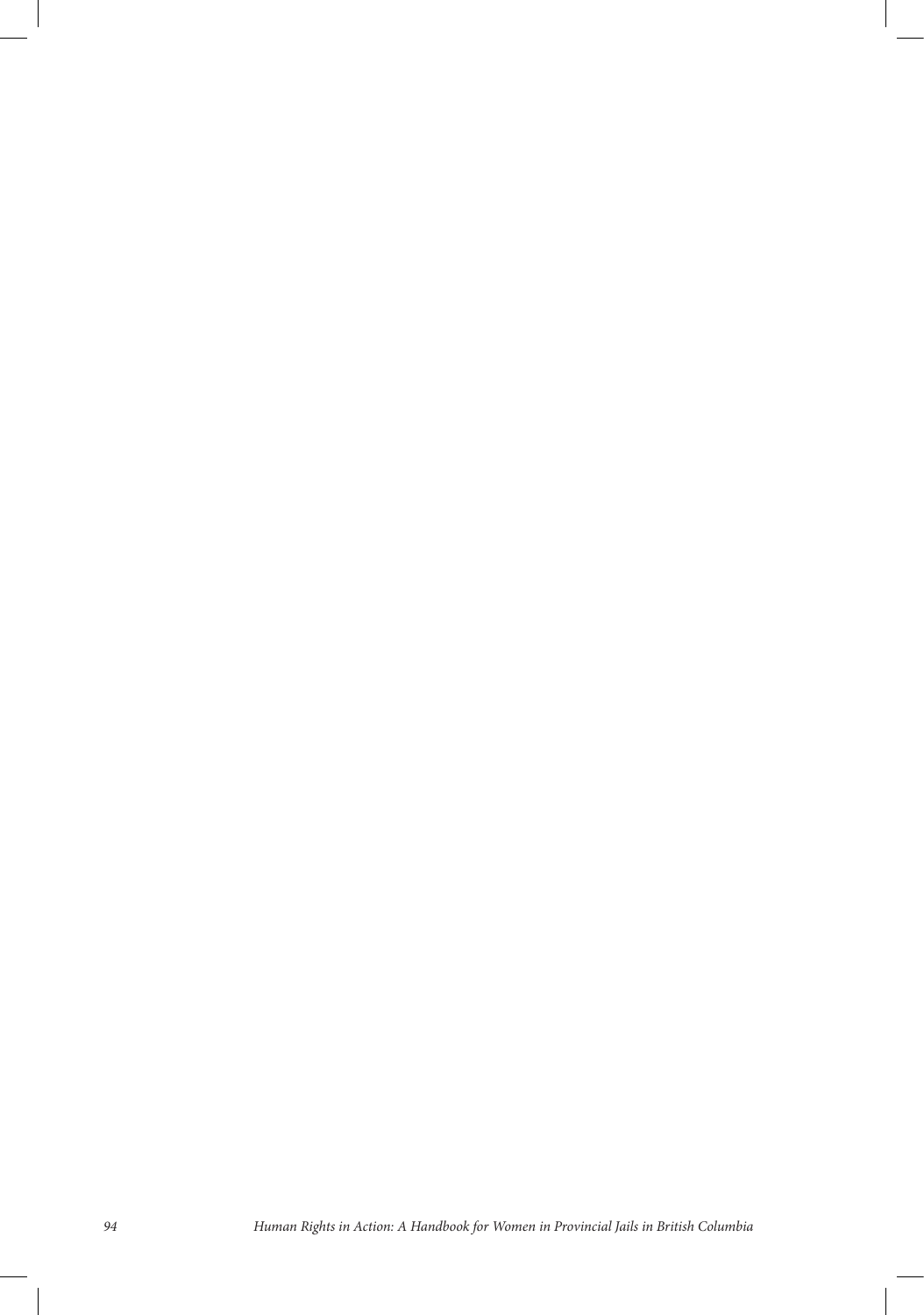

# Part VI: Remedies

# **Introduction**

This section provides details concerning the steps you can take to protect your rights if they are not respected. References to this section have appeared throughout this manual. The main topics in this section include:

- Institutional Complaints;
- Complaints to the Investigation and Standards Office;
- • Complaints to the BC Human Rights Tribunal;
- Complaints to the Privacy Commissioner; and,
- Iudicial Reviews.

#### *What are remedies?*

Remedies are solutions to problems you may face while in prison. There are a variety of ways to seek these solutions. These include making a request for something you are not getting, filing a complaint with the correctional centre, filing a complaint with the Investigation and Standards Office, filing a complaint to the BC Human Rights Tribunal, filing a complaint with the Privacy Commissioner, or attempting to have your case reviewed in Court.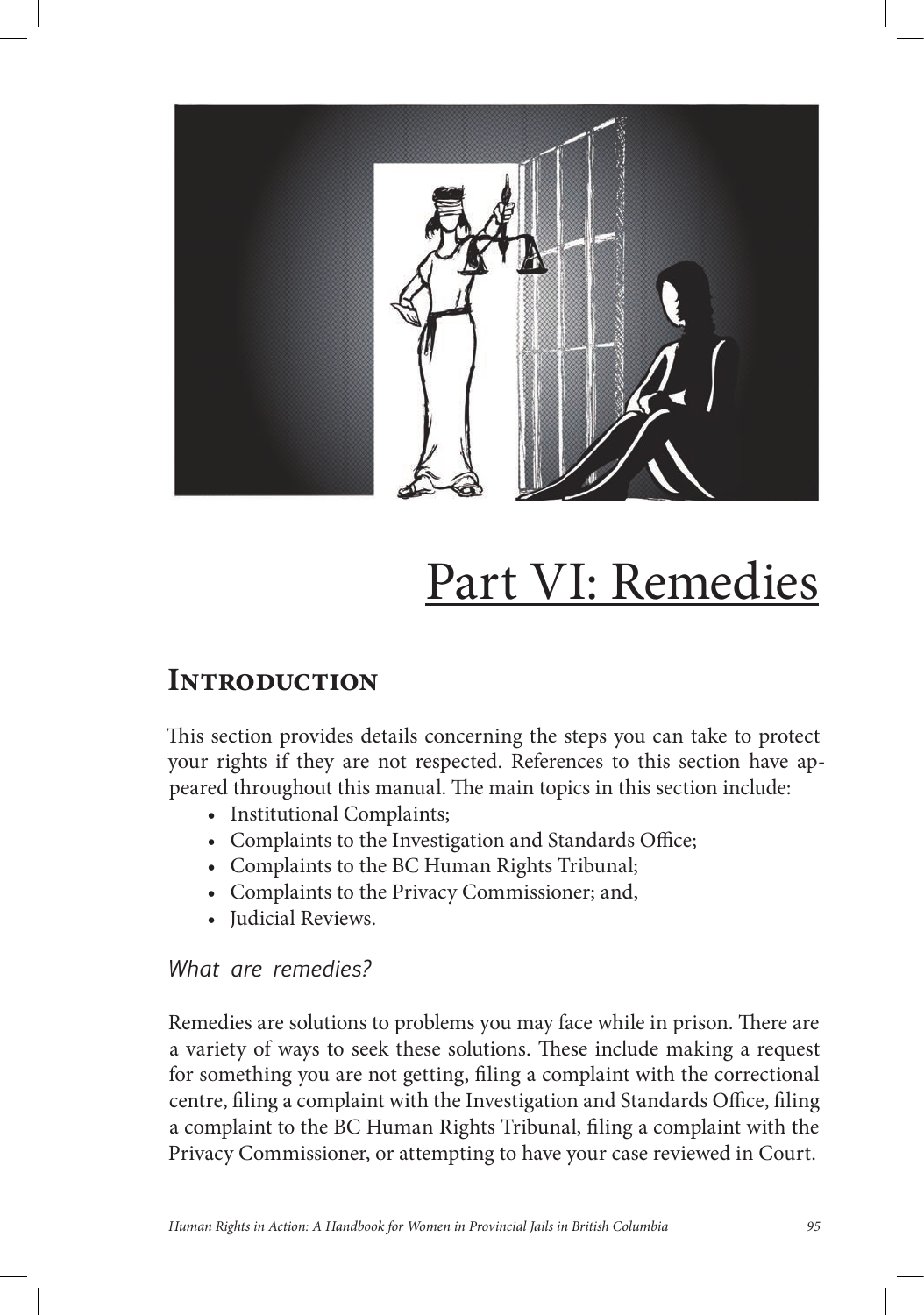While this chapter briefly covers the entire range of ways that you can seek a solution to a problem, the basis to any challenge is a complaint. Here we discuss how to file a complaint, the different types of complaints available to you and the information that you should include in your complaint.

## *What can I do if I feel I am being treated badly?*

As discussed in the Introduction chapter, as a woman in prison you retain all of the rights that you enjoyed before incarceration, except those that need to be restricted in order to enforce your sentence.

These rights include the ability to make a complaint when you feel you have been treated badly and to seek remedies for actions and decisions made by prison authorities that you feel are unfair.

Document everything. In order to ensure that all the above rights are protected, it is essential that you keep careful records of the time and dates of any incidents and the attempts you make to try to resolve your problems.

Keep a copy of any written requests you make and ask the staff person to sign and date your copy to show when and who you submitted it to. If you file a complaint, keep a copy of it for your records and ask the staff person to sign and date your copy.

If you receive any written documentation from prison staff, the Investigation and Standards Office, an outside organization, the BC Human Rights Tribunal, the Courts, or anybody else – keep it in as safe a place as possible! This will be very helpful in brining your complaint forward toward resolution. You may also want to give copies of your paperwork to someone outside of the prison.

## *Why should I seek a solution to my problem?*

Perhaps the most obvious reason to seek a remedy for your problem is that success will mean an immediate improvement in your personal situation. However, there are a number of other reasons that may be just as important or, ultimately, even more so.

Perhaps one of the most important reasons to file a complaint is that now you have that right, especially since generations of prisoners before you had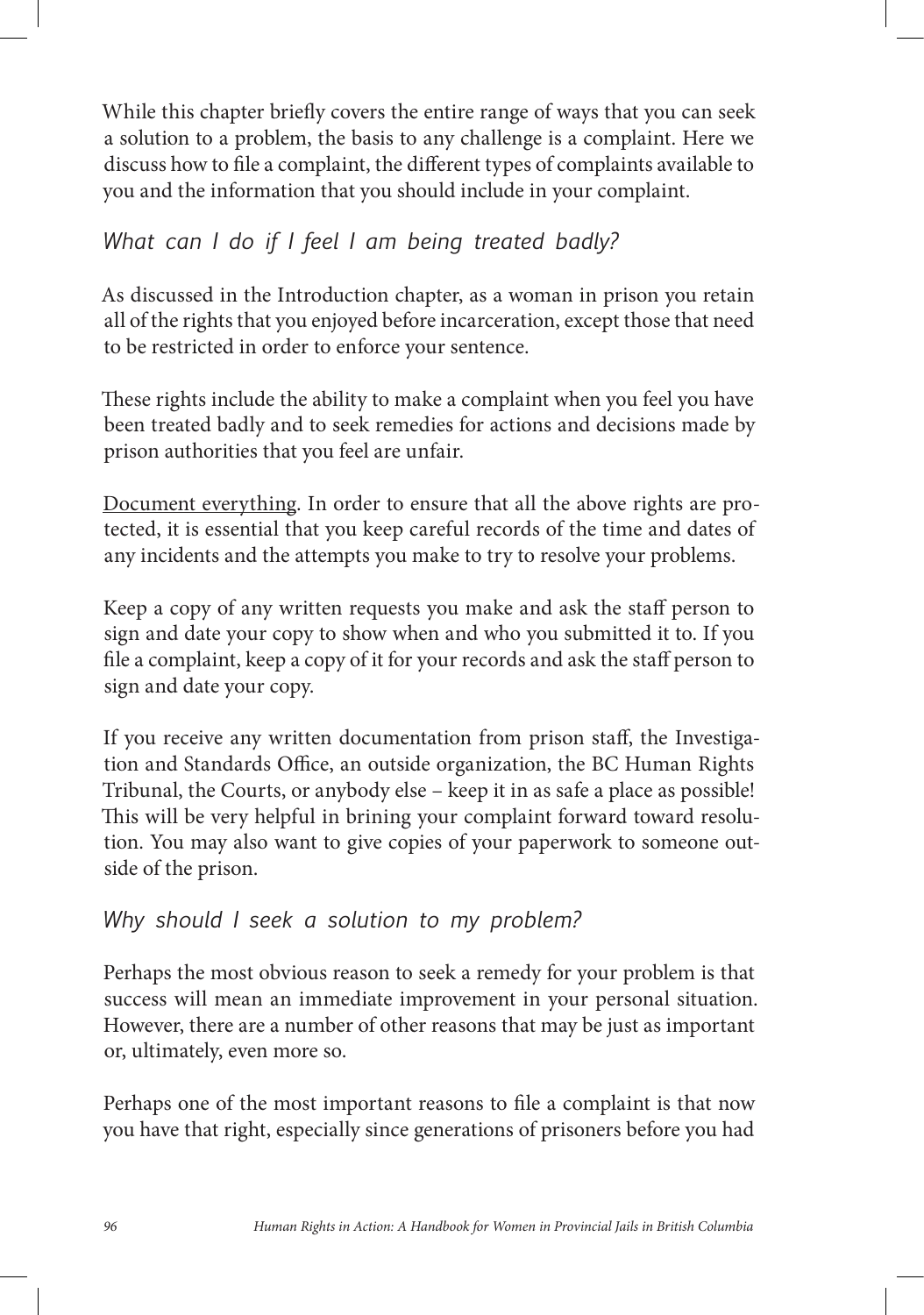no such law to protect them. You also have a right to be treated with respect and dignity and the right to validation when someone treats you otherwise. However, history shows that rights can be lost as well as gained, and that one of the best ways to keep your rights is to exercise them.

When you use the complaint procedure successfully, you reinforce the notion that there is a need for the formal procedure and you also demonstrate that the procedure can work. If, on the other hand, you cannot get a problem resolved through the complaint procedure, you still document that something is going wrong, and therefore help to build the argument that other alternatives are needed. In short, you can help to maintain or even advance your rights simply by exercising them.

Filing complaints can have an impact on the justice system as a whole and help other imprisoned women. Complaints allow organizations representing women like you to collect statistics that reflect the realities of women's experiences inside. These statistics help organizations fight for improved conditions for prisoners. The statistics may also serve as a tool for documenting institutional accountability<sup>292</sup> and create penalties for correctional interference with the integrity of your sentence.<sup>293</sup>

# **Requests**

## *When would I make a request?*

Making a request for something you need is often the first step in solving your problem. Hopefully, your request will be granted and your problem will be solved right away.

Unless you are asking for something routine, always make your requests in writing and keep a copy. Ask the staff person to whom you submit your request to sign your copy. If your request is not granted, you will have the basis to make a complaint, and you will have evidence of when you made your request and who you gave it to.

<sup>&</sup>lt;sup>292</sup> For example, in 1997, the Working Group on Human Rights examined the ability of the Correctional Service of Canada to monitor its compliance with Canada's domestic and international human rights obligations, and developed a strategic model for evaluating human rights performance.

<sup>&</sup>lt;sup>293</sup> This was recommended by Justice Arbour in *Commission of Inquiry into Certain Events at the Prison for Women in Kingston*.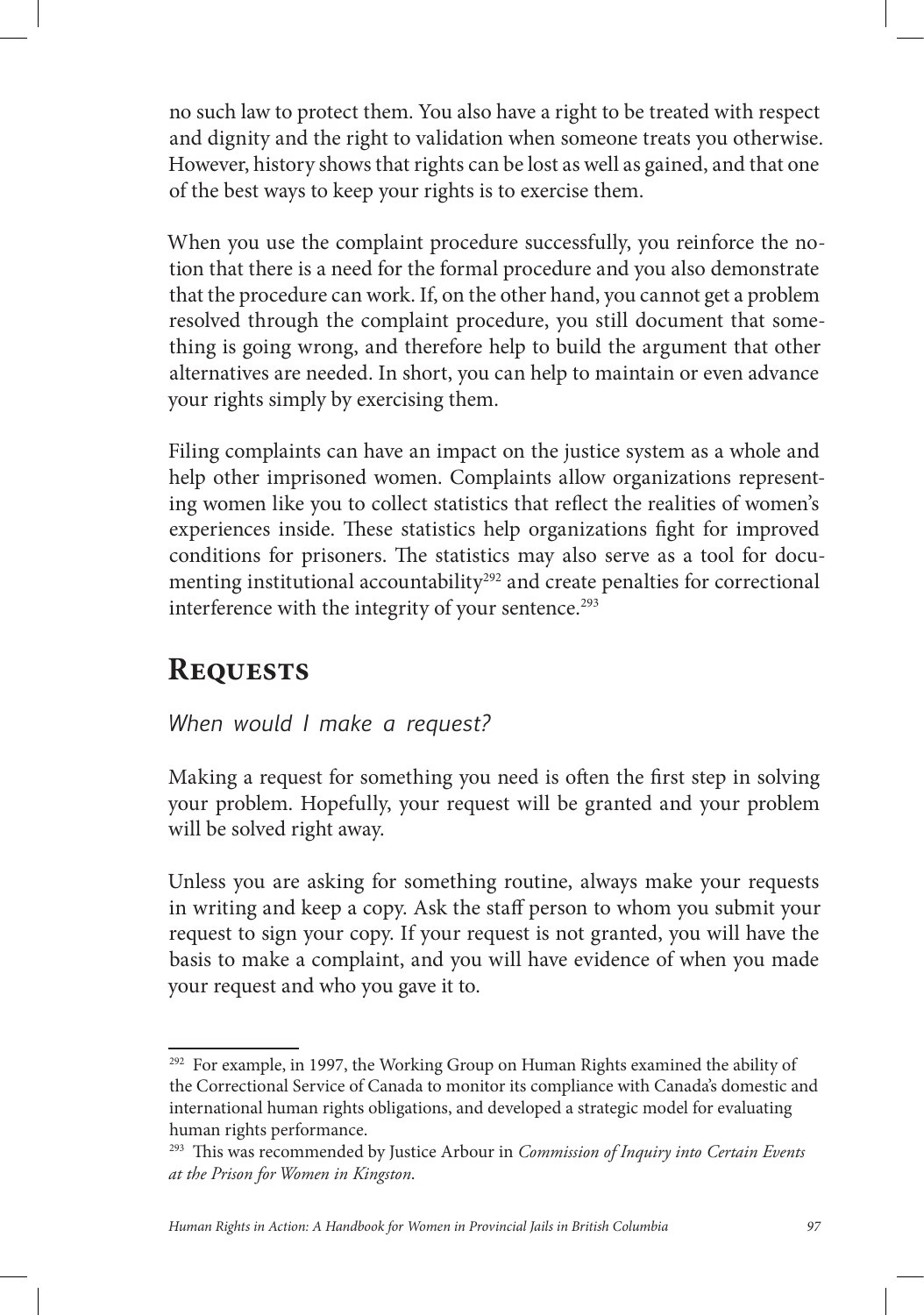The *Correction Act Regulation* states that staff must make reasonable attempts to address concerns raised by prisoners, $294$  meaning that they should make efforts to discuss and resolve problems before they are pursued through the formal complaint process.

# **Complaint Process**

*When would I make a complaint to the warden?*

You can make a complaint to the warden if a request you have made was not granted or was not answered in a reasonable period of time. You might also decide to make a complaint to the warden if you are unhappy with an action or a decision by a sta member.

Complaints should be in writing. You can submit your complaint to any staff person who must give it to the warden without undue delay.<sup>295</sup> Again, you should keep a copy and ask the staff person to sign and date your copy.

The warden must investigate your complaint within 7 days of receiving it and provide you with a written response as soon as practicable.<sup>296</sup>

*When would I make a complaint to the Investigation and Standards Office?* 

If you are not satisfied with the warden's response to your complaint, you can make a written complaint to the Investigation and Standards Office. The Investigation and Standards Office can make a recommendation to the warden about your complaint, but there is no legal requirement that the warden follow the recommendation. Staff must forward your complaint to the Investigation and Standards Office without delay.<sup>297</sup>

```
Investigation and Standards Office
PO Box 9279
STN PROV GOVT
Victoria, BC V8W 9J7
```
**Tel:** (250) 387-5948

<sup>294</sup> *CAR*, s. 4

<sup>295</sup> *CAR*, s. 37(1).

<sup>296</sup> *CAR*, s. 37(2).

<sup>297</sup> Adult Custody Policy, 7.7.2.(4). See also: *Correction Act*, s. 28.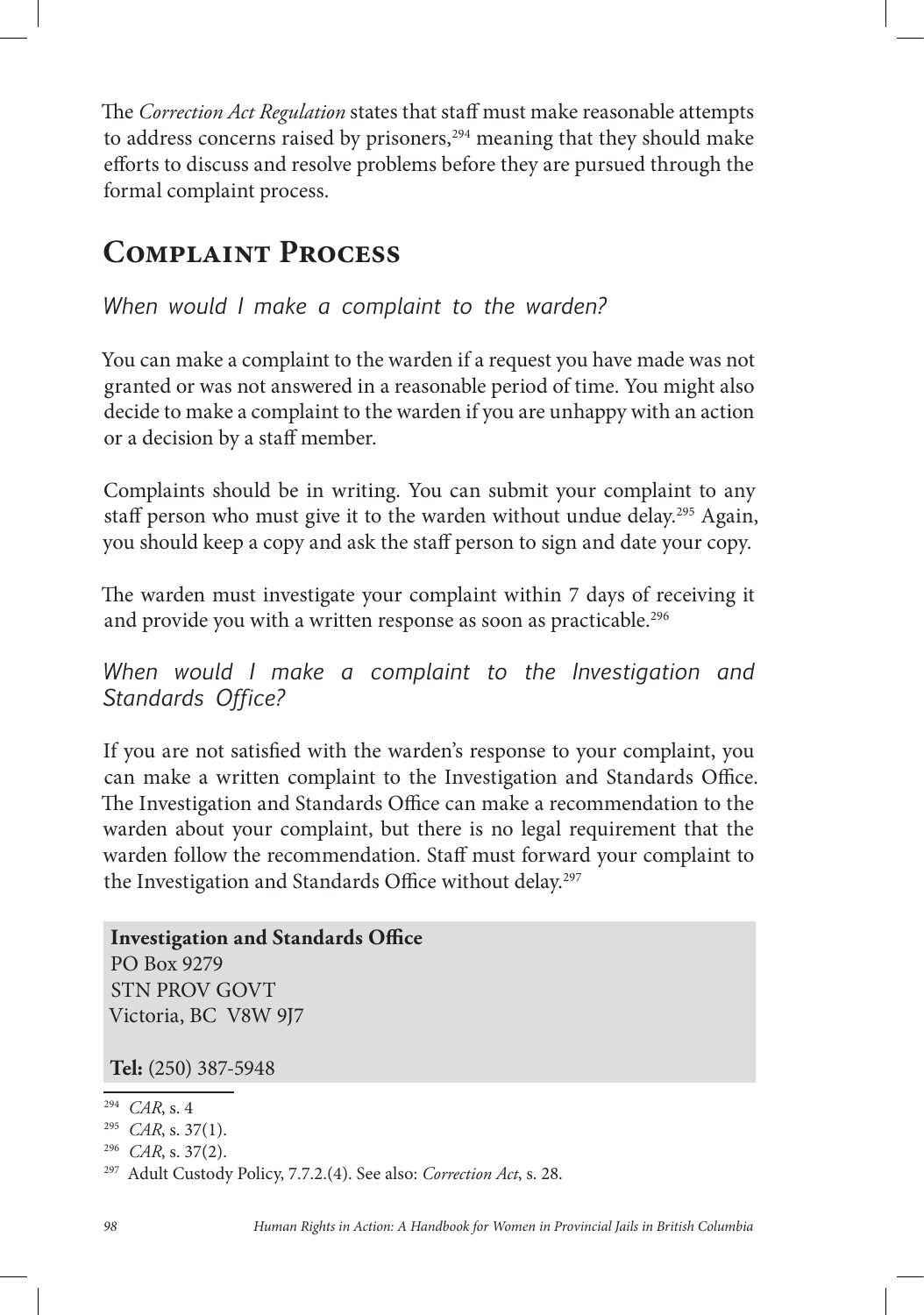*When would I make a complaint to another body?* 

Depending on the nature of your problem, you may also make a complaint to the other organizations referred to in this manual, such as the BC Human Rights Tribunal or the regulatory bodies of medical professionals.

#### *What should I include in my complaint?*

Before writing your complaint, spend some time thinking about what you want to say and why you've decided to take this course of action. In order to write an effective grievance, there are a number of important questions you should consider:

#### 1) Who?

#### **Whose action/inaction do you want to complain about?**

This sometimes determines the level at which you should file your grievance.

Remember that examples of things that are not in the jail's jurisdiction include:

- a decision of the parole board; and,
- • medical decisions of health care professionals.

#### $2)$  WHAT?

#### **What is the issue?**

If the issue involves discrimination (based on race, religion, gender, ethnic origin, age, sexual orientation, disability, etc.) make that clear. This will alert Corrections to the fact that your complaint may involve the BC Human Rights Code protections.

#### **What are the facts?**

Do not make them up or try to fill in missing blanks. Remember to keep careful records! This will allow you to relay detailed and accurate facts, such as dates and times.

#### **What is the relevant law or policy?**

Find a relevant law (for example, a section of the *Correction Act*), regulation, or policy that applies to your case.

- Was there a breach of a law, regulation or policy?
- What "corrective action" do you want the Corrections to take?
- What outcome would you like to achieve?
- What solution would make you happy?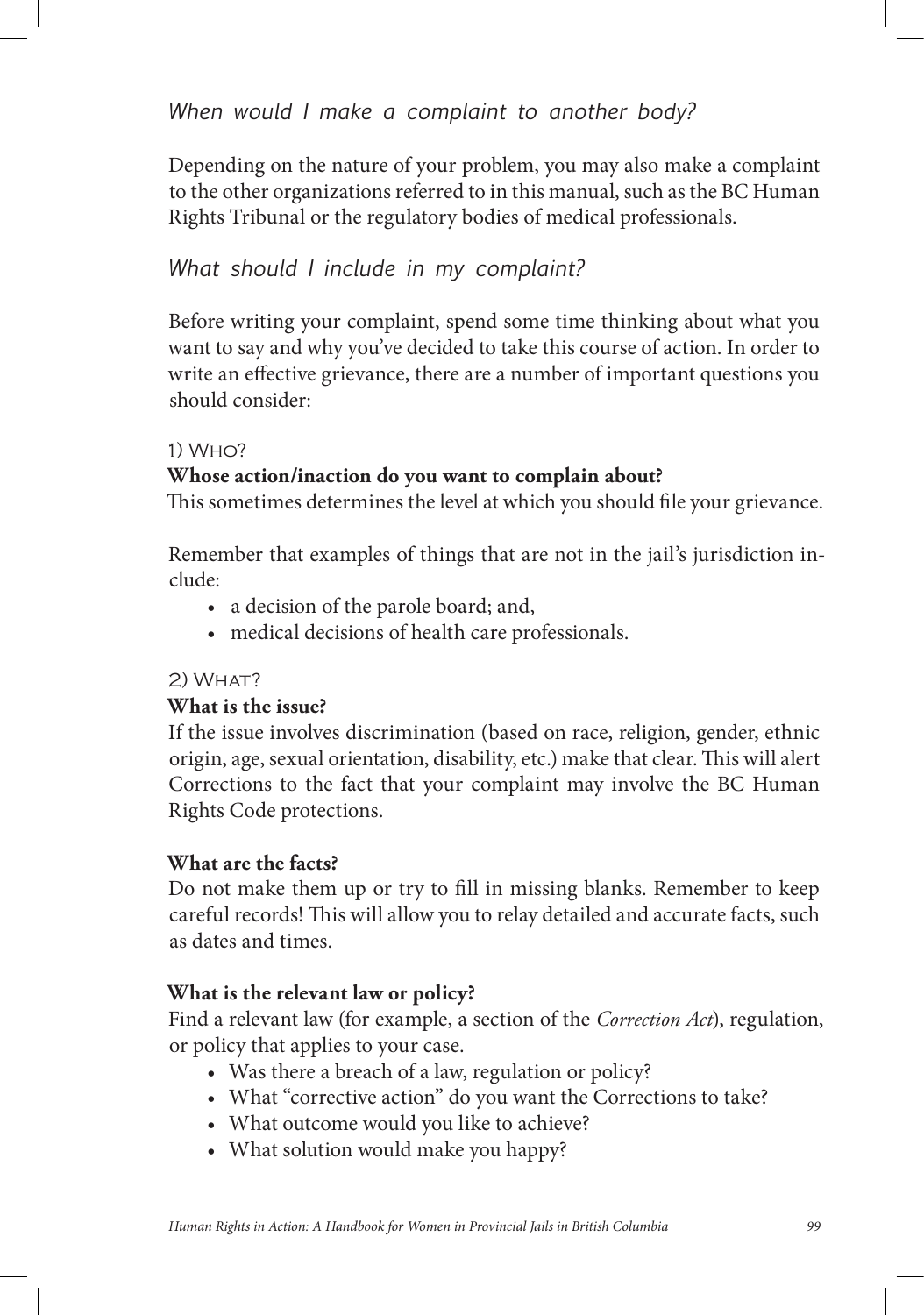3) Why?

#### **What remedy do you want to result from your complaint?**

Do you want a decision reversed? Do you want acces to a service you are being denied? Information?

Your complaint must be made in writing. It should include any information about attempts you have already made to resolve the issue.<sup>298</sup>

# **OTHER OPTIONS**

*What if my complaint is not upheld? What can I do if I am not satisfied with the decision?*

If you are not satisfied with the decision made about your complaint, you may have other options. You can call Prisoners' Legal Services for advice at 604-853-8712. Depending on the nature of your complaint, the following may be options for you to pursue.

Apply for Judicial Review

Decisions of administrative bodies, including BC Corrections, can be judicially reviewed in court. A judicial review is limited to a determination of whether the decision was in compliance with the law or reasonable. It is usually based on the information that was before the decision maker – it is not a re-hearing of your issue. Judicial review can be complicated and difficult to pursue without the assistance of a lawyer.

Apply for habeas corpus

An application for *habeas corpus* can be made to court if you have suffered an unlawful deprivation of liberty. This includes if you are unlawfully kept in segregation, or if you have been transferred to a higher level of security, your rights to procedural fairness have been violated.

If you wish to make an application for habeas corpus, it is important that you immediately contact a lawyer or Prisoners' Legal Services. You may also contact the CAEFS' information line at 1.800.637.4606 for advice.

<sup>298</sup> Adult Custody Policy, 7.7.2.(3). See also: *Correction Act*, s. 37(1),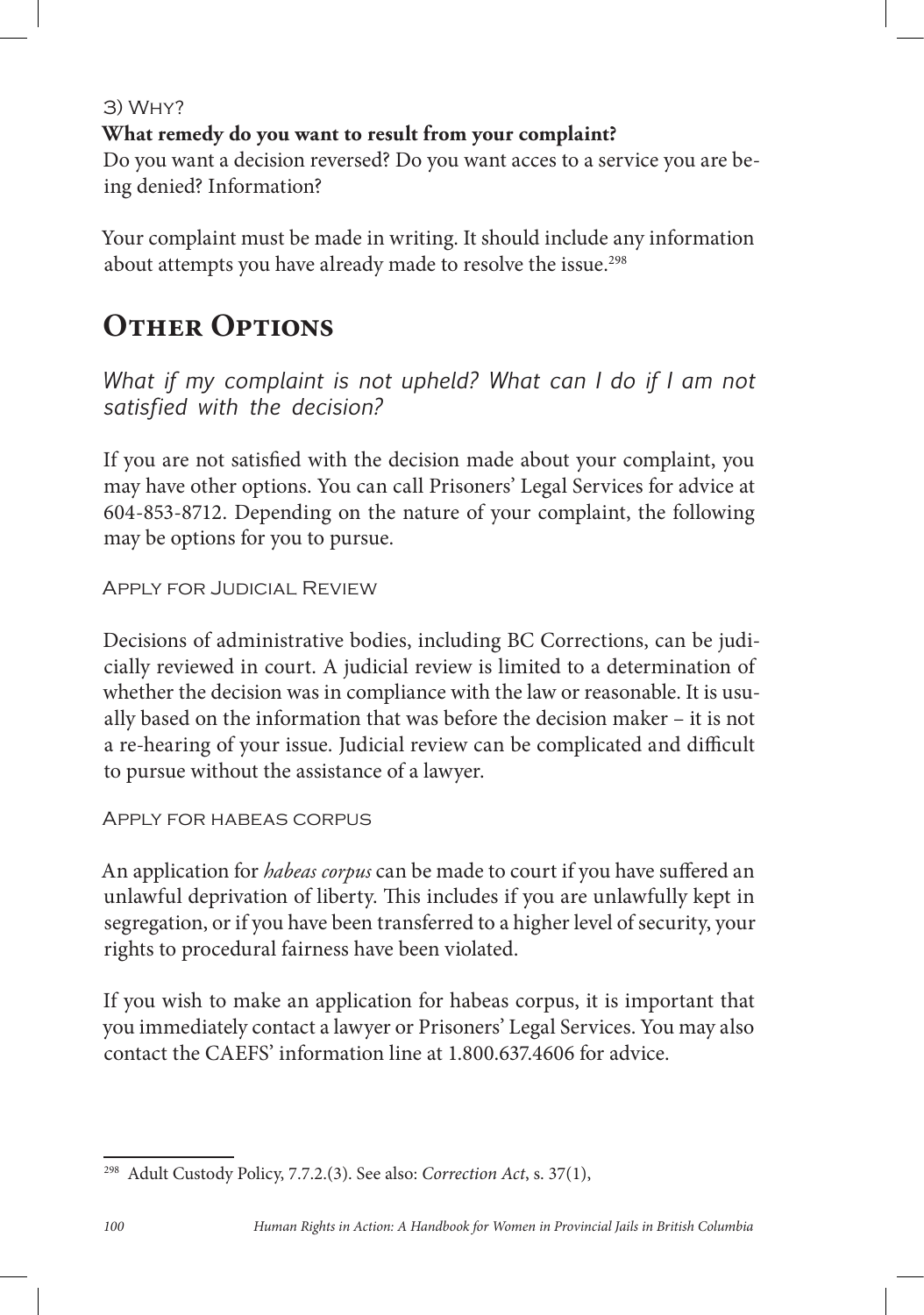# **Getting legal help**

The following organizations may be able to provide legal information, advice or assistance.

| <b>Canadian Association of Elizabeth Fry Societies</b> |                               |
|--------------------------------------------------------|-------------------------------|
| #701, 151 Slater Street                                |                               |
| Ottawa, ON K1P 5H3                                     |                               |
|                                                        |                               |
| Tel: 613-238-2422                                      | Toll Free: 1-800-637-4606     |
| Fax: 613-232-7130                                      |                               |
| E-mail: caefs@web.ca                                   | Web Site: www.elizabethfry.ca |
|                                                        |                               |

**Prisoners' Legal Services Tel:** 604-853-8712 **Fax:** 604-853-1038

**The Law Centre** Third Floor 1221 Broad Street Victoria, BC V8W 2A4

**Tel:** (250) 385-1221 **Fax:** (250) 385-1226

#### **UBC Law Students' Legal Advice Program** Room 158, 1822 East Mall

Faculty of Law University of British Columbia Vancouver, BC V6T 1Z1

**Tel:** (604) 822-5791

#### **Western Canada Society to Access Justice**

**Tel:** (604) 878-7400 **Fax:** (604) 324-1515 **Web site:** www.accessjustice.ca